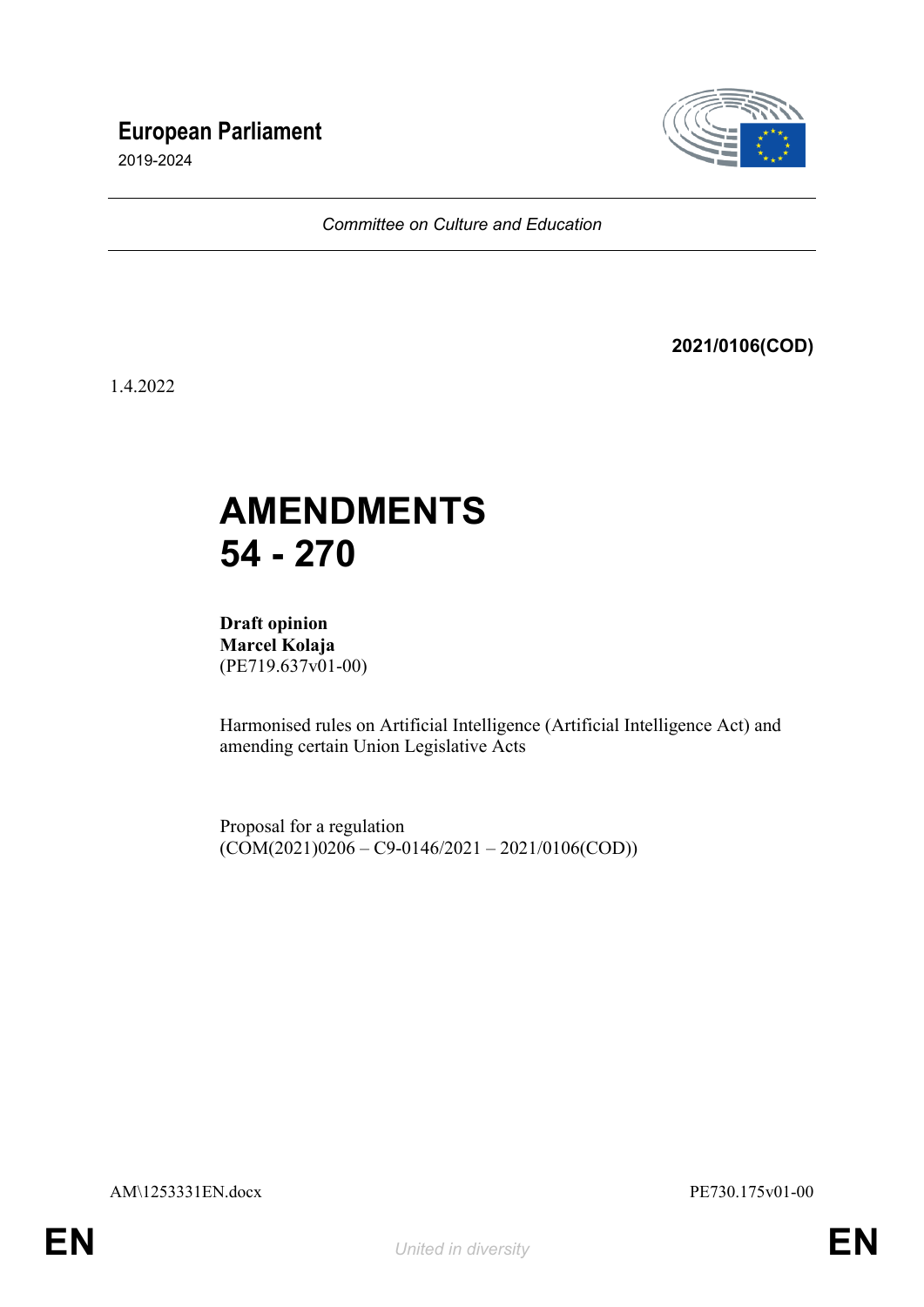AM\_Com\_LegOpinion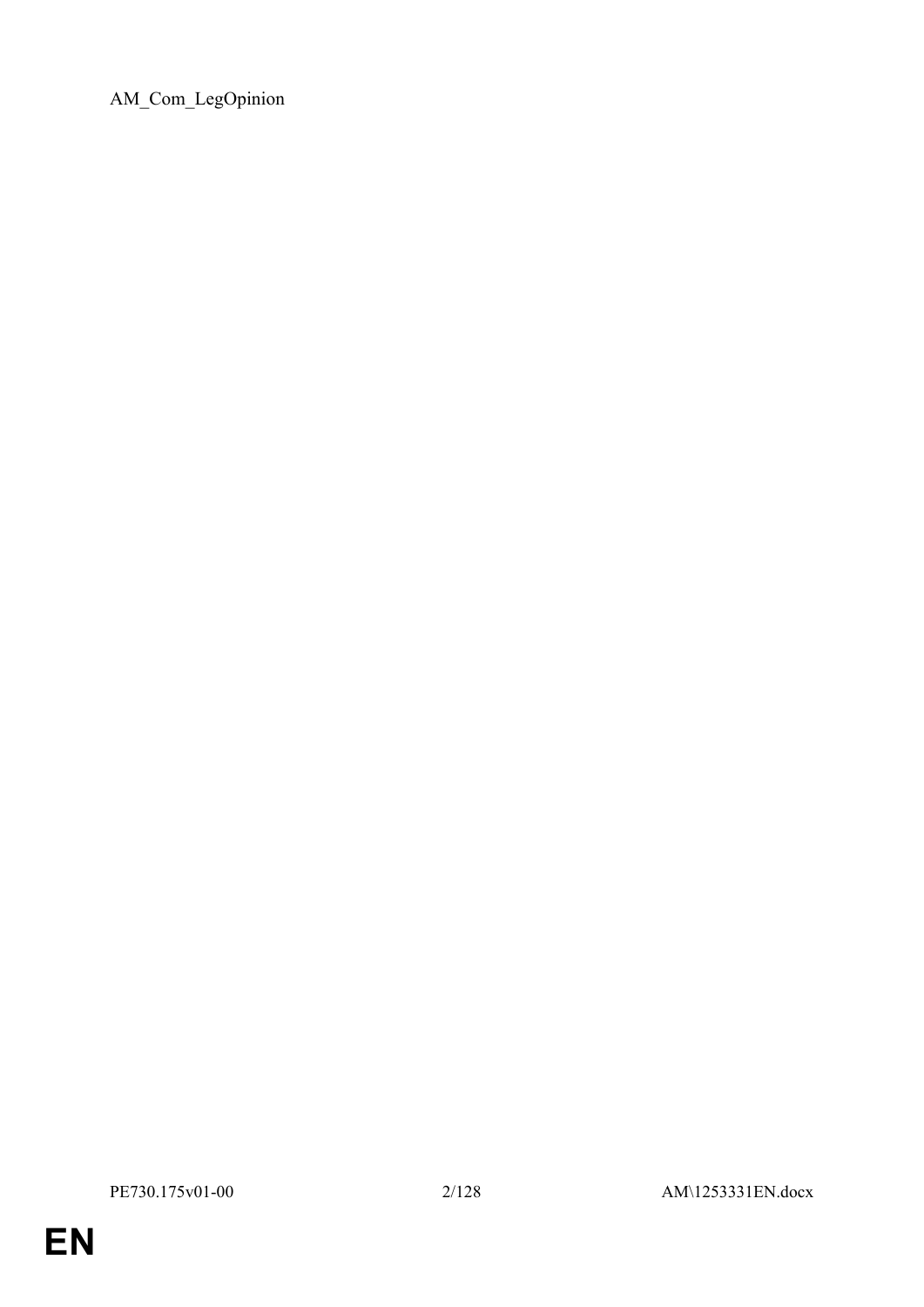### **Amendment 54 Dace Melbārde, Andrey Slabakov**

### **Proposal for a regulation Recital 1**

### *Text proposed by the Commission Amendment*

(1) The purpose of this Regulation is to improve the functioning of the internal market by laying down a uniform legal framework in particular for the development, marketing and use of artificial intelligence in conformity with Union values. This Regulation pursues a number of overriding reasons of public interest, such as a high level of protection of health, safety and fundamental rights, and it ensures the free movement of AIbased goods and services cross-border, thus preventing Member States from imposing restrictions on the development, marketing and use of AI systems, unless explicitly authorised by this Regulation.

(1) The purpose of this Regulation is to improve the functioning of the internal market by laying down a uniform legal framework in particular for the development, marketing and use of artificial intelligence in conformity with Union values *without hampering innovation, deployment and uptake of Artificial Intelligence and the beneficial contributions the technology can bring to individuals, businesses as well as society and economy at large*. This Regulation pursues a number of overriding reasons of public interest, such as a high level of protection of health, safety and fundamental rights, and it ensures the free movement of AI-based goods and services cross-border, thus preventing Member States from imposing restrictions on the development, marketing and use of AI systems, unless explicitly authorised by this Regulation.

Or. en

### **Amendment 55 Vlad-Marius Botoş, Irena Joveva, Morten Løkkegaard**

### **Proposal for a regulation Recital 1**

### *Text proposed by the Commission Amendment*

(1) The purpose of this Regulation is to improve the functioning of the internal market by laying down a uniform legal framework in particular for the development, marketing and use of artificial intelligence in conformity with

(1) The purpose of this Regulation is to improve the functioning of the internal market by laying down a uniform legal framework in particular for the development, marketing and use of artificial intelligence in conformity with

AM\1253331EN.docx 3/128 PE730.175v01-00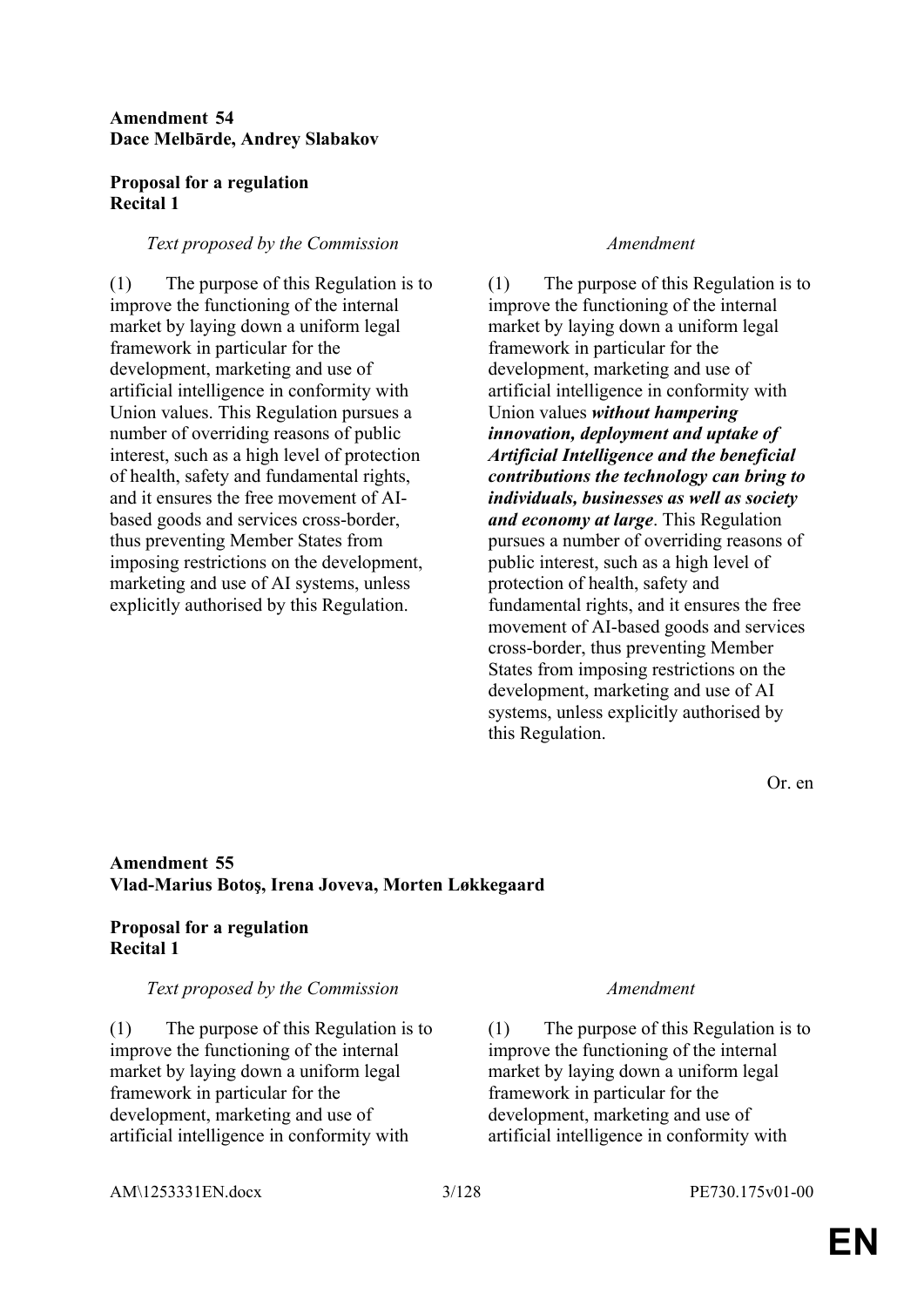Union values. This Regulation pursues a number of overriding reasons of public interest, such as a high level of protection of health, safety and fundamental rights, and it ensures the free movement of AIbased goods and services cross-border, thus preventing Member States from imposing restrictions on the development, marketing and use of AI systems, unless explicitly authorised by this Regulation.

Union values *without hindering the innovation and the evolution of Artificial Intelligence and the beneficial contributions it can bring to the society*. This Regulation pursues a number of overriding reasons of public interest, such as a high level of protection of health, safety and fundamental rights, and it ensures the free movement of AI-based goods and services cross-border, thus preventing Member States from imposing restrictions on the development, marketing and use of AI systems, unless explicitly authorised by this Regulation.

Or. en

### **Amendment 56 Ibán García Del Blanco, Marcos Ros Sempere, Domènec Ruiz Devesa**

### **Proposal for a regulation Recital 1**

### *Text proposed by the Commission Amendment*

(1) The purpose of this Regulation is to improve the functioning of the internal market by laying down a uniform legal framework in particular for the development, *marketing* and use of artificial intelligence in conformity with Union values. This Regulation pursues a number of overriding reasons of public interest, such as a high level of protection of health, safety and fundamental rights, and it ensures the free movement of AIbased goods and services cross-border, thus preventing Member States from imposing restrictions on the development, *marketing* and use of AI systems, unless explicitly authorised by this Regulation.

(1) The purpose of this Regulation is to improve the functioning of the internal market by laying down a uniform legal framework *based on ethical principles* in particular for the development, *deployment* and use of artificial intelligence in conformity with Union values. *Therefore,* this Regulation pursues a number of overriding reasons of public interest, such as a high level of protection of health, safety*, environment* and fundamental rights *and values including democracy and rule of law*, and it ensures the free movement of AI-based goods and services cross-border, thus preventing Member States from imposing restrictions on the development, *deployment* and use of AI systems, unless explicitly authorised by this Regulation.

Or. en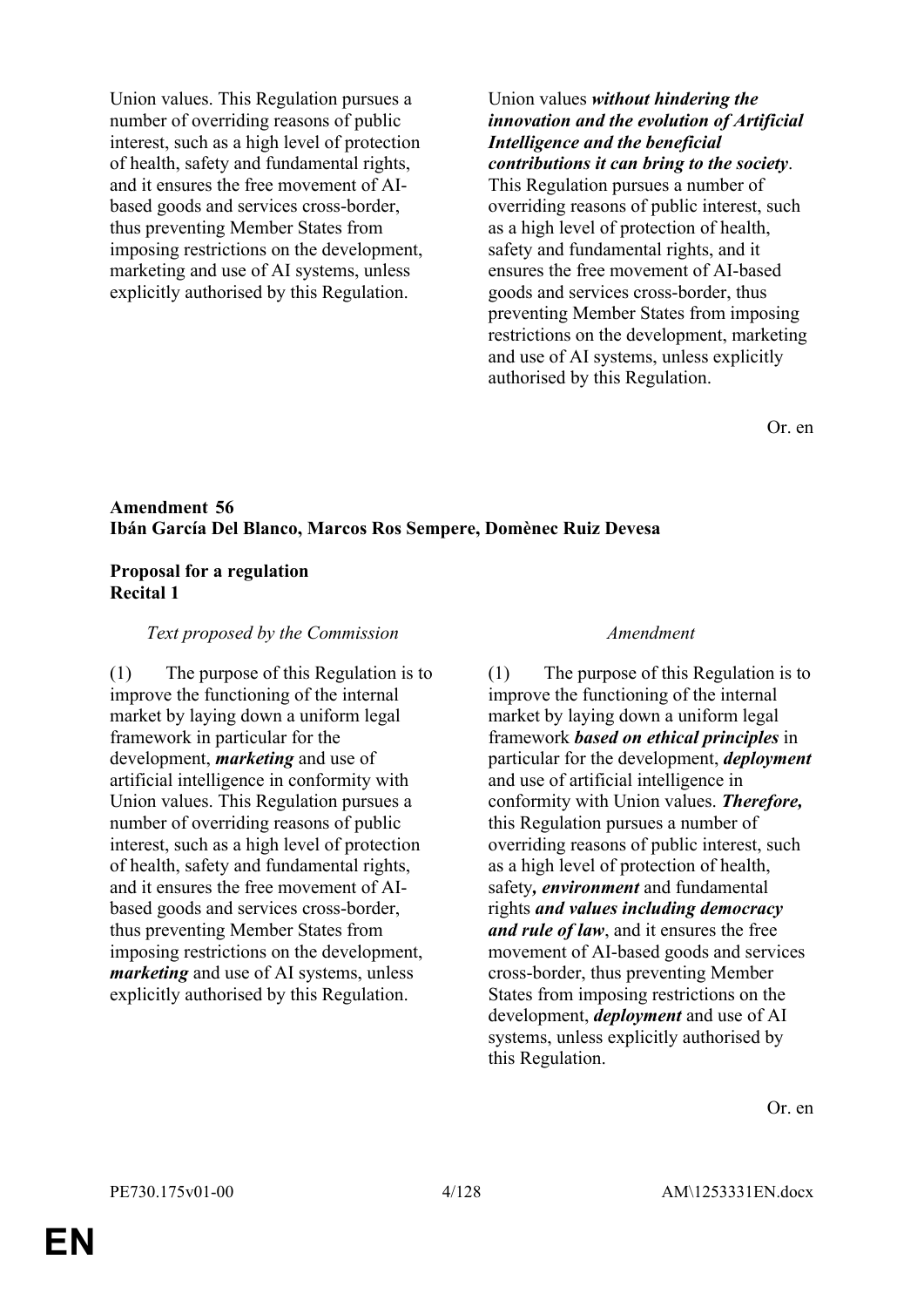### **Amendment 57 Victor Negrescu**

### **Proposal for a regulation Recital 1**

### *Text proposed by the Commission Amendment*

(1) The purpose of this Regulation is to improve the functioning of the internal market by laying down a uniform legal framework in particular for the development, marketing and use of artificial intelligence in conformity with Union values. This Regulation pursues a number of overriding reasons of public interest, such as a high level of protection of health, safety and fundamental rights, and it ensures the free movement of AIbased goods and services cross-border, thus preventing Member States from imposing restrictions on the development, marketing and use of AI systems, unless explicitly authorised by this Regulation.

(1) The purpose of this Regulation is to improve the functioning of the internal market by laying down a uniform legal framework in particular for the development, marketing and use of artificial intelligence in conformity with Union values*, while minimising any risk of adverse and discriminatory impact on people*. This Regulation pursues a number of overriding reasons of public interest, such as a high level of protection of health, safety and fundamental rights, and it ensures the free movement of AI-based goods and services cross-border, thus preventing Member States from imposing restrictions on the development, marketing and use of AI systems, unless explicitly authorised by this Regulation.

Or. en

### **Amendment 58 Ibán García Del Blanco, Marcos Ros Sempere, Domènec Ruiz Devesa, Victor Negrescu**

### **Proposal for a regulation Recital 2**

### *Text proposed by the Commission Amendment*

(2) Artificial intelligence systems (AI systems) can be easily deployed in multiple sectors of the economy and society, including cross border, and circulate throughout the Union. Certain Member States have already explored the adoption of national rules to ensure that artificial intelligence is safe and is developed and used in compliance with fundamental rights obligations. Differing national rules may lead to fragmentation of the internal

(2) *(2)* Artificial intelligence systems (AI systems) can be easily deployed in multiple sectors of the economy and society, including cross border, and circulate throughout the Union. Certain Member States have already explored the adoption of national rules to ensure that artificial intelligence is *trustworthy and* safe and is developed and used in compliance with fundamental rights obligations. Differing national rules may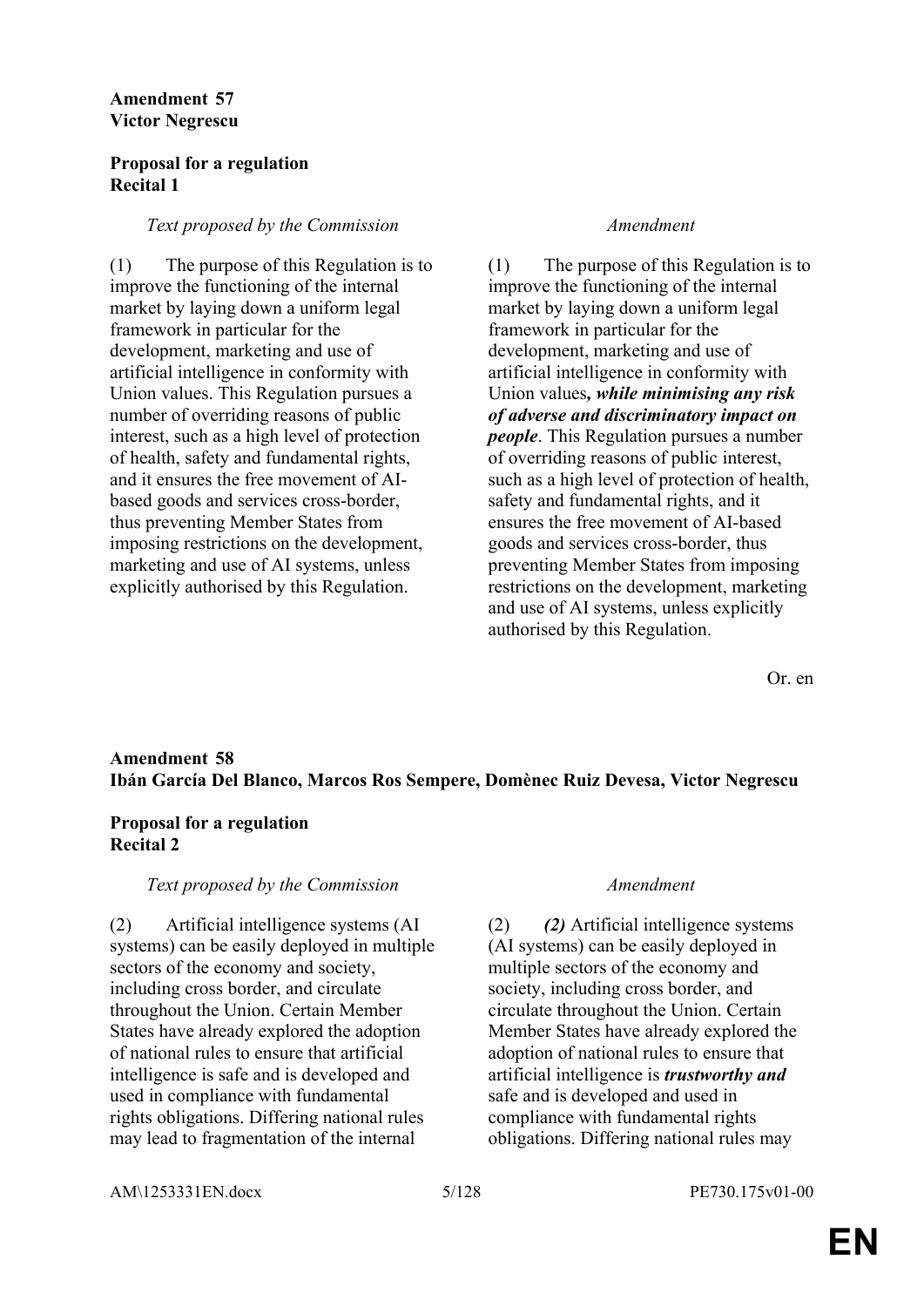market and decrease legal certainty for operators that develop or use AI systems. A consistent and high level of protection throughout the Union should therefore be ensured, while divergences hampering the free circulation of AI systems and related products and services within the internal market should be prevented, by laying down uniform obligations for *operators* and guaranteeing the uniform protection of overriding reasons of public interest and of rights of persons throughout the internal market based on Article 114 of the Treaty on the Functioning of the European Union (TFEU). To the extent that this Regulation contains specific rules on the protection of individuals with regard to the processing of personal data concerning restrictions of the use of AI systems for 'real-time' remote biometric identification in publicly accessible spaces for the purpose of law enforcement, it is appropriate to base this Regulation, in as far as those specific rules are concerned, on Article 16 of the TFEU. In light of those specific rules and the recourse to Article 16 TFEU, it is appropriate to consult the European Data Protection Board.

lead to fragmentation of the internal market and decrease legal certainty for operators that develop or use AI systems. A consistent and high level of protection throughout the Union should therefore be ensured *in order to achieve trustworthy AI*, while divergences hampering the free circulation of AI systems and related products and services within the internal market should be prevented, by laying down uniform obligations for *developers, deployers and users* and guaranteeing the uniform protection of overriding reasons of public interest and of rights of persons throughout the internal market based on Article 114 of the Treaty on the Functioning of the European Union (TFEU). To the extent that this Regulation contains specific rules on the protection of individuals with regard to the processing of personal data concerning restrictions of the use of AI systems for 'real-time' remote biometric identification in publicly accessible spaces for the purpose of law enforcement, it is appropriate to base this Regulation, in as far as those specific rules are concerned, on Article 16 of the TFEU. In light of those specific rules and the recourse to Article 16 TFEU, it is appropriate to consult the European Data Protection Board.

Or. en

### **Amendment 59 Dace Melbārde, Andrey Slabakov**

### **Proposal for a regulation Recital 2**

### *Text proposed by the Commission Amendment*

(2) Artificial intelligence systems (AI systems) can be easily deployed in multiple sectors of the economy and society, including cross border, and circulate throughout the Union. Certain Member States have already explored the adoption

(2) Artificial intelligence systems (AI systems) can be easily deployed in multiple sectors of the economy and society, including cross border, and circulate throughout the Union. Certain Member States have already explored the adoption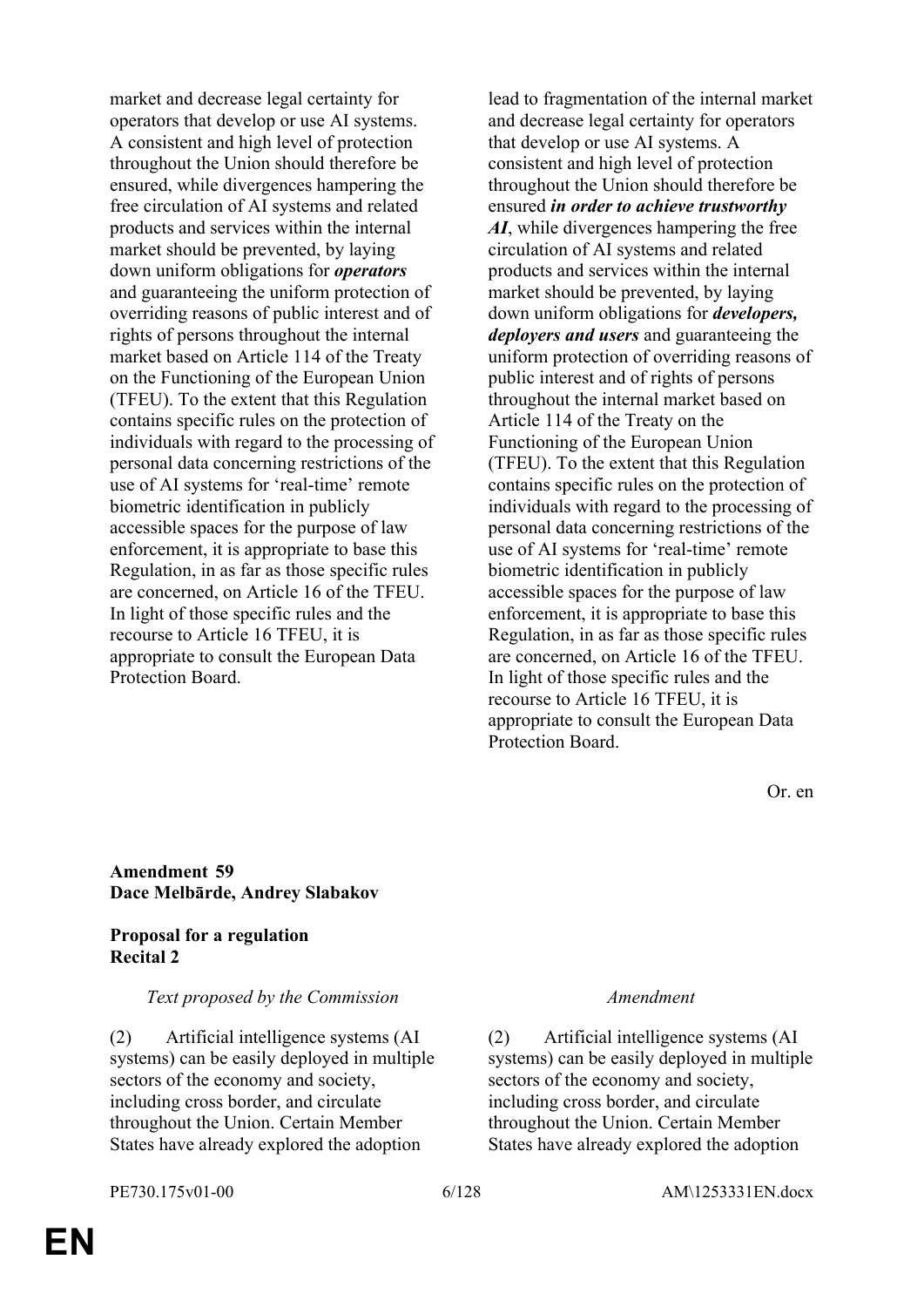of national rules to ensure that artificial intelligence is safe and is developed and used in compliance with fundamental rights obligations. Differing national rules may lead to fragmentation of the internal market and decrease legal certainty for operators that develop or use AI systems. A consistent and high level of protection throughout the Union should therefore be ensured, while divergences hampering the free circulation of AI systems and related products and services within the internal market should be prevented, by laying down uniform obligations for operators and guaranteeing the uniform protection of overriding reasons of public interest and of rights of persons throughout the internal market based on Article 114 of the Treaty on the Functioning of the European Union (TFEU). To the extent that this Regulation contains specific rules on the protection of individuals with regard to the processing of personal data concerning restrictions of the use of AI systems for 'real-time' remote biometric identification in publicly accessible spaces for the purpose of law enforcement, it is appropriate to base this Regulation, in as far as those specific rules are concerned, on Article 16 of the TFEU. In light of those specific rules and the recourse to Article 16 TFEU, it is appropriate to consult the European Data Protection Board.

of national rules to ensure that artificial intelligence is safe and is developed and used in compliance with fundamental rights obligations. Differing national rules may lead to fragmentation of the internal market and decrease legal certainty for operators that develop or use AI systems. A consistent and high level of protection throughout the Union should therefore be ensured, while divergences hampering the free circulation*, innovation, deployment and uptake* of AI systems and related products and services within the internal market should be prevented, by laying down uniform obligations for operators and guaranteeing the uniform protection of overriding reasons of public interest and of rights of persons throughout the internal market based on Article 114 of the Treaty on the Functioning of the European Union (TFEU). To the extent that this Regulation contains specific rules on the protection of individuals with regard to the processing of personal data concerning restrictions of the use of AI systems for 'real-time' remote biometric identification in publicly accessible spaces for the purpose of law enforcement, it is appropriate to base this Regulation, in as far as those specific rules are concerned, on Article 16 of the TFEU. In light of those specific rules and the recourse to Article 16 TFEU, it is appropriate to consult the European Data Protection Board.

Or. en

### **Amendment 60 Vlad-Marius Botoş, Irena Joveva, Morten Løkkegaard**

### **Proposal for a regulation Recital 2**

*Text proposed by the Commission Amendment*

(2) Artificial intelligence systems (AI systems) can be easily deployed in multiple sectors of the economy and society,

(2) Artificial intelligence systems (AI systems) can be easily deployed in multiple sectors of the economy and society,

AM\1253331EN.docx 7/128 PE730.175v01-00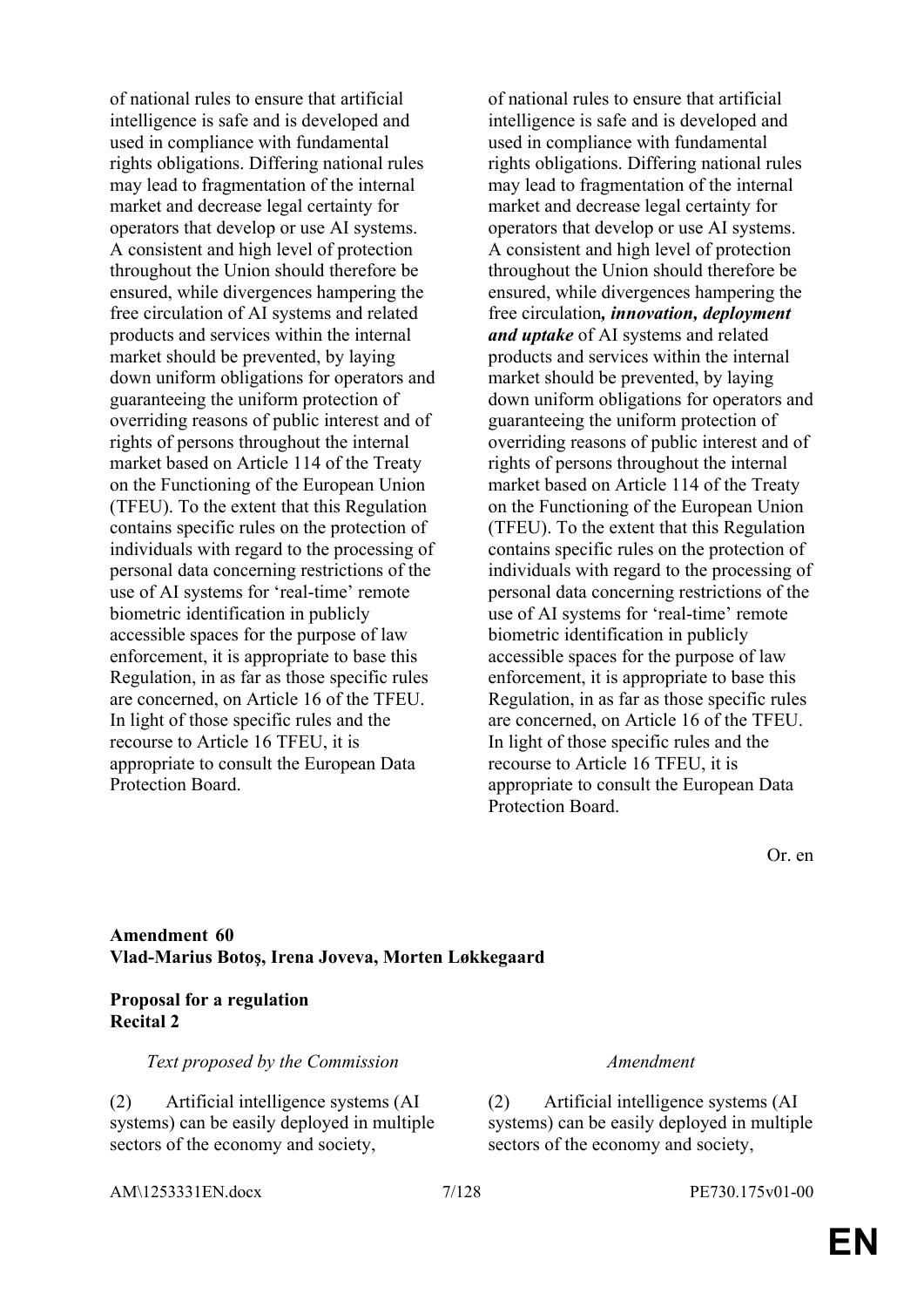including cross border, and circulate throughout the Union. Certain Member States have already explored the adoption of national rules to ensure that artificial intelligence is safe and is developed and used in compliance with fundamental rights obligations. Differing national rules may lead to fragmentation of the internal market and decrease legal certainty for operators that develop or use AI systems. A consistent and high level of protection throughout the Union should therefore be ensured, while divergences hampering the free circulation of AI systems and related products and services within the internal market should be prevented, by laying down uniform obligations for operators and guaranteeing the uniform protection of overriding reasons of public interest and of rights of persons throughout the internal market based on Article 114 of the Treaty on the Functioning of the European Union (TFEU). To the extent that this Regulation contains specific rules on the protection of individuals with regard to the processing of personal data concerning restrictions of the use of AI systems for 'real-time' remote biometric identification in publicly accessible spaces for the purpose of law enforcement, it is appropriate to base this Regulation, in as far as those specific rules are concerned, on Article 16 of the TFEU. In light of those specific rules and the recourse to Article 16 TFEU, it is appropriate to consult the European Data Protection Board.

including cross border, and circulate throughout the Union. Certain Member States have already explored the adoption of national rules to ensure that Artificial Intelligence is safe and is developed and used in compliance with fundamental rights obligations. Differing national rules may lead to fragmentation of the internal market and decrease legal certainty for operators that develop or use AI systems. A consistent and high level of protection throughout the Union should therefore be ensured, while divergences hampering the free circulation*, innovation and development* of AI systems and related products and services within the internal market should be prevented, by laying down uniform obligations for operators and guaranteeing the uniform protection of overriding reasons of public interest and of rights of persons throughout the internal market based on Article 114 of the Treaty on the Functioning of the European Union (TFEU).To the extent that this Regulation contains specific rules on the protection of individuals with regard to the processing of personal data concerning restrictions of the use of AI systems for 'real-time' remote biometric identification in publicly accessible spaces for the purpose of law enforcement, it is appropriate to base this Regulation, in as far as those specific rules are concerned, on Article 16 of the TFEU. In light of those specific rules and the recourse to Article 16 TFEU, it is appropriate to consult the European Data Protection Board.

Or. en

### **Amendment 61 Dace Melbārde, Andrey Slabakov**

### **Proposal for a regulation Recital 3**

*Text proposed by the Commission Amendment*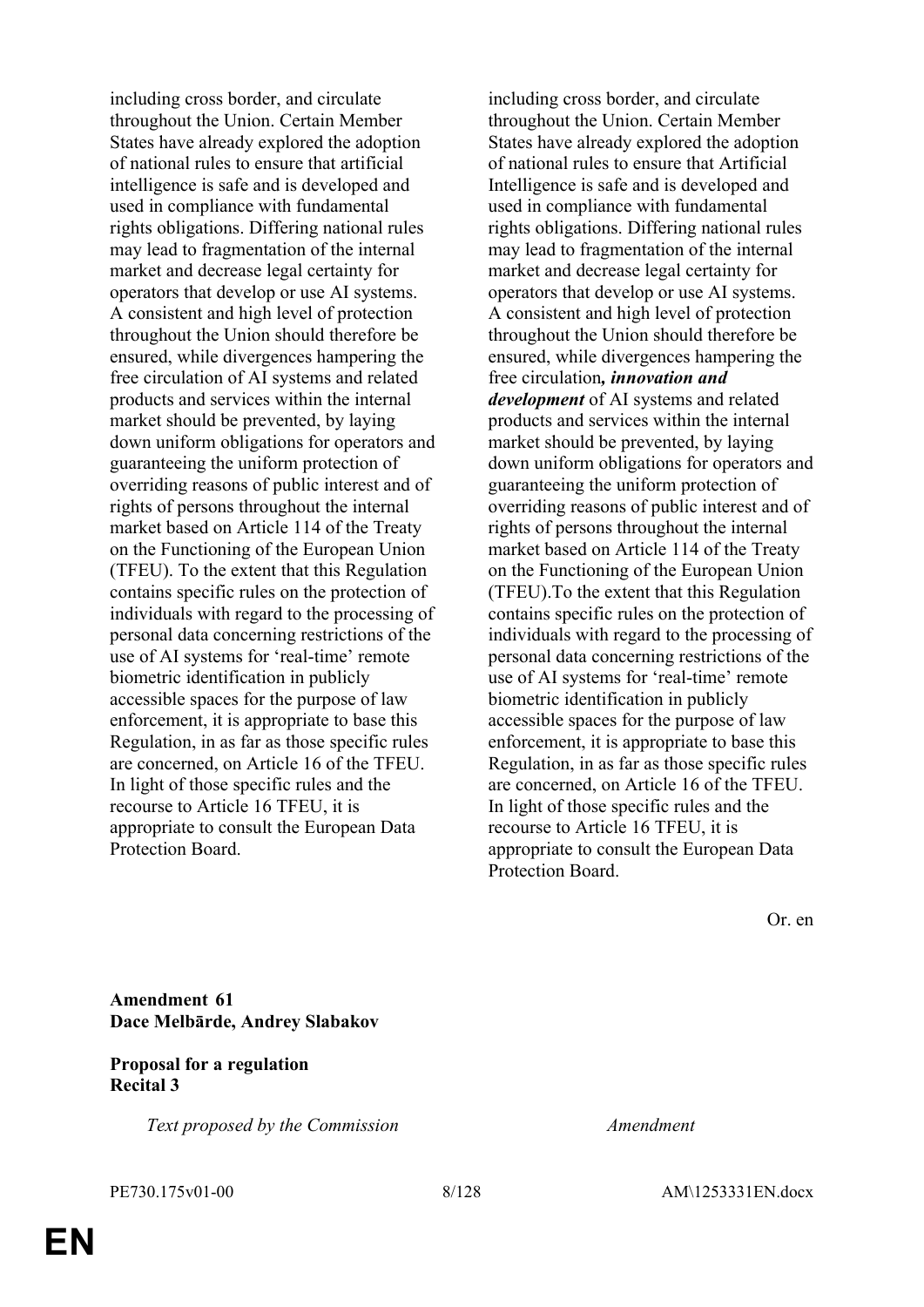(3) Artificial intelligence is a fast evolving family of technologies that can contribute to a wide array of economic and societal benefits across the entire spectrum of industries and social activities. By improving prediction, optimising operations and resource allocation, and personalising digital solutions available for individuals and organisations, the use of artificial intelligence can provide key competitive advantages to companies and support socially and environmentally beneficial outcomes, for example in healthcare, farming, education and training, infrastructure management, energy, transport and logistics, public services, security, justice, resource and energy efficiency, and climate change mitigation and adaptation.

(3) Artificial intelligence is a fast evolving family of technologies that can contribute *and is already contributing* to a wide array of economic and societal benefits across the entire spectrum of industries and social activities. By *establishing an accommodative framework which entails* improving prediction, optimising operations and resource allocation, and personalising digital solutions available for individuals and organisations, the use of artificial intelligence can provide key competitive advantages to companies and *entire industries, and* support socially and environmentally beneficial outcomes, for example in healthcare, farming, education and training*, media, sports*, infrastructure management, energy, transport and logistics, public services, security, justice, resource and energy efficiency, and climate change mitigation and adaptation.

Or. en

### **Amendment 62 Ibán García Del Blanco, Marcos Ros Sempere, Domènec Ruiz Devesa, Victor Negrescu**

### **Proposal for a regulation Recital 3**

### *Text proposed by the Commission Amendment*

(3) Artificial intelligence is a fast evolving family of technologies that can contribute to a wide array of economic and societal benefits across the entire spectrum of industries and social activities. By improving prediction, optimising operations and resource allocation, and personalising digital solutions available for individuals and organisations, the use of artificial intelligence can provide key competitive advantages to companies and support socially and environmentally beneficial outcomes, for example in healthcare, farming, education and training, infrastructure management, energy,

(3) Artificial intelligence is a fast evolving family of technologies that can contribute to a wide array of economic and societal benefits across the entire spectrum of industries and social activities *if developed in accordance with ethical principles*. By improving prediction, optimising operations and resource allocation, and personalising digital solutions available for individuals and organisations, the use of artificial intelligence can provide key competitive advantages to companies and support socially and environmentally beneficial outcomes, for example in healthcare,

AM\1253331EN.docx 9/128 PE730.175v01-00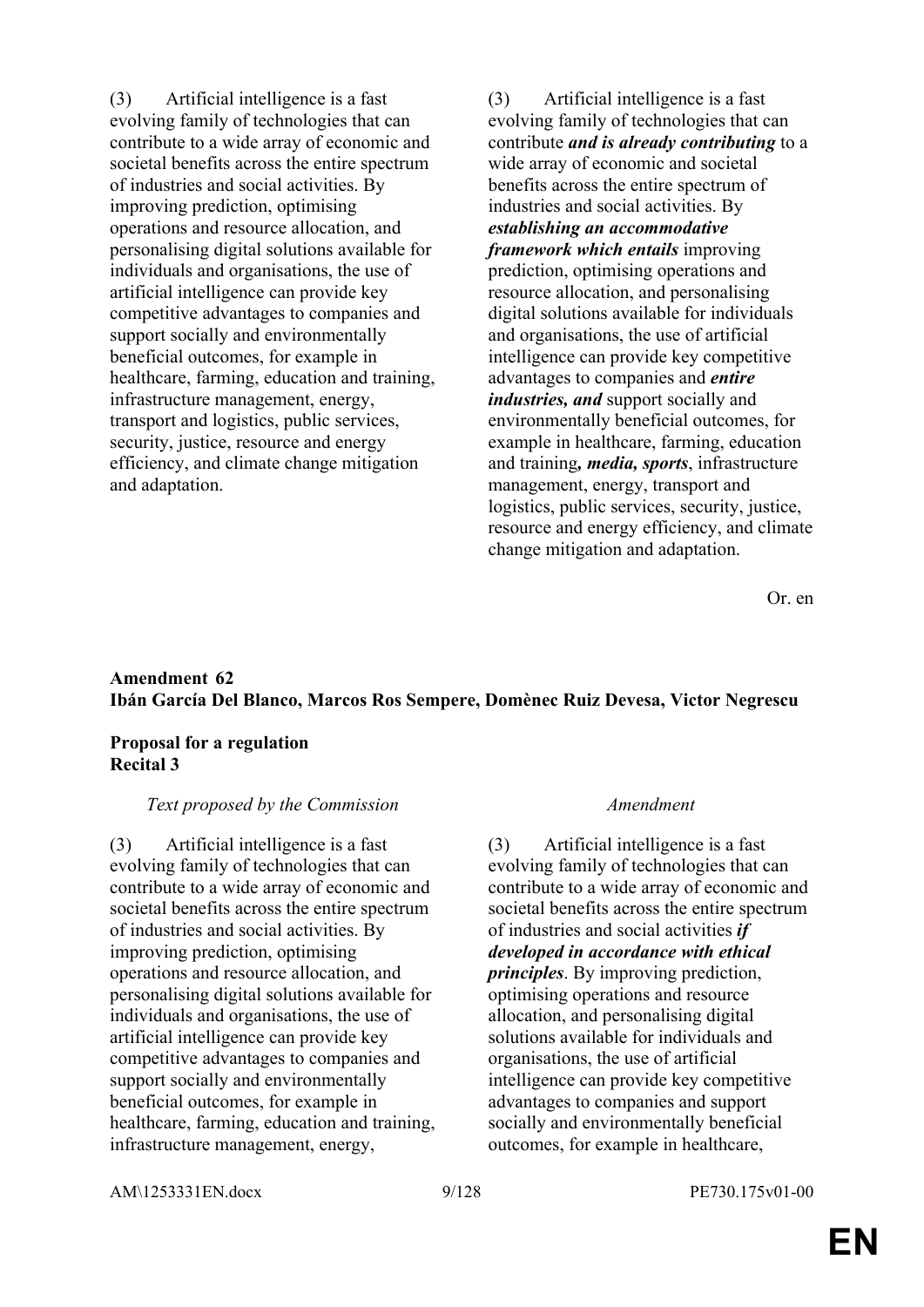transport and logistics, public services, security, justice, resource and energy efficiency, and climate change mitigation and adaptation.

farming, education and training, *culture,* infrastructure*,* management, energy, transport and logistics, public services, security, justice, resource and energy efficiency, and climate change mitigation and adaptation.

Or. en

### **Amendment 63 Vlad-Marius Botoş, Irena Joveva, Morten Løkkegaard**

### **Proposal for a regulation Recital 3**

### *Text proposed by the Commission Amendment*

(3) Artificial intelligence is a fast evolving family of technologies that can contribute to a wide array of economic and societal benefits across the entire spectrum of industries and social activities. By improving prediction, optimising operations and resource allocation, and personalising digital solutions available for individuals and organisations, the use of artificial intelligence can provide key competitive advantages to companies and support socially and environmentally beneficial outcomes, for example in healthcare, farming, education and training, infrastructure management, energy, transport and logistics, public services, security, justice, resource and energy efficiency, and climate change mitigation and adaptation.

(3) Artificial intelligence is a fast evolving family of technologies that can *and already* contribute to a wide array of economic and societal benefits across the entire spectrum of industries and social activities. By improving prediction, optimising operations and resource allocation, and personalising digital solutions available for individuals and organisations, the use of artificial intelligence can provide key competitive advantages to companies and support socially and environmentally beneficial outcomes, for example in healthcare, farming, education and training, *media and culture,* infrastructure management, energy, transport and logistics, public services, security, justice, resource and energy efficiency, and climate change mitigation and adaptation.

Or. en

### **Amendment 64 Loucas Fourlas, Iuliu Winkler, Sabine Verheyen, Theodoros Zagorakis, Michaela Šojdrová, Peter Pollák, Milan Zver**

**Proposal for a regulation Recital 3**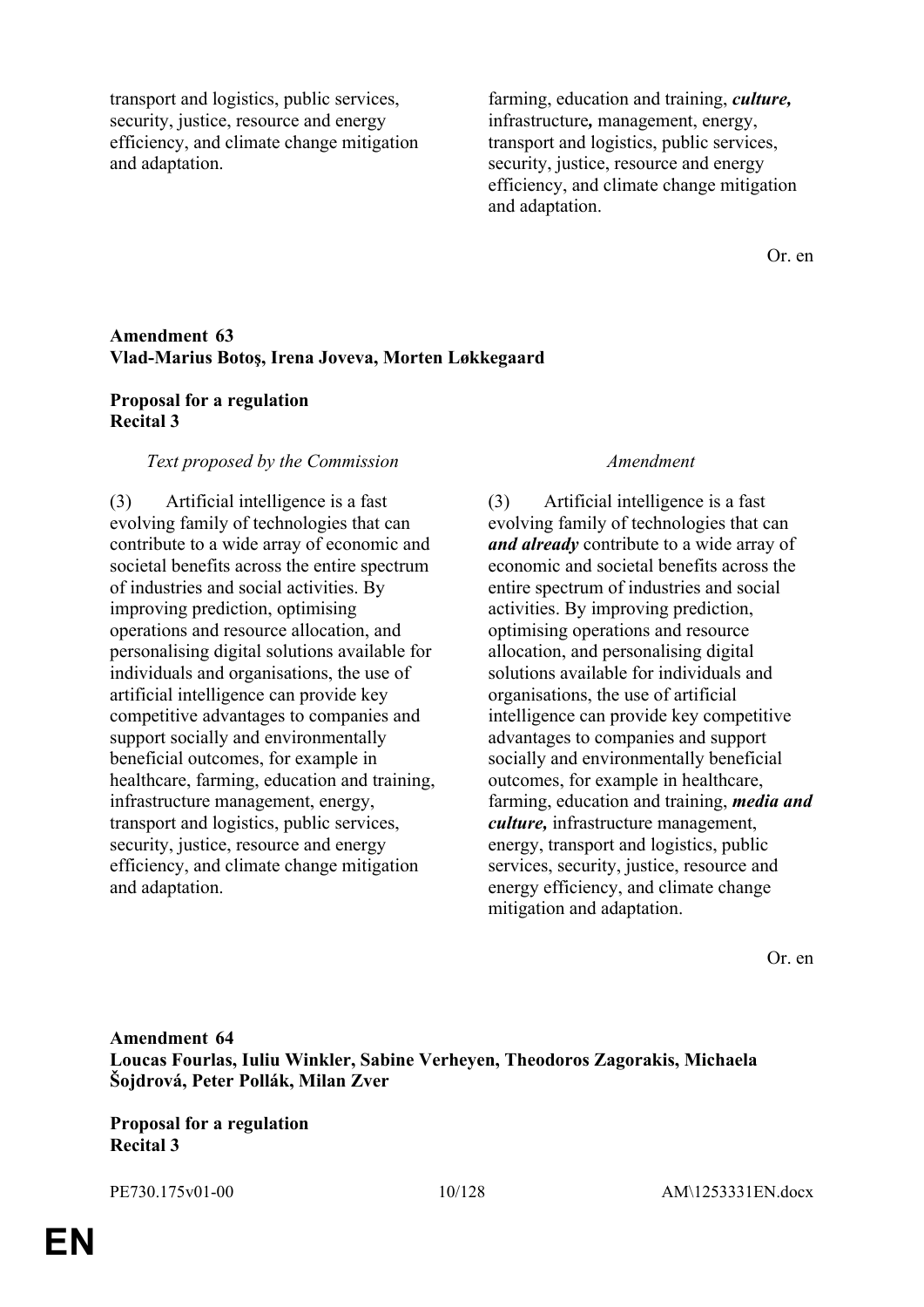### *Text proposed by the Commission Amendment*

(3) Artificial intelligence is a fast evolving family of technologies that can contribute to a wide array of economic and societal benefits across the entire spectrum of industries and social activities. By improving prediction, optimising operations and resource allocation, and personalising digital solutions available for individuals and organisations, the use of artificial intelligence can provide key competitive advantages to companies and support socially and environmentally beneficial outcomes, for example in healthcare, farming, education and training, infrastructure management, energy, transport and logistics, public services, security, justice, resource and energy efficiency, and climate change mitigation and adaptation.

(3) Artificial intelligence is a fast evolving family of technologies that can contribute to a wide array of economic and societal benefits across the entire spectrum of industries and social activities. By improving prediction, optimising operations and resource allocation, and personalising digital solutions available for individuals and organisations, the use of artificial intelligence can provide key competitive advantages to companies and support socially and environmentally beneficial outcomes, for example in healthcare, farming, education and training, *media, mobility,* infrastructure management, energy, transport and logistics, public services, security, justice, resource and energy efficiency, and climate change mitigation and adaptation.

Or. en

### **Amendment 65 Victor Negrescu**

### **Proposal for a regulation Recital 3**

### *Text proposed by the Commission Amendment*

(3) Artificial intelligence is a fast evolving family of technologies that can contribute to a wide array of economic and societal benefits across the entire spectrum of industries and social activities. By improving prediction, optimising operations and resource allocation, and personalising digital solutions available for individuals and organisations, the use of artificial intelligence can provide key competitive advantages to companies and support socially and environmentally beneficial outcomes, for example in healthcare, farming, education and training, infrastructure management, energy,

(3) Artificial intelligence is a fast evolving family of technologies that can contribute to a wide array of economic and societal benefits across the entire spectrum of industries and social activities. By improving prediction, optimising operations and resource allocation, and personalising digital solutions available for individuals and organisations, the use of artificial intelligence can provide key competitive advantages to companies and support socially and environmentally beneficial outcomes, for example in healthcare, farming, *culture,* education and training, infrastructure management,

AM\1253331EN.docx 11/128 PE730.175v01-00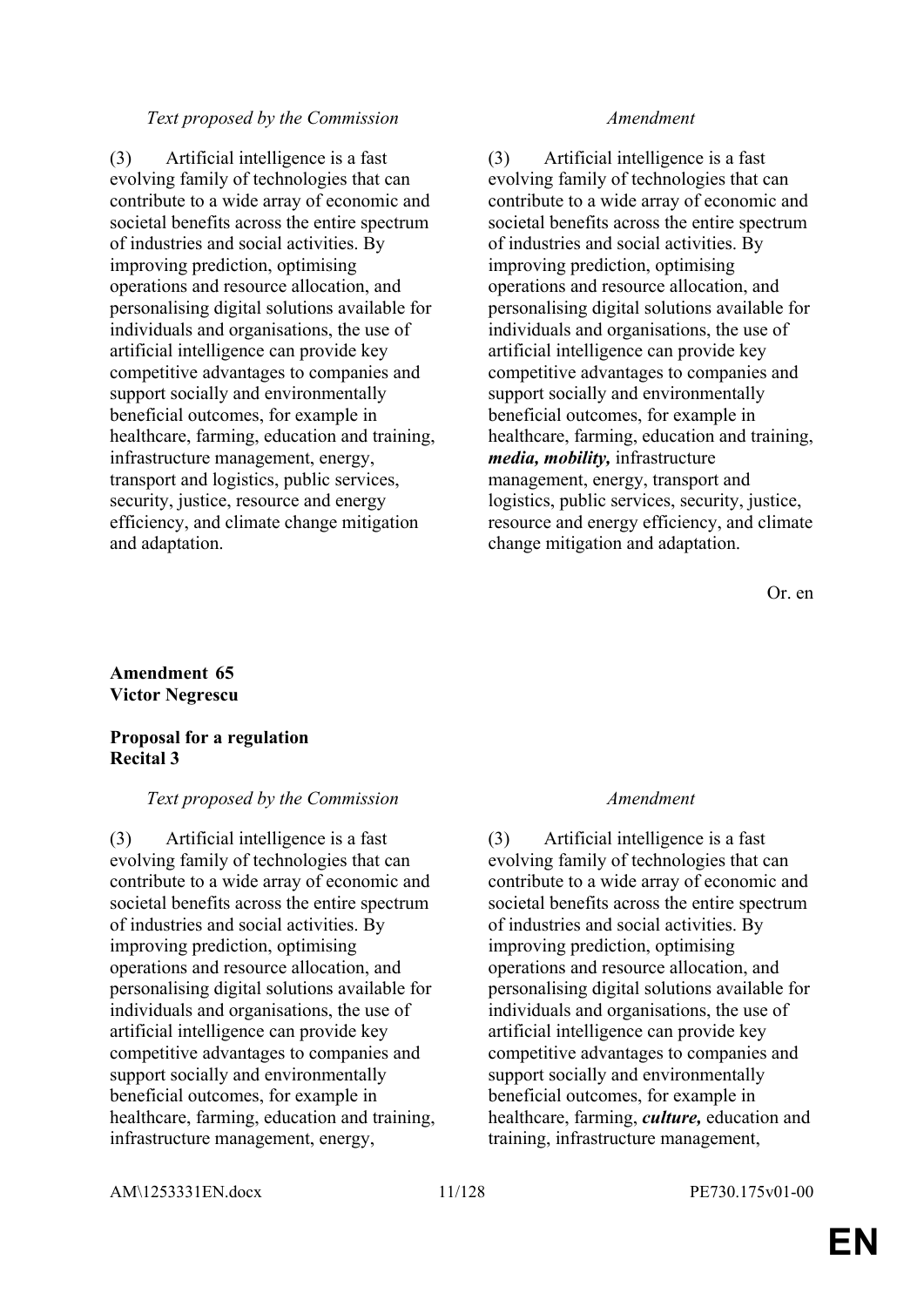transport and logistics, public services, security, justice, resource and energy efficiency, and climate change mitigation and adaptation.

energy, transport and logistics, public services, security, justice, resource and energy efficiency, and climate change mitigation and adaptation.

Or. en

### **Amendment 66 Alessandro Panza**

### **Proposal for a regulation Recital 3 a (new)**

*Text proposed by the Commission Amendment*

*(3a) AI-based technologies are having a rapid and explosive impact on the world of work too. While they have the potential to create new opportunities for gender equality, they could equally increase gender stereotypes, sexism and discrimination in the labour market. It is becoming increasingly apparent that the automation of certain tasks will have a greater impact on female workers, as more women are employed to perform routine tasks. At the same time, AI could offer a great opportunity to reduce gender inequality, but only if gender-responsive policy regulations are adopted which promote equal representation of men and women in decision-making. Support from the European institutions and the Member States for an approach aimed at encouraging female uptake of STEM subjects will also prove essential in combating gender stereotypes.*

Or. it

**Amendment 67 Martina Michels, Pernando Barrena Arza, Niyazi Kizilyürek, Alexis Georgoulis**

**Proposal for a regulation Recital 4**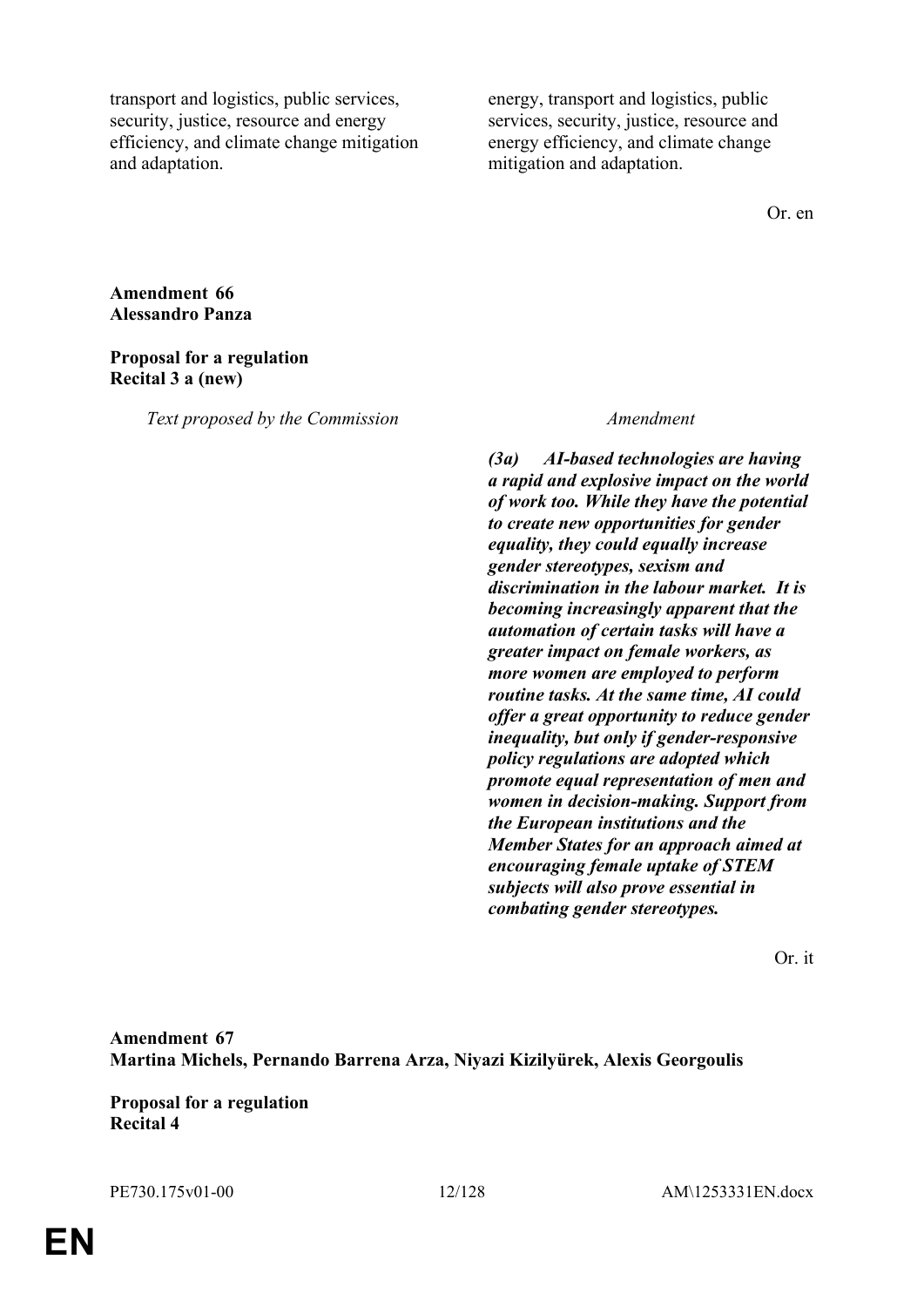### *Text proposed by the Commission Amendment*

(4) At the same time, depending on the circumstances regarding its specific application and use, artificial intelligence may generate risks and cause harm to public interests and rights that are protected by Union law. Such harm might be material or immaterial.

(4) At the same time, depending on the circumstances regarding its specific application and use, artificial intelligence may generate risks and cause harm to public interests and *fundamental* rights *of people in employment and in learning and of socially active people* that are protected by Union law. Such harm might be material or immaterial.

Or. de

### **Amendment 68 Loucas Fourlas, Iuliu Winkler, Sabine Verheyen, Theodoros Zagorakis, Michaela Šojdrová, Peter Pollák, François-Xavier Bellamy, Milan Zver**

### **Proposal for a regulation Recital 4**

### *Text proposed by the Commission Amendment*

(4) At the same time, depending on the circumstances regarding its specific application and use, artificial intelligence may generate risks and cause harm to public interests and rights that are protected by Union law. Such harm might be material or immaterial.

(4) At the same time, depending on the circumstances regarding its specific application and use, artificial intelligence may generate risks and cause harm to public interests*, private data* and rights that are protected by Union law. Such harm might be material or immaterial.

Or. en

### **Amendment 69 Petra Kammerevert**

### **Proposal for a regulation Recital 5**

### *Text proposed by the Commission Amendment*

(5) A Union legal framework laying down harmonised rules on artificial intelligence is therefore needed to foster the development, use and uptake of artificial intelligence in the internal market

(5) A Union legal framework laying down harmonised rules on artificial intelligence is therefore needed to foster the development, use and uptake of artificial intelligence in the internal market

AM\1253331EN.docx 13/128 PE730.175v01-00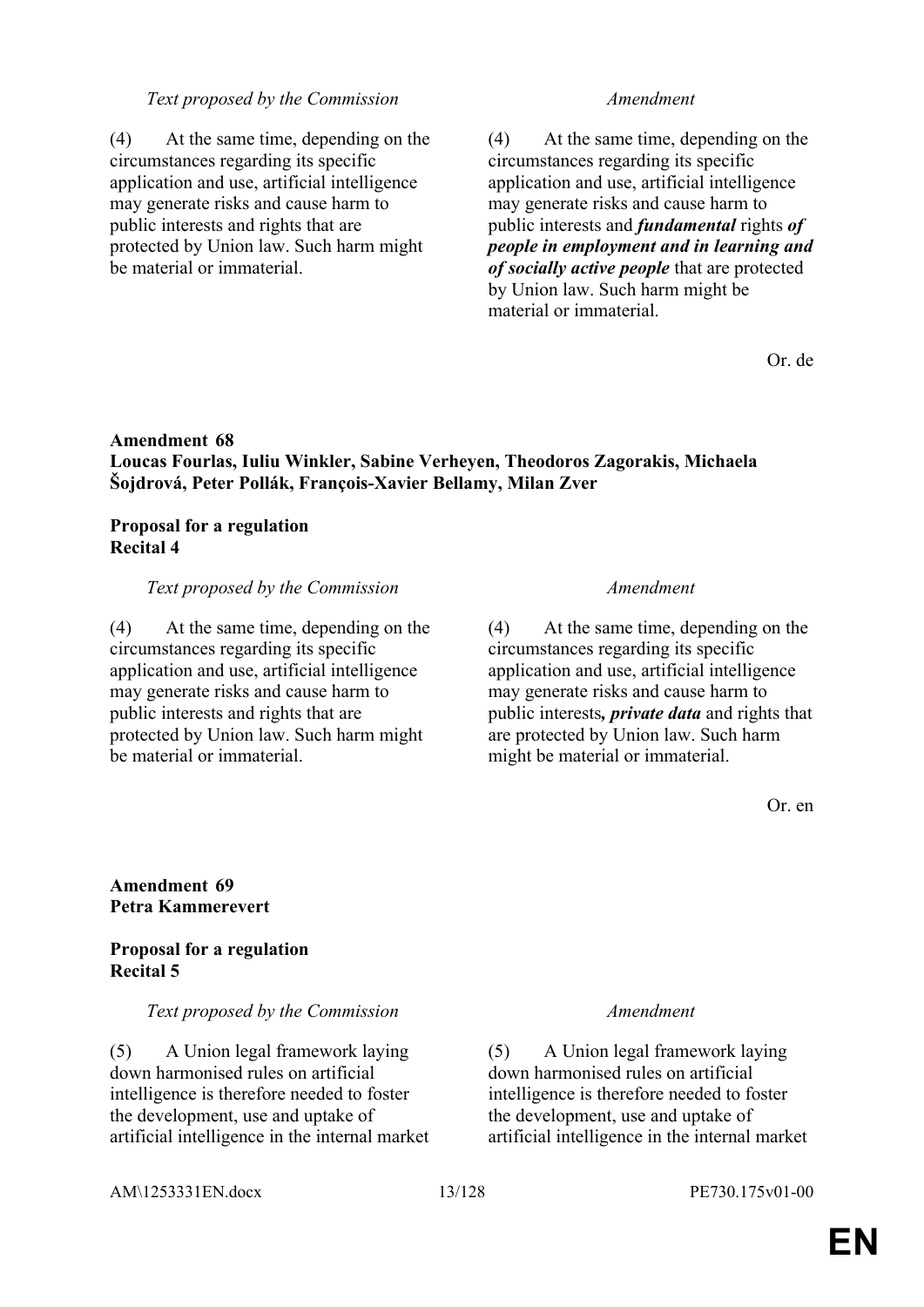that at the same time meets a high level of protection of public interests, such as health and safety and the protection of fundamental rights, as recognised and protected by Union law. To achieve that objective, rules regulating the placing on the market and putting into service of certain AI systems should be laid down, thus ensuring the smooth functioning of the internal market and allowing those systems to benefit from the principle of free movement of goods and services. By laying down those rules, this Regulation supports the objective of the Union of being a global leader in the development of secure, trustworthy and ethical artificial intelligence, as stated by the European Council<sup>33</sup>, and it ensures the protection of ethical principles, as specifically requested by the European Parliament<sup>34</sup>.

\_\_\_\_\_\_\_\_\_\_\_\_\_\_\_\_\_ \_\_\_\_\_\_\_\_\_\_\_\_\_\_\_\_\_

that at the same time meets a high level of protection of public interests, such as health and safety and the protection of fundamental rights, as recognised and protected by Union law. *The Regulation aims in particular to ensure full respect for the right to informational selfdetermination, privacy, data protection and protection against discrimination.* To achieve that objective, rules regulating the placing on the market and putting into service of certain AI systems should be laid down, thus ensuring the smooth functioning of the internal market and allowing those systems to benefit from the principle of free movement of goods and services. By laying down those rules, this Regulation supports the objective of the Union of being a global leader in the development of secure, trustworthy and ethical artificial intelligence, as stated by the European Council<sup>33</sup>, and it ensures the protection of ethical principles, as specifically requested by the European Parliament<sup>34</sup>.

Or. de

### **Amendment 70 Loucas Fourlas, Iuliu Winkler, Sabine Verheyen, Theodoros Zagorakis, Michaela Šojdrová, Peter Pollák, François-Xavier Bellamy, Milan Zver**

### **Proposal for a regulation Recital 5**

*Text proposed by the Commission Amendment*

<sup>33</sup> European Council, Special meeting of the European Council (1 and 2 October 2020) – Conclusions, EUCO 13/20, 2020, p. 6.

<sup>34</sup> European Parliament resolution of 20 October 2020 with recommendations to the Commission on a framework of ethical aspects of artificial intelligence, robotics and related technologies, 2020/2012(INL).

<sup>33</sup> European Council, Special meeting of the European Council (1 and 2 October 2020) – Conclusions, EUCO 13/20, 2020, p. 6.

<sup>34</sup> European Parliament resolution of 20 October 2020 with recommendations to the Commission on a framework of ethical aspects of artificial intelligence, robotics and related technologies, 2020/2012(INL).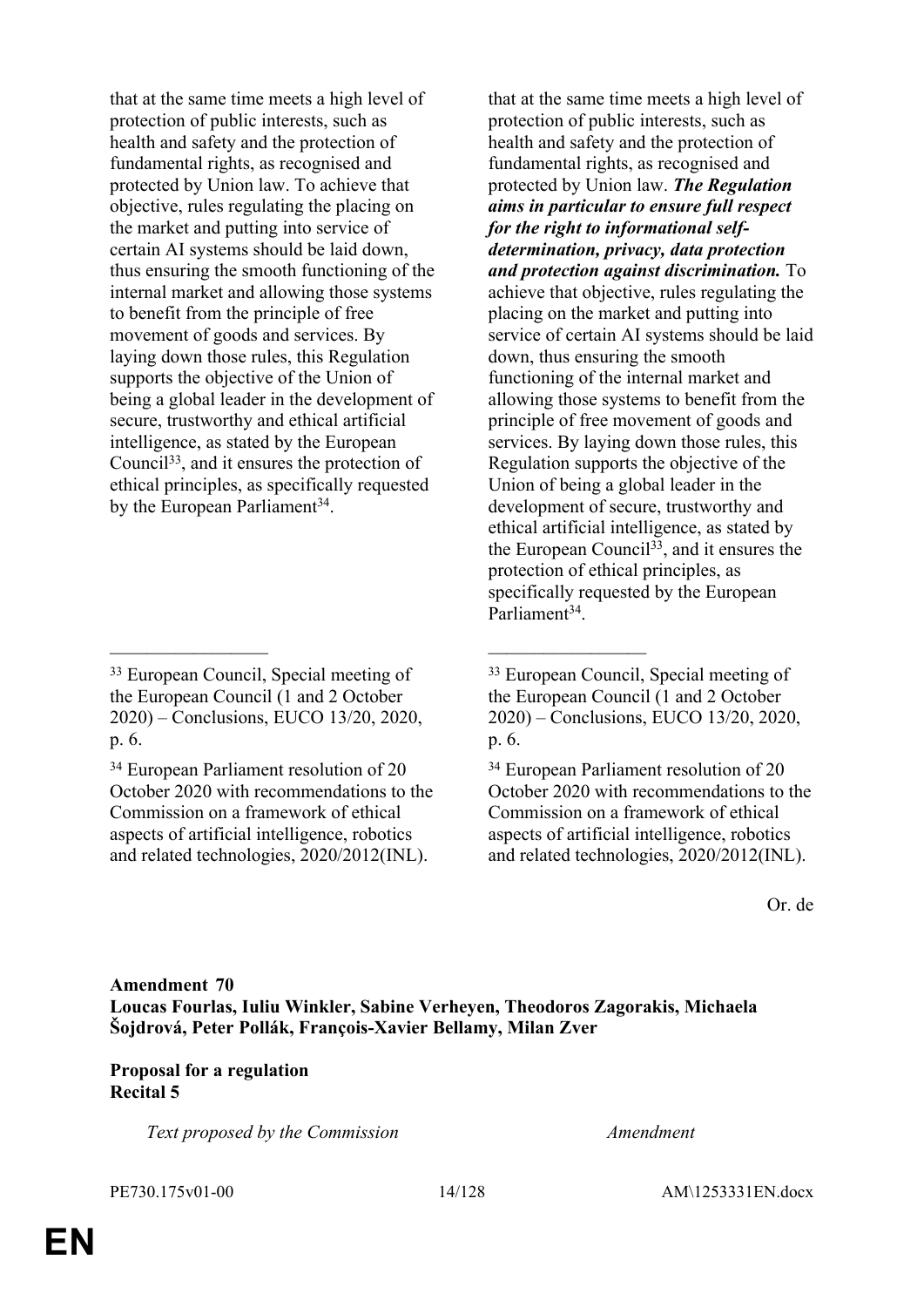(5) A Union legal framework laying down harmonised rules on artificial intelligence is therefore needed to foster the development, use and uptake of artificial intelligence in the internal market that at the same time meets a high level of protection of public interests, such as health and safety and the protection of fundamental rights, as recognised and protected by Union law. To achieve that objective, rules regulating the placing on the market and putting into service of certain AI systems should be laid down, thus ensuring the smooth functioning of the internal market and allowing those systems to benefit from the principle of free movement of goods and services. By laying down those rules, this Regulation supports the objective of the Union of being a global leader in the development of secure, trustworthy and ethical artificial intelligence, as stated by the European Council<sup>33</sup> , and it ensures the protection of ethical principles, as specifically requested by the European Parliament<sup>34</sup>.

(5) A Union legal framework laying down harmonised rules on artificial intelligence is therefore needed to foster the development, use and uptake of artificial intelligence in the internal market that at the same time meets a high level of protection of public interests, such as health and safety and the protection of fundamental rights, as recognised and protected by Union law. To achieve that objective, rules regulating the placing on the market and putting into service of certain AI systems should be laid down, thus ensuring the smooth functioning of the internal market and allowing those systems to benefit from the principle of free movement of goods and services. By laying down those rules, this Regulation supports the objective of the Union of being a global leader in the development of secure, trustworthy and ethical artificial intelligence, as stated by the European Council<sup>33</sup> , and it ensures the protection of ethical principles, as specifically requested by the European Parliament<sup>34</sup> with a *human-centric approach and in compliance with freedom of expression, freedom of speech, media freedom, pluralism and cultural diversity*.

Or. en

\_\_\_\_\_\_\_\_\_\_\_\_\_\_\_\_\_ \_\_\_\_\_\_\_\_\_\_\_\_\_\_\_\_\_

### **Proposal for a regulation**

AM\1253331EN.docx 15/128 PE730.175v01-00

<sup>33</sup> European Council, Special meeting of the European Council (1 and 2 October 2020) – Conclusions, EUCO 13/20, 2020, p. 6.

<sup>34</sup> European Parliament resolution of 20 October 2020 with recommendations to the Commission on a framework of ethical aspects of artificial intelligence, robotics and related technologies, 2020/2012(INL).

<sup>33</sup> European Council, Special meeting of the European Council (1 and 2 October 2020) – Conclusions, EUCO 13/20, 2020, p. 6.

<sup>34</sup> European Parliament resolution of 20 October 2020 with recommendations to the Commission on a framework of ethical aspects of artificial intelligence, robotics and related technologies, 2020/2012(INL).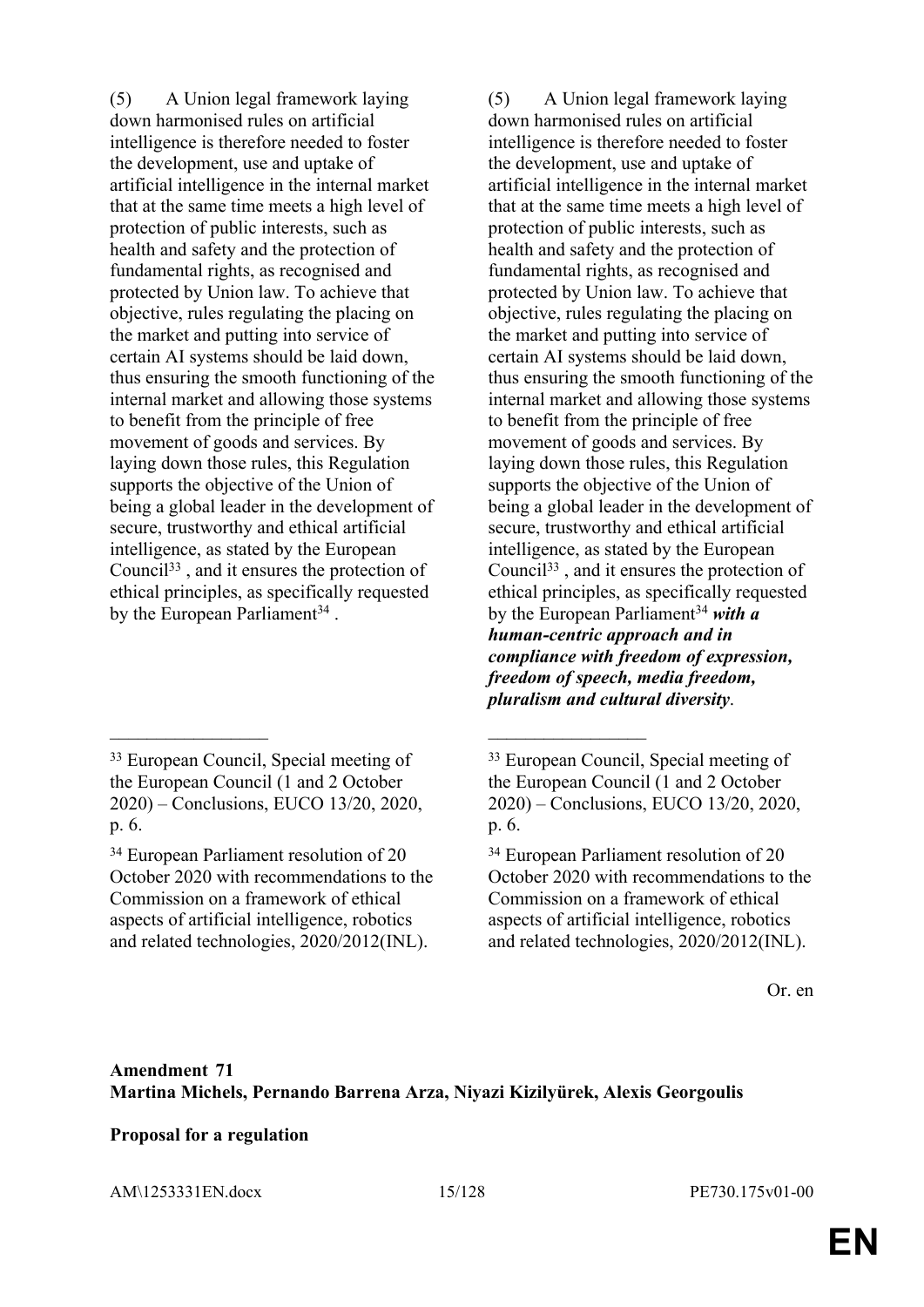### **Recital 5**

### *Text proposed by the Commission Amendment*

(5) A Union legal framework laying down harmonised rules on artificial intelligence is therefore needed to foster the development, use and uptake of artificial intelligence in the internal market that at the same time meets a high level of protection of public interests, such as health and safety and the protection of fundamental rights, as recognised and protected by Union law. To achieve that objective, rules regulating the placing on the market and putting into service of certain AI systems should be laid down, thus ensuring the smooth functioning of the internal market and allowing those systems to benefit from the principle of free movement of goods and services. By laying down those rules, this Regulation supports the objective of the Union of being a global leader in the development of secure*, trustworthy and ethical* artificial intelligence, as stated by the European Council<sup>33</sup>, and it ensures the protection of ethical principles, as specifically requested by the European Parliament<sup>34</sup>.

\_\_\_\_\_\_\_\_\_\_\_\_\_\_\_\_\_ \_\_\_\_\_\_\_\_\_\_\_\_\_\_\_\_\_

(5) A Union legal framework laying down harmonised rules on artificial intelligence is therefore needed to foster the development, use and uptake of artificial intelligence in the internal market that at the same time meets a high level of protection of public interests, such as health and safety and the protection of fundamental rights, as recognised and protected by Union law. To achieve that objective, rules regulating the placing on the market and putting into service of certain AI systems should be laid down, thus ensuring the smooth functioning of the internal market and allowing those systems to benefit from the principle of free movement of goods and services. By laying down those rules, this Regulation supports the objective of the Union of being a global leader in the development of secure *and trustworthy* artificial intelligence *based on fundamental rights*, as stated by the European Council<sup>33</sup>, and it ensures the protection of ethical principles, as specifically requested by the European Parliament<sup>34</sup>.

Or. de

### **Amendment 72 Dace Melbārde, Andrey Slabakov**

### **Proposal for a regulation**

<sup>33</sup> European Council, Special meeting of the European Council (1 and 2 October 2020) – Conclusions, EUCO 13/20, 2020, p. 6.

<sup>34</sup> European Parliament resolution of 20 October 2020 with recommendations to the Commission on a framework of ethical aspects of artificial intelligence, robotics and related technologies, 2020/2012(INL).

<sup>33</sup> European Council, Special meeting of the European Council (1 and 2 October 2020) – Conclusions, EUCO 13/20, 2020, p. 6.

<sup>34</sup> European Parliament resolution of 20 October 2020 with recommendations to the Commission on a framework of ethical aspects of artificial intelligence, robotics and related technologies, 2020/2012(INL).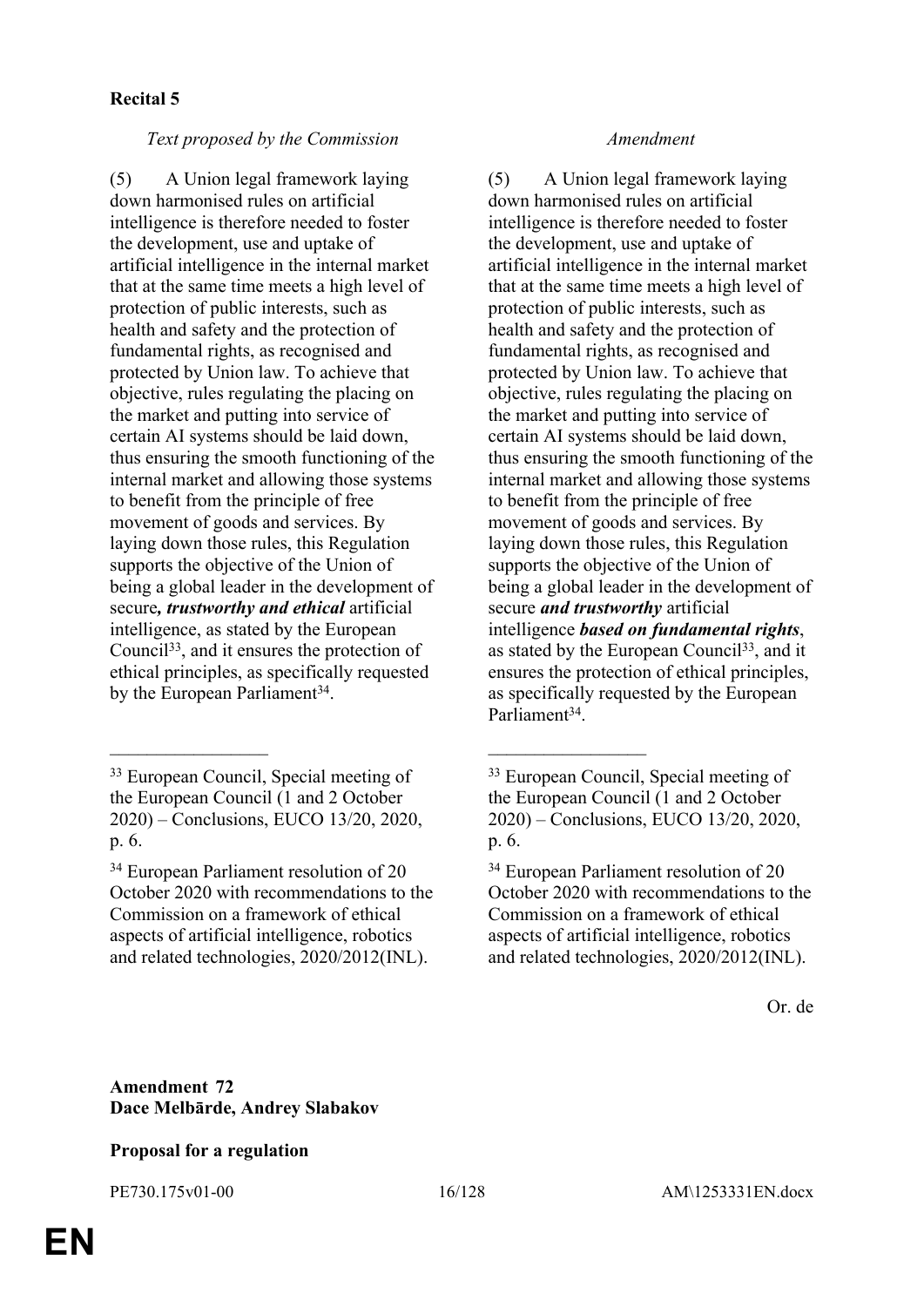### **Recital 5 a (new)**

*Text proposed by the Commission Amendment*

*(5 a) In order to help promote the development, uptake and understanding of AI, the Union needs to put further effort into education and training, thus, inter alia, addressing the shortage of ICT professionals and AI undergraduate courses, digitally skilled workers as well as lack of even basic digital skills amongst significant share of the EU population;*

Or. en

**Amendment 73 Dace Melbārde, Andrey Slabakov**

**Proposal for a regulation Recital 5 b (new)**

*Text proposed by the Commission Amendment*

*(5 b) Moreover, lack of both public and private investment is currently undermining development and use of AI systems across the Union, especially when compared to other major industrial economies. Special attention, incentives and support should be devised to promoting AI uptake amongst SMEs, including those in education and cultural and creative sectors and industries;*

Or. en

### **Amendment 74 Alessandro Panza**

### **Proposal for a regulation Recital 6**

*Text proposed by the Commission Amendment*

(6) The notion of AI system *should* be (6) The notion of AI system *must* be

AM\1253331EN.docx 17/128 PE730.175v01-00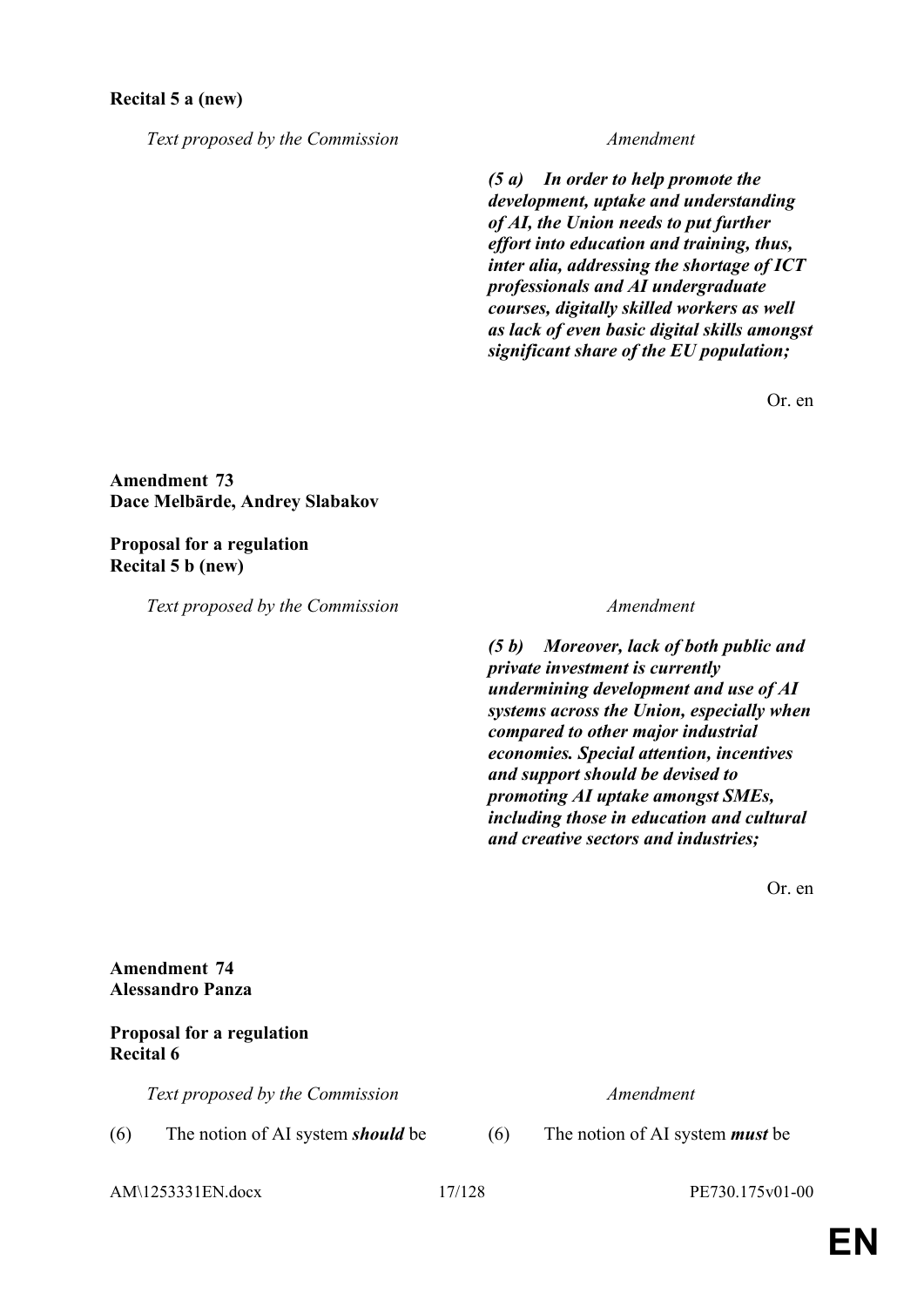clearly defined to ensure legal certainty, while providing the flexibility to accommodate future technological developments. The definition should be based on the key functional characteristics of *the* software*,* in particular the ability, for a given set of human-defined objectives, to generate outputs such as *content*, predictions, recommendations, or decisions which influence the environment with which the system interacts, *be it* in a physical *or* digital dimension. AI systems can be designed to operate with varying levels of autonomy *and* be used on *a stand-alone* basis or as a component of a product, irrespective of whether the system is physically integrated into the product (embedded) or serve the functionality of the product without being integrated therein (non-embedded). The definition of AI system should be complemented by a list of specific techniques and approaches used for its development, which should be kept up-to–date in the light of market and technological developments through the adoption of delegated acts by the Commission to amend that list.

clearly defined to ensure legal certainty, while providing the flexibility to accommodate future technological developments. The definition should be based on the key functional characteristics of *AI software and distinguish it from more classical* software *systems and modelling approaches, such as logistic regression and other techniques which are equally transparent, explainable and interpretable.* In particular*, for the purposes of this regulation, AI systems should be construed as having* the ability, *on the basis of machine and/or humanbased data and inputs, to deduce the way in which to achieve a given set of humandefined objectives through learning, reasoning or modelling and,* for a given set of human-defined objectives, to generate *specific* outputs *in the form of content, for generative AI systems (*such as *texts, videos and images)*, *as well as* predictions, recommendations, or decisions*,* which influence the environment with which the system interacts, *both* in a physical *and* digital dimension. *For the purposes of this AI regulation,* AI systems can be designed to *follow an approach of limited explicability and to* operate with varying levels of *a very high degree of* autonomy*. These systems may* be used on *an autonomous* basis or as a component of a product, irrespective of whether the system is physically integrated into the product (embedded) or serve the functionality of the product without being integrated therein (non-embedded). The definition of AI system should be complemented by a list of specific techniques and approaches used for its development, which should be kept up-to– date in the light of market and technological developments through the adoption of delegated acts by the Commission to amend that list.

Or. it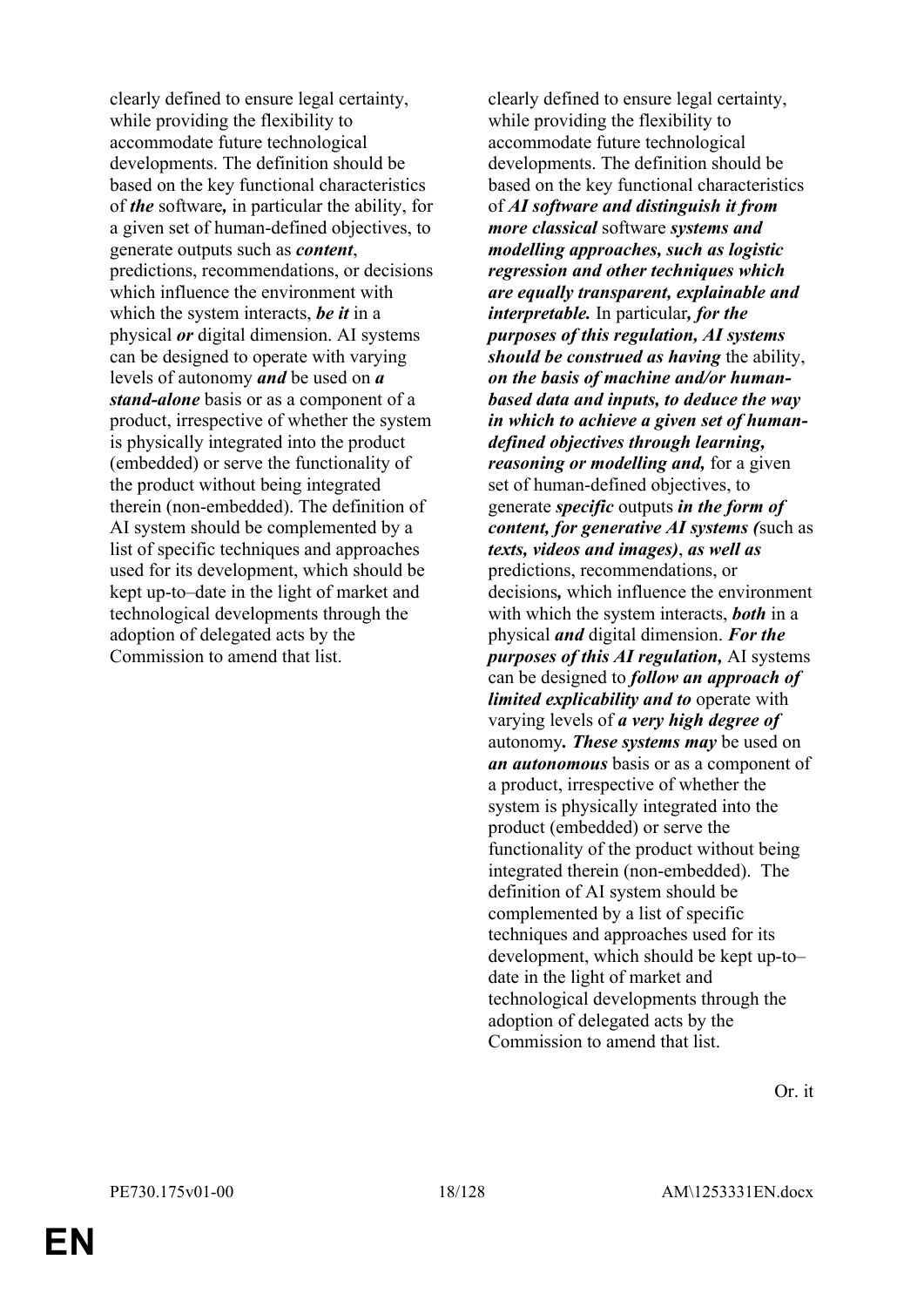### **Amendment 75 Ibán García Del Blanco, Marcos Ros Sempere, Domènec Ruiz Devesa**

### **Proposal for a regulation Recital 6**

### *Text proposed by the Commission Amendment*

(6) The notion of AI system should be clearly defined to ensure legal certainty, while providing the flexibility to accommodate future technological developments. The definition should be based on the key functional characteristics of the software, in particular the ability, for a given set of human-defined objectives, to generate outputs such as content, predictions, recommendations, or decisions which influence the environment with which the system interacts, be it in a physical or digital dimension. AI systems can be designed to operate with varying levels of autonomy and be used on a standalone basis or as a component of a product, irrespective of whether the system is physically integrated into the product (embedded) or serve the functionality of the product without being integrated therein (non-embedded). *The definition of AI system should be complemented by a list of specific techniques and approaches used for its development, which should be kept up-to–date in the light of market and technological developments through the adoption of delegated acts by the Commission to amend that list.*

(6) The notion of AI system should be clearly defined to ensure legal certainty, while providing the flexibility to accommodate future technological developments. The definition should be based on the key functional characteristics of the software, in particular the ability, for a given set of human-defined objectives, to generate outputs such as content, predictions, recommendations, or decisions which influence the environment with which the system interacts, be it in a physical or digital dimension. AI systems can be designed to operate with varying levels of autonomy and be used on a standalone basis or as a component of a product, irrespective of whether the system is physically integrated into the product (embedded) or serve the functionality of the product without being integrated therein (non-embedded).

Or. en

### **Amendment 76 Dace Melbārde, Andrey Slabakov**

### **Proposal for a regulation Recital 6**

*Text proposed by the Commission Amendment*

(6) The notion of AI system should be (6) The notion of AI system should be

AM\1253331EN.docx 19/128 PE730.175v01-00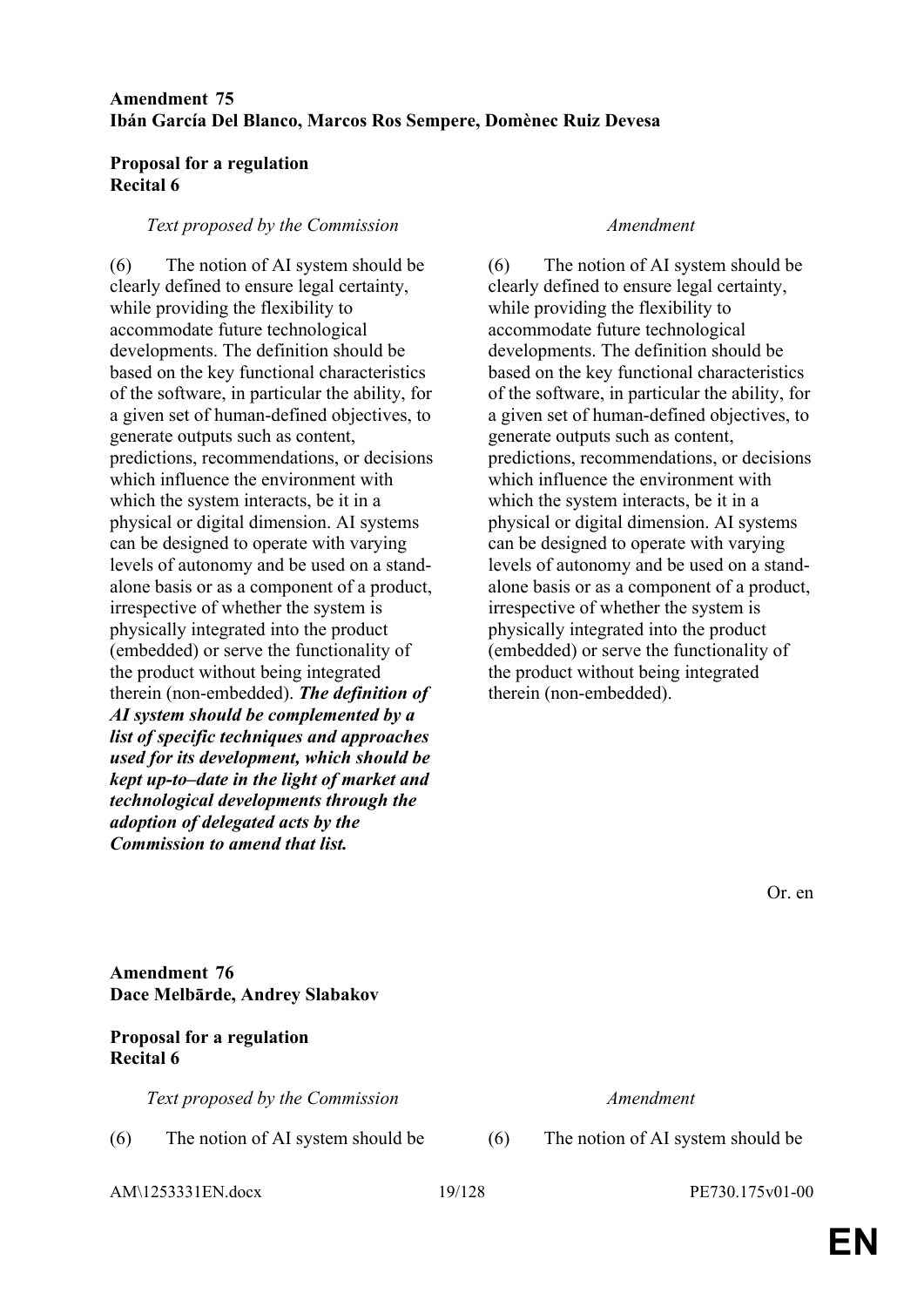clearly defined to ensure legal certainty, while providing the flexibility to accommodate future technological developments. The definition should be based on the key functional characteristics of the software, in particular the ability, for a given set of human-defined objectives, to generate outputs such as content, predictions, recommendations, or decisions which influence the environment with which the system interacts, be it in a physical or digital dimension. AI systems can be designed to operate with varying levels of autonomy and be used on a standalone basis or as a component of a product, irrespective of whether the system is physically integrated into the product (embedded) or serve the functionality of the product without being integrated therein (non-embedded). The definition of AI system should be complemented by a list of specific techniques and approaches used for its development, which should be kept up-to–date in the light of market and technological developments through the adoption of delegated acts by the Commission to amend that list.

clearly defined to ensure legal *and commercial* certainty*, and be in line with internationally accepted definitions*, while providing the flexibility to accommodate future technological developments*. The Commission should pursue dialogue with key international organisations so as to ensure that there is alignment and common understanding of precisely what AI systems entail*. The definition should be based on the key functional characteristics of the software, in particular the ability, for a given set of human-defined objectives, to generate outputs such as content, predictions, recommendations, or decisions which influence the environment with which the system interacts, be it in a physical or digital dimension. AI systems can be designed to operate with varying levels of autonomy and be used on a standalone basis or as a component of a product, irrespective of whether the system is physically integrated into the product (embedded) or serve the functionality of the product without being integrated therein (non-embedded). The definition of AI system should be complemented by a list of specific techniques and approaches used for its development, which should be kept up-to–date in the light of market and technological developments through the adoption of delegated acts by the Commission to amend that list.

Or. en

**Amendment 77 Alessandro Panza**

### **Proposal for a regulation Recital 8**

*Text proposed by the Commission Amendment*

(8) The notion of remote biometric identification system as used in this Regulation should be defined functionally, as an AI system intended for the

PE730.175v01-00 20/128 AM\1253331EN.docx

(8) The notion of remote biometric identification system as used in this Regulation should be defined functionally, as an AI system intended for the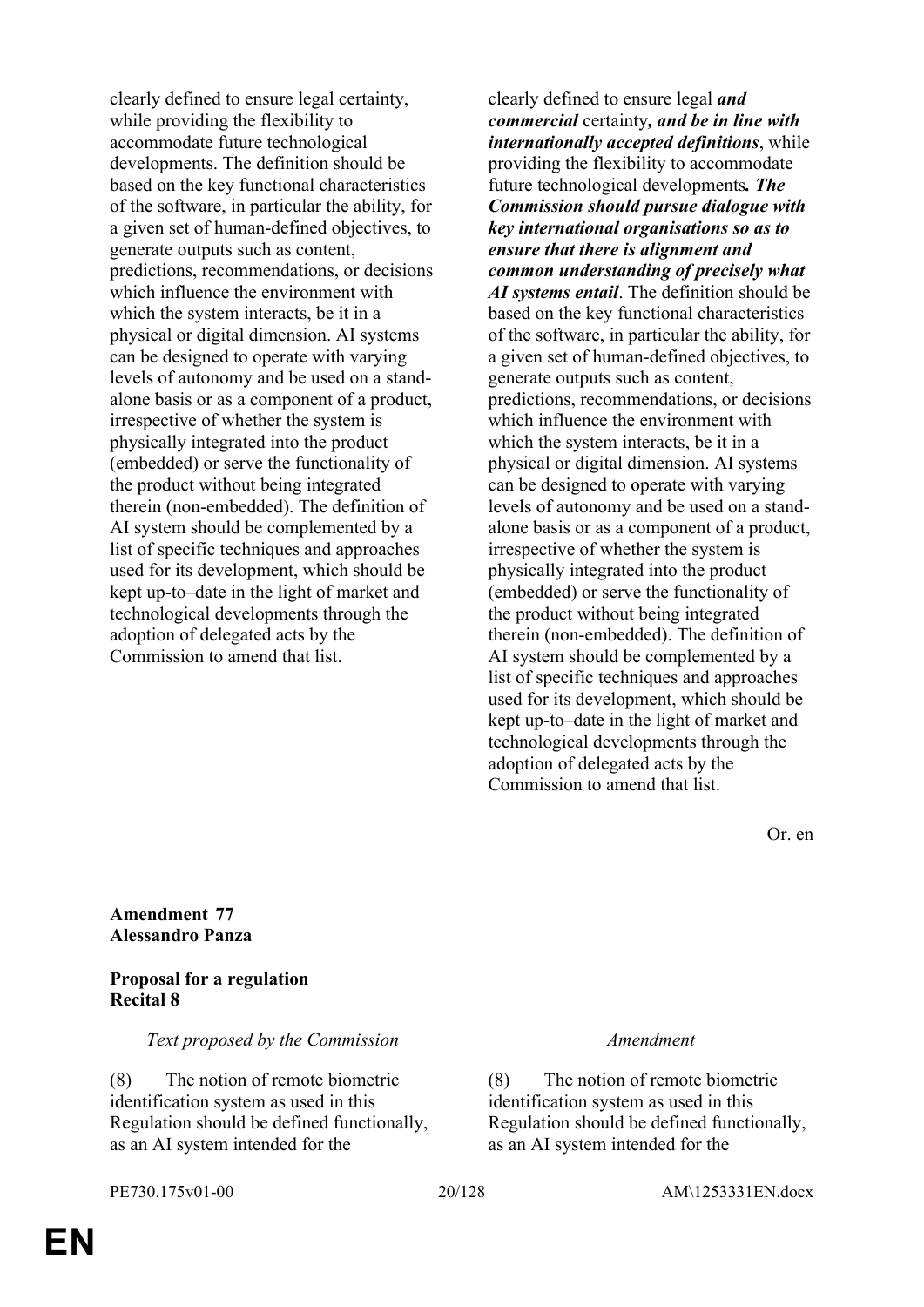identification of natural persons at a distance through the comparison of a person's biometric data with the biometric data contained in a reference database, *and without prior knowledge whether the targeted person will be present and can be identified,* irrespectively of the particular technology, processes or types of biometric data used. Considering their different characteristics and manners in which they are used, as well as the different risks involved, a distinction should be made between 'real-time' and 'post' remote biometric identification systems. In the case of 'real-time' systems, the capturing of the biometric data, the comparison and the identification occur all instantaneously, near-instantaneously or in any event without a significant delay. In this regard, there should be no scope for circumventing the rules of this Regulation on the 'realtime' use of the AI systems in question by providing for minor delays. 'Real-time' systems involve the use of 'live' or 'near-'live' material, such as video footage, generated by a camera or other device with similar functionality. In the case of 'post' systems, in contrast, the biometric data have already been captured and the comparison and identification occur only after a significant delay. This involves material, such as pictures or video footage generated by closed circuit television cameras or private devices, which has been generated before the use of the system in respect of the natural persons concerned.

identification of natural persons at a distance through the comparison of a person's biometric data with the biometric data contained in a reference database, irrespectively of the particular technology, processes or types of biometric data used. Considering their different characteristics and manners in which they are used, as well as the different risks involved, a distinction should be made between 'realtime' and 'post' remote biometric identification systems. In the case of 'realtime' systems, the capturing of the biometric data, the comparison and the identification occur all instantaneously, near-instantaneously or in any event without a significant delay. In this regard, there should be no scope for circumventing the rules of this Regulation on the 'realtime' use of the AI systems in question by providing for minor delays. 'Real-time' systems involve the use of 'live' or 'near- 'live' material, such as video footage, generated by a camera or other device with similar functionality. In the case of 'post' systems, in contrast, the biometric data have already been captured and the comparison and identification occur only after a significant delay. This involves material, such as pictures or video footage generated by closed circuit television cameras or private devices, which has been generated before the use of the system in respect of the natural persons concerned.

Or. it

### **Amendment 78 Vlad-Marius Botoş, Irena Joveva, Morten Løkkegaard**

### **Proposal for a regulation Recital 9**

*Text proposed by the Commission Amendment*

AM\1253331EN.docx 21/128 PE730.175v01-00

(9) For the purposes of this Regulation (9) For the purposes of this Regulation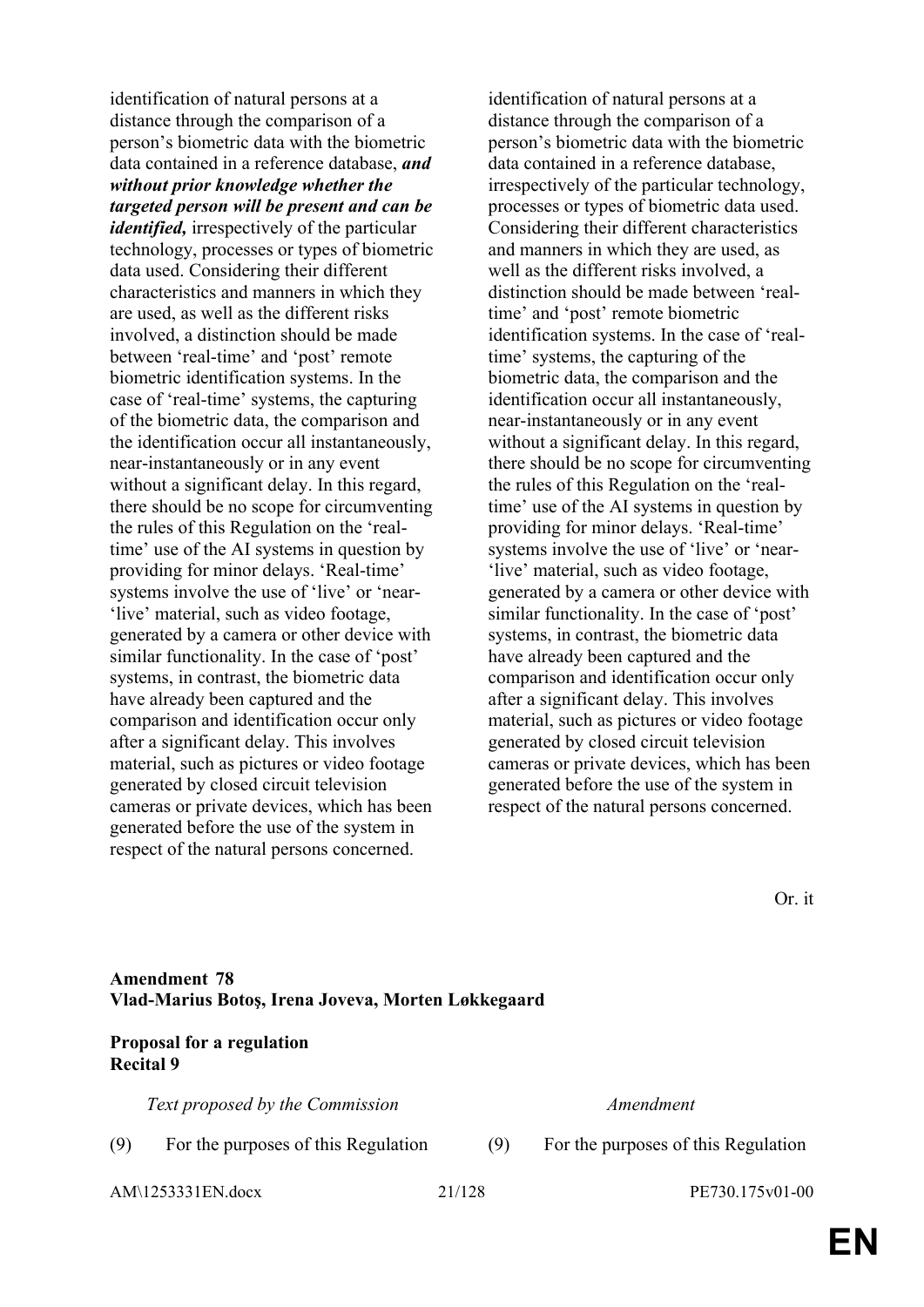the notion of publicly accessible space should be understood as referring to any physical place that is accessible to the public, irrespective of whether the place in question is privately or publicly owned. Therefore, the notion does not cover places that are private in nature and normally not freely accessible for third parties, including law enforcement authorities, unless those parties have been specifically invited or authorised, such as homes, private clubs, offices, warehouses and factories. Online spaces are not covered either, as they are not physical spaces. However, the mere fact that certain conditions for accessing a particular space may apply, such as admission tickets or age restrictions, does not mean that the space is not publicly accessible within the meaning of this Regulation. Consequently, in addition to public spaces such as streets, relevant parts of government buildings and most transport infrastructure, spaces such as cinemas, theatres, shops and shopping centres are normally also publicly accessible. Whether a given space is accessible to the public should however be determined on a case-by-case basis, having regard to the specificities of the individual situation at hand.

the notion of publicly accessible space should be understood as referring to any physical place that is accessible to the public, irrespective of whether the place in question is privately or publicly owned. Therefore, the notion does not cover places that are private in nature and normally not freely accessible for third parties, including law enforcement authorities, unless those parties have been specifically invited or authorised,such as homes, private clubs, offices, warehouses*,* and factories *and other private spaces*. Online spaces *whether publicly accessible or not, either for free or for various fees and conditions* are not covered either, as they are not physical spaces. However, the mere fact that certain conditions for accessing a particular space may apply, such as admission tickets or age restrictions, does not mean that the space is not publicly accessible within the meaning of this Regulation. Consequently, in addition to public spaces such as streets, relevant parts of government buildings and most transport infrastructure, spaces such as cinemas, theatres, shops and shopping centres are normally also publicly accessible. Whether a given space is accessible to the public should however be determined on a case-by-case basis, having regard to the specificities of the individual situation at hand. *If certain online spaces conduct illegal activities defined as such by international and European Union legislation they will be subject to the specific legislation in place.*

Or. en

**Amendment 79 Loucas Fourlas, Iuliu Winkler, Sabine Verheyen, Theodoros Zagorakis, Michaela Šojdrová, Peter Pollák, François-Xavier Bellamy, Dace Melbārde, Milan Zver**

**Proposal for a regulation Recital 9**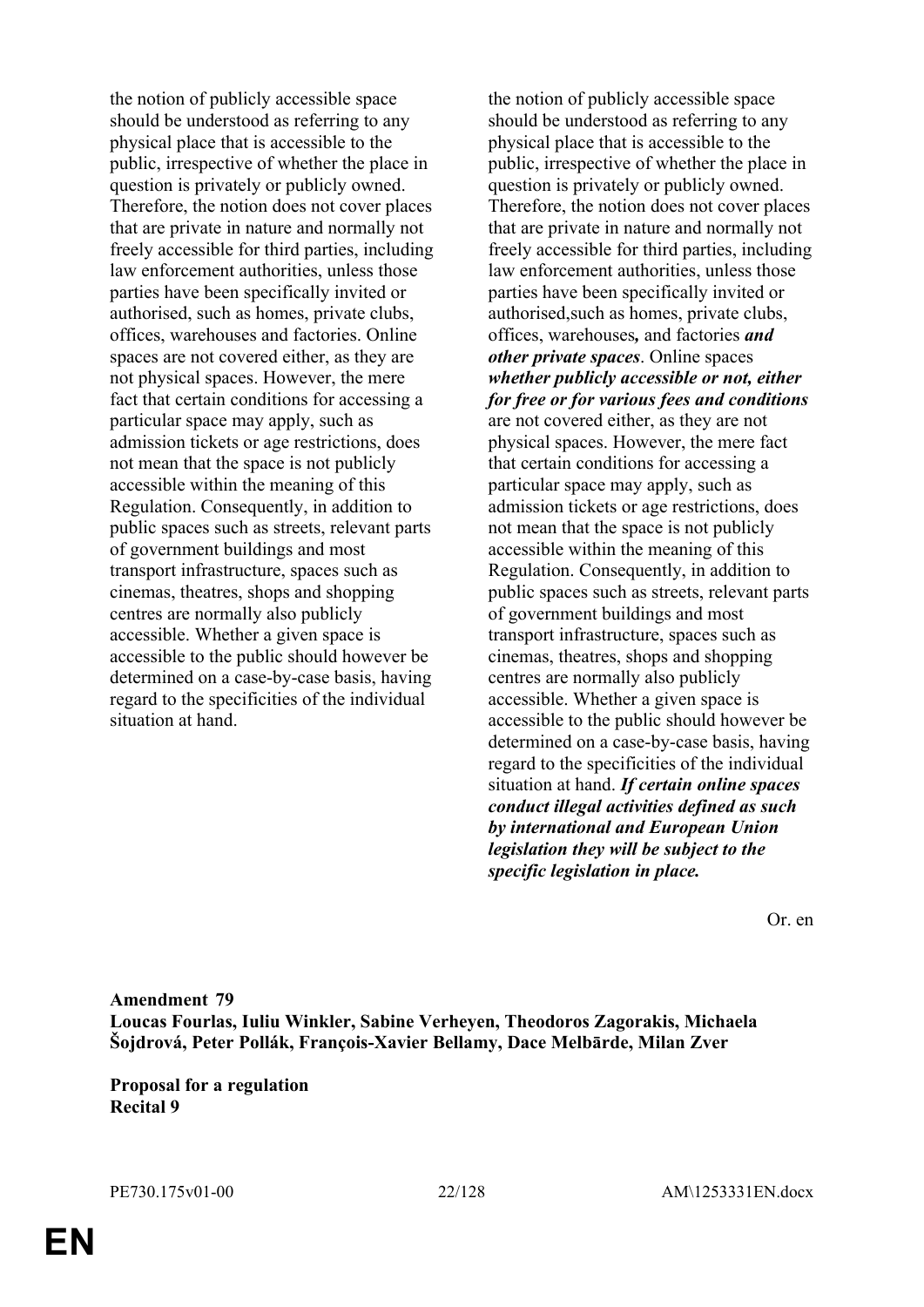### *Text proposed by the Commission Amendment*

(9) For the purposes of this Regulation the notion of publicly accessible space should be understood as referring to any physical place that is accessible to the public, irrespective of whether the place in question is privately or publicly owned. Therefore, the notion does not cover places that are private in nature and normally not freely accessible for third parties, including law enforcement authorities, unless those parties have been specifically invited or authorised, such as homes, private clubs, offices, warehouses and factories. Online spaces are not covered either, as they are not physical spaces. However, the mere fact that certain conditions for accessing a particular space may apply, such as admission tickets or age restrictions, does not mean that the space is not publicly accessible within the meaning of this Regulation. Consequently, in addition to public spaces such as streets, relevant parts of government buildings and most transport infrastructure, spaces such as cinemas, theatres, shops and shopping centres are normally also publicly accessible. Whether a given space is accessible to the public should however be determined on a case-by-case basis, having regard to the specificities of the individual situation at hand.

(9) For the purposes of this Regulation the notion of publicly accessible space should be understood as referring to any physical place that is accessible to the public, irrespective of whether the place in question is privately or publicly owned. Therefore, the notion does not cover places that are private in nature and normally not freely accessible for third parties, including law enforcement authorities, unless those parties have been specifically invited or authorised, such as homes, private clubs, offices, warehouses and factories. Online spaces are not covered either, as they are not physical spaces. However, the mere fact that certain conditions for accessing a particular space may apply, such as admission tickets or age restrictions, does not mean that the space is not publicly accessible within the meaning of this Regulation. Consequently, in addition to public spaces such as streets, relevant parts of government buildings and most transport infrastructure, spaces such as cinemas, theatres, shops*, museums, monuments, cultural places, cultural institutions* and shopping centres are normally also publicly accessible. Whether a given space is accessible to the public should however be determined on a caseby-case basis, having regard to the specificities of the individual situation at hand.

Or. en

### **Amendment 80 Dace Melbārde, Andrey Slabakov**

### **Proposal for a regulation Recital 9**

*Text proposed by the Commission Amendment*

(9) For the purposes of this Regulation the notion of publicly accessible space

AM\1253331EN.docx 23/128 PE730.175v01-00

(9) For the purposes of this Regulation the notion of publicly accessible space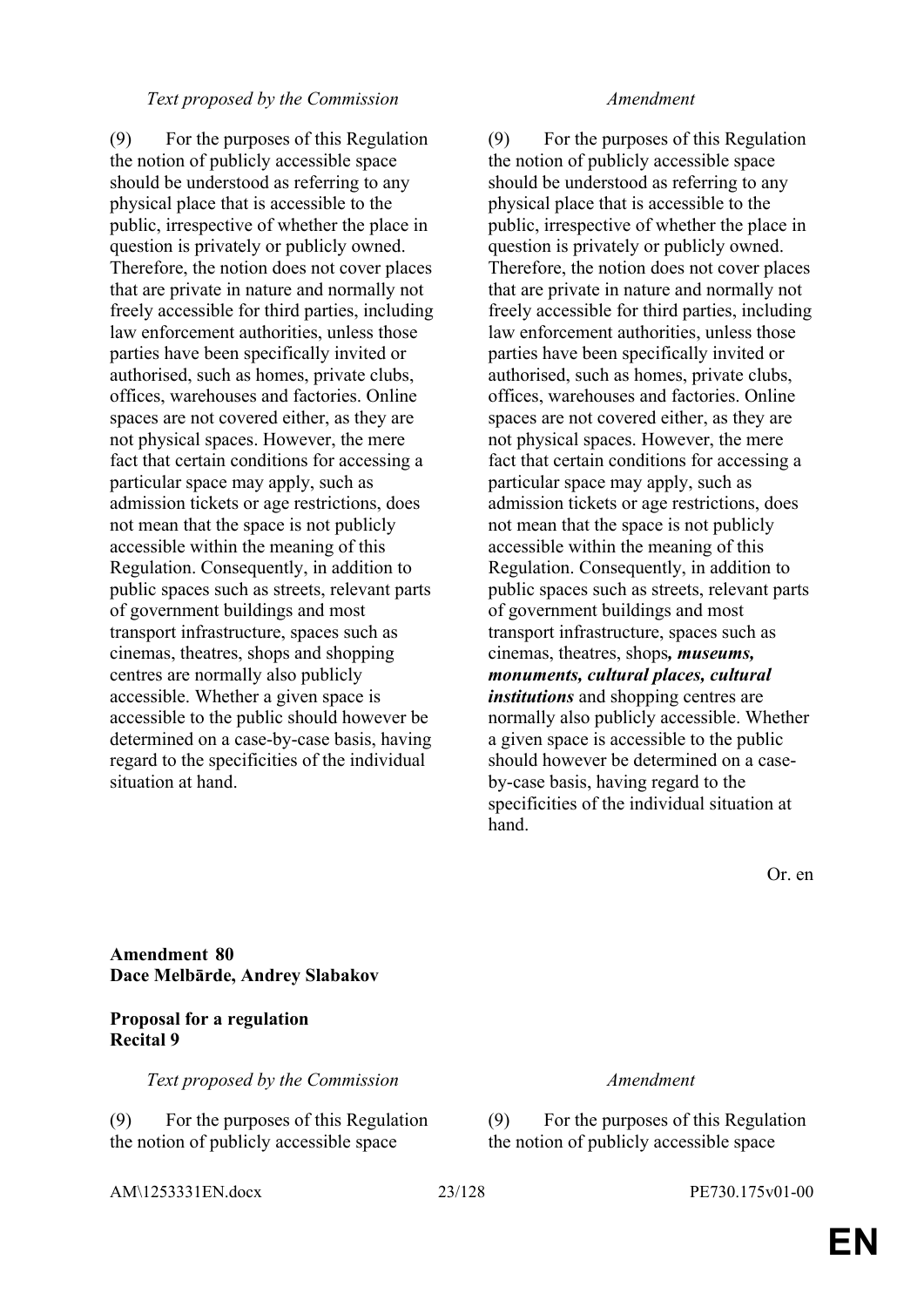should be understood as referring to any physical place that is accessible to the public, irrespective of whether the place in question is privately or publicly owned. Therefore, the notion does not cover places that are private in nature and normally not freely accessible for third parties, including law enforcement authorities, unless those parties have been specifically invited or authorised, such as homes, private clubs, offices, warehouses *and* factories. Online spaces are not covered either, as they are not physical spaces. However, the mere fact that certain conditions for accessing a particular space may apply, such as admission tickets or age restrictions, does not mean that the space is not publicly accessible within the meaning of this Regulation. Consequently, in addition to public spaces such as streets, relevant parts of government buildings and most transport infrastructure, spaces such as cinemas, theatres, shops and shopping centres are normally also publicly accessible. Whether a given space is accessible to the public should however be determined on a case-by-case basis, having regard to the specificities of the individual situation at hand.

should be understood as referring to any physical place that is accessible to the public, irrespective of whether the place in question is privately or publicly owned. Therefore, the notion does not cover places that are private in nature and normally not freely accessible for third parties, including law enforcement authorities, unless those parties have been specifically invited or authorised, such as homes, private clubs, offices, warehouses*,* factories *and other private spaces*. Online spaces*, whether publicly accessible or not,* are not covered either, as they are not physical spaces. However, the mere fact that certain conditions for accessing a particular space may apply, such as admission tickets or age restrictions, does not mean that the space is not publicly accessible within the meaning of this Regulation. Consequently, in addition to public spaces such as streets, relevant parts of government buildings and most transport infrastructure, spaces such as cinemas, theatres, shops and shopping centres are normally also publicly accessible. Whether a given space is accessible to the public should however be determined on a case-by-case basis, having regard to the specificities of the individual situation at hand.

Or. en

### **Amendment 81 Martina Michels, Pernando Barrena Arza, Niyazi Kizilyürek, Alexis Georgoulis**

### **Proposal for a regulation Recital 9**

### *Text proposed by the Commission Amendment*

(9) For the purposes of this Regulation the notion of publicly accessible space should be understood as referring to any physical place that is accessible to the public, irrespective of whether the place in question is privately or publicly owned. Therefore, the notion does not cover places

(9) For the purposes of this Regulation the notion of publicly accessible space should be understood as referring to any physical *or virtual* place that is accessible to the public, irrespective of whether the place in question is privately or publicly owned *or owned on a non-profit basis*.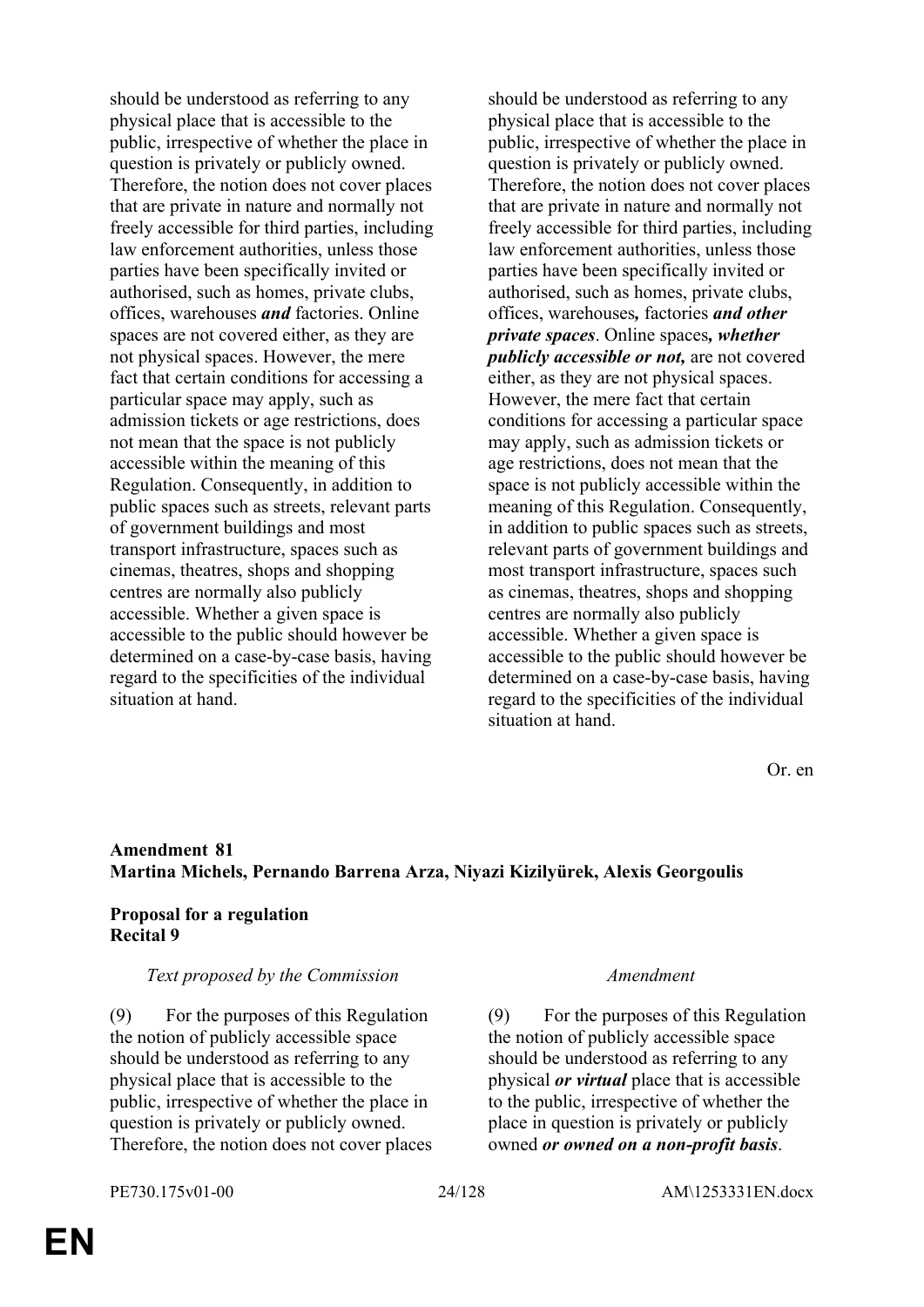that are private in nature and normally not freely accessible for third parties, including law enforcement authorities, unless those parties have been specifically invited or authorised, such as homes, private clubs, offices, warehouses and *factories. Online spaces are not covered either, as they are not physical* spaces. However, the mere fact that certain conditions for accessing a particular space may apply, such as admission tickets or age restrictions, does not mean that the space is not publicly accessible within the meaning of this Regulation. Consequently, in addition to public spaces such as streets, relevant parts of government buildings and most transport infrastructure, spaces such as cinemas, theatres, shops and shopping centres are normally also publicly accessible. Whether a given space is accessible to the public should however be determined on a case-by-case basis, having regard to the specificities of the individual situation at hand.

Therefore, the notion does not cover places that are private in nature and normally not freely accessible for third parties, including law enforcement authorities, unless those parties have been specifically invited or authorised, such as homes, private clubs, offices, warehouses and *virtual protected* spaces. However, the mere fact that certain conditions for accessing a particular space may apply, such as admission tickets or age restrictions, does not mean that the space is not publicly accessible within the meaning of this Regulation. Consequently, in addition to public spaces such as streets, *parks, sports complexes,* relevant parts of government buildings and most transport infrastructure, spaces such as cinemas, theatres, *museums, libraries,* shops and shopping centres are normally also publicly accessible. Whether a given space is accessible to the public should however be determined on a case-by-case basis, having regard to the specificities of the individual situation at hand *as regards the use made of that space*.

Or. de

**Amendment 82 Dace Melbārde, Loucas Fourlas**

**Proposal for a regulation Recital 12 a (new)**

*Text proposed by the Commission Amendment*

*(12 a) This Regulation does not intend to restrict research and development activities in the European Union and applies only to AI systems that are placed on the market.*

Or. en

### **Amendment 83 Alessandro Panza**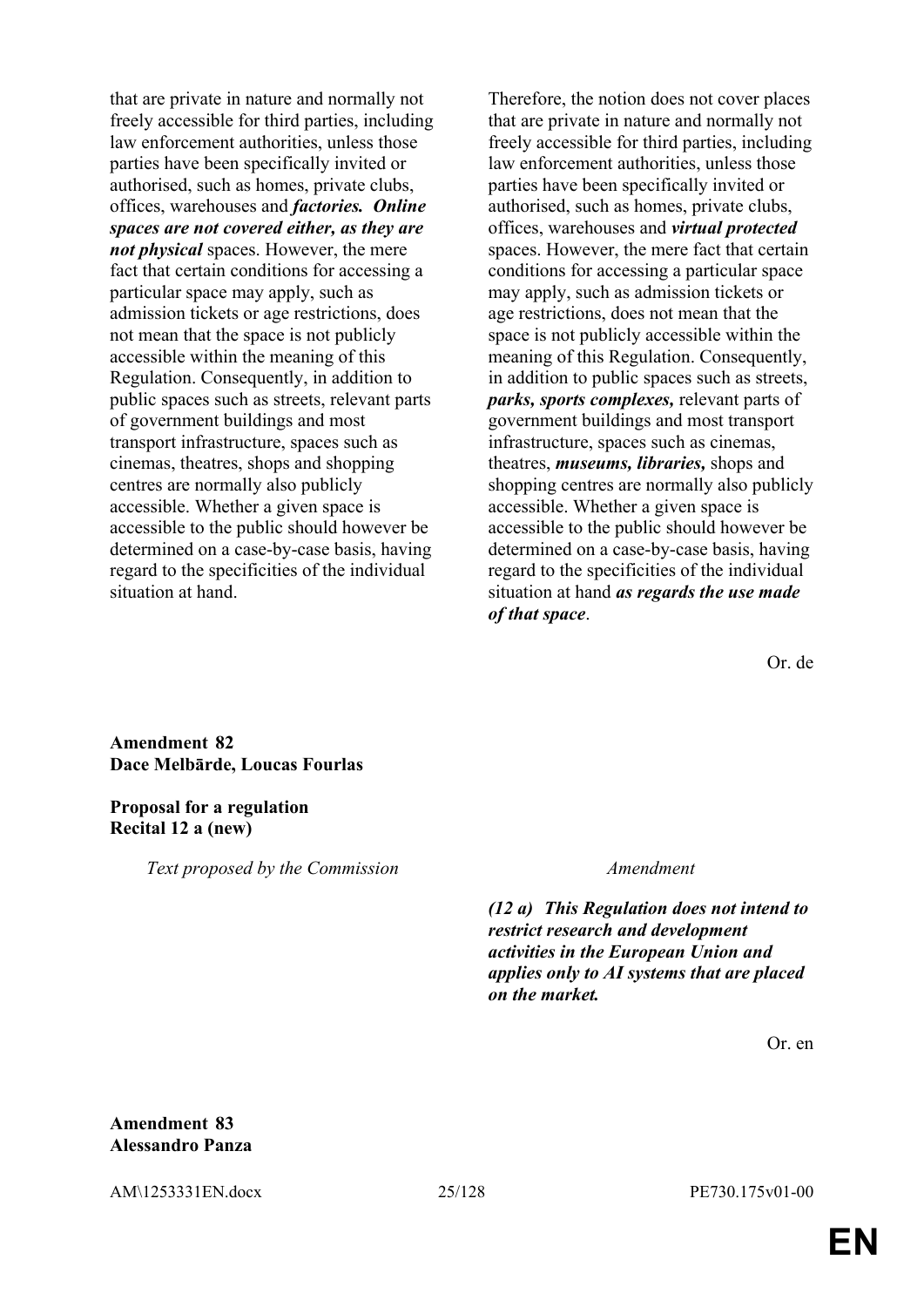### **Proposal for a regulation Recital 13**

### *Text proposed by the Commission Amendment*

(13) In order to ensure a consistent and high level of protection of public interests as regards health, safety and fundamental rights, common normative standards for all high-risk AI systems should be established. Those standards should be consistent with the Charter of fundamental rights of the European Union (the Charter) and should be non-discriminatory and in line with the Union's international trade commitments.

(13) In order to ensure a consistent and high level of protection of public interests as regards health, safety and fundamental rights, common normative standards for all high-risk AI systems should be established. Those standards should be consistent with the Charter of fundamental rights of the European Union (the Charter) and should be non-discriminatory and in line with the Union's international trade commitments. *However, as regards the risk management system for high-risk AI systems, EU harmonisation legislation should concentrate on the essential requirements and leave their technical implementation to optional, stakeholder-developed, product-specific and state-of-the-art standards. European legislation should, therefore, concentrate on the desired output of risk assessment and management systems, and explicitly leave industry responsible for designing their system and adapting it to their internal operations and structures, in particular through the development of state-of-theart standardisation systems.*

Or. it

### **Amendment 84 Ibán García Del Blanco, Marcos Ros Sempere, Domènec Ruiz Devesa**

### **Proposal for a regulation Recital 13**

### *Text proposed by the Commission Amendment*

(13) In order to ensure a consistent and high level of protection of public interests as regards health, safety and fundamental rights, common normative standards for *all high-risk* AI systems should be

(13) In order to ensure a consistent and high level of protection of public interests as regards health, safety*, the environment* and fundamental rights *and values such as democracy and the rule of law*, *a set of*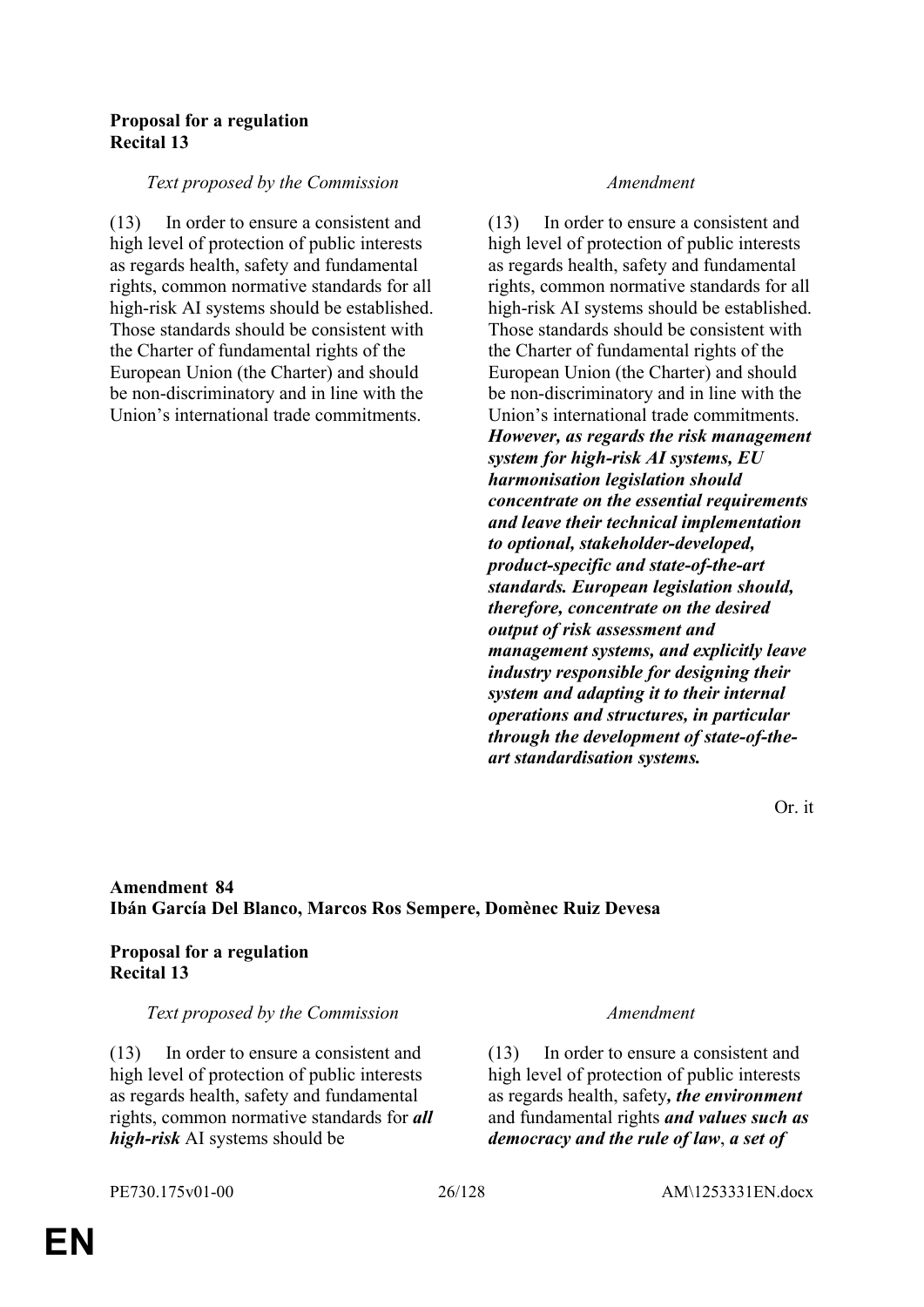established. Those standards should be consistent with the Charter of fundamental rights of the European Union (the Charter) and should be non-discriminatory and in line with the Union's international *trade* commitments*.*

*ethical principles and* common normative standards for AI systems should be established. Those *principles and* standards should be consistent with the Charter of fundamental rights of the European Union (the Charter)*, the European Green Deal (The Green Deal) and the Joint Declaration on Digital Rights of the Union (the Declaration)* and should be non-discriminatory and in line with the Union's international commitments

Or. en

### **Amendment 85 Dace Melbārde, Andrey Slabakov**

### **Proposal for a regulation Recital 14**

### *Text proposed by the Commission Amendment*

(14) In order to introduce a proportionate and effective set of binding rules for AI systems, a clearly defined riskbased approach should be followed. That approach should tailor the type and content of such rules to the intensity and scope of the risks that AI systems can generate. It is therefore necessary to prohibit certain artificial intelligence practices, to lay down requirements for high-risk AI systems and obligations for the relevant operators, and to lay down transparency obligations for certain AI systems.

(14) In order to introduce a proportionate and effective set of binding rules for AI systems, a clearly defined riskbased approach should be followed. That approach should tailor the type and content of such rules to the intensity and scope of the risks that AI systems can generate. It is therefore necessary to prohibit certain artificial intelligence practices, to lay down requirements for high-risk AI systems and obligations for the relevant operators, and to lay down transparency obligations for certain AI systems. *However, it is important to distinguish between the parties who develop and make the system and those who promote or market the product.*

Or. en

### **Amendment 86 Ibán García Del Blanco, Marcos Ros Sempere, Domènec Ruiz Devesa, Victor Negrescu**

AM\1253331EN.docx 27/128 PE730.175v01-00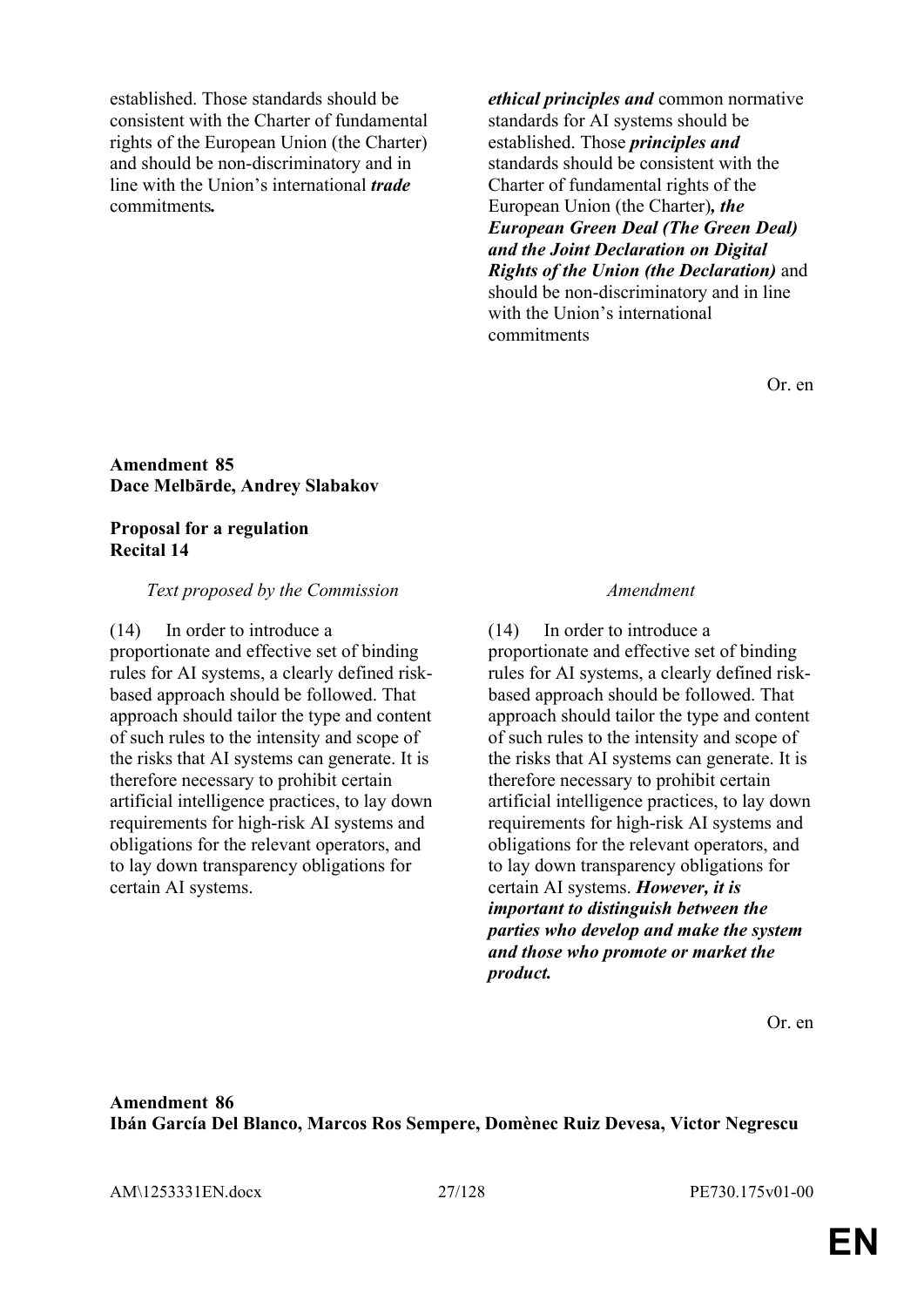*Text proposed by the Commission Amendment*

*(14 a) (14 a) Without prejudice to tailoring rules to the intensity and scope of the risks that AI systems can generate, or to the specific requirements laid down for high-risk AI systems, all AI systems developed, deployed or used in the Union should respect not only Union and national law but also a specific set of ethical principles that are aligned with the values enshrined in Union law and that are in part, concretely reflected in the specific requirements to be complied with by high-risk AI systems. That set of principles should, inter alia, also be reflected in codes of conduct that should be mandatory for the development, deployment and use of all AI systems. Accordingly, any research carried out with the purpose of attaining AI-based solutions that strengthen the respect for those principles, in particular those of social responsibility and environmental sustainability, should be encouraged by the Commission and the Member States.*

Or. en

**Amendment 87 Ibán García Del Blanco, Marcos Ros Sempere, Domènec Ruiz Devesa, Victor Negrescu**

**Proposal for a regulation Recital 14 b (new)**

*Text proposed by the Commission Amendment*

*(14 b) (14 b) AI literacy' refers to skills, knowledge and understanding that allows both citizens and operators in the context of the obligations set out in this Regulation, to make an informed deployment and use of AI systems, as well as to gain awareness about the opportunities and risks of AI and thereby*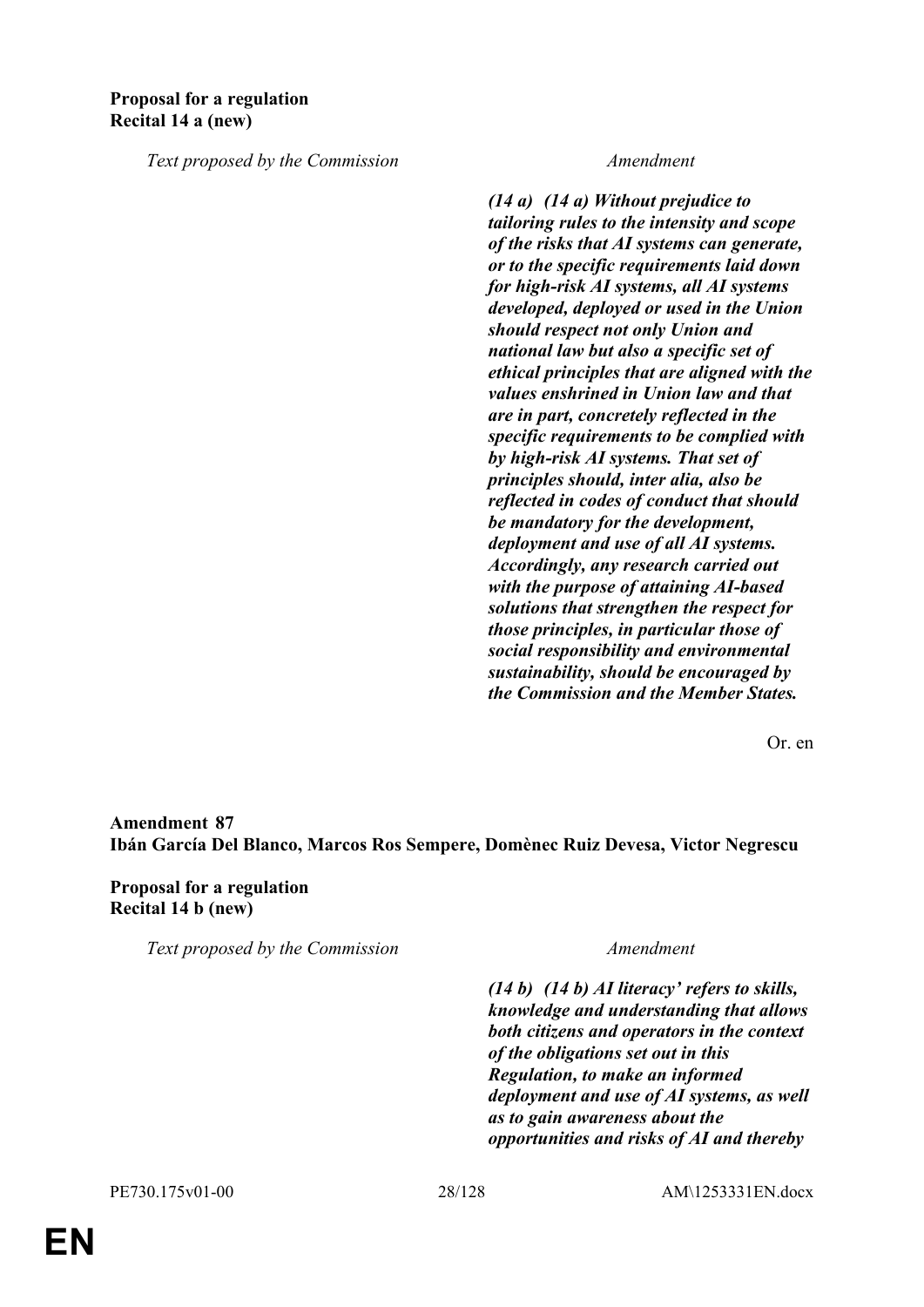*promote its democratic control. AI literacy should not be limited to learning about tools and technologies, but should also aim to equip citizens more generally and operators in the context of the obligations set out in this Regulation, with the critical thinking skills required to identify harmful or manipulative uses as well as to improve their agency and their ability to fully comply with and benefit from trustworthy AI. It is therefore necessary that the Commission, the Member States as well as operators of AI systems, in cooperation with all relevant stakeholders, promote the development of AI literacy, in all sectors of society, for citizens of all ages, including women and girls, and that progress in that regard is closely followed.*

Or. en

### **Amendment 88 Martina Michels, Pernando Barrena Arza, Niyazi Kizilyürek, Alexis Georgoulis**

### **Proposal for a regulation Recital 15**

### *Text proposed by the Commission Amendment*

(15) Aside from the many beneficial uses of artificial intelligence, that technology can also be misused and provide novel and powerful tools for manipulative, exploitative and social control practices. Such practices are particularly harmful and should be prohibited because they contradict Union values of respect for human dignity, freedom, equality, democracy and the rule of law and Union fundamental rights, including the right to non-discrimination, data protection and privacy and the rights of the child.

(15) Aside from the many beneficial uses of artificial intelligence, that technology can also be misused and provide novel and powerful tools for manipulative, exploitative and social control practices. Such practices are particularly harmful and should be prohibited because they contradict Union values of respect for human dignity, freedom, equality, democracy and the rule of law and Union fundamental rights, including the right to non-discrimination, *employee protection,* data protection and privacy and the rights of the child.

Or. de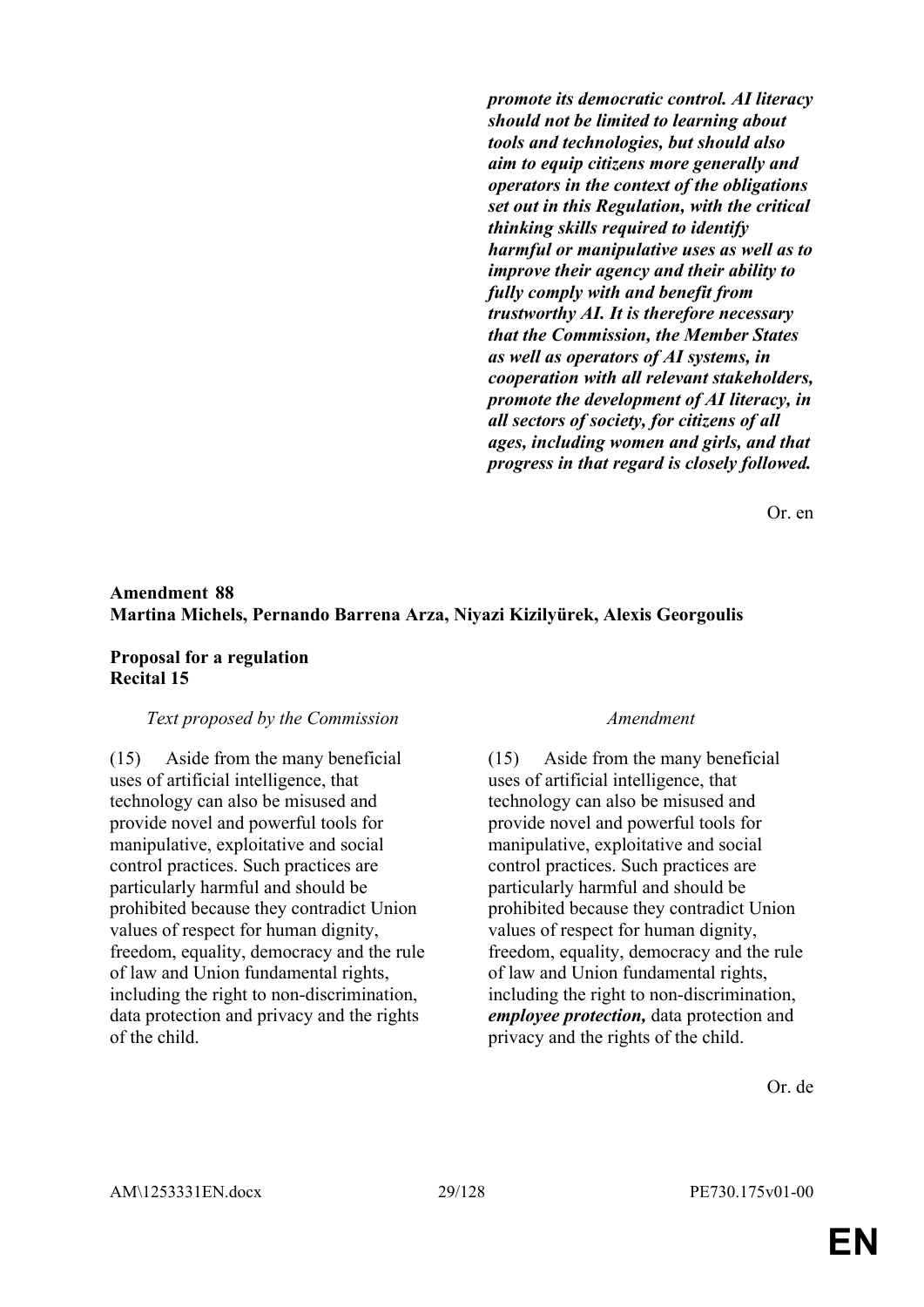### **Amendment 89 Ibán García Del Blanco, Marcos Ros Sempere, Domènec Ruiz Devesa, Victor Negrescu**

### **Proposal for a regulation Recital 15**

### *Text proposed by the Commission Amendment*

(15) Aside from the many beneficial uses of artificial intelligence, that technology can also be misused and provide novel and powerful tools for manipulative, exploitative and social control practices. Such practices are particularly harmful and should be prohibited because they contradict Union values of respect for human dignity, freedom, equality, democracy and the rule of law and Union fundamental rights, including the right to non-discrimination, data protection and privacy and the rights of the child.

(15) Aside from the many beneficial uses of artificial intelligence, that technology can also be misused and provide novel and powerful tools for manipulative, exploitative and social control practices. Such practices are particularly harmful and should be prohibited because they contradict Union values of respect for human dignity, freedom, equality, democracy and the rule of law and Union fundamental rights, including the right to non-discrimination, data protection and privacy*, gender equality* and the rights of the child.

Or. en

### **Amendment 90 Ibán García Del Blanco, Marcos Ros Sempere, Domènec Ruiz Devesa, Victor Negrescu**

### **Proposal for a regulation Recital 16**

### *Text proposed by the Commission Amendment*

(16) The *placing on the market, putting into service* or use of certain AI systems *intended* to distort human behaviour, whereby physical or psychological harms are likely to occur, should be forbidden. Such AI systems deploy subliminal components individuals cannot perceive or exploit vulnerabilities of children and people due to their age, physical or mental incapacities. They do so *with the intention to* materially *distort* the behaviour of a person and in a manner that causes or is likely to cause harm to that or another person*. The intention may not be presumed if the distortion of human* 

(16) The *development, deployment* or use of certain AI systems *used* to distort human behaviour, whereby physical or psychological harms are likely to occur, should be forbidden. Such AI systems deploy subliminal components individuals cannot perceive or exploit vulnerabilities of children and people due to their age, physical or mental incapacities. They do so *by* materially *distorting* the behaviour of a person and in a manner that causes or is likely to cause harm to that or another person. Research for legitimate purposes in relation to such AI systems should not be stifled by the prohibition, if such research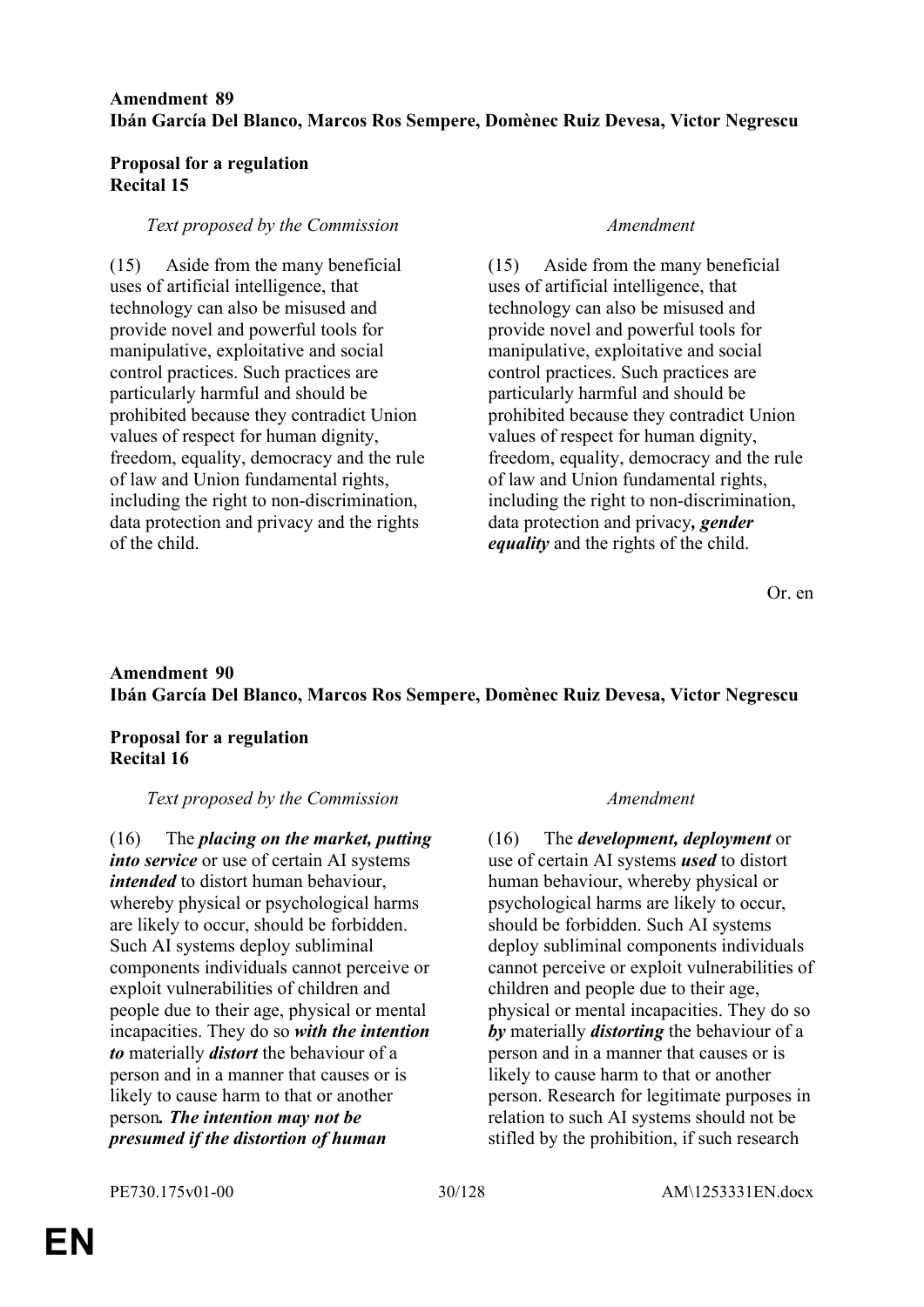### *behaviour results from factors external to the AI system which are outside of the control of the provider or the user*.

Research for legitimate purposes in relation to such AI systems should not be stifled by the prohibition, if such research does not amount to use of the AI system in humanmachine relations that exposes natural persons to harm and such research is carried out in accordance with recognised ethical standards for scientific research.

does not amount to use of the AI system in human-machine relations that exposes natural persons to harm and such research is carried out in accordance with recognised ethical standards for scientific research. *.*

Or. en

### **Amendment 91 Martina Michels, Pernando Barrena Arza, Niyazi Kizilyürek, Alexis Georgoulis**

### **Proposal for a regulation Recital 17**

### *Text proposed by the Commission Amendment*

(17) AI systems providing social scoring of natural persons for general purpose *by public authorities or on their behalf* may lead to discriminatory outcomes and the exclusion of certain groups. They may violate the right to dignity and nondiscrimination and the values of equality and justice. Such AI systems evaluate or classify the trustworthiness of natural persons based on their social behaviour in multiple contexts or known or predicted personal *or personality characteristics. The social score obtained from such AI systems may lead to the detrimental or unfavourable treatment of natural persons or whole groups thereof in social contexts, which are unrelated to the context in which the data was originally generated or collected or to a detrimental treatment that is disproportionate or unjustified to the gravity of their social behaviour*. Such AI systems should be therefore prohibited.

(17) AI systems providing social scoring of natural persons for general purpose may lead to discriminatory outcomes and the exclusion of certain groups. They may violate the right to dignity and nondiscrimination and the values of equality and justice. Such AI systems evaluate or classify the trustworthiness*, interests and abilities* of natural persons based on their social behaviour in multiple contexts or known or predicted personal*, personality or identity characteristics*. Such AI systems should be therefore prohibited.

Or. de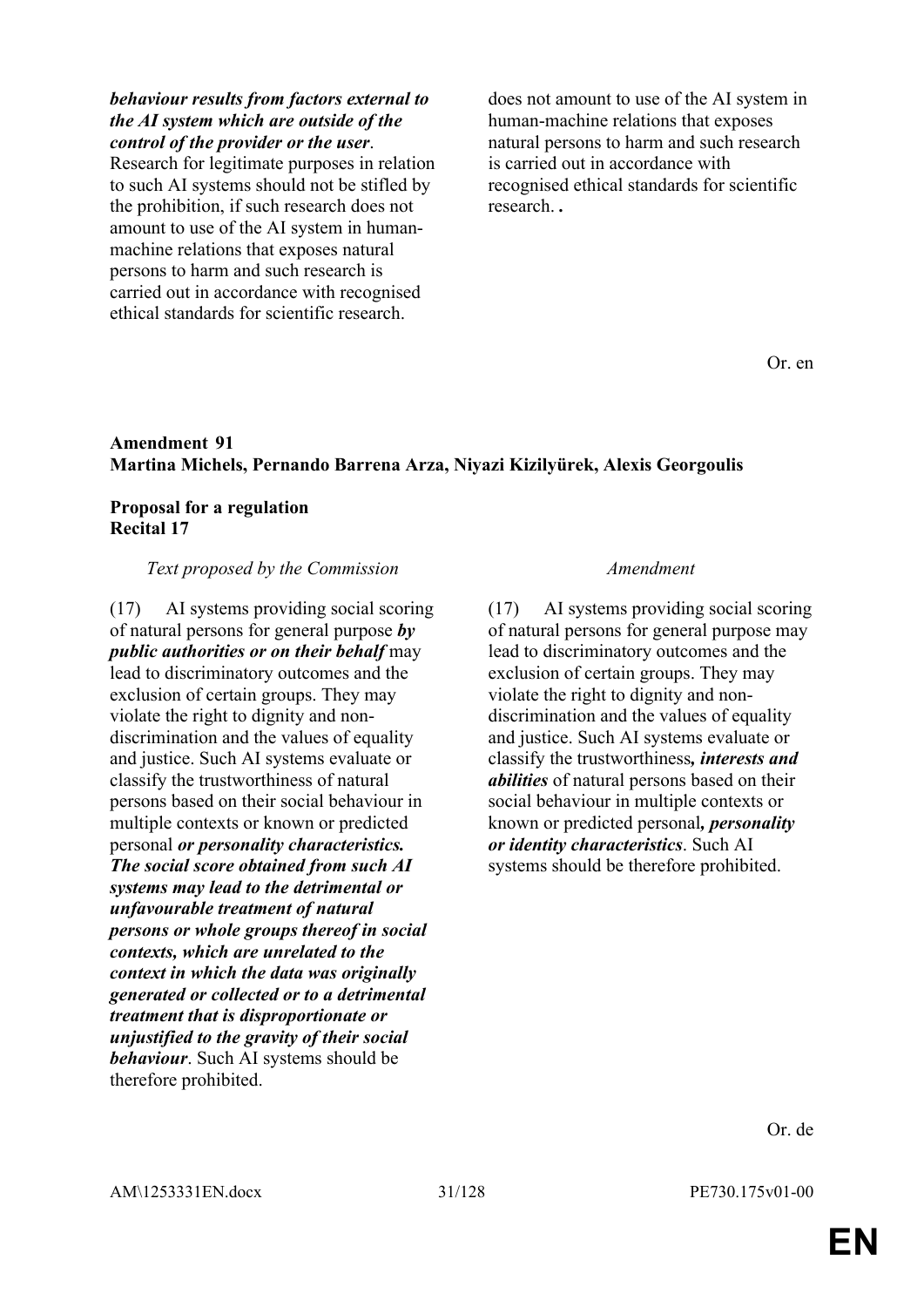### **Amendment 92 Vlad-Marius Botoş, Irena Joveva, Morten Løkkegaard**

### **Proposal for a regulation Recital 17**

### *Text proposed by the Commission Amendment*

(17) AI systems providing social scoring of natural persons for general purpose by public authorities or on their behalf may lead to discriminatory outcomes and the exclusion of certain groups. They may violate the right to dignity and nondiscrimination and the values of equality and justice. Such AI systems evaluate or classify the trustworthiness of natural persons based on their social behaviour in multiple contexts or known or predicted personal or personality characteristics. The social score obtained from such AI systems may lead to the detrimental or unfavourable treatment of natural persons or whole groups thereof in social contexts, which are unrelated to the context in which the data was originally generated or collected or to a detrimental treatment that is disproportionate or unjustified to the gravity of their social behaviour. Such AI systems should be therefore prohibited.

(17) AI systems providing social scoring of natural persons for general purpose by public authorities*, educational institutions* or on their behalf may lead to discriminatory outcomes and the exclusion of certain groups. They may violate the right to dignity and non-discrimination and the values of equality and justice. Such AI systems evaluate or classify the trustworthiness of natural persons based on their social behaviour in multiple contexts or known or predicted personal or personality characteristics. The social score obtained from such AI systems may lead to the detrimental or unfavourable treatment of natural persons or whole groups thereof in social *and educational* contexts, which are unrelated to the context in which the data was originally generated or collected or to a detrimental treatment that is disproportionate or unjustified to the gravity of their social behaviour. Such AI systems *used directly or indirectly by public authorities an educational institutions for general purpose* should be therefore prohibited.

Or. en

**Amendment 93 Diana Riba i Giner, Sergey Lagodinsky, Kim Van Sparrentak**

**Proposal for a regulation Recital 17 a (new)**

*Text proposed by the Commission Amendment*

*(17 a) The placing on the market, putting* 

PE730.175v01-00 32/128 AM\1253331EN.docx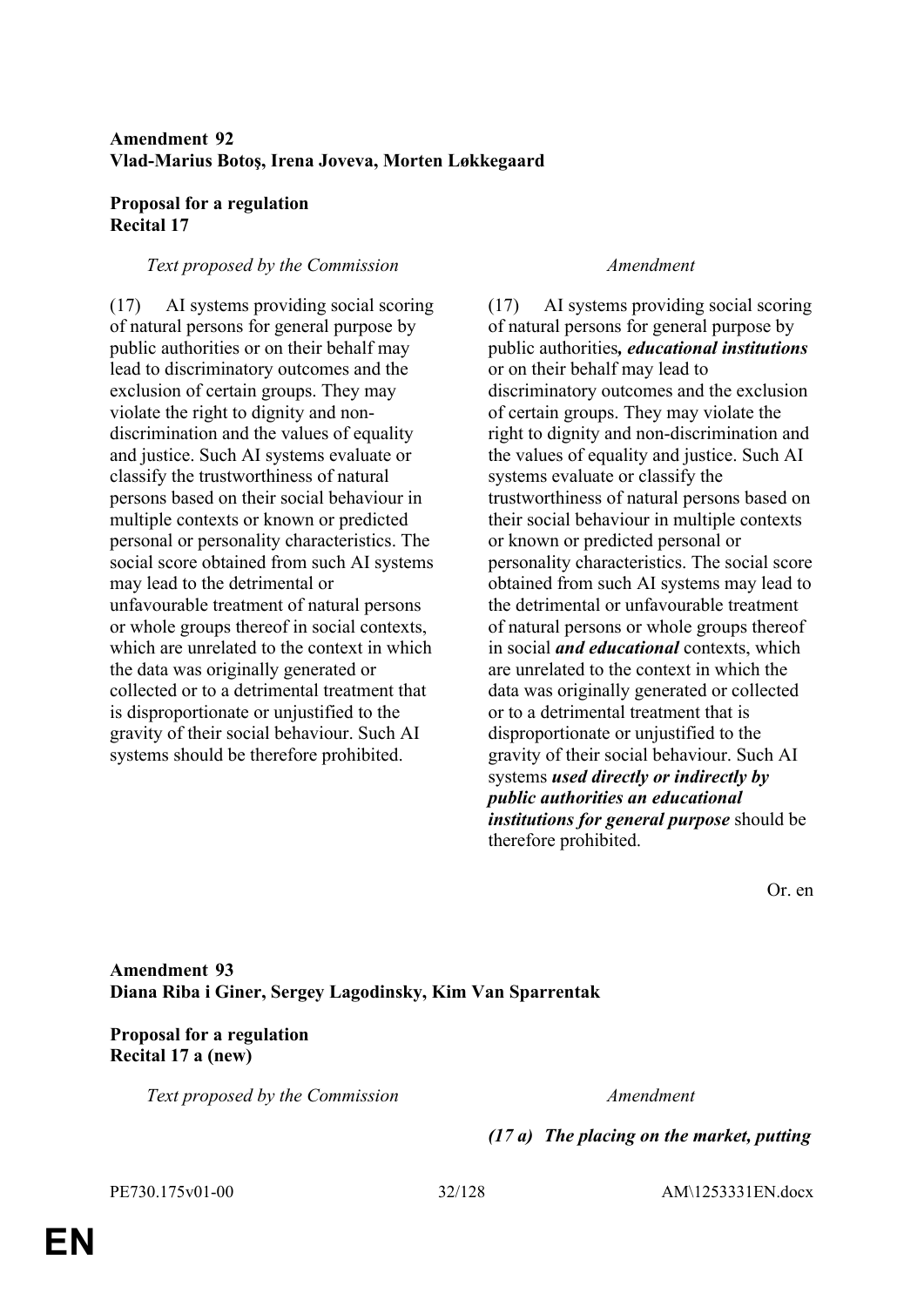*into service or useof certain AI systems that can be used or foreseeably misused for intrusivemonitoring and flagging to identify or deter rule-breaking or fraud should beforbidden. The use of such intrusive monitoring and flagging, such ase-proctoring software, in a relationship of power, for example where educationinstitutions have a relationship of power over their students and pupils, posesan unacceptable risk to the fundamental rights of students and pupils, includingminors. Notably these practices affect private life, data protection and humandignity of students and pupils, including minors.*

Or. en

**Amendment 94 Alessandro Panza**

**Proposal for a regulation Recital 17 a (new)**

*Text proposed by the Commission Amendment*

*(17a) Artificial intelligence and related services should not exclude any political, social or economic groups*

Or. it

### **Amendment 95 Martina Michels, Pernando Barrena Arza, Niyazi Kizilyürek, Alexis Georgoulis**

### **Proposal for a regulation Recital 18**

*Text proposed by the Commission Amendment*

(18) The use of AI systems for 'realtime' remote biometric identification of natural persons in publicly accessible spaces for the purpose of law enforcement *is considered particularly intrusive in* the

(18) The use of AI systems for 'realtime' remote biometric identification of natural persons in publicly accessible spaces for the purpose of law enforcement *improperly encroaches on* the rights and

AM\1253331EN.docx 33/128 PE730.175v01-00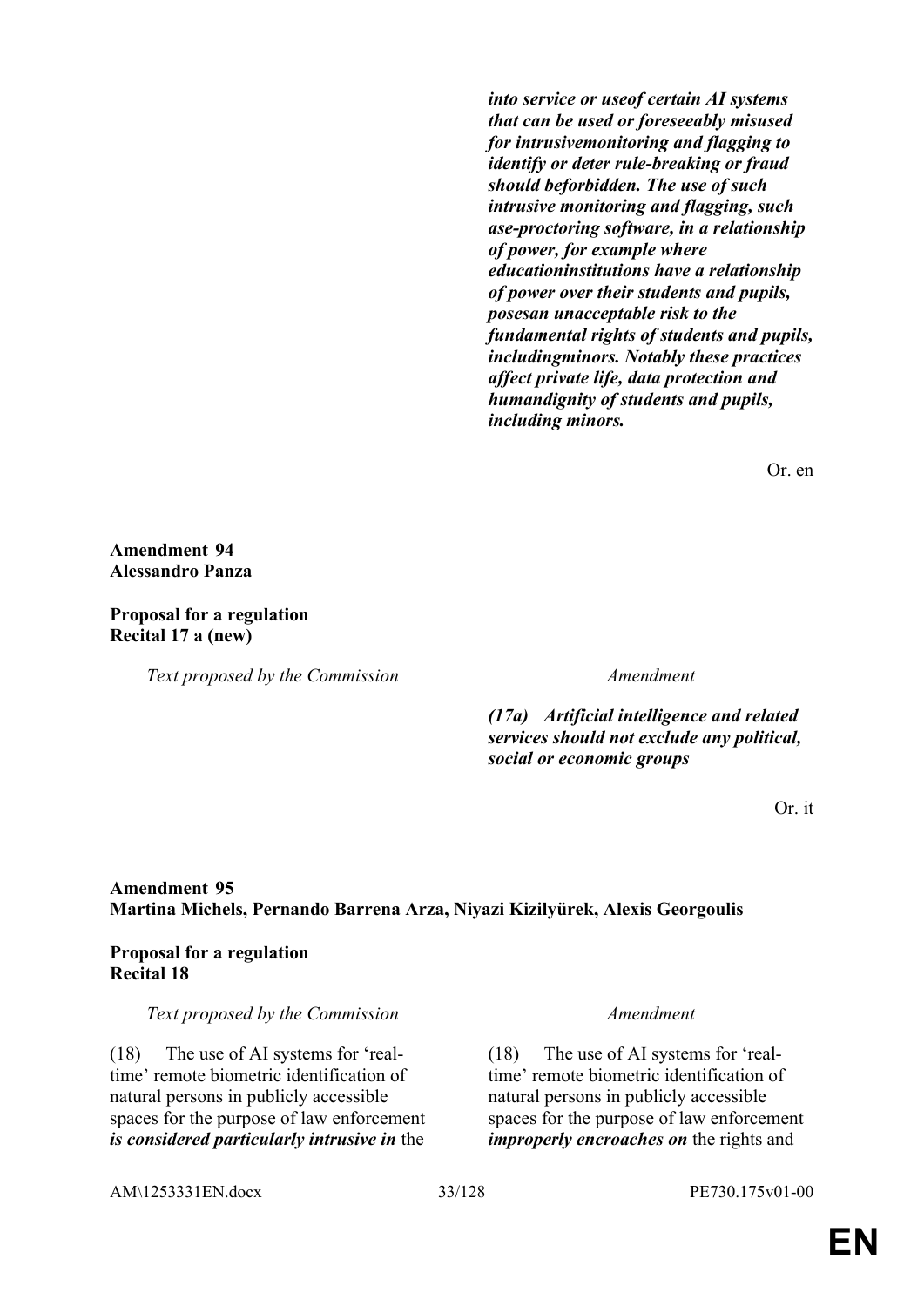rights and freedoms of *the concerned* persons*, to the extent that it may affect* the private life of a large part of the population*, evoke a feeling of* constant surveillance *and indirectly dissuade the exercise of the* freedom of assembly and other fundamental rights. In addition, the immediacy of the impact and the limited opportunities for further checks or corrections in relation to the use of such systems operating in 'real-time' carry heightened risks for the rights and freedoms of the persons that are concerned by law enforcement activities.

freedoms of persons *and is detrimental to* the private life of a large part of the population *in that it makes* constant surveillance *possible and, in so doing, makes it difficult to exercise* freedom of assembly and other fundamental rights. In addition, the immediacy of the impact and the limited opportunities for further checks or corrections in relation to the use of such systems operating in 'real-time' carry heightened risks for the rights and freedoms of the persons that are concerned by law enforcement activities.

Or. de

### **Amendment 96 Martina Michels, Pernando Barrena Arza, Niyazi Kizilyürek, Alexis Georgoulis**

### **Proposal for a regulation Recital 19**

*Text proposed by the Commission Amendment*

(19) The use of those systems *for the purpose of law enforcement* should therefore be prohibited*, except in three exhaustively listed and narrowly defined situations, where the use is strictly necessary to achieve a substantial public interest, the importance of which outweighs the risks. Those situations involve the search for potential victims of crime, including missing children; certain threats to the life or physical safety of natural persons or of a terrorist attack; and the detection, localisation, identification or prosecution of perpetrators or suspects of the criminal offences referred to in Council Framework Decision 2002/584/JHA<sup>38</sup>if those criminal offences are punishable in the Member State concerned by a custodial sentence or a detention order for a maximum period of at least three years and as they are defined in the law of that Member State. Such threshold for the* 

(19) The use of those systems *in publicly accessible spaces* should therefore be prohibited *as a matter of principle*.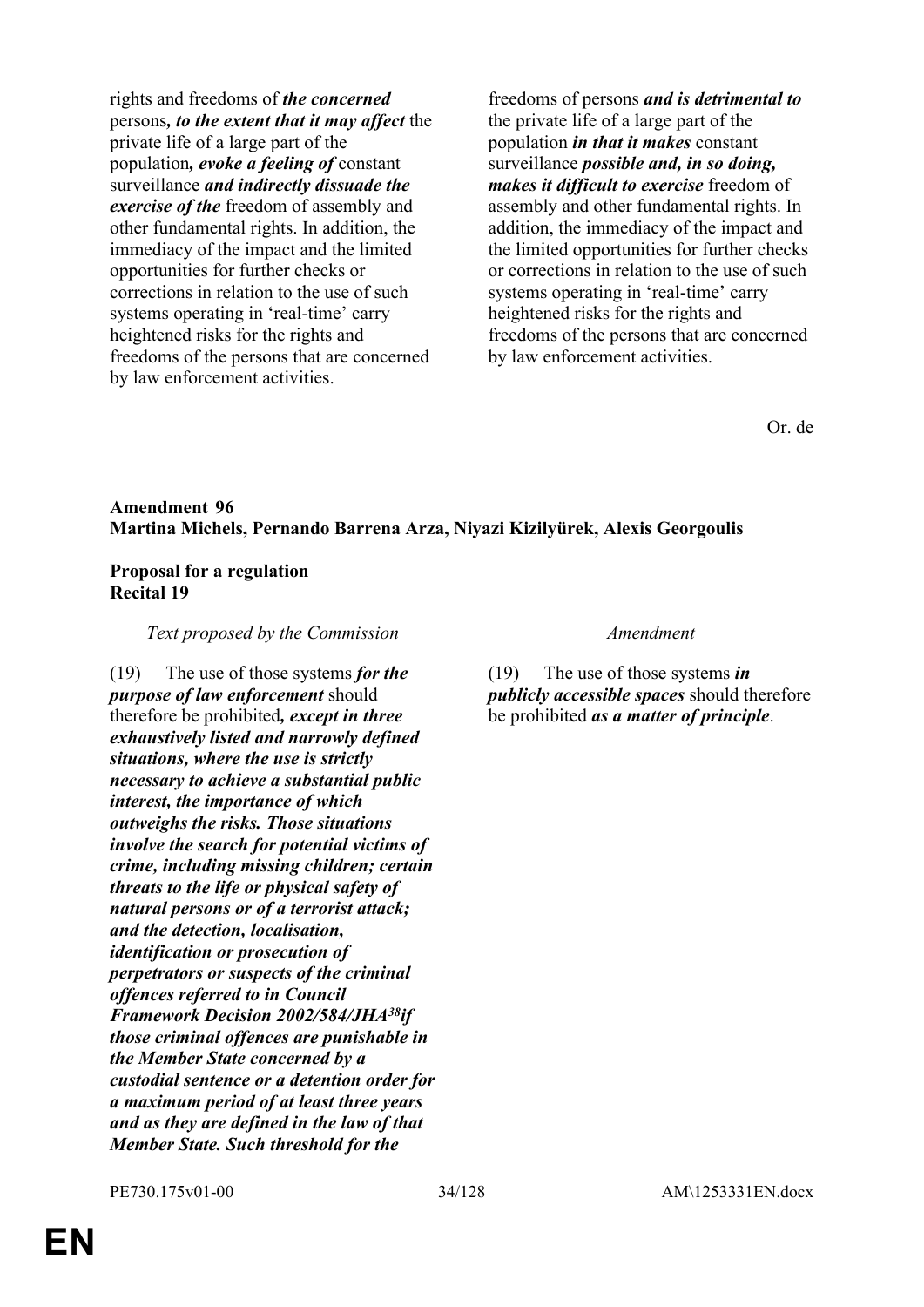*custodial sentence or detention order in accordance with national law contributes to ensure that the offence should be serious enough to potentially justify the use of 'real-time' remote biometric identification systems. Moreover, of the 32 criminal offences listed in the Council Framework Decision 2002/584/JHA, some are in practice likely to be more relevant than others, in that the recourse to 'real-time' remote biometric identification will foreseeably be necessary and proportionate to highly varying degrees for the practical pursuit of the detection, localisation, identification or prosecution of a perpetrator or suspect of the different criminal offences listed and having regard to the likely differences in the seriousness, probability and scale of the harm or possible negative consequences*.

*<sup>38</sup> Council Framework Decision 2002/584/JHA of 13 June 2002 on the European arrest warrant and the surrender procedures between Member States (OJ L 190, 18.7.2002, p. 1).*

 $\frac{1}{2}$ 

Or. de

### **Amendment 97 Martina Michels, Pernando Barrena Arza, Niyazi Kizilyürek, Alexis Georgoulis**

### **Proposal for a regulation Recital 20**

*Text proposed by the Commission Amendment*

*(20) In order to ensure that those systems are used in a responsible and proportionate manner, it is also important to establish that, in each of those three exhaustively listed and narrowly defined situations, certain elements should be taken into account, in particular as regards the nature of the situation giving rise to the request and the consequences* 

AM\1253331EN.docx 35/128 PE730.175v01-00

*deleted*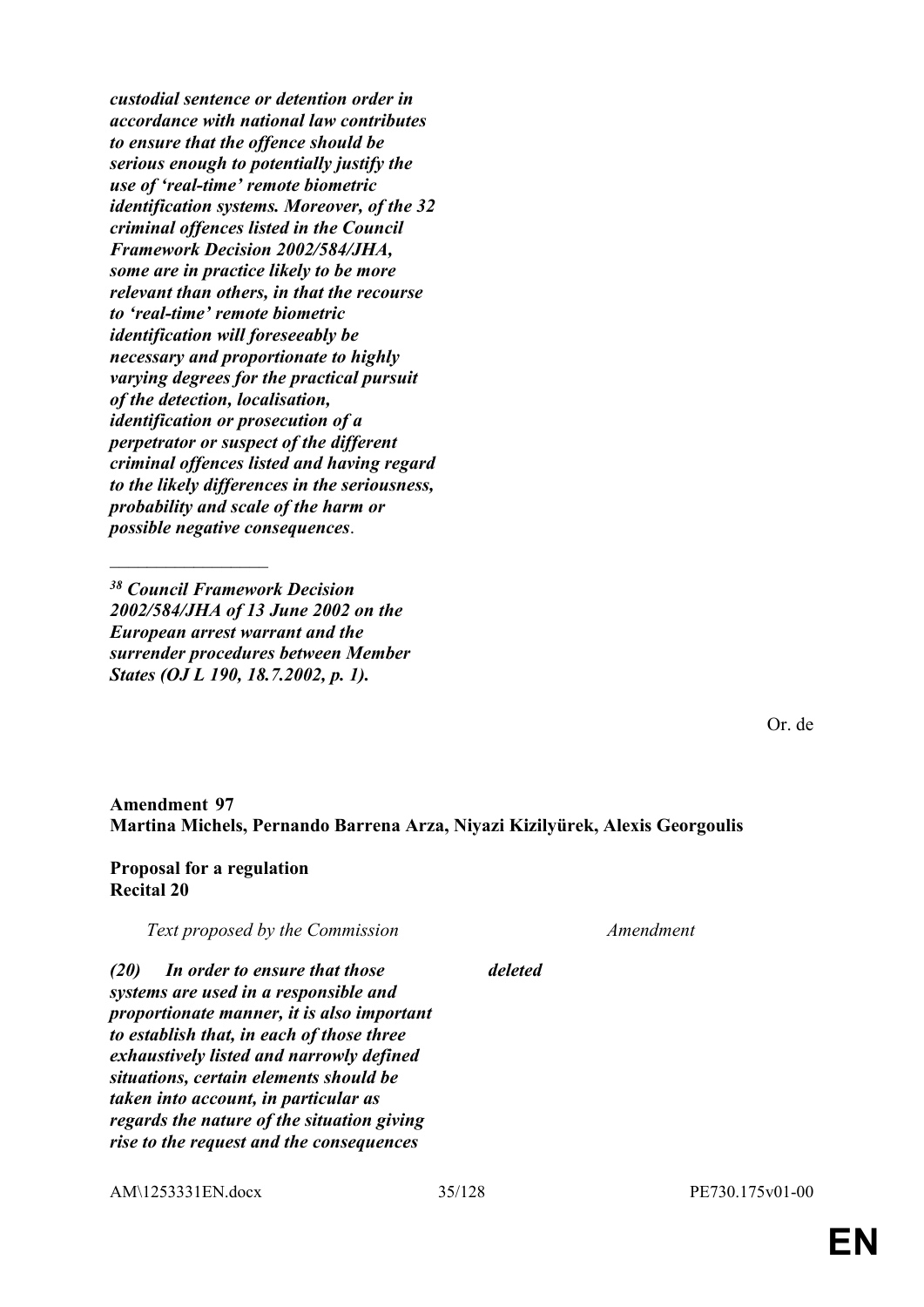*of the use for the rights and freedoms of all persons concerned and the safeguards and conditions provided for with the use. In addition, the use of 'real-time' remote biometric identification systems in publicly accessible spaces for the purpose of law enforcement should be subject to appropriate limits in time and space, having regard in particular to the evidence or indications regarding the threats, the victims or perpetrator. The reference database of persons should be appropriate for each use case in each of the three situations mentioned above.*

Or. de

### **Amendment 98 Martina Michels, Pernando Barrena Arza, Niyazi Kizilyürek, Alexis Georgoulis**

### **Proposal for a regulation Recital 21**

*Text proposed by the Commission Amendment*

*(21) Each use of a 'real-time' remote biometric identification system in publicly accessible spaces for the purpose of law enforcement should be subject to an express and specific authorisation by a judicial authority or by an independent administrative authority of a Member State. Such authorisation should in principle be obtained prior to the use, except in duly justified situations of urgency, that is, situations where the need to use the systems in question is such as to make it effectively and objectively impossible to obtain an authorisation before commencing the use. In such situations of urgency, the use should be restricted to the absolute minimum necessary and be subject to appropriate safeguards and conditions, as determined in national law and specified in the context of each individual urgent use case by the law enforcement authority itself. In addition, the law enforcement authority* 

*deleted*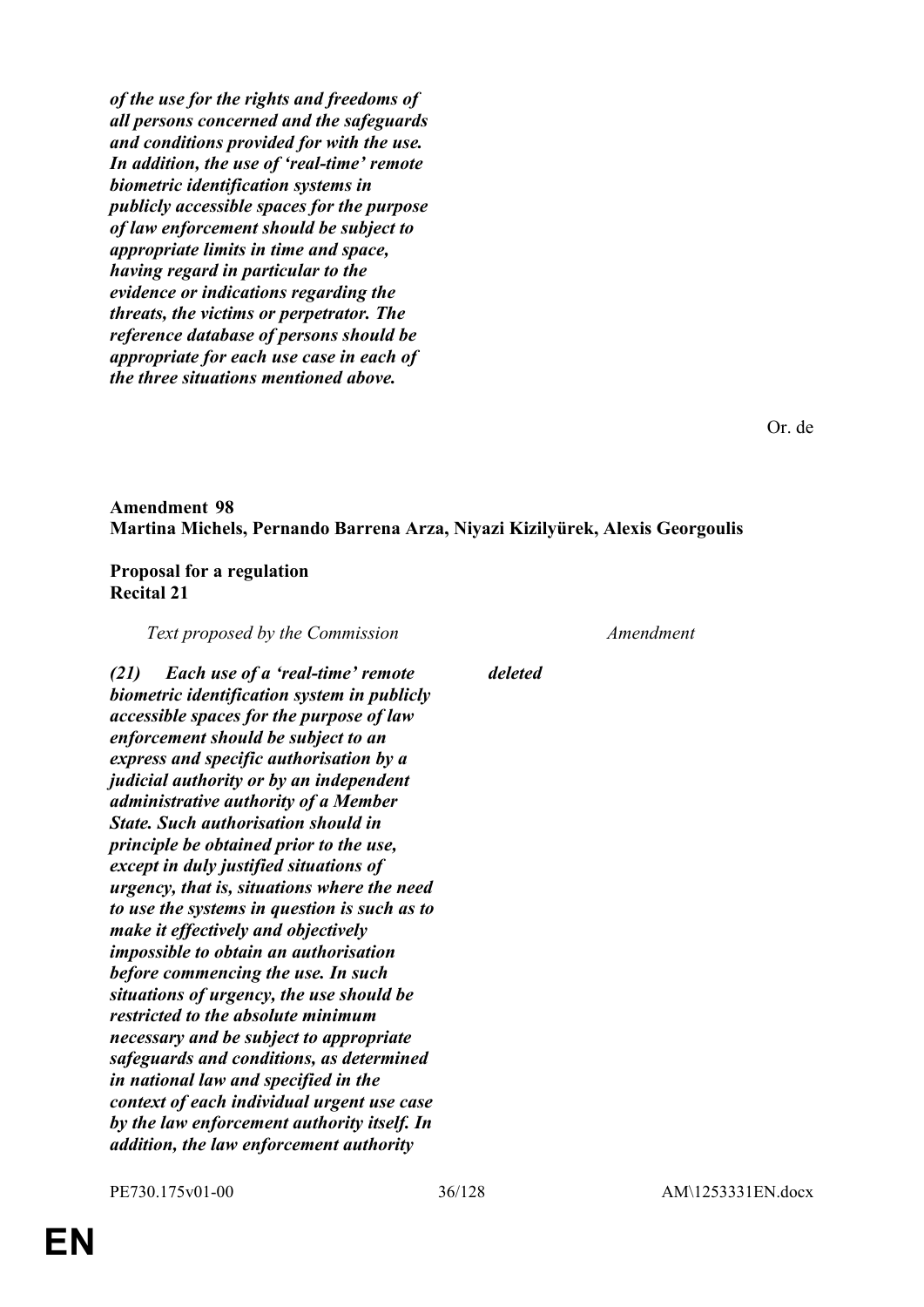*should in such situations seek to obtain an authorisation as soon as possible, whilst providing the reasons for not having been able to request it earlier.*

# **Amendment 99 Martina Michels, Pernando Barrena Arza, Niyazi Kizilyürek, Alexis Georgoulis**

# **Proposal for a regulation Recital 22**

*Text proposed by the Commission Amendment (22) Furthermore, it is appropriate to provide, within the exhaustive framework set by this Regulation that such use in the territory of a Member State in accordance with this Regulation should only be possible where and in as far as the Member State in question has decided to expressly provide for the possibility to authorise such use in its detailed rules of national law. Consequently, Member States remain free under this Regulation not to provide for such a possibility at all or to only provide for such a possibility in respect of some of the objectives capable of justifying authorised use identified in this Regulation. deleted*

Or. de

# **Amendment 100 Martina Michels, Pernando Barrena Arza, Niyazi Kizilyürek, Alexis Georgoulis**

## **Proposal for a regulation Recital 23**

*Text proposed by the Commission Amendment*

(23) The use of AI systems for 'realtime' remote biometric identification of natural persons in publicly accessible spaces *for the purpose of law enforcement*

(23) The use of AI systems for 'realtime' remote biometric identification of natural persons in publicly accessible spaces necessarily *results in* the processing

AM\1253331EN.docx 37/128 PE730.175v01-00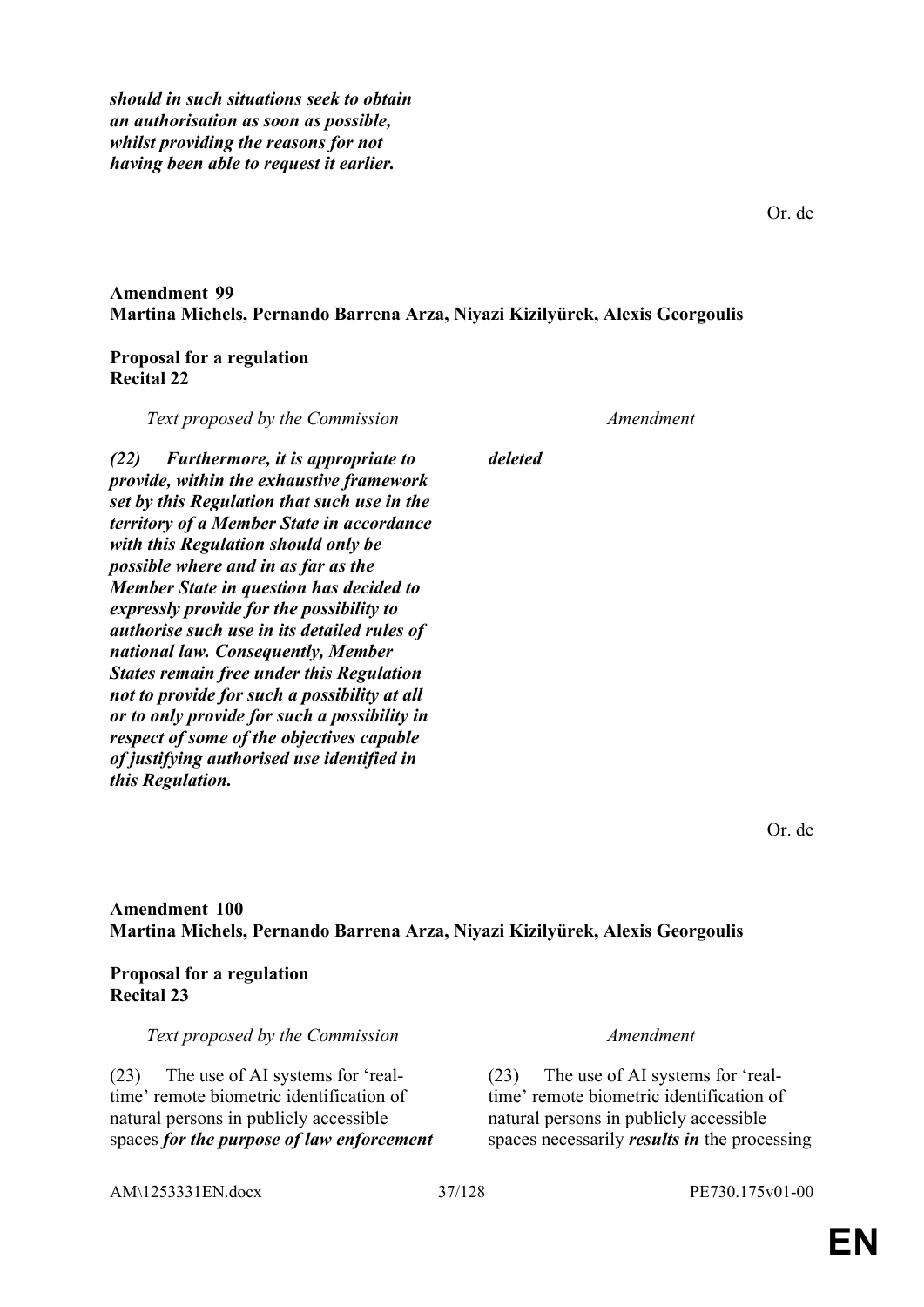necessarily *involves* the processing of biometric data. The rules of this Regulation that prohibit, subject to certain exceptions, such use, which are based on Article 16 TFEU, should apply as lex specialis in respect of the rules on the processing of biometric data contained in Article 10 of Directive (EU) 2016/680*, thus regulating such use and the processing of biometric data involved in an exhaustive manner. Therefore, such use and processing should only be possible in as far as it is compatible with the framework set by this Regulation, without there being scope, outside that framework, for the competent authorities, where they act for purpose of law enforcement, to use such systems and process such data in connection thereto on the grounds listed in Article 10 of Directive (EU) 2016/680. In this context, this Regulation is not intended to provide the legal basis for the processing of personal data under Article 8 of Directive 2016/680. However, the use of 'real-time' remote biometric identification systems in publicly accessible spaces for purposes other than law enforcement, including by competent authorities, should not be covered by the specific framework regarding such use for the purpose of law enforcement set by this Regulation. Such use for purposes other than law enforcement should therefore not be subject to the requirement of an authorisation under this Regulation and the applicable detailed rules of national law that may give effect to it*.

of biometric data. The rules of this Regulation that prohibit, subject to certain exceptions, such use, which are based on Article 16 TFEU, should apply as lex specialis in respect of the rules on the processing of biometric data contained in Article 10 of Directive (EU) 2016/680.

Or. de

*Text proposed by the Commission Amendment*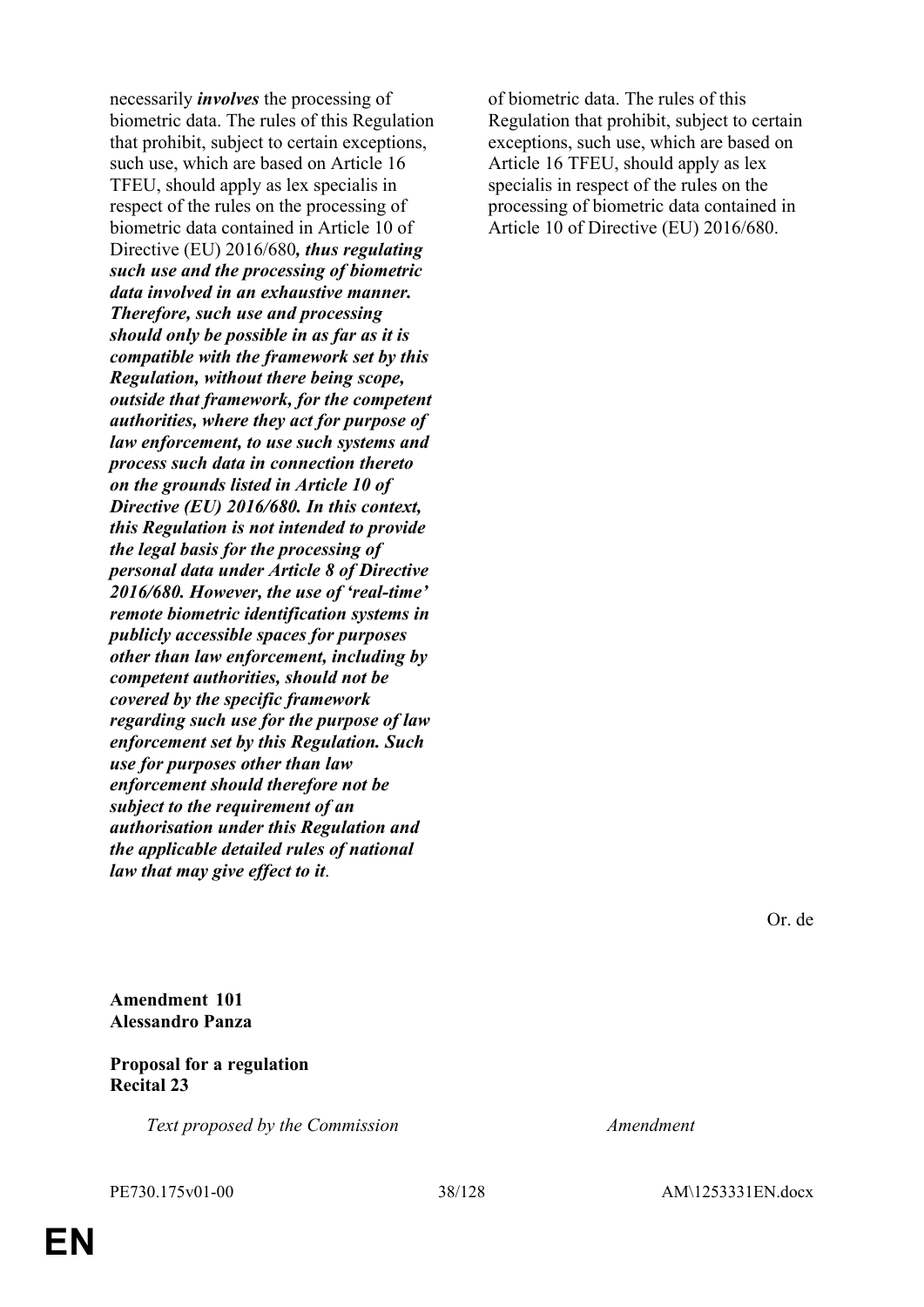(23) The use of AI systems for 'realtime' remote biometric identification of natural persons in publicly accessible spaces for the purpose of law enforcement necessarily involves the processing of biometric data. The rules of this Regulation that prohibit, subject to certain exceptions, such use, which are based on Article 16 TFEU, should apply as lex specialis in respect of the rules on the processing of biometric data contained in Article 10 of Directive (EU) 2016/680, thus regulating such use and the processing of biometric data involved in an exhaustive manner. *Therefore, such use and processing should only be possible in as far as it is compatible with the framework set by this Regulation, without there being scope, outside that framework, for the competent authorities, where they act for purpose of law enforcement, to use such systems and process such data in connection thereto on the grounds listed in Article 10 of Directive (EU) 2016/680. In this context, this Regulation is not intended to provide the legal basis for the processing of personal data under Article 8 of Directive 2016/680. However, the use of 'real-time' remote biometric identification systems in publicly accessible spaces for purposes other than law enforcement, including by competent authorities, should not be covered by the specific framework regarding such use for the purpose of law enforcement set by this Regulation. Such use for purposes other than law enforcement should therefore not be subject to the requirement of an authorisation under this Regulation and the applicable detailed rules of national law that may give effect to it.*

(23) The use of AI systems for 'realtime' remote biometric identification of natural persons in publicly accessible spaces for the purpose of law enforcement necessarily involves the processing of biometric data. The rules of this Regulation that prohibit, subject to certain exceptions, such use, which are based on Article 16 TFEU, should apply as lex specialis in respect of the rules on the processing of biometric data contained in Article 10 of Directive (EU) 2016/680, thus regulating such use and the processing of biometric data involved in an exhaustive manner.

Or. it

# **Amendment 102 Martina Michels, Pernando Barrena Arza, Niyazi Kizilyürek, Alexis Georgoulis**

## **Proposal for a regulation**

AM\1253331EN.docx 39/128 PE730.175v01-00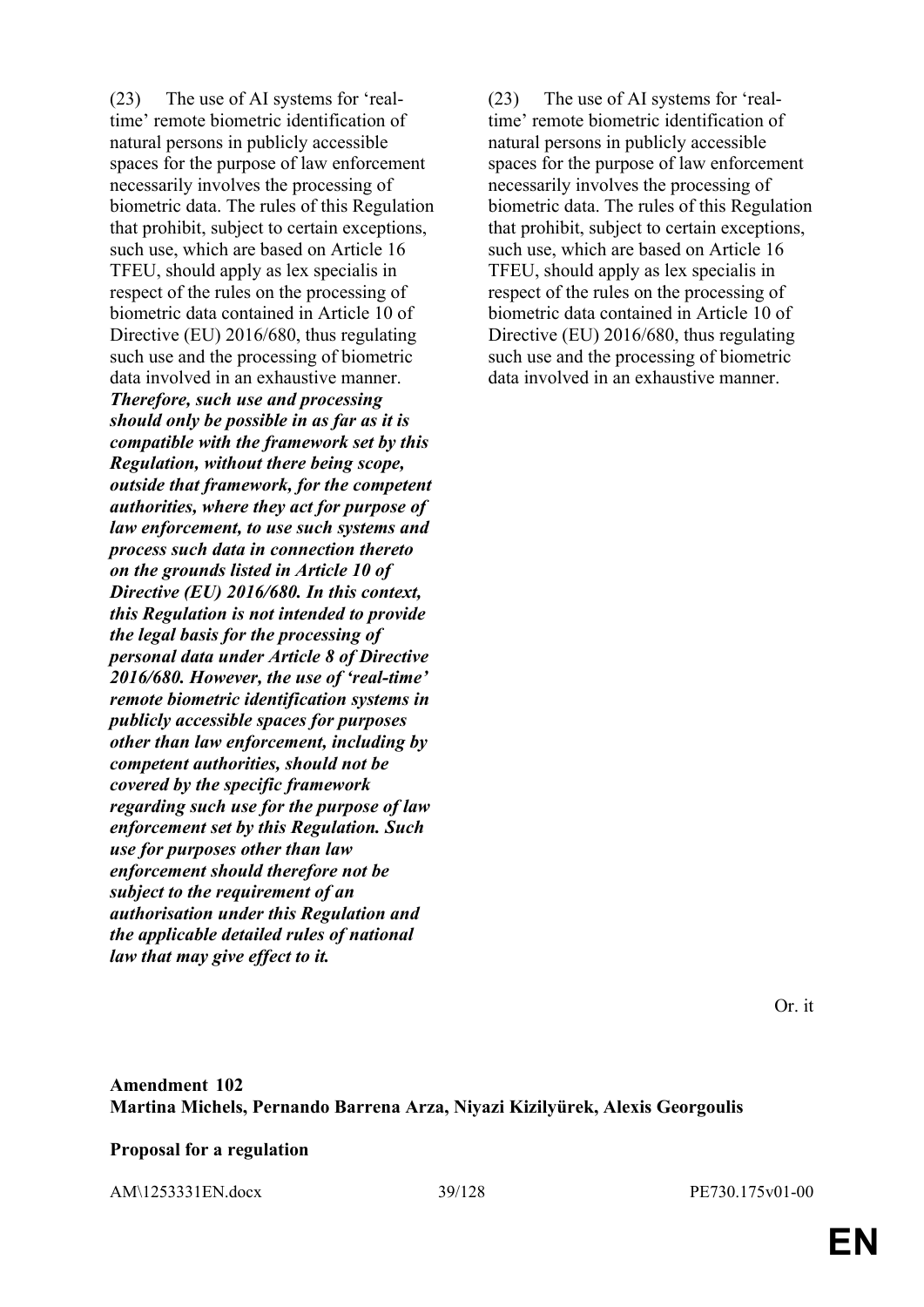## **Recital 24**

*Text proposed by the Commission Amendment*

*(24) Any processing of biometric data and other personal data involved in the use of AI systems for biometric identification, other than in connection to the use of 'real-time' remote biometric identification systems in publicly accessible spaces for the purpose of law enforcement as regulated by this Regulation, including where those systems are used by competent authorities in publicly accessible spaces for other purposes than law enforcement, should continue to comply with all requirements resulting from Article 9(1) of Regulation (EU) 2016/679, Article 10(1) of Regulation (EU) 2018/1725 and Article 10 of Directive (EU) 2016/680, as applicable.*

*deleted*

Or. de

**Amendment 103 Marcel Kolaja**

**Proposal for a regulation Recital 24 a (new)**

*Text proposed by the Commission Amendment*

*(24 a) The use of AI systems to infer emotions of a natural person should be prohibited, except for the cases of use related to health and research purposes. Misuses of such AI systems might lead to serious infringements of person's privacy and to their manipulation. Such technologies rely on a presumed link between emotions, facial expressions and other external physiological reactions, which does not take into account cultural differences and wrongly assumes existing universal patterns of expressing emotions.*

Or. en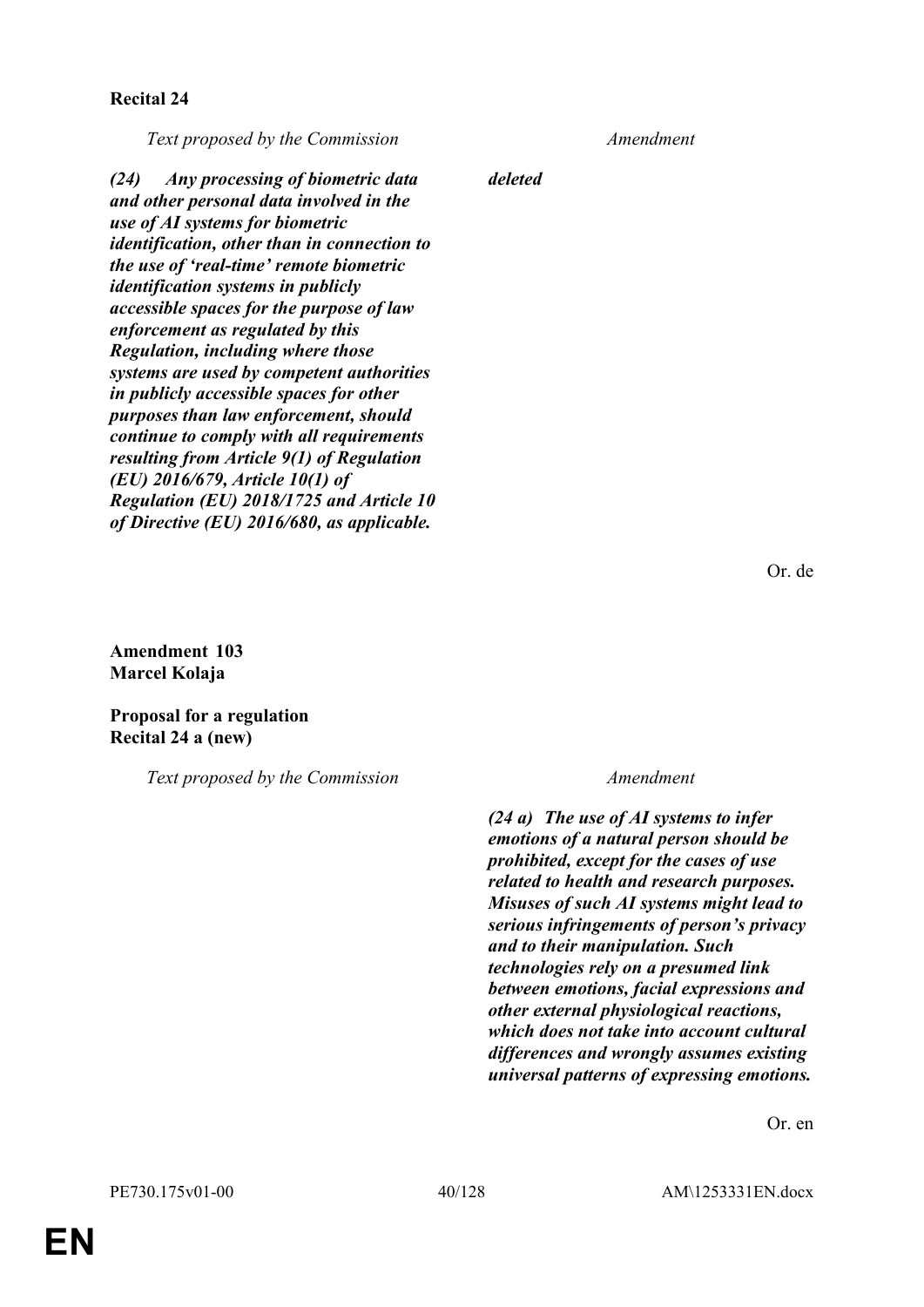# **Amendment 104 Marcel Kolaja**

# **Proposal for a regulation Recital 24 b (new)**

*Text proposed by the Commission Amendment*

*(24 b) The placing on the market, putting into service or use of certain AI systems that are used on minors to monitor or detect prohibited behaviour during tests at educational and training institutions should be forbidden. The use of such intrusive monitoring and flagging technologies, such as e-proctoring software, in a relationship of power, for example where education institutions have a relationship of power over their pupils, poses an unacceptable risk to the fundamental rights of minors. Notably these practices affect their private life, data protection rights and a right for human dignity.*

Or. en

## **Amendment 105 Martina Michels, Pernando Barrena Arza, Niyazi Kizilyürek, Alexis Georgoulis**

## **Proposal for a regulation Recital 27**

## *Text proposed by the Commission Amendment*

(27) High-risk AI systems should only be placed on the Union market or put into service if they comply with certain mandatory requirements. Those requirements should ensure that high-risk AI systems available in the Union or whose output is otherwise used in the Union do not pose unacceptable risks to important Union public interests as recognised and protected by Union law. AI systems identified as high-risk should be limited to

(27) High-risk AI systems should only be placed on the Union market or put into service if they comply with certain mandatory requirements. Those requirements should ensure that high-risk AI systems available in the Union or whose output is otherwise used in the Union do not pose unacceptable risks to important Union public interests as recognised and protected by Union law. AI systems identified as high-risk should be limited to

AM\1253331EN.docx 41/128 PE730.175v01-00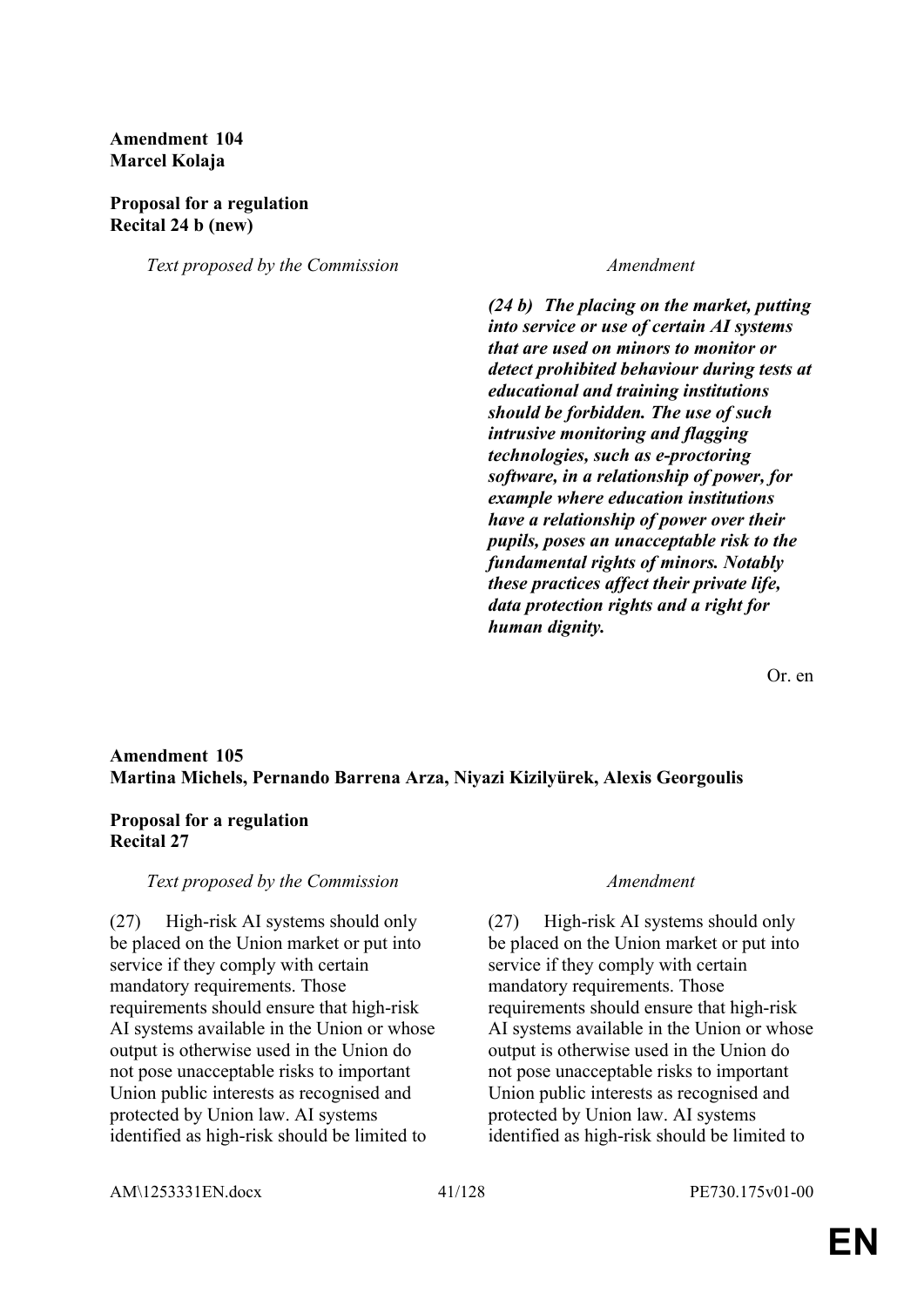those that have a *significant* harmful impact on the health, safety and fundamental rights of persons in the Union and such limitation minimises any potential restriction to international trade, if any.

those that have a harmful impact on the health, safety and fundamental rights of persons in the Union and such limitation minimises any potential restriction to international trade, if any.

Or. de

# **Amendment 106 Ibán García Del Blanco, Marcos Ros Sempere, Domènec Ruiz Devesa, Victor Negrescu, Massimiliano Smeriglio**

## **Proposal for a regulation Recital 28**

### *Text proposed by the Commission Amendment*

(28) AI systems could produce adverse outcomes to health and safety of persons, in particular when such systems operate as components of products. Consistently with the objectives of Union harmonisation legislation to facilitate the free movement of products in the internal market and to ensure that only safe and otherwise compliant products find their way into the market, it is important that the safety risks that may be generated by a product as a whole due to its digital components, including AI systems, are duly prevented and mitigated. For instance, increasingly autonomous robots, whether in the context of manufacturing or personal assistance and care should be able to safely operate and performs their functions in complex environments. Similarly, in the health sector where the stakes for life and health are particularly high, increasingly sophisticated diagnostics systems and systems supporting human decisions should be reliable and accurate. The extent of the adverse impact caused by the AI system on the fundamental rights protected by the Charter is of particular relevance when classifying an AI system as high-risk. Those rights include the right to human dignity, respect for private and family life, protection of personal data, freedom of

(28) AI systems could produce adverse outcomes to health and safety of persons, in particular when such systems operate as components of products. Consistently with the objectives of Union harmonisation legislation to facilitate the free movement of products in the internal market and to ensure that only safe and otherwise compliant products find their way into the market, it is important that the safety risks that may be generated by a product as a whole due to its digital components, including AI systems, are duly prevented and mitigated. For instance, increasingly autonomous robots, whether in the context of manufacturing or personal assistance and care should be able to safely operate and performs their functions in complex environments. Similarly, in the health sector where the stakes for life and health are particularly high, increasingly sophisticated diagnostics systems and systems supporting human decisions should be reliable and accurate. The extent of the adverse impact caused by the AI system on the fundamental rights protected by the Charter is of particular relevance when classifying an AI system as high-risk. Those rights include the right to human dignity, respect for private and family life, protection of personal data, freedom of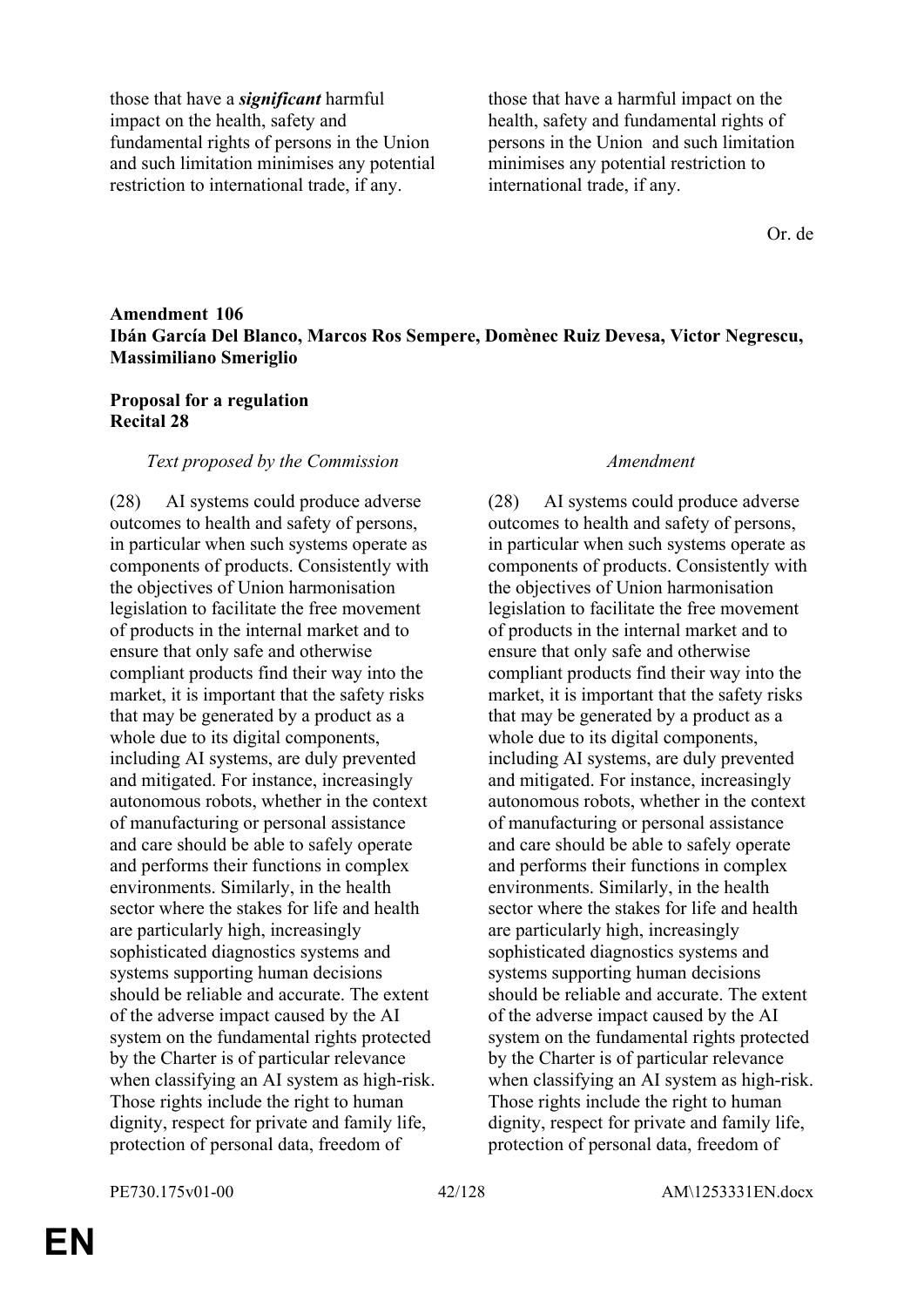expression and information, freedom of assembly and of association, and nondiscrimination, consumer protection, workers' rights, rights of persons with disabilities, right to an effective remedy and to a fair trial, right of defence and the presumption of innocence, right to good administration. In addition to those rights, it is important to highlight that children have specific rights as enshrined in Article 24 of the EU Charter and in the United Nations Convention on the Rights of the Child (further elaborated in the UNCRC General Comment No. 25 as regards the digital environment), both of which require consideration of the children's vulnerabilities and provision of such protection and care as necessary for their well-being. The fundamental right to a high level of environmental protection enshrined in the Charter and implemented in Union policies should also be considered when assessing the *severity of the* harm that an AI system can cause, including in relation to the health and safety of persons.

expression and information, freedom of assembly and of association, and nondiscrimination, *right to education,* consumer protection, workers' rights*. Special attention should be paid to gender equality*, rights of persons with disabilities, right to an effective remedy and to a fair trial, right of defence and the presumption of innocence, right to good administration*, protection of intellectual property rights and ensuring cultural diversity*. In addition to those rights, it is important to highlight that children have specific rights as enshrined in Article 24 of the EU Charter and in the United Nations Convention on the Rights of the Child (further elaborated in the UNCRC General Comment No. 25 as regards the digital environment), both of which require consideration of the children's vulnerabilities and provision of such protection and care as necessary for their well-being. The fundamental right to a high level of environmental protection enshrined in the Charter and implemented in Union policies should also be considered when assessing the harm that an AI system can cause, including in relation to the health and safety of persons *or to the environment, due to the extraction and consumption of natural resources, waste and the carbon footprint*.

Or. en

# **Amendment 107 Ibán García Del Blanco, Marcos Ros Sempere, Domènec Ruiz Devesa, Victor Negrescu**

# **Proposal for a regulation Recital 32**

# *Text proposed by the Commission Amendment*

(32) As regards stand-alone AI systems, meaning high-risk AI systems other than those that are safety components of products, or which are themselves products, it is appropriate to classify them

(32) As regards stand-alone AI systems, meaning high-risk AI systems other than those that are safety components of products, or which are themselves products, it is appropriate to classify them

AM\1253331EN.docx 43/128 PE730.175v01-00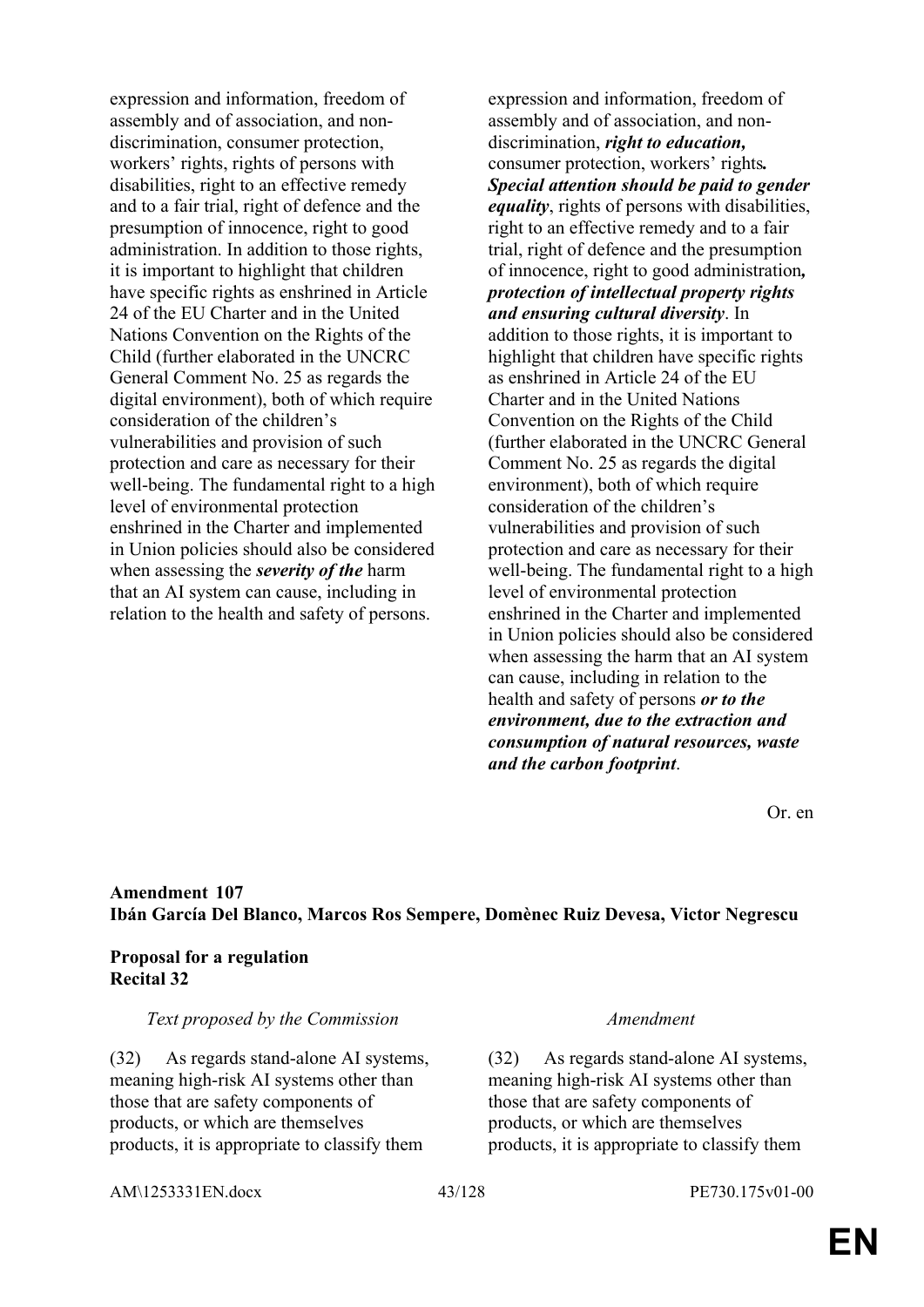as high-risk if, in the light of their *intended* purpose, they pose a high risk of harm to the health and safety or the fundamental rights of persons, taking into account both the severity of the possible harm and its probability of occurrence *and they are used in a number of specifically predefined areas specified in the Regulation*.

The identification of those systems is based on the same methodology and criteria envisaged also for any future amendments of the list of high-risk AI systems*.*

as high-risk if, in the light of their purpose, they pose a high risk of harm to the health and safety or the fundamental rights of persons, taking into account both the severity of the possible harm and its probability of occurrence. The identification of those systems is based on the same methodology and criteria envisaged also for any future amendments of the list of high-risk AI systems

Or. en

### **Amendment 108 Vlad-Marius Botoş, Irena Joveva, Morten Løkkegaard**

### **Proposal for a regulation Recital 33**

## *Text proposed by the Commission Amendment*

(33) Technical inaccuracies of AI systems intended for the remote biometric identification of natural persons can lead to biased results and entail discriminatory effects. This is particularly relevant when it comes to age, ethnicity, sex or disabilities. Therefore, 'real-time' and 'post' remote biometric identification systems should be classified as high-risk. In view of the risks that they pose, both types of remote biometric identification systems should be subject to specific requirements on logging capabilities and human oversight.

(33) Technical inaccuracies of AI systems intended for the remote biometric identification of natural persons can lead to biased results and entail discriminatory effects. This is particularly relevant when it comes to age, ethnicity, sex or disabilities. Therefore, ' real-time' and 'post' remote biometric identification systems should be classified as high-risk. In view of the risks that they pose, both types of remote biometric identification systems should be subject to specific requirements on logging capabilities and human oversight. *The high risk of non-remote biometric identification systems intended to be used in publicly accessible spaces, workplaces and education and training institutions should be determined on a case-by-case basis considering the need for and logging-in capabilities and other elements that might interfere with the human rights.*

Or. en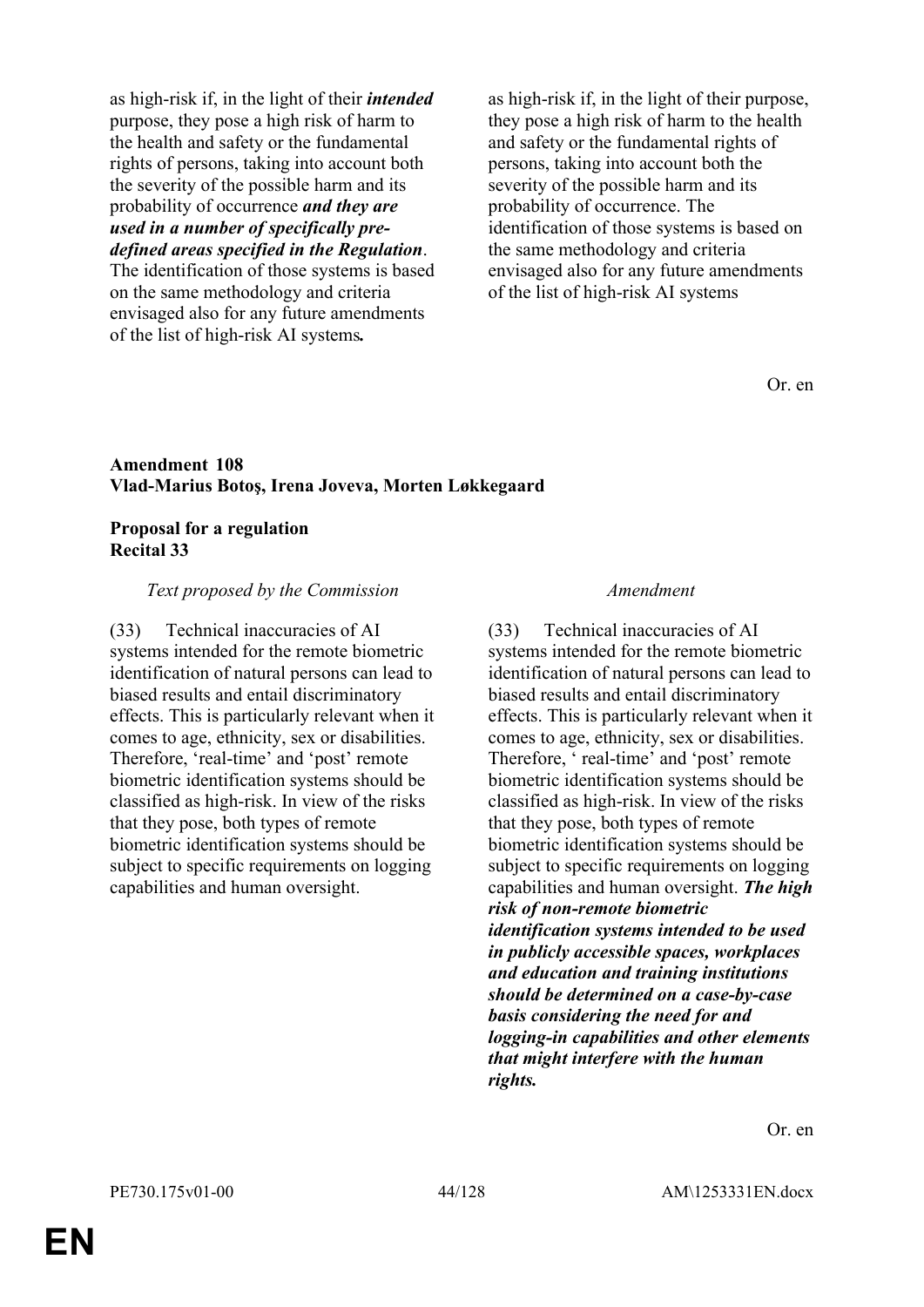# **Amendment 109 Dace Melbārde, Loucas Fourlas**

### **Proposal for a regulation Recital 33**

## *Text proposed by the Commission Amendment*

(33) Technical inaccuracies of AI systems intended for the remote biometric identification of natural persons can lead to biased results and entail discriminatory effects. This is particularly relevant when it comes to age, ethnicity, sex or disabilities. Therefore, 'real-time' and 'post' remote biometric identification systems should be classified as high-risk. In view of the risks that they pose, both types of remote biometric identification systems should be subject to specific requirements on logging capabilities and human oversight.

(33) Technical inaccuracies of AI systems intended for the remote biometric identification of natural persons can lead to biased results and entail discriminatory effects. This is particularly relevant when it comes to age, ethnicity, sex or disabilities. Therefore, 'real-time' and 'post' remote biometric identification systems should be classified as high-risk. In view of the risks that they pose, both types of remote biometric identification systems should be subject to specific requirements on logging capabilities and human oversight. *The high risk of non-remote biometric identification systems intended to be used in publicly accessible spaces, workplaces and education and training institutions should be determined on a case-by-case basis.*

Or. en

# **Amendment 110 Martina Michels, Pernando Barrena Arza, Niyazi Kizilyürek, Alexis Georgoulis**

# **Proposal for a regulation Recital 33**

## *Text proposed by the Commission Amendment*

(33) Technical inaccuracies of AI systems intended for the *remote* biometric identification of natural persons can lead to biased results and entail discriminatory effects. This is particularly relevant when it comes to age, ethnicity, sex or disabilities. Therefore, *'real-time' and 'post' remote biometric identification systems* should be

(33) Technical inaccuracies of AI systems intended for the biometric identification of natural persons *in protected spaces* can lead to biased results and entail discriminatory effects. This is particularly relevant when it comes to age, ethnicity, sex or disabilities. Therefore, *biometric identification systems used in* 

AM\1253331EN.docx 45/128 PE730.175v01-00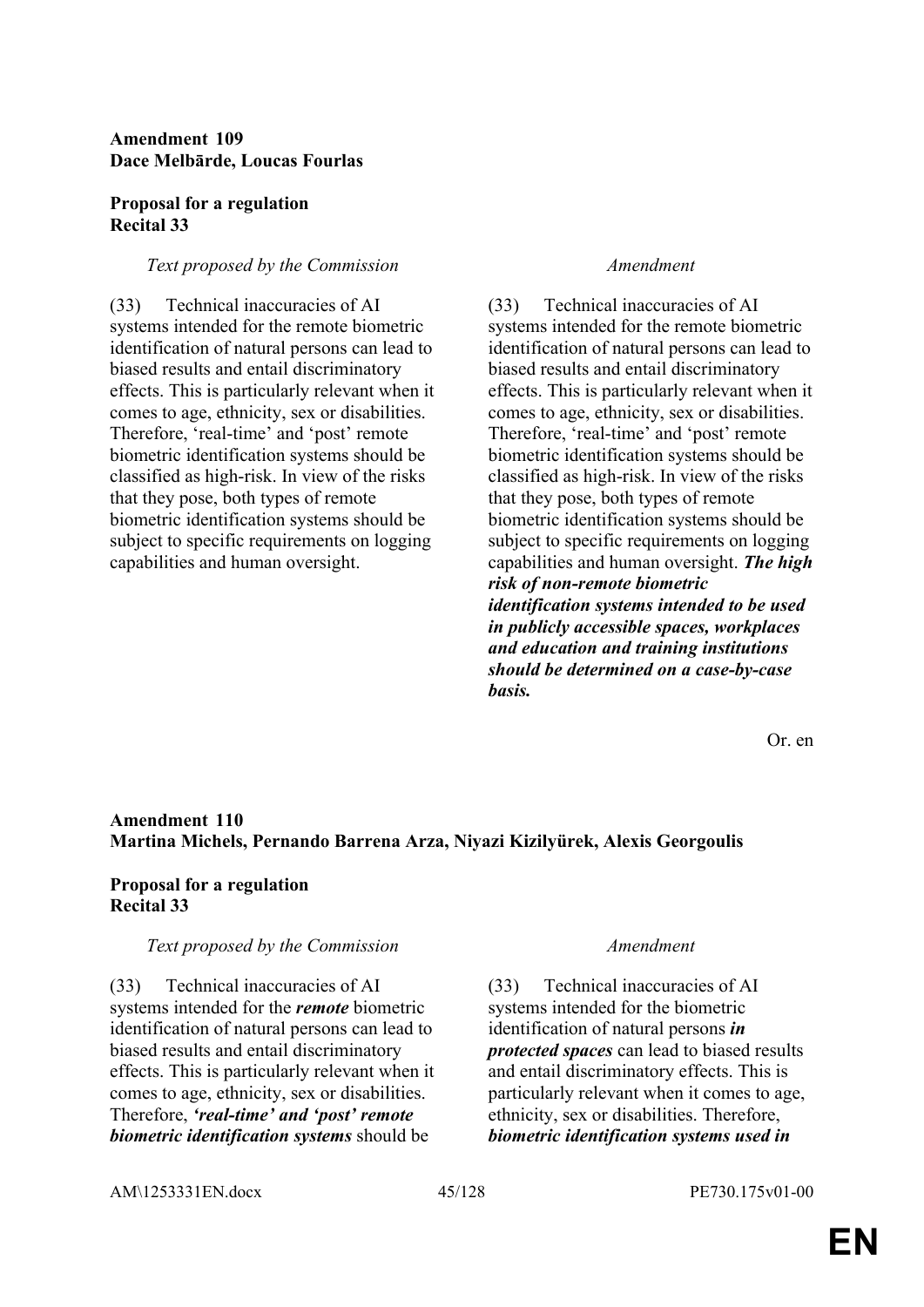classified as high-risk. In view of the risks that they pose, both types of *remote* biometric identification systems should be subject to specific requirements on logging capabilities and human oversight.

*the workplace, in higher education or within vocational training* should be classified as high-risk. In view of the risks that they pose, both types of biometric identification systems should be subject to specific requirements on logging capabilities and human oversight.

Or. de

## **Amendment 111 Dace Melbārde, Loucas Fourlas**

### **Proposal for a regulation Recital 34 a (new)**

*Text proposed by the Commission Amendment*

*(34 a) Deployment of AI systems in education is crucial in order to help modernise entire education systems and increase educational quality, both offline and online, and to accelerate digital education, thus also making it available to a broader audience. AI-aided digital education, whilst not a replacement for an in-person learning, is increasingly necessary to promote societal and economic growth, promote inclusiveness and increase educational attainment and accessibility to individuals.*

Or. en

# **Amendment 112 Vlad-Marius Botoş, Irena Joveva, Morten Løkkegaard**

# **Proposal for a regulation Recital 35**

## *Text proposed by the Commission Amendment*

(35) AI systems used in education or vocational training, notably for determining access or assigning persons to educational and vocational training

(35) AI systems used *on a compulsory bases by education and training institutions* in education*,* or vocational training, notably for determining access or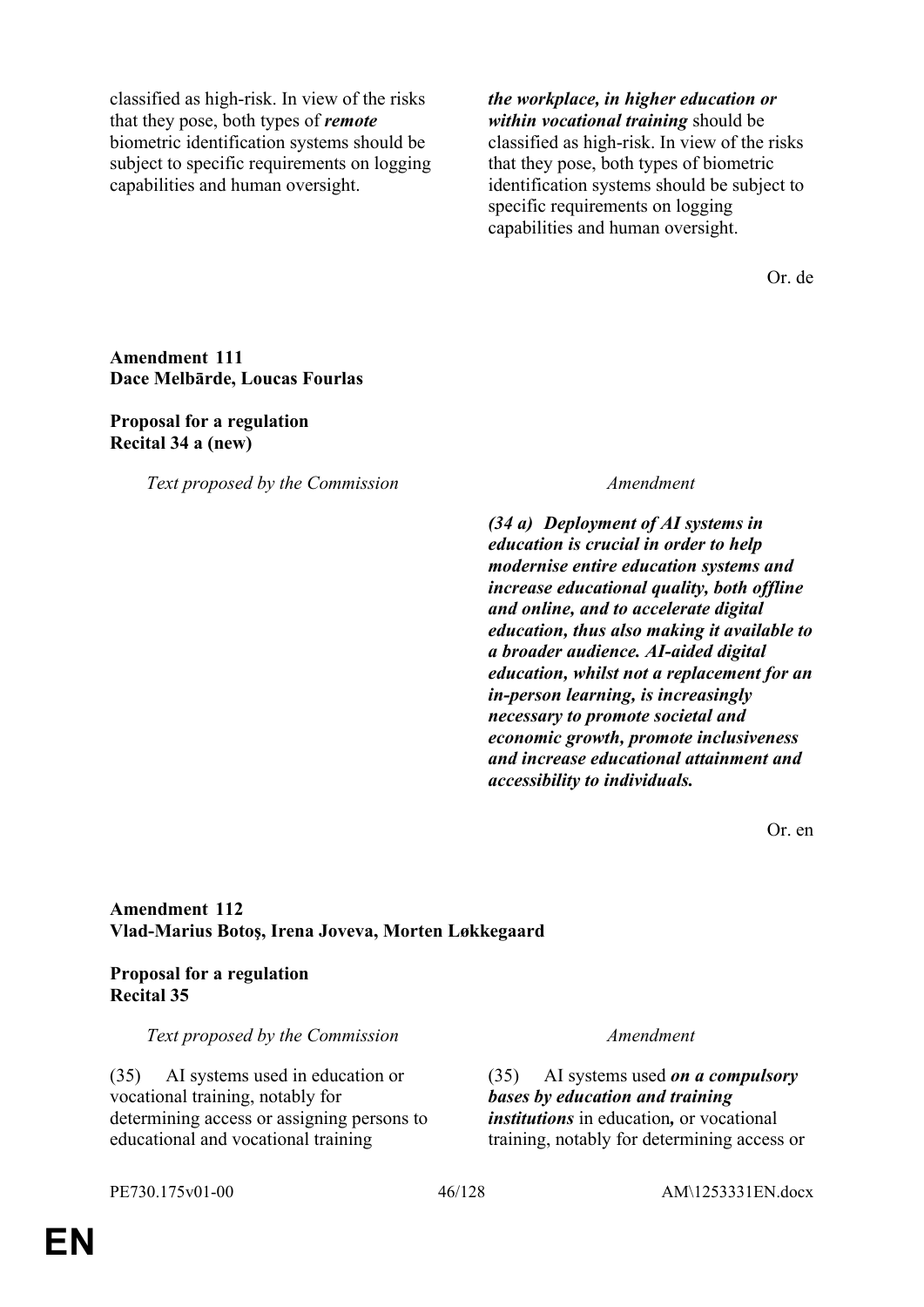institutions or to evaluate persons on tests as part of or as a precondition for their education should be considered high-risk, since they may determine the educational and professional course of a person's life and therefore affect their ability to secure their livelihood. When improperly designed and used, such systems may violate the right to education and training as well as the right not to be discriminated against and perpetuate historical patterns of discrimination.

assigning persons to educational and vocational training institutions or to evaluate persons on tests as part of or as a precondition for their education *or for determining the areas of study a student should follow* should be considered highrisk, since they may determine the educational and professional course of a person's life and therefore affect their ability to secure their livelihood. When improperly designed and used, such systems may violate the right to education and training as well as the right not to be discriminated against and perpetuate historical patterns of discrimination. *However, these systems should be developed and used with the purpose of improving education and vocational training with full respect of the GDPR and other applicable laws. AI systems used to monitor students during tests at education and training institutions should not be considered high-risk, if they use un internal system or database and are fully aligned with the data protection.*

Or. en

## **Amendment 113 Petra Kammerevert**

## **Proposal for a regulation Recital 35**

*Text proposed by the Commission Amendment*

(35) AI systems used in education or vocational training, notably for determining access or assigning persons to educational and vocational training institutions or to evaluate persons on tests as part of or as a precondition for their education should be considered high-risk, since they may determine the educational and professional course of a person's life and therefore affect their ability to secure their livelihood. When improperly designed and used, such systems may

(35) AI systems used in education or vocational training, notably for determining access or assigning persons to educational and vocational training institutions or to evaluate persons on tests as part of or as a precondition for their education should be considered high-risk, since they may determine the educational and professional course of a person's life and therefore affect their ability to secure their livelihood. When improperly designed and used, such systems may

AM\1253331EN.docx 47/128 PE730.175v01-00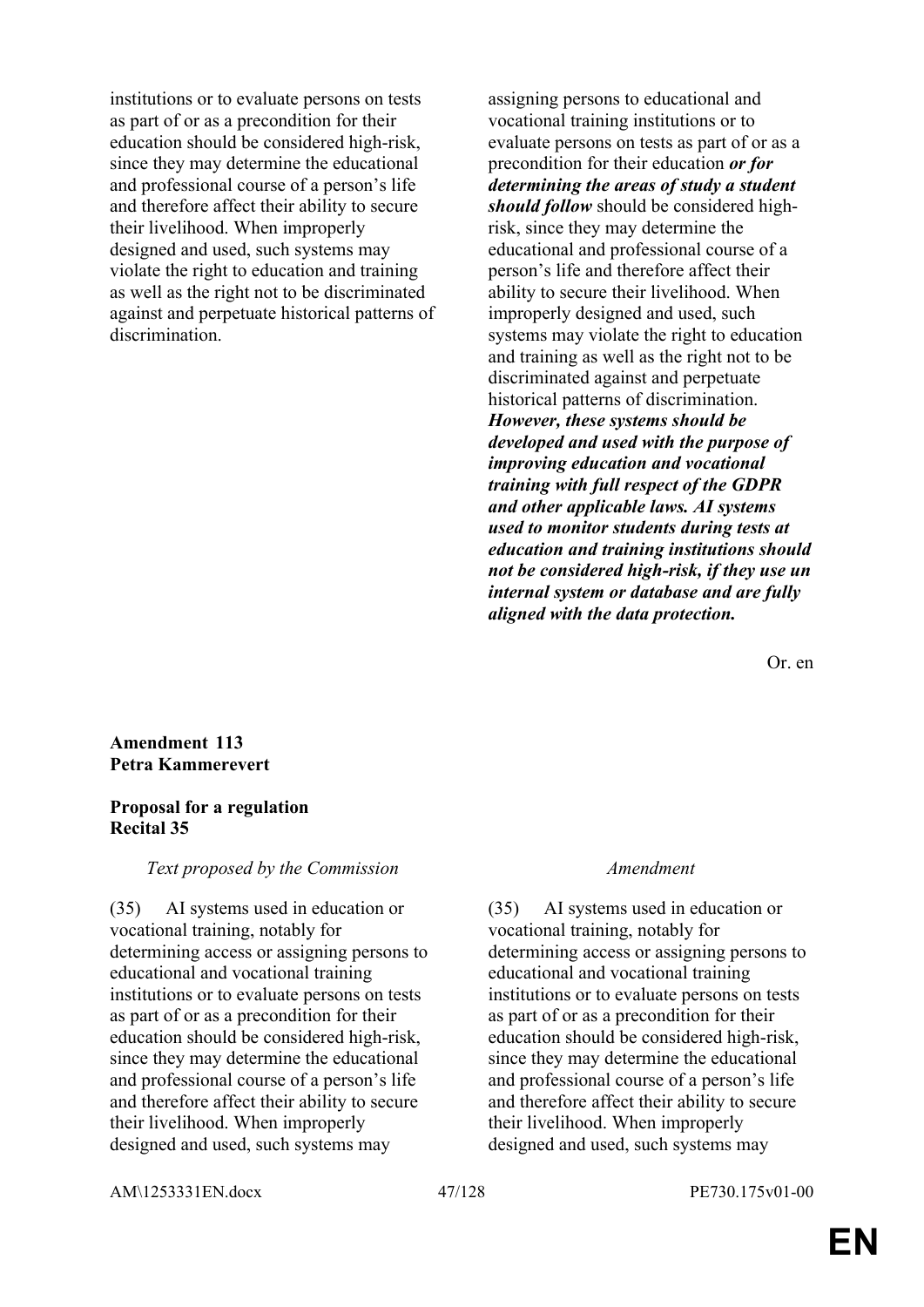violate the right to education and training as well as the right not to be discriminated against and perpetuate historical patterns of discrimination.

violate the right to education and training as well as the right not to be discriminated against and perpetuate historical patterns of discrimination. *The Commission should develop a separate legal framework on these aspects, as well as on the use of AI systems to monitor learners and students when taking remote tests (i.e. online or eproctoring), within 12 months of the entry into force of this Regulation, which also takes due account of pedagogical and development-specific aspects in this connection;*

Or. de

# **Amendment 114 Loucas Fourlas, Iuliu Winkler, Sabine Verheyen, Theodoros Zagorakis, Michaela Šojdrová, Peter Pollák, Isabel Benjumea Benjumea, Milan Zver**

## **Proposal for a regulation Recital 35**

### *Text proposed by the Commission Amendment*

(35) AI systems used in education or vocational training, notably for determining access or assigning persons to educational and vocational training institutions or to evaluate persons on tests as part of or as a precondition for their education should be considered high-risk, since they may determine the educational and professional course of a person's life and therefore affect their ability to secure their livelihood. When improperly designed and used, such systems may violate the right to education and training as well as the right not to be discriminated against and perpetuate historical patterns of discrimination.

(35) AI systems used in education or vocational training, notably for determining access or assigning persons to educational and vocational training institutions or to evaluate persons on tests as part of or as a precondition for their education *or for determining the course of study a student should follow* should be considered high-risk, since they may determine the educational and professional course of a person's life and therefore affect their ability to secure their livelihood. When improperly designed and used, such systems may violate the right to education and training as well as the right not to be discriminated against and perpetuate historical patterns of discrimination. *AI systems used to monitor students' behaviour and emotion during tests at education and training institutions should be considered high-risk, since they are also interfering with students' rights to privacy and data protection. The use of*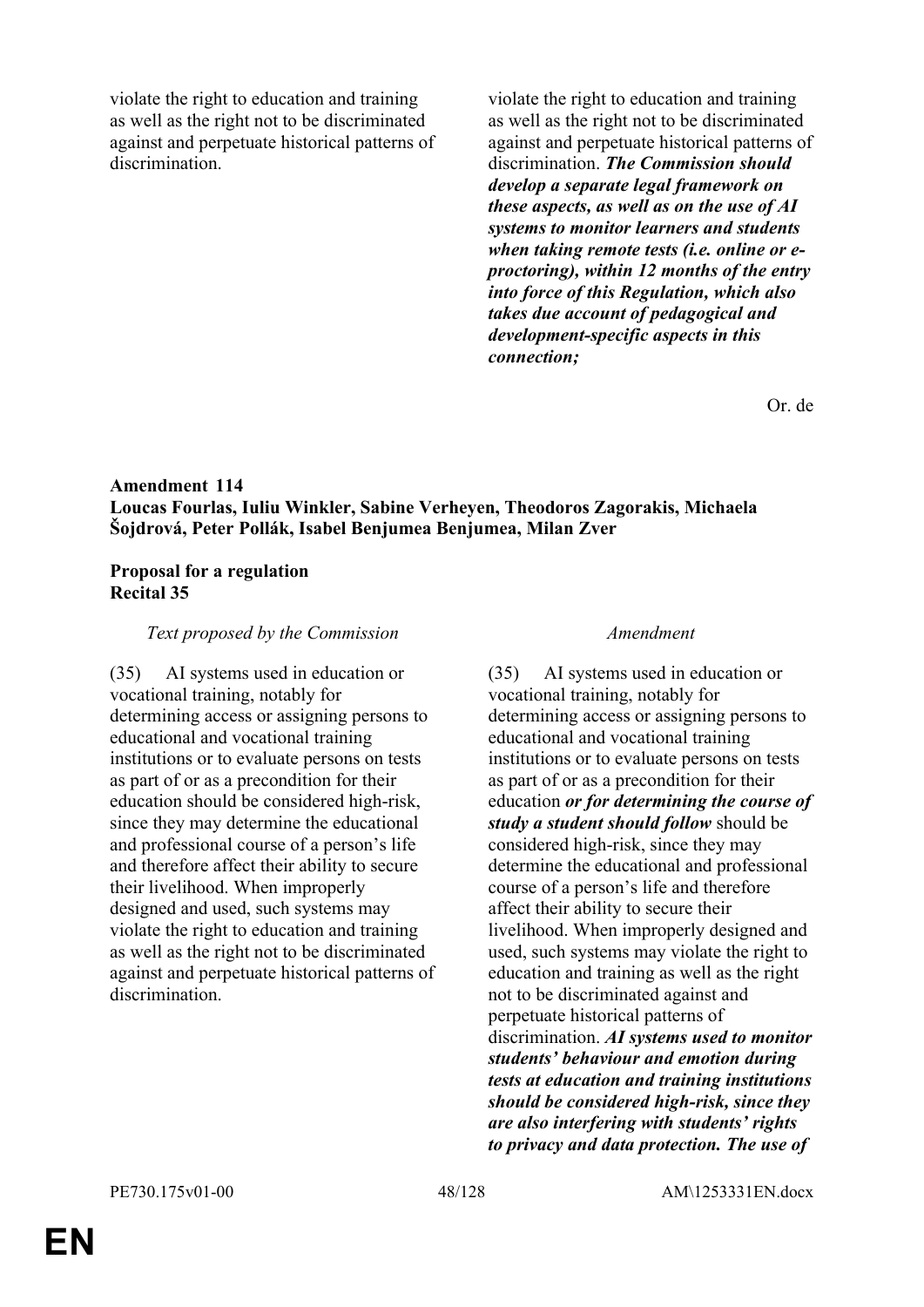*AI to check fraud at test or exam, such as plagiarism, should not be consider as high-risk.*

## **Amendment 115 Ibán García Del Blanco, Marcos Ros Sempere, Domènec Ruiz Devesa, Victor Negrescu, Massimiliano Smeriglio**

## **Proposal for a regulation Recital 35**

### *Text proposed by the Commission Amendment*

(35) AI systems used in education or vocational training, notably for determining access or assigning persons to educational and vocational training institutions or to evaluate persons on tests as part of or as a precondition for their education should be considered high-risk, since they may determine the educational and professional course of a person's life and therefore affect their ability to secure their livelihood. When improperly designed and used, such systems may violate the right to education and training as well as the *right not to* be discriminated against and perpetuate historical patterns of discrimination.

(35) AI systems used in education or vocational training, notably for determining access or assigning persons to educational and vocational training institutions or to evaluate persons on tests as part of or as a precondition for their education should be considered high-risk, since they may determine the educational and professional course of a person's life and therefore affect their ability to secure their livelihood. When improperly designed*, developed* and used, such systems may violate the right to education and training as well as the *rights to gender equality and to not* be discriminated against and perpetuate historical patterns of discrimination. *Finally, education is also a social learning process therefore, the use of artificial intelligence systems must not replace the fundamental role of teachers in education.*

Or. en

**Amendment 116 Dace Melbārde, Andrey Slabakov**

**Proposal for a regulation Recital 35**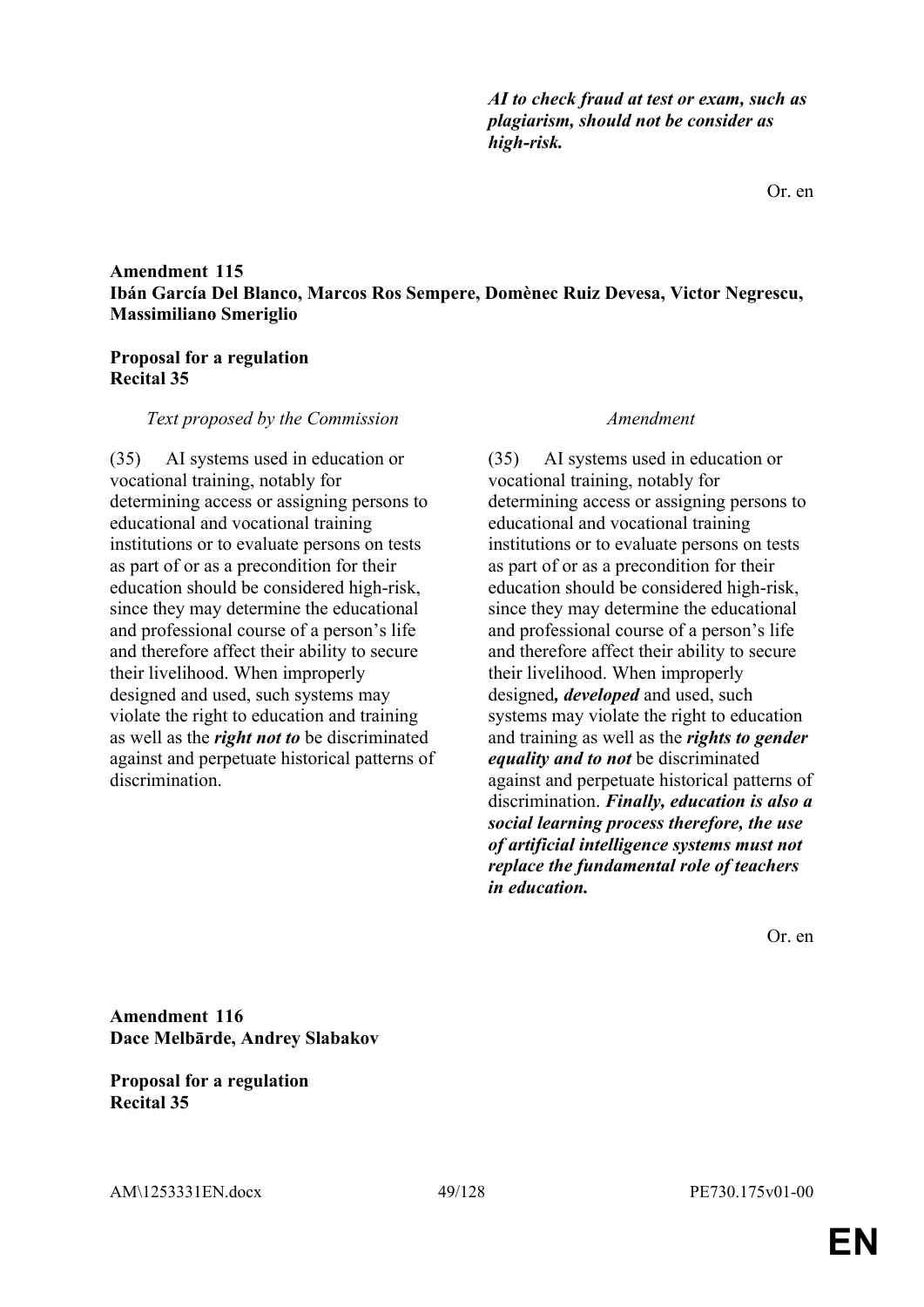## *Text proposed by the Commission Amendment*

(35) AI systems used in education or vocational training*, notably* for determining access or assigning persons to educational and vocational training institutions or to evaluate persons on tests as part of or as a precondition for their education should be considered high-risk, since *they may* determine the educational and professional course of a person's life and therefore affect their ability to secure their livelihood. When improperly designed and used, such systems may violate the right to education and training as well as the right not to be discriminated against and perpetuate historical patterns of discrimination.

(35) AI systems used in education or vocational training for determining access or assigning persons to educational and vocational training institutions or to evaluate persons on tests as part of or as a precondition for their education should be considered high-risk, since *poorly designed AI systems may negatively* determine the educational and professional course of a person's life and therefore affect their ability to secure their livelihood. When improperly designed and used, such systems may violate the right to education and training as well as the right not to be discriminated against and perpetuate historical patterns of discrimination. *All other applications of AI systems in education and training, such as systems used to monitor students during tests, should by default be considered minimal risk.*

Or. en

**Amendment 117 Dace Melbārde, Andrey Slabakov**

# **Proposal for a regulation Recital 35 a (new)**

*Text proposed by the Commission Amendment*

*(35 a) The application of AI systems in news media is growing, helping to automate mundane tasks, raise efficiency and improve quality offer. To raise competitiveness and embrace innovation, it is vital that AI-aided automation efforts such as automatically written articles are being deployed by newsrooms. As such relevant AI applications, for which there is editorial oversight, are considered minimal risk.*

Or. en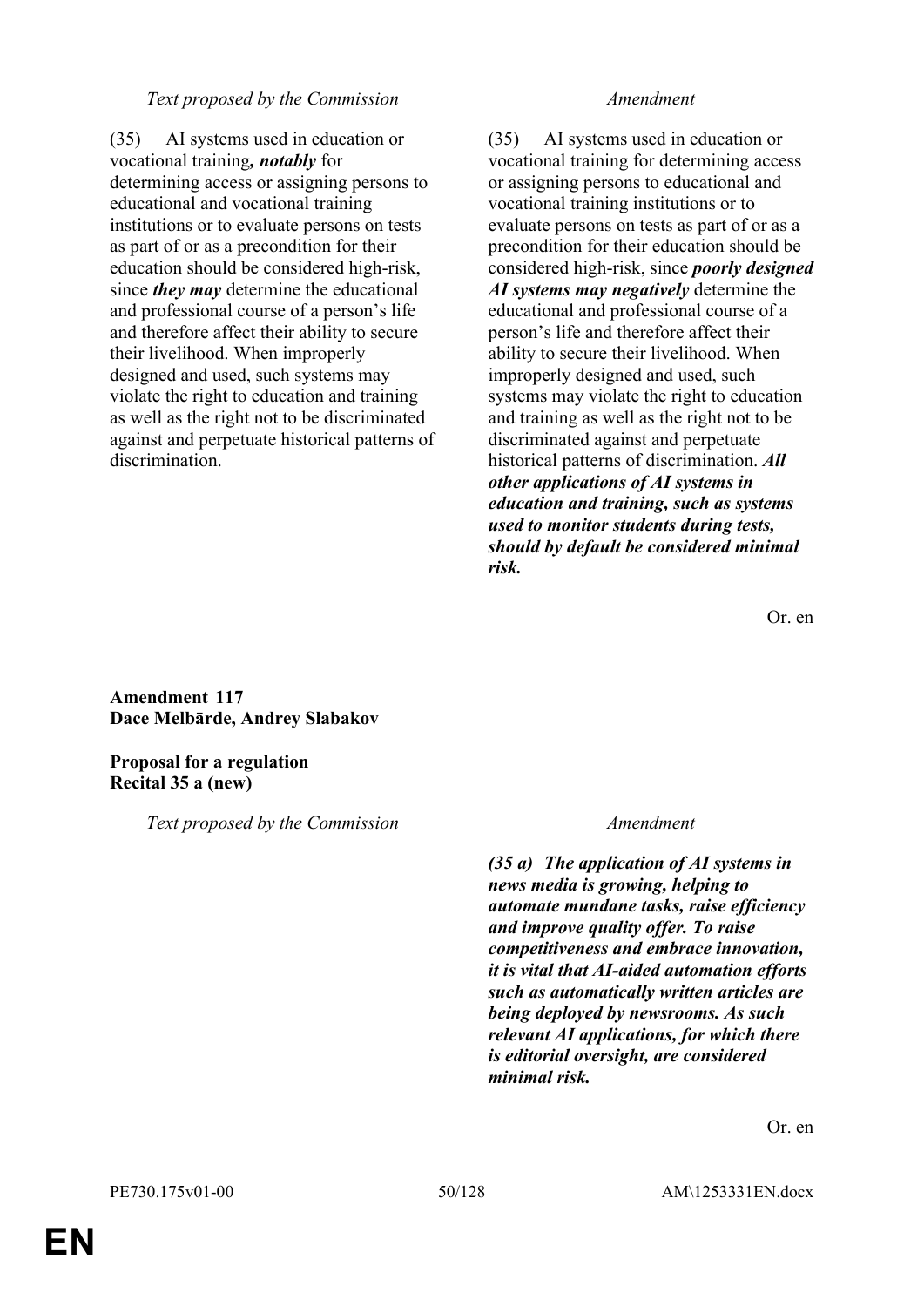# **Amendment 118 Ibán García Del Blanco, Marcos Ros Sempere, Domènec Ruiz Devesa, Victor Negrescu**

## **Proposal for a regulation Recital 36**

## *Text proposed by the Commission Amendment*

(36) AI systems used in employment, workers management and access to selfemployment, notably for the recruitment and selection of persons, for making decisions on promotion and termination and for task allocation, monitoring or evaluation of persons in work-related contractual relationships, should also be classified as high-risk, since those systems may appreciably impact future career prospects and livelihoods of these persons. Relevant work-related contractual relationships should involve employees and persons providing services through platforms as referred to in the Commission Work Programme 2021. Such persons should in principle not be considered users within the meaning of this Regulation. Throughout the recruitment process and in the evaluation, promotion, or retention of persons in work-related contractual relationships, such systems may perpetuate historical patterns of discrimination, for example against women, certain age groups, persons with disabilities, or persons of certain racial or ethnic origins or sexual orientation. AI systems used to monitor the performance and behaviour of these persons may also impact their rights to data protection and privacy.

(36) AI systems used in employment, workers management and access to selfemployment, notably for the recruitment and selection of persons, for making decisions on promotion and termination and for task allocation, monitoring or evaluation of persons in work-related contractual relationships, should also be classified as high-risk, since those systems may appreciably impact *the health, safety and security rules aplicable in their work and at their workplaces and* future career prospects and livelihoods of these persons. Relevant work-related contractual relationships should involve employees and persons providing services through platforms as referred to in the Commission Work Programme 2021. Such persons should in principle not be considered users within the meaning of this Regulation. Throughout the recruitment process and in the evaluation, promotion, or retention of persons in work-related contractual relationships, such systems may perpetuate historical patterns of discrimination, for example against women, certain age groups, persons with disabilities, or persons of certain racial or ethnic origins or sexual orientation. AI systems used to monitor the performance and behaviour of these persons may also impact their rights to data protection and privacy. *In this regard, specific requirements on transparency, information and human oversight should apply. Trade unions and workers representatives should be informed and they should have access to any documentation created under this Regulation for any AI system deployed or used in their work or at their workplace.*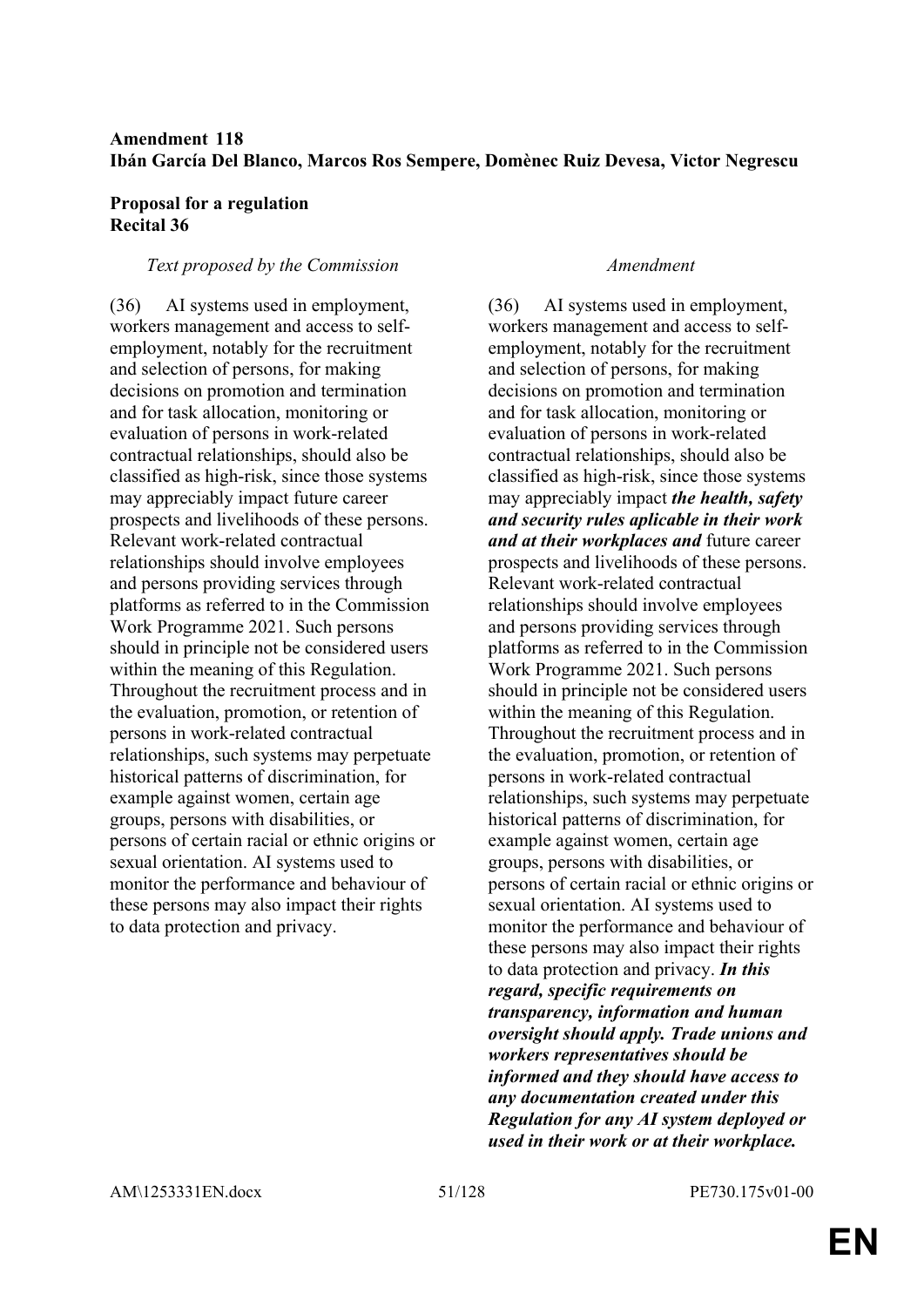# **Amendment 119 Martina Michels, Pernando Barrena Arza, Niyazi Kizilyürek, Alexis Georgoulis**

# **Proposal for a regulation Recital 36**

# *Text proposed by the Commission Amendment*

(36) AI systems used in employment, workers management and access to selfemployment, notably for the recruitment and selection of persons, for making decisions on promotion and termination and for task allocation, monitoring or evaluation of persons in work-related contractual relationships, should also be classified as high-risk, since those systems may appreciably impact future career prospects and livelihoods of these persons. Relevant work-related contractual relationships should involve employees and persons providing services through platforms as referred to in the Commission Work Programme 2021. Such persons should in principle not be considered users within the meaning of this Regulation. Throughout the recruitment process and in the evaluation, promotion, or retention of persons in work-related contractual relationships, such systems may perpetuate historical patterns of discrimination, for example against women, certain age groups, persons with disabilities, or persons of certain racial or ethnic origins or sexual orientation. AI systems used to monitor the performance and behaviour of these persons may also impact their rights to data protection and privacy.

(36) AI systems used in employment, *employment support,* workers management and access to self-employment, notably for the recruitment and selection of persons, for making decisions on promotion and termination and for task allocation, monitoring or evaluation of persons in work-related contractual relationships, should also be classified as high-risk, since those systems may appreciably impact future career prospects and livelihoods of these persons. Relevant work-related contractual relationships should involve employees and persons providing services through platforms as referred to in the Commission Work Programme 2021. Such persons should in principle not be considered users within the meaning of this Regulation. Throughout the recruitment process and in the evaluation, promotion, or retention of persons in work-related contractual relationships, such systems may perpetuate historical patterns of discrimination, for example against women, certain age groups, persons with disabilities, or persons of certain racial or ethnic origins or sexual orientation. AI systems used to monitor the performance and behaviour of these persons may also impact their rights to data protection and privacy.

# **Amendment 120 Alessandro Panza**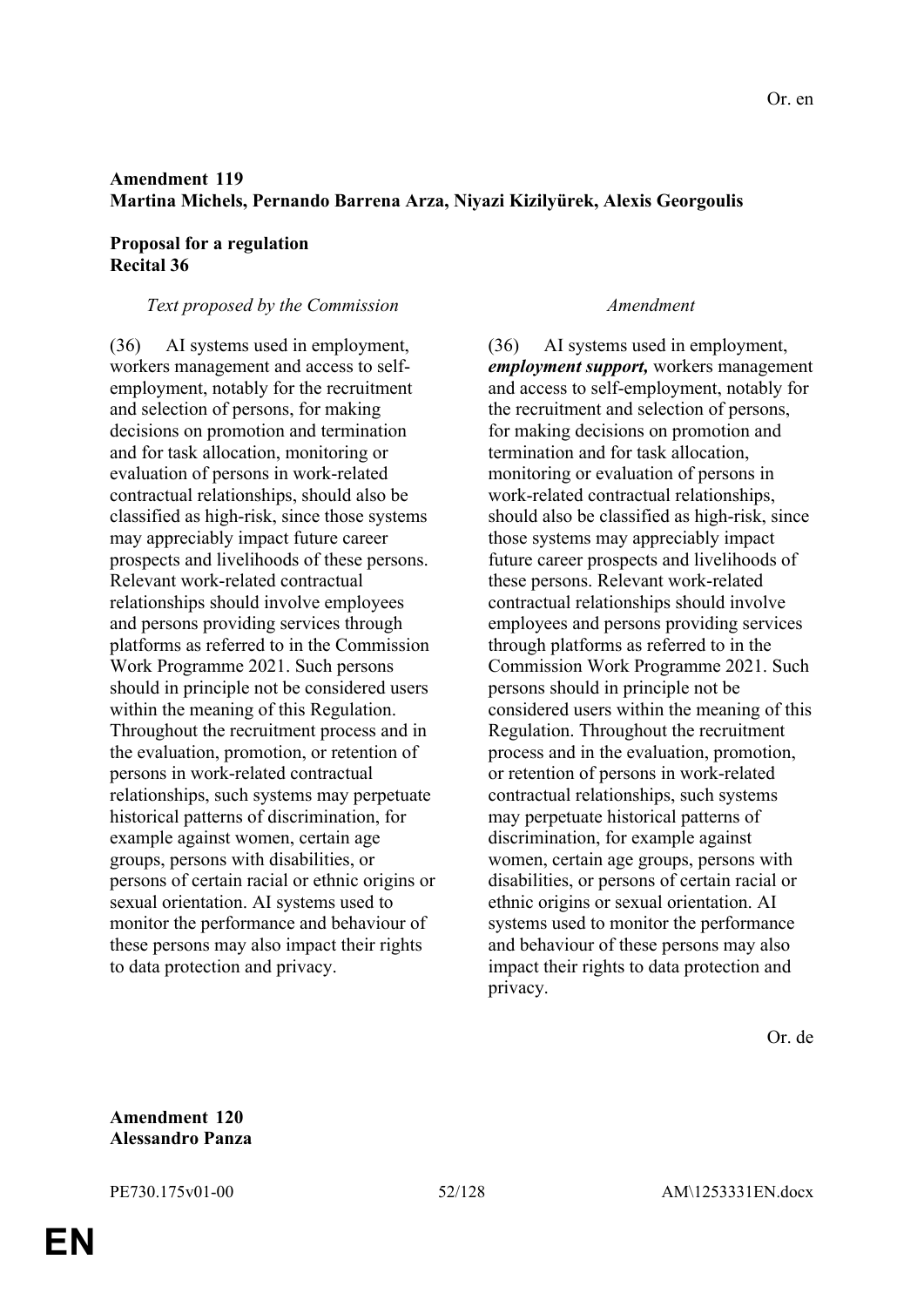# **Proposal for a regulation Recital 36 a (new)**

*Text proposed by the Commission Amendment*

*(36a) whereas suitable legislation is required since artificial intelligence could bridge the digital divide between different areas and therefore, as a result, also stop the phenomenon of depopulation with its adverse economic and social consequences for mountainous, remote and rural areas;*

Or. it

# **Amendment 121 Alessandro Panza**

## **Proposal for a regulation Recital 36 b (new)**

*Text proposed by the Commission Amendment*

*(36b) Artificial intelligence could bring jobs and benefits even to small communities in mountainous, remote and rural areas, thus boosting employment in the area and triggering economic spillovers which prevent economic and social depression in communities in geographically disadvantaged zones.*

Or. it

**Amendment 122 Alessandro Panza**

# **Proposal for a regulation Recital 37**

*Text proposed by the Commission Amendment*

(37) Another area in which the use of AI systems deserves special consideration is

(37) Another area in which the use of AI systems deserves special consideration is

AM\1253331EN.docx 53/128 PE730.175v01-00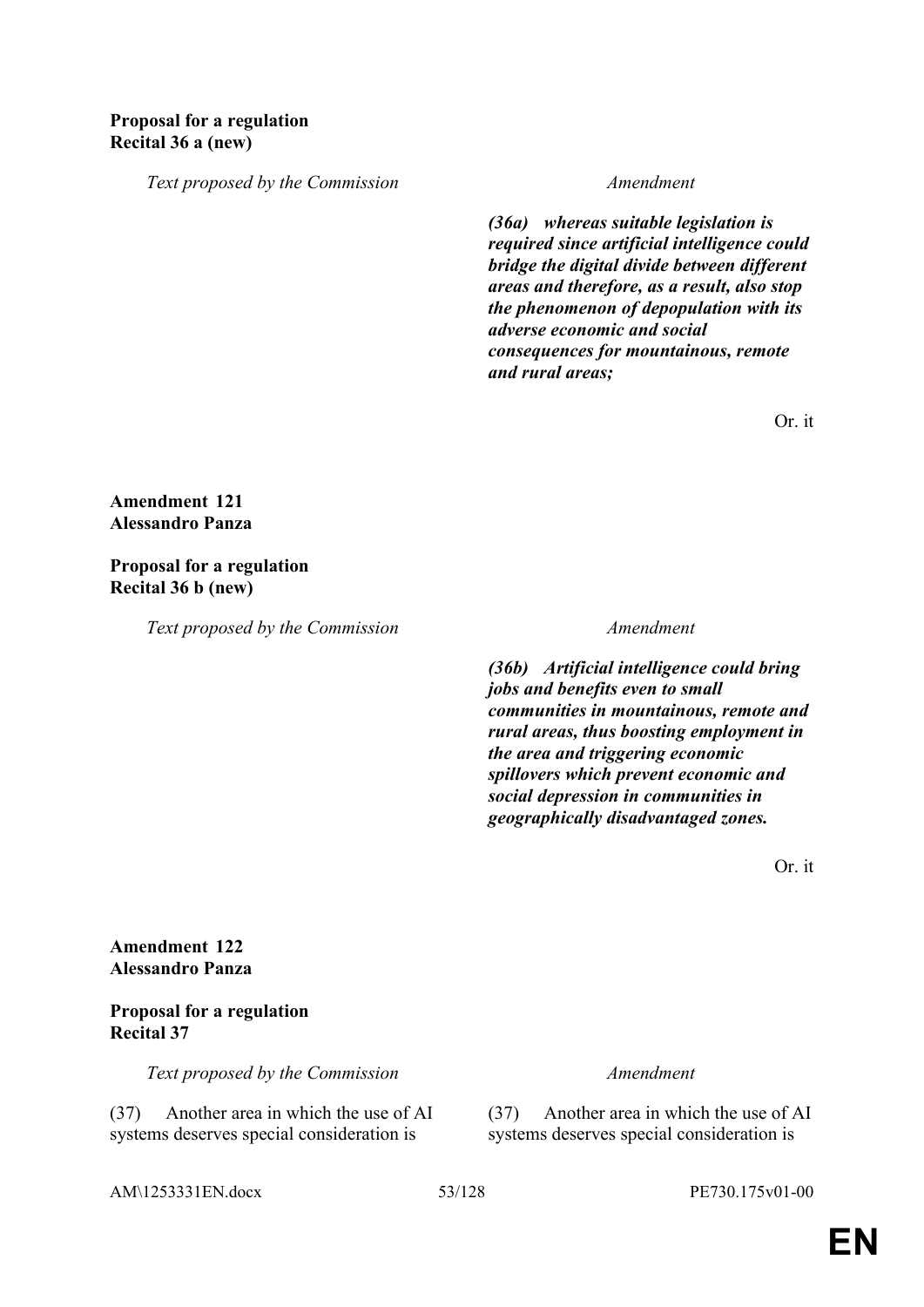the access to and enjoyment of certain essential private and public services and benefits necessary for people to fully participate in society or to improve one's standard of living. In particular, AI systems used to evaluate the credit score or creditworthiness of natural persons should be classified as high-risk AI systems, since they determine those persons' access to financial resources or essential services such as housing, electricity, and telecommunication services. AI systems used for this purpose may lead to discrimination of persons or groups and perpetuate historical patterns of discrimination, for example based on racial or ethnic origins, disabilities, age, sexual orientation, or create new forms of discriminatory impacts. Considering the very limited scale of the impact and the available alternatives on the market, it is appropriate to exempt AI systems for the purpose of creditworthiness assessment and credit scoring when put into service by small-scale providers for their own use. Natural persons applying for or receiving public assistance benefits and services from public authorities are typically dependent on those benefits and services and in a vulnerable position in relation to the responsible authorities. If AI systems are used for determining whether such benefits and services should be denied, reduced, revoked or reclaimed by authorities, they may have a significant impact on persons' livelihood and may infringe their fundamental rights, such as the right to social protection, nondiscrimination, human dignity or an effective remedy. Those systems should therefore be classified as high-risk. Nonetheless, this Regulation should not hamper the development and use of innovative approaches in the public administration, which would stand to benefit from a wider use of compliant and safe AI systems, provided that those systems do not entail a high risk to legal and natural persons. Finally, AI systems used to dispatch or establish priority in the

the access to and enjoyment of certain essential private and public services and benefits necessary for people to fully participate in society or to improve one's standard of living. *Particular reference is made and attention drawn to people deemed vulnerable and their households.* In particular, AI systems used to evaluate the credit score or creditworthiness of natural persons should be classified as high-risk AI systems, since they determine those persons' access to financial resources or essential services such as housing, electricity, and telecommunication services. AI systems used for this purpose may lead to discrimination of persons or groups and perpetuate historical patterns of discrimination, for example based on racial or ethnic origins, disabilities, age, sexual orientation, or create new forms of discriminatory impacts. Considering the very limited scale of the impact and the available alternatives on the market, it is appropriate to exempt AI systems for the purpose of creditworthiness assessment and credit scoring when put into service by small-scale providers for their own use. Natural persons applying for or receiving public assistance benefits and services from public authorities are typically dependent on those benefits and services and in a vulnerable position in relation to the responsible authorities. If AI systems are used for determining whether such benefits and services should be denied, reduced, revoked or reclaimed by authorities, they may have a significant impact on persons' livelihood and may infringe their fundamental rights, such as the right to social protection, nondiscrimination, human dignity or an effective remedy. Those systems should therefore be classified as high-risk. Nonetheless, this Regulation should not hamper the development and use of innovative approaches in the public administration, which would stand to benefit from a wider use of compliant and safe AI systems, provided that those systems do not entail a high risk to legal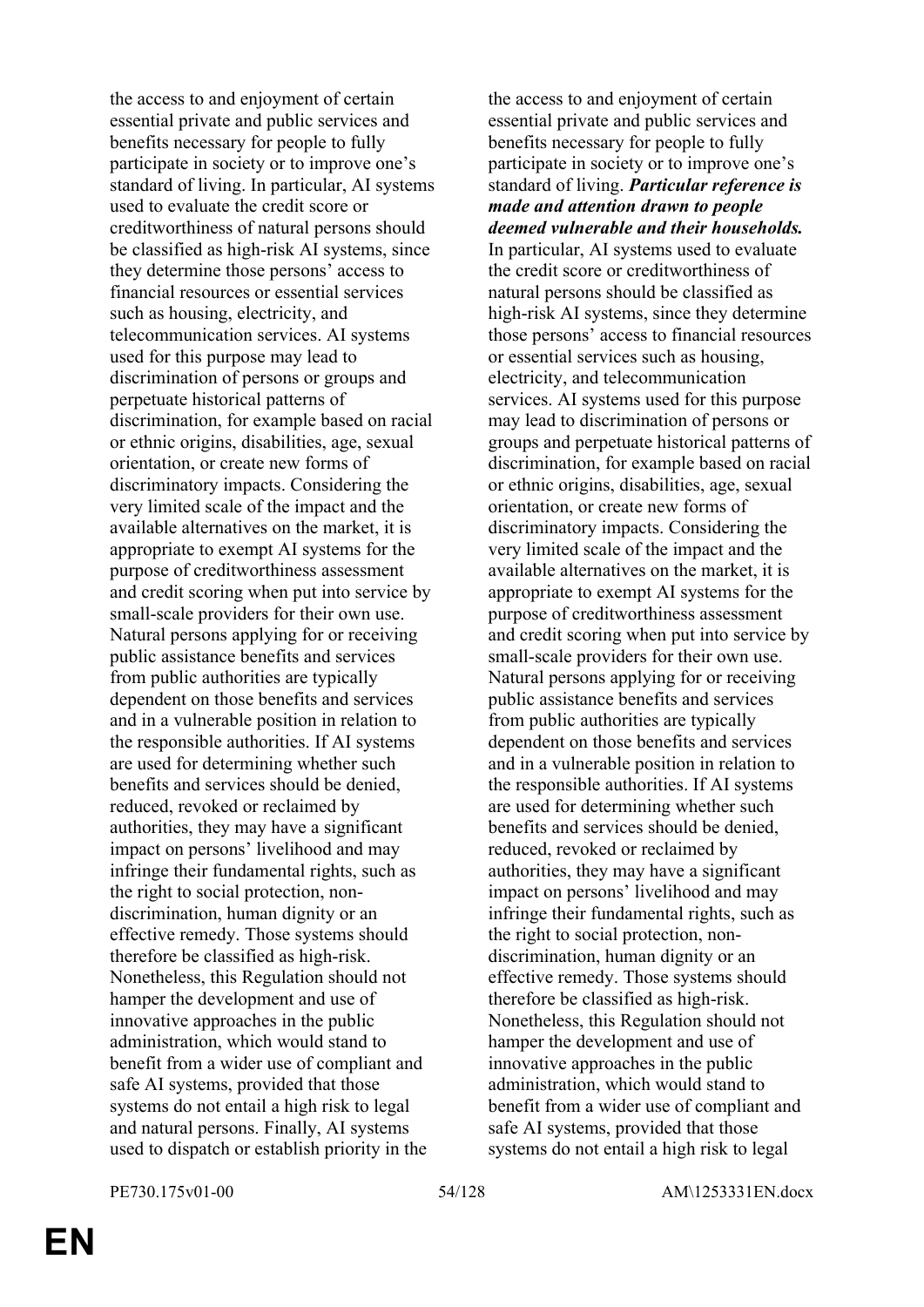dispatching of emergency first response services should also be classified as highrisk since they make decisions in very critical situations for the life and health of persons and their property.

and natural persons. Finally, AI systems used to dispatch or establish priority in the dispatching of emergency first response services should also be classified as highrisk since they make decisions in very critical situations for the life and health of persons and their property.

Or. it

# **Amendment 123 Alessandro Panza**

## **Proposal for a regulation Recital 37 a (new)**

*Text proposed by the Commission Amendment*

*(37a) whereas cultural activities could derive an economic benefit from the use of artificial intelligence;*

Or. it

# **Amendment 124 Alessandro Panza**

# **Proposal for a regulation Recital 37 b (new)**

*Text proposed by the Commission Amendment*

*(37b) whereas the 4hc project aims to set up a digital skills centre to preserve European cultural heritage;*

Or. it

# **Amendment 125 Alessandro Panza**

# **Proposal for a regulation Recital 38**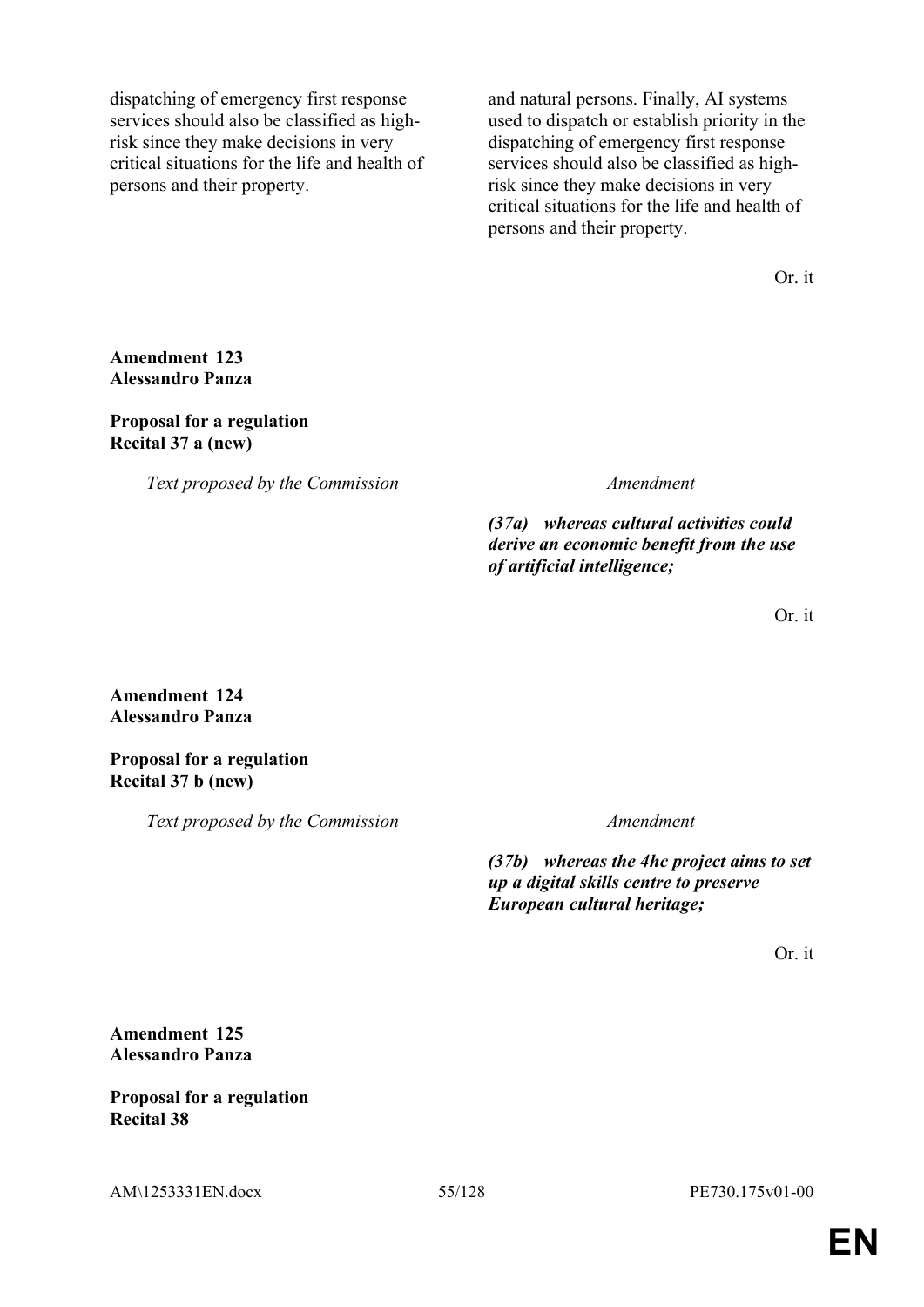*Text proposed by the Commission Amendment*

*[...] Deleted*

*deleted*

Or. it

# **Amendment 126 Alessandro Panza**

# **Proposal for a regulation Recital 39**

*Text proposed by the Commission Amendment*

*(39) AI systems used in migration, asylum and border control management affect people who are often in particularly vulnerable position and who are dependent on the outcome of the actions of the competent public authorities. The accuracy, non-discriminatory nature and transparency of the AI systems used in those contexts are therefore particularly important to guarantee the respect of the fundamental rights of the affected persons, notably their rights to free movement, non-discrimination, protection of private life and personal data, international protection and good administration. It is therefore appropriate to classify as high-risk AI systems intended to be used by the competent public authorities charged with tasks in the fields of migration, asylum and border control management as polygraphs and similar tools or to detect the emotional state of a natural person; for assessing certain risks posed by natural persons entering the territory of a Member State or applying for visa or asylum; for verifying the authenticity of the relevant documents of natural persons; for assisting competent public authorities for the examination of applications for asylum, visa and residence permits and associated complaints with regard to the objective to establish the eligibility of the natural persons applying for a status. AI*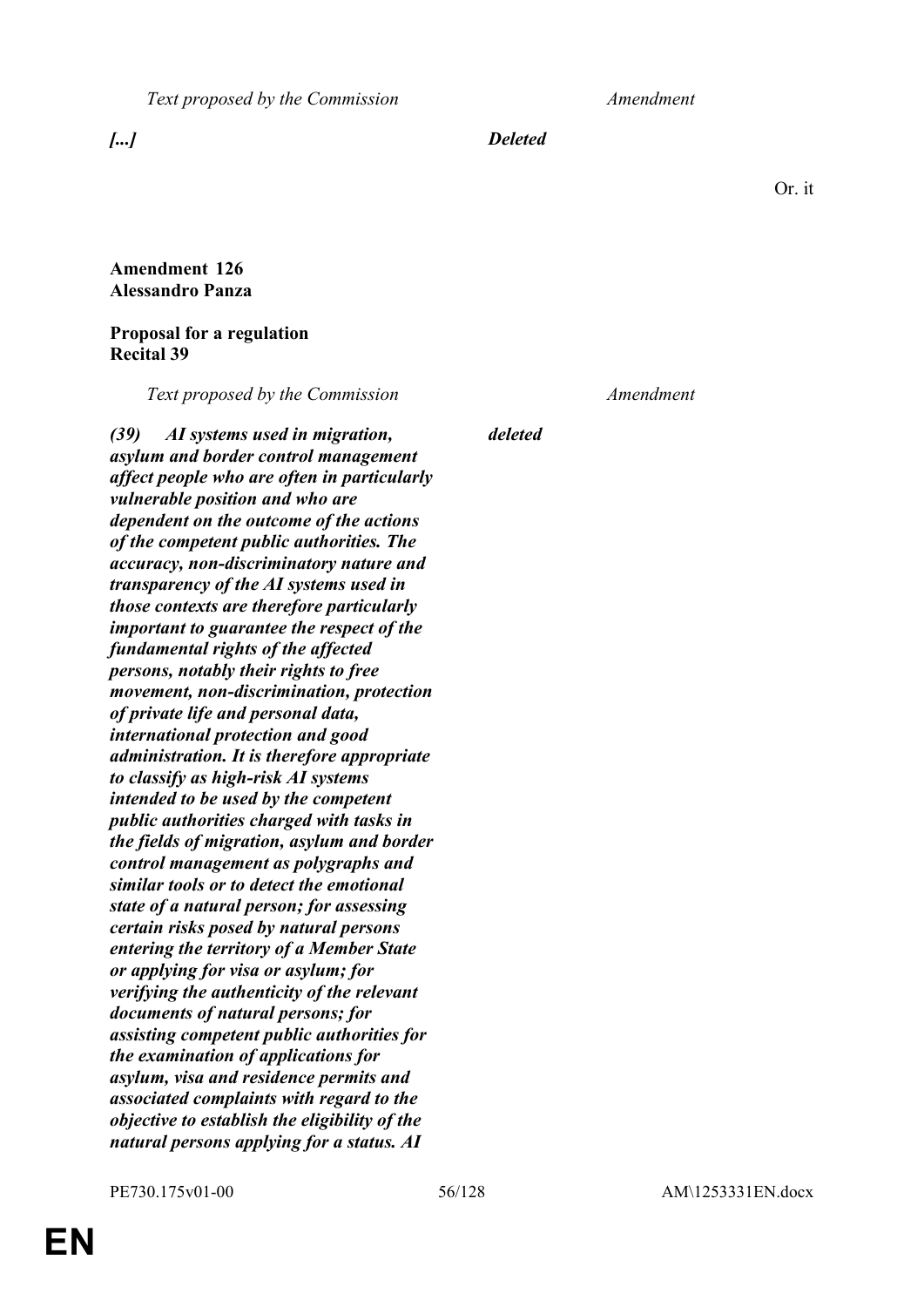*systems in the area of migration, asylum and border control management covered by this Regulation should comply with the relevant procedural requirements set by the Directive 2013/32/EU of the European Parliament and of the Council<sup>49</sup>, the Regulation (EC) No 810/2009 of the European Parliament and of the Council<sup>50</sup>and other relevant legislation.*

*<sup>49</sup> Directive 2013/32/EU of the European Parliament and of the Council of 26 June 2013 on common procedures for granting and withdrawing international protection (OJ L 180, 29.6.2013, p. 60).*

*<sup>50</sup> Regulation (EC) No 810/2009 of the European Parliament and of the Council of 13 July 2009 establishing a Community Code on Visas (Visa Code) (OJ L 243, 15.9.2009, p. 1).*

### **Amendment 127 Alessandro Panza**

 $\frac{1}{2}$ 

### **Proposal for a regulation Recital 40**

*Text proposed by the Commission Amendment*

*(40) Certain AI systems intended for the administration of justice and democratic processes should be classified as high-risk, considering their potentially significant impact on democracy, rule of law, individual freedoms as well as the right to an effective remedy and to a fair trial. In particular, to address the risks of potential biases, errors and opacity, it is appropriate to qualify as high-risk AI systems intended to assist judicial authorities in researching and interpreting facts and the law and in applying the law to a concrete set of facts. Such qualification should not extend, however, to AI systems intended for* 

*deleted*

AM\1253331EN.docx 57/128 PE730.175v01-00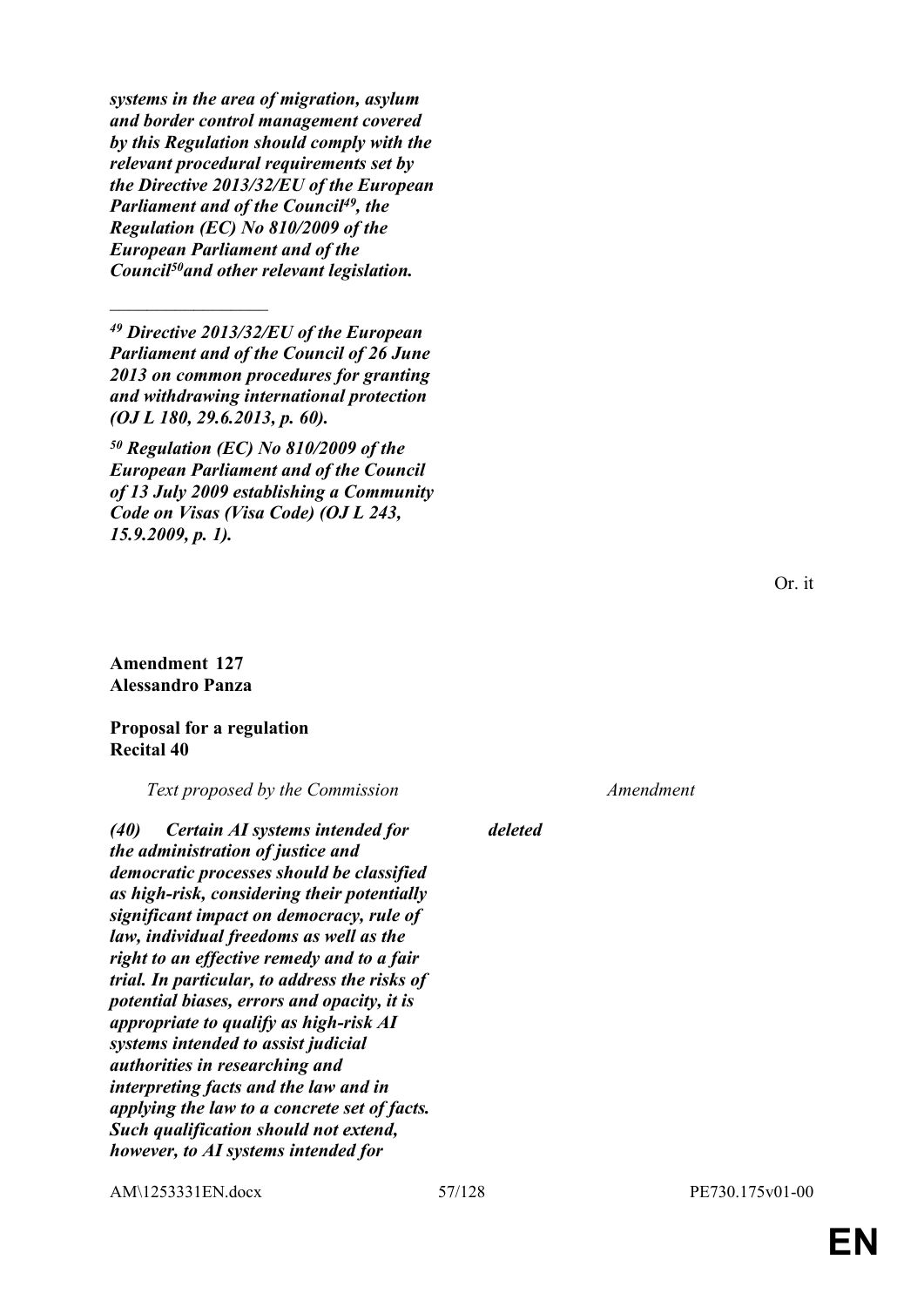*purely ancillary administrative activities that do not affect the actual administration of justice in individual cases, such as anonymisation or pseudonymisation of judicial decisions, documents or data, communication between personnel, administrative tasks or allocation of resources.*

**Amendment 128 Alessandro Panza**

### **Proposal for a regulation Recital 41**

*Text proposed by the Commission Amendment*

*(41) The fact that an AI system is classified as high risk under this Regulation should not be interpreted as indicating that the use of the system is necessarily lawful under other acts of Union law or under national law compatible with Union law, such as on the protection of personal data, on the use of polygraphs and similar tools or other systems to detect the emotional state of natural persons. Any such use should continue to occur solely in accordance with the applicable requirements resulting from the Charter and from the applicable acts of secondary Union law and national law. This Regulation should not be understood as providing for the legal ground for processing of personal data, including special categories of personal data, where relevant.*

*deleted*

Or. it

# **Amendment 129 Ibán García Del Blanco, Marcos Ros Sempere, Domènec Ruiz Devesa, Victor Negrescu**

### **Proposal for a regulation**

PE730.175v01-00 58/128 AM\1253331EN.docx

Or. it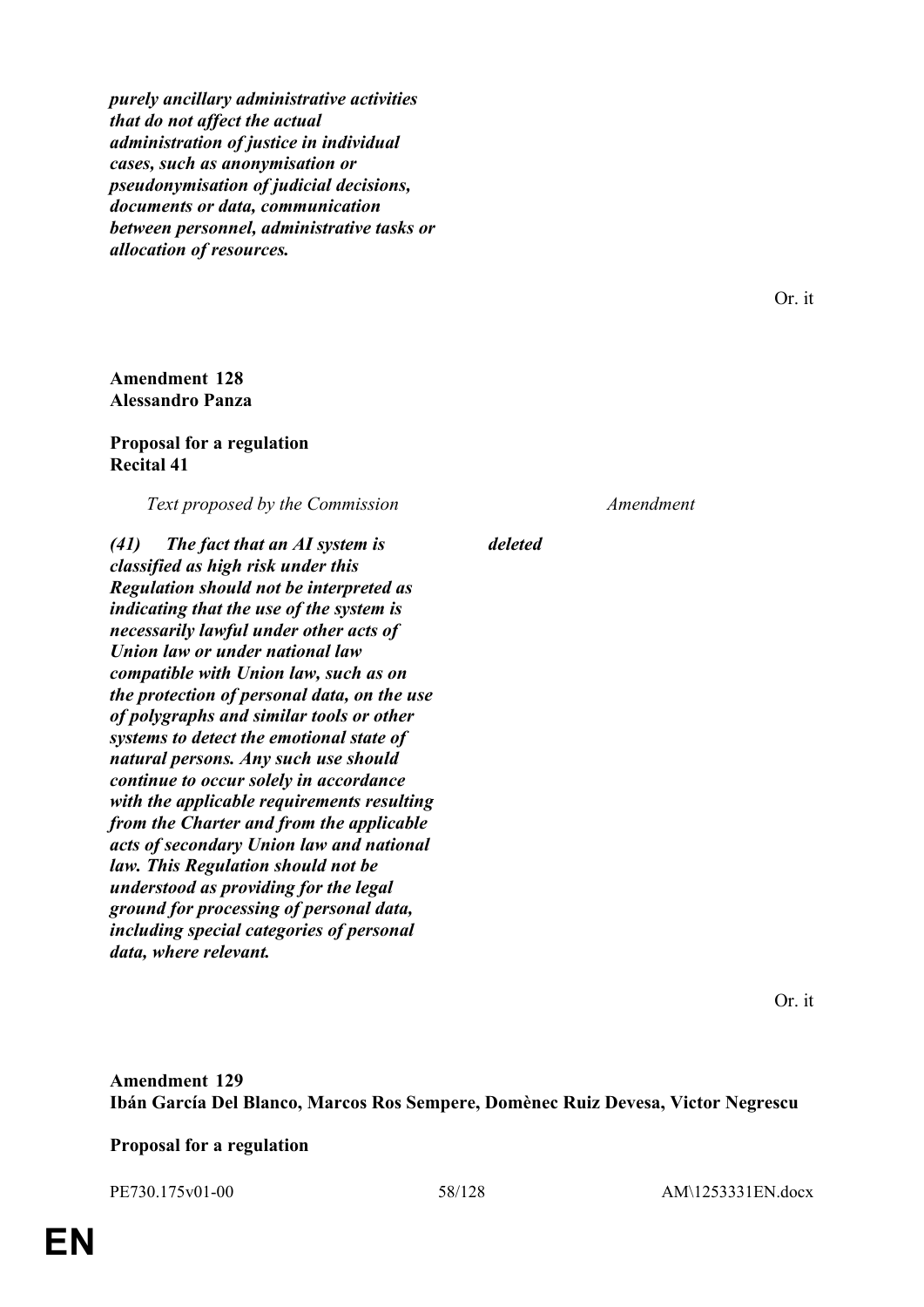*Text proposed by the Commission Amendment*

(70) Certain AI systems *intended* to interact with natural persons or to generate content may pose specific risks of impersonation or deception irrespective of whether they qualify as high-risk or not. In certain circumstances, the use of these systems should therefore be subject to specific transparency obligations without prejudice to the requirements and obligations for high-risk AI systems. In particular, natural persons should be notified that they are interacting with an AI system, unless this is obvious from the circumstances and the context of use. Moreover, natural persons should be notified when they are exposed to an emotion recognition system or a biometric categorisation system. Such information and notifications should be provided in accessible formats for persons with disabilities. Further, users, who use an AI system to generate or manipulate image, audio or video content that appreciably resembles existing persons, places or events and would falsely appear to a person to be authentic, should disclose that the content has been artificially created or manipulated by labelling the artificial intelligence output accordingly and disclosing its artificial origin.

(70) Certain AI systems *used* to interact with natural persons or to generate content may pose specific risks of impersonation or deception irrespective of whether they qualify as high-risk or not. In certain circumstances, the use of these systems should therefore be subject to specific transparency obligations without prejudice to the requirements and obligations for high-risk AI systems. In particular, natural persons should be notified that they are interacting with an AI system, unless this is obvious from the circumstances and the context of use. Moreover, natural persons should be notified when they are exposed to an emotion recognition system or a biometric categorisation system. Such information and notifications*, which should include a disclaimer,* should be provided in accessible formats for *children, the elderly, migrants and* persons with disabilities. Further, users, who use an AI system to generate or manipulate image, audio*, text, scripts* or video content that appreciably resembles existing persons, places*, test, scripts* or events and would falsely appear to a person to be authentic, should *appropriately* disclose that the content has been artificially created or manipulated by labelling the artificial intelligence output accordingly and disclosing its artificial origin*, namely the name of the person or entity that created it*. *AI systems used to recommend, disseminate and order news or cultural and creative content displayed to users, should include an explanation of the parameters used for the moderation of content and personalised suggestions which should be easily accessible and understandable to the users.*

Or. en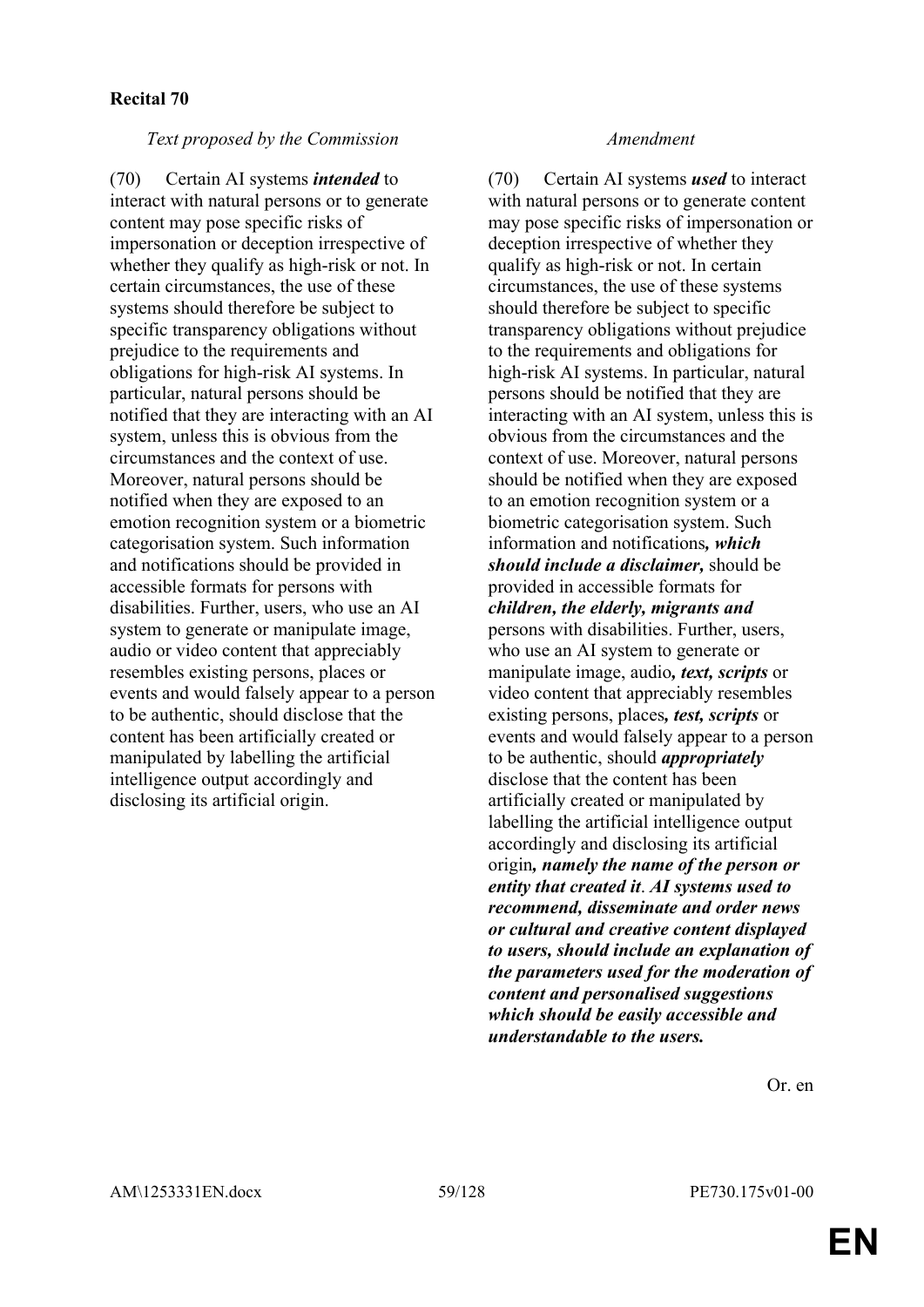# **Amendment 130 Loucas Fourlas, Iuliu Winkler, Sabine Verheyen, Theodoros Zagorakis, Michaela Šojdrová, Peter Pollák, François-Xavier Bellamy, Milan Zver**

# **Proposal for a regulation Recital 70**

## *Text proposed by the Commission Amendment*

(70) Certain AI systems intended to interact with natural persons or to generate content may pose specific risks of impersonation or deception irrespective of whether they qualify as high-risk or not. In certain circumstances, the use of these systems should therefore be subject to specific transparency obligations without prejudice to the requirements and obligations for high-risk AI systems. In particular, natural persons should be notified that they are interacting with an AI system, unless this is obvious from the circumstances and the context of use. Moreover, natural persons should be notified when they are exposed to an emotion recognition system or a biometric categorisation system. Such information and notifications should be provided in accessible formats for persons with disabilities. Further, users, who use an AI system to generate or manipulate image, audio or video content that appreciably resembles existing persons, places or events and would falsely appear to a person to be authentic, should disclose that the content has been artificially created or manipulated by labelling the artificial intelligence output accordingly and disclosing its artificial origin.

(70) Certain AI systems intended to interact with natural persons or to generate content may pose specific risks of impersonation or deception irrespective of whether they qualify as high-risk or not. In certain circumstances, the use of these systems should therefore be subject to specific transparency obligations without prejudice to the requirements and obligations for high-risk AI systems. In particular, natural persons should be notified that they are interacting with an AI system, unless this is obvious from the circumstances and the context of use *or where the content is doubtless used to form part of a creative, artistic or fictional cinematographic work*. Moreover, natural persons should be notified when they are exposed to an emotion recognition system or a biometric categorisation system. Such information and notifications should be provided in accessible formats for persons with disabilities *or other vulnerabilities*. Further, users, who use an AI system to generate or manipulate image, audio or video content that appreciably resembles existing persons, places or events and would falsely appear to a person to be authentic, should disclose *in a clear manner* that the content has been artificially created or manipulated by labelling the artificial intelligence output accordingly and disclosing its artificial origin.

Or. en

## **Amendment 131 Victor Negrescu**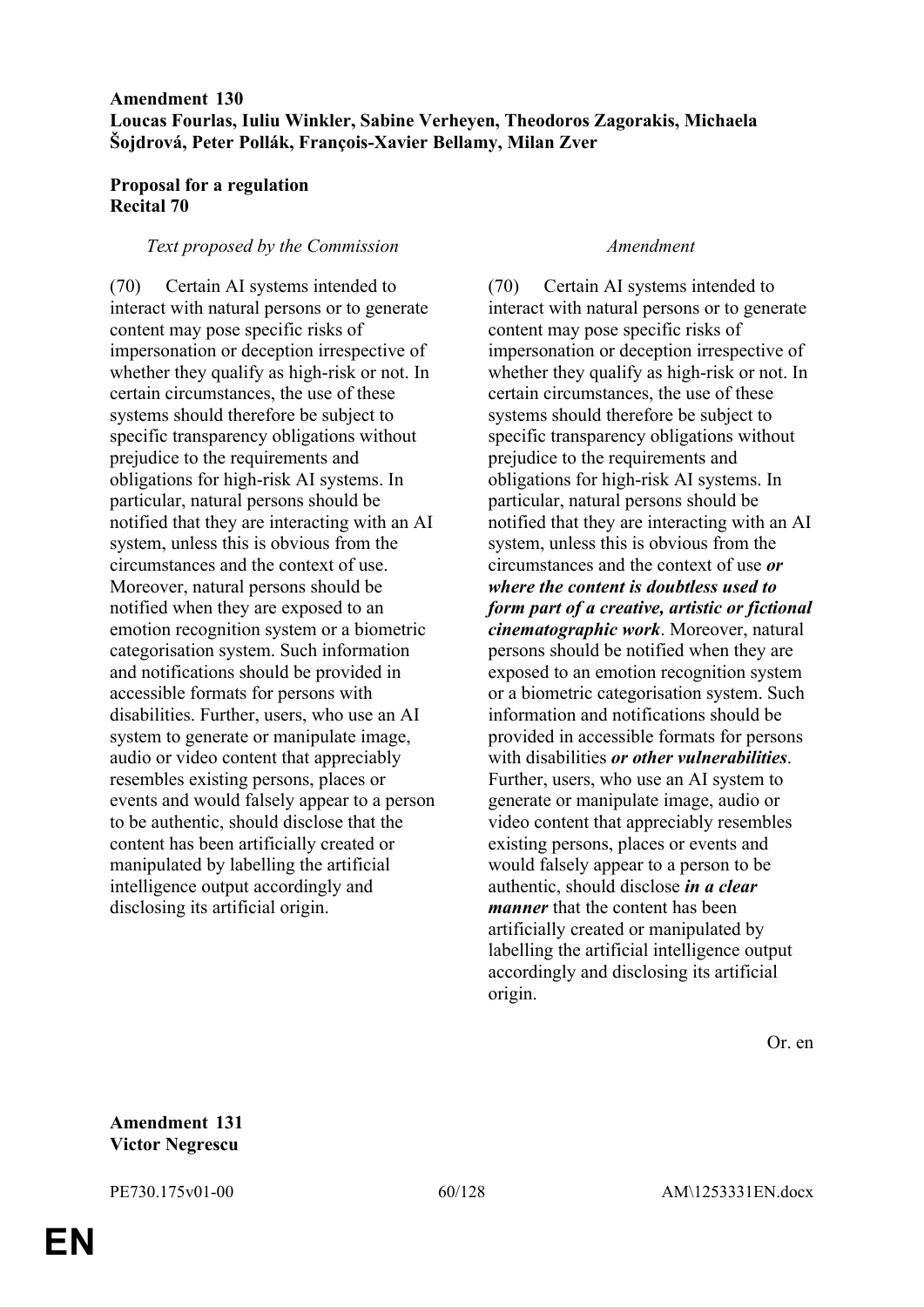## **Proposal for a regulation Recital 70**

## *Text proposed by the Commission Amendment*

(70) Certain AI systems intended to interact with natural persons or to generate content may pose specific risks of impersonation or deception irrespective of whether they qualify as high-risk or not. In certain circumstances, the use of these systems should therefore be subject to specific transparency obligations without prejudice to the requirements and obligations for high-risk AI systems. In particular, natural persons should be notified that they are interacting with an AI system, unless this is obvious from the circumstances and the context of use. Moreover, natural persons should be notified when they are exposed to an emotion recognition system or a biometric categorisation system. Such information and notifications should be provided in accessible formats *for* persons with disabilities. Further, users, who use an AI system to generate or manipulate image, audio or video content that appreciably resembles existing persons, places or events and would falsely appear to a person to be authentic, should disclose that the content has been artificially created or manipulated by labelling the artificial intelligence output accordingly and disclosing its artificial origin.

(70) Certain AI systems intended to interact with natural persons or to generate content may pose specific risks of impersonation or deception irrespective of whether they qualify as high-risk or not. In certain circumstances, the use of these systems should therefore be subject to specific transparency obligations without prejudice to the requirements and obligations for high-risk AI systems. In particular, natural persons should be notified that they are interacting with an AI system, unless this is obvious from the circumstances and the context of use. Moreover, natural persons should be notified when they are exposed to an emotion recognition system or a biometric categorisation system. Such information and notifications should be provided in accessible formats *also for children, old people and* persons with disabilities. Further, users, who use an AI system to generate or manipulate image, audio or video content that appreciably resembles existing persons, places or events and would falsely appear to a person to be authentic, should disclose that the content has been artificially created or manipulated by labelling the artificial intelligence output accordingly and disclosing its artificial origin.

Or. en

# **Amendment 132 Ibán García Del Blanco, Marcos Ros Sempere, Domènec Ruiz Devesa, Victor Negrescu**

# **Proposal for a regulation Recital 73**

*Text proposed by the Commission Amendment*

AM\1253331EN.docx 61/128 PE730.175v01-00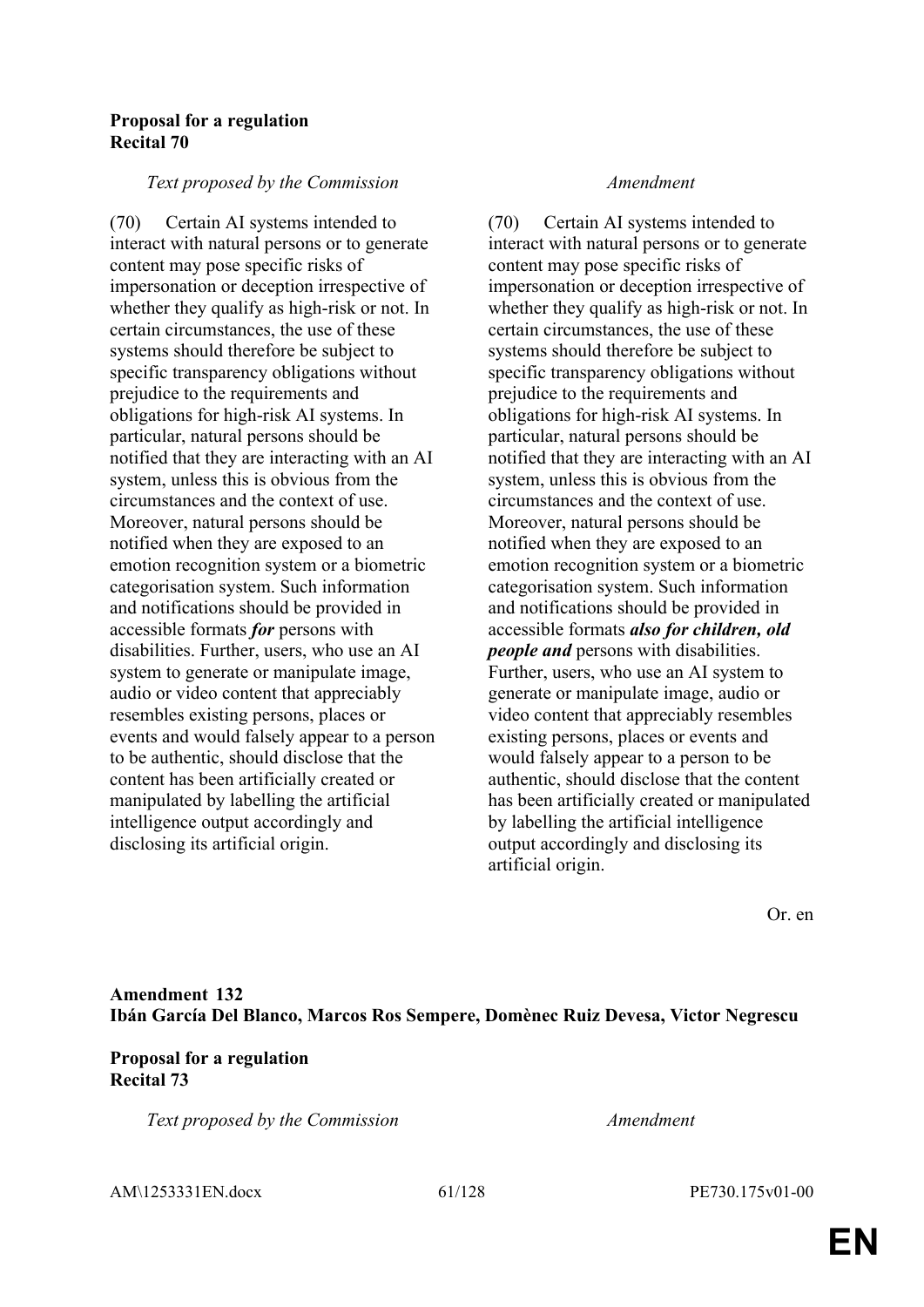(73) In order to promote and protect innovation, it is important that the interests of small-scale providers and users of AI systems are taken into particular account. To this objective, Member States should develop initiatives, which are targeted at those operators, including on awareness raising and information communication. Moreover, the specific interests and needs of small-scale providers shall be taken into account when Notified Bodies set conformity assessment fees. Translation costs related to mandatory documentation and communication with authorities may constitute a significant cost for providers and other operators, notably those of a smaller scale. Member States should possibly ensure that one of the languages determined and accepted by them for relevant providers' documentation and for communication with operators is one which is broadly understood by the largest possible number of cross-border users.

(73) In order to promote and protect innovation, it is important that the interests of small-scale providers and users of AI systems are taken into particular account. To this objective, Member States should develop initiatives, which are targeted at those operators, including on *AI literacy,* awareness raising and information communication. Moreover, the specific interests and needs of small-scale providers shall be taken into account when Notified Bodies set conformity assessment fees. Translation costs related to mandatory documentation and communication with authorities may constitute a significant cost for providers and other operators, notably those of a smaller scale. Member States should possibly ensure that one of the languages determined and accepted by them for relevant providers' documentation and for communication with operators is one which is broadly understood by the largest possible number of cross-border users.

Or. en

## **Amendment 133 Victor Negrescu**

# **Proposal for a regulation Recital 74**

# *Text proposed by the Commission Amendment*

(74) In order to minimise the risks to implementation resulting from lack of knowledge and expertise in the market as well as to facilitate compliance of providers and notified bodies with their obligations under this Regulation, the AIon demand platform, the European Digital Innovation Hubs and the Testing and Experimentation Facilities established by the Commission and the Member States at national or EU level should possibly contribute to the implementation of this Regulation. Within their respective mission

(74) In order to minimise the risks to implementation resulting from lack of knowledge and expertise in the market as well as to facilitate compliance of providers and notified bodies with their obligations under this Regulation, the AIon demand platform, the European Digital Innovation Hubs and the Testing and Experimentation Facilities established by the Commission and the Member States at national or EU level should possibly contribute to the implementation of this Regulation. Within their respective mission

## PE730.175v01-00 62/128 AM\1253331EN.docx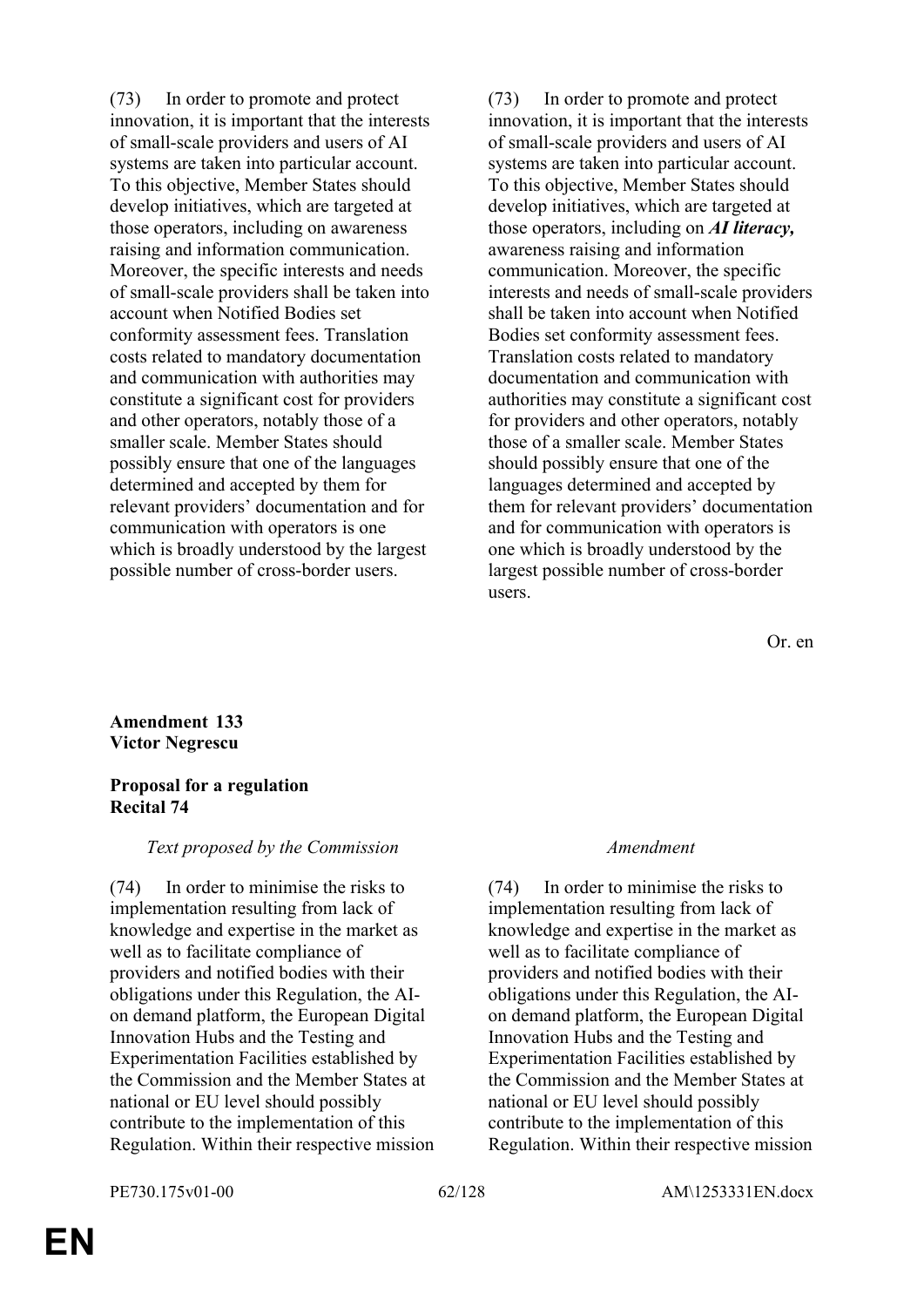and fields of competence, they may provide in particular technical and scientific support to providers and notified **bodies** 

and fields of competence, they may provide in particular technical and scientific support to providers and notified bodies. *The Commission should also create a pan-European university' and research' networks focused on AI for enhanced studying and research on the impact of AI and to update the Digital Education Action Plan in order to integrate AI and robotics innovation in education.*

Or. en

# **Amendment 134 Ibán García Del Blanco, Marcos Ros Sempere, Domènec Ruiz Devesa, Victor Negrescu**

# **Proposal for a regulation Recital 76**

# *Text proposed by the Commission Amendment*

(76) In order to facilitate a smooth, effective and harmonised implementation of this *Regulation* a European Artificial Intelligence *Board* should be established. The *Board* should be responsible for a number of advisory tasks, including issuing opinions, recommendations, advice or guidance on matters related to the implementation of this Regulation, including on technical specifications or existing standards regarding the requirements established in this Regulation and providing advice to and assisting the Commission on specific questions related to artificial intelligence.

(76) In order to facilitate a smooth, effective and harmonised implementation of this *and other Regulations* a European *Agency for Data and* Artificial Intelligence should be established. The *Agency* should be responsible for a number of advisory tasks, including issuing opinions, recommendations, advice or guidance on matters related to the implementation of this Regulation *and other present or future legislations*, including on technical specifications or existing standards regarding the requirements established in this Regulation and providing advice to and assisting the Commission on specific questions related to artificial intelligence. *The Agency should establish a Permanent Stakeholders' Group composed of experts representing the relevant stakeholders, such as representatives of developers, deployers and users of AI systems, including SMEs and start-ups, consumer groups, trade unions, fundamental rights organisations and academic experts and it should communicate its activities to*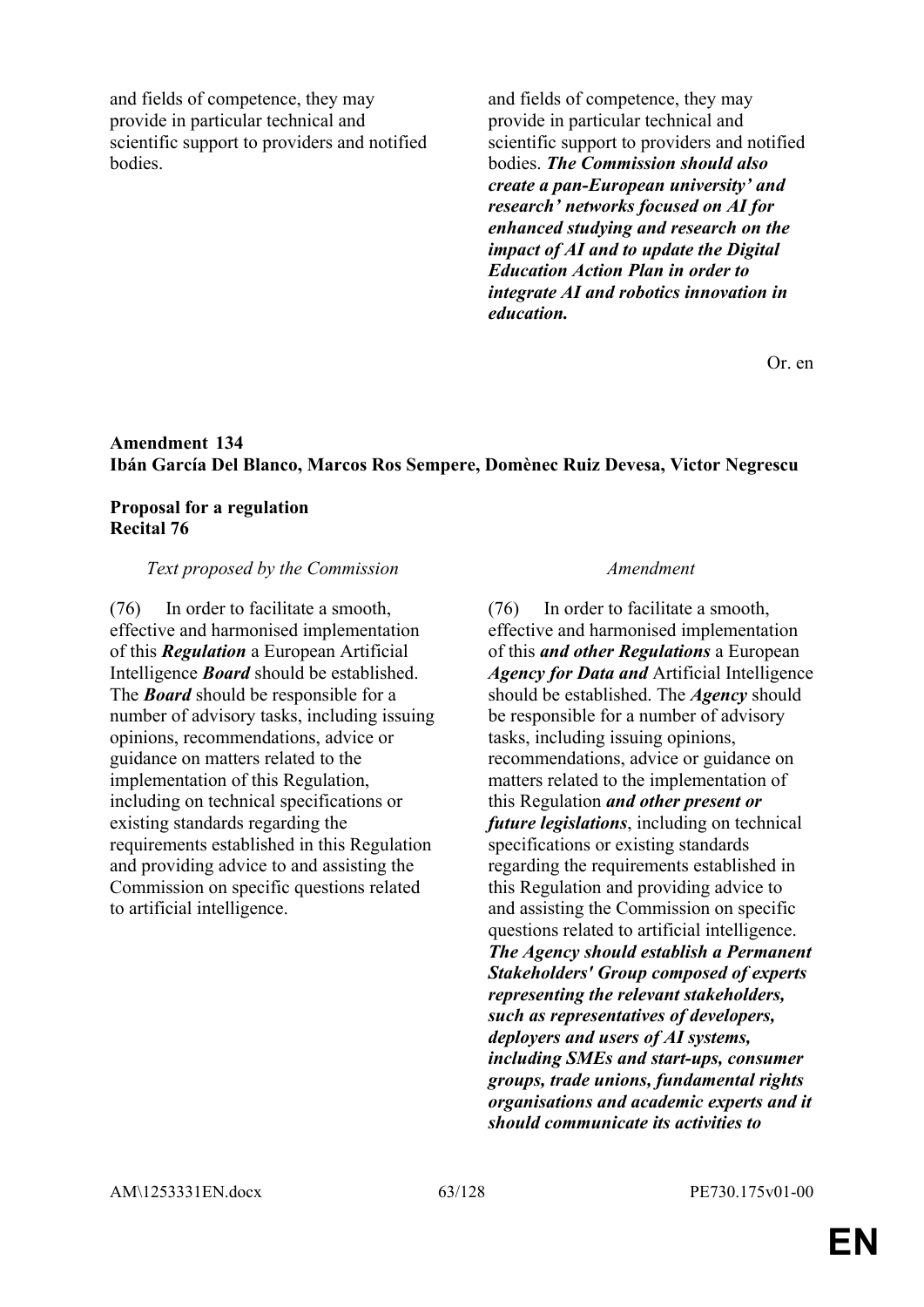*citizens as appropriate.*

## **Amendment 135 Victor Negrescu**

# **Proposal for a regulation Recital 76**

# *Text proposed by the Commission Amendment*

(76) In order to facilitate a smooth, effective and harmonised implementation of this Regulation a European Artificial Intelligence Board should be established. The Board should be responsible for a number of advisory tasks, including issuing opinions, recommendations, advice or guidance on matters related to the implementation of this Regulation, including on technical specifications or existing standards regarding the requirements established in this Regulation and providing advice to and assisting the Commission on specific questions related to artificial intelligence.

(76) In order to facilitate a smooth, effective and harmonised implementation of this Regulation a European Artificial Intelligence Board should be established. The Board should be responsible for a number of advisory tasks, including issuing opinions, recommendations, advice or guidance on matters related to the implementation of this Regulation, including on technical specifications or existing standards regarding the requirements established in this Regulation and providing *expert* advice to and assisting the Commission on specific questions related to artificial intelligence *and to address the challenges rising from the fast evolving development of AI technologies*.

Or. en

# **Amendment 136 Ibán García Del Blanco, Marcos Ros Sempere, Domènec Ruiz Devesa, Victor Negrescu**

# **Proposal for a regulation Recital 79**

## *Text proposed by the Commission Amendment*

(79) In order to ensure an appropriate and effective enforcement of the requirements and obligations set out by this Regulation, which is Union harmonisation legislation, the system of market

(79) In order to ensure an appropriate and effective enforcement of the requirements and obligations set out by this Regulation, which is Union harmonisation legislation, the system of market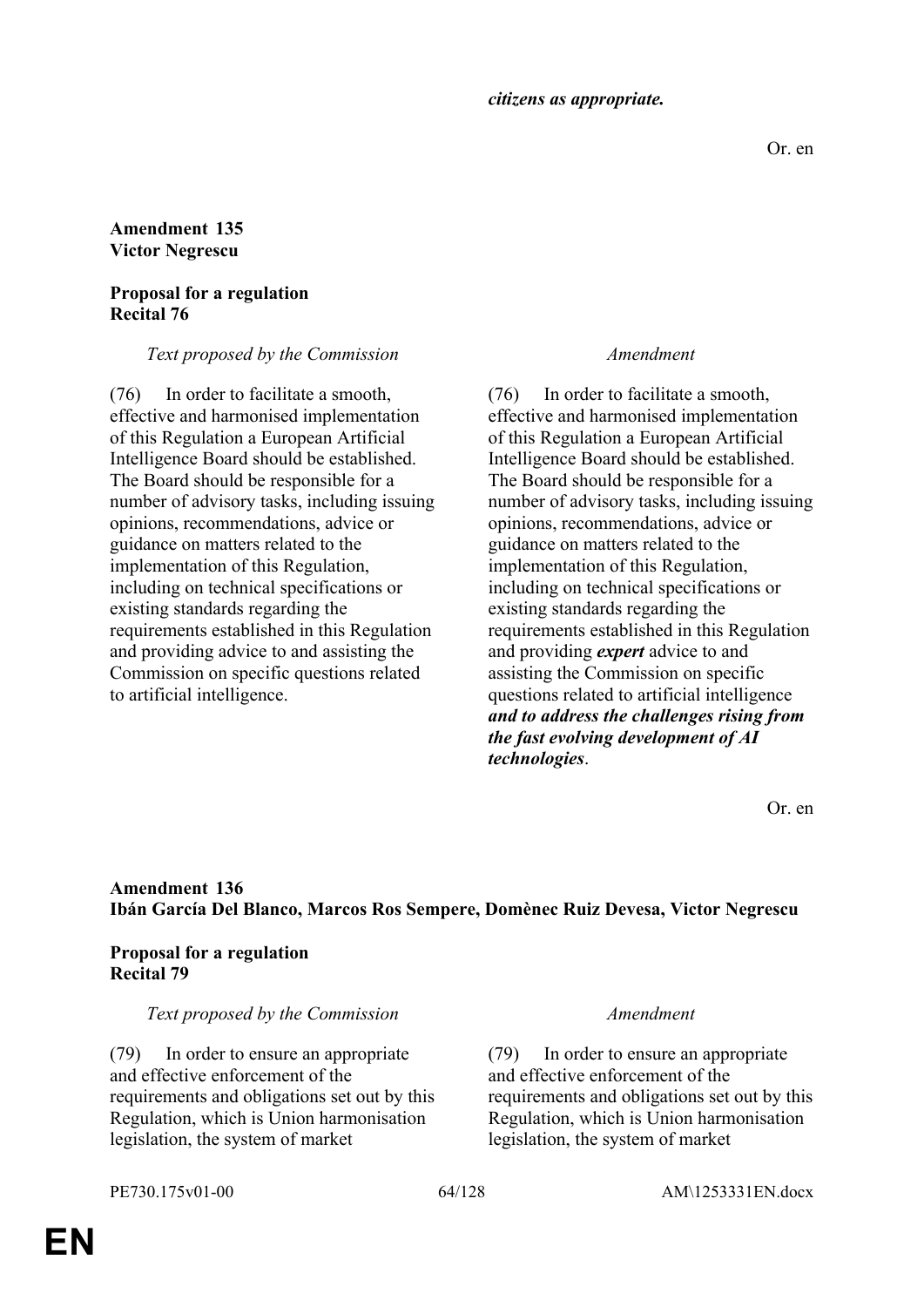surveillance and compliance of products established by Regulation (EU) 2019/1020 should apply in its entirety. Where necessary for their mandate, national public authorities or bodies, which supervise the application of Union law protecting fundamental rights, including equality bodies, should also have access to any documentation created under this Regulation.

surveillance and compliance of products established by Regulation (EU) 2019/1020 should apply in its entirety. Where necessary for their mandate, national public authorities or bodies, which supervise the application of Union law protecting fundamental rights, including equality bodies, should also have access to any documentation created under this Regulation. *Where appropriate, national authorities or bodies, which supervise the application of Union law or national law compatible with union law establishing rules regulating the health, safety, security and environment at work, should also have access to any documentation created under this Regulation.*

Or. en

# **Amendment 137 Ibán García Del Blanco, Marcos Ros Sempere, Domènec Ruiz Devesa, Victor Negrescu**

### **Proposal for a regulation Recital 81**

### *Text proposed by the Commission Amendment*

(81) The development of AI systems other than high-risk AI systems in accordance with the requirements of this Regulation may lead to a larger uptake of trustworthy artificial intelligence in the Union. Providers of non-high-risk AI systems should *be encouraged to* create codes of conduct intended to foster the voluntary application of the mandatory requirements applicable to high-risk AI systems. *Providers* should also *be encouraged to apply on a voluntary basis additional requirements related, for example, to environmental sustainability, accessibility to persons with disability, stakeholders' participation in the design and development of AI systems, and diversity of the development teams*. The Commission may develop initiatives, including of a sectorial nature, to facilitate

(81) The development of AI systems other than high-risk AI systems in accordance with the requirements of this Regulation may lead to a larger uptake of trustworthy*, socially responsible and environmentally sustainable* artificial intelligence in the Union. Providers of nonhigh-risk AI systems should create codes of conduct intended to foster the voluntary application of the mandatory requirements applicable to high-risk AI systems. *Developers and deployers of all AI systems* should also *draw up codes of conduct in order to ensure and demonstrate compliance with the ethical principles underpinning trustworthy AI*. The Commission *and the European Agency for Data and Artificial Intelligence* may develop initiatives, including of a sectorial nature, to facilitate

AM\1253331EN.docx 65/128 PE730.175v01-00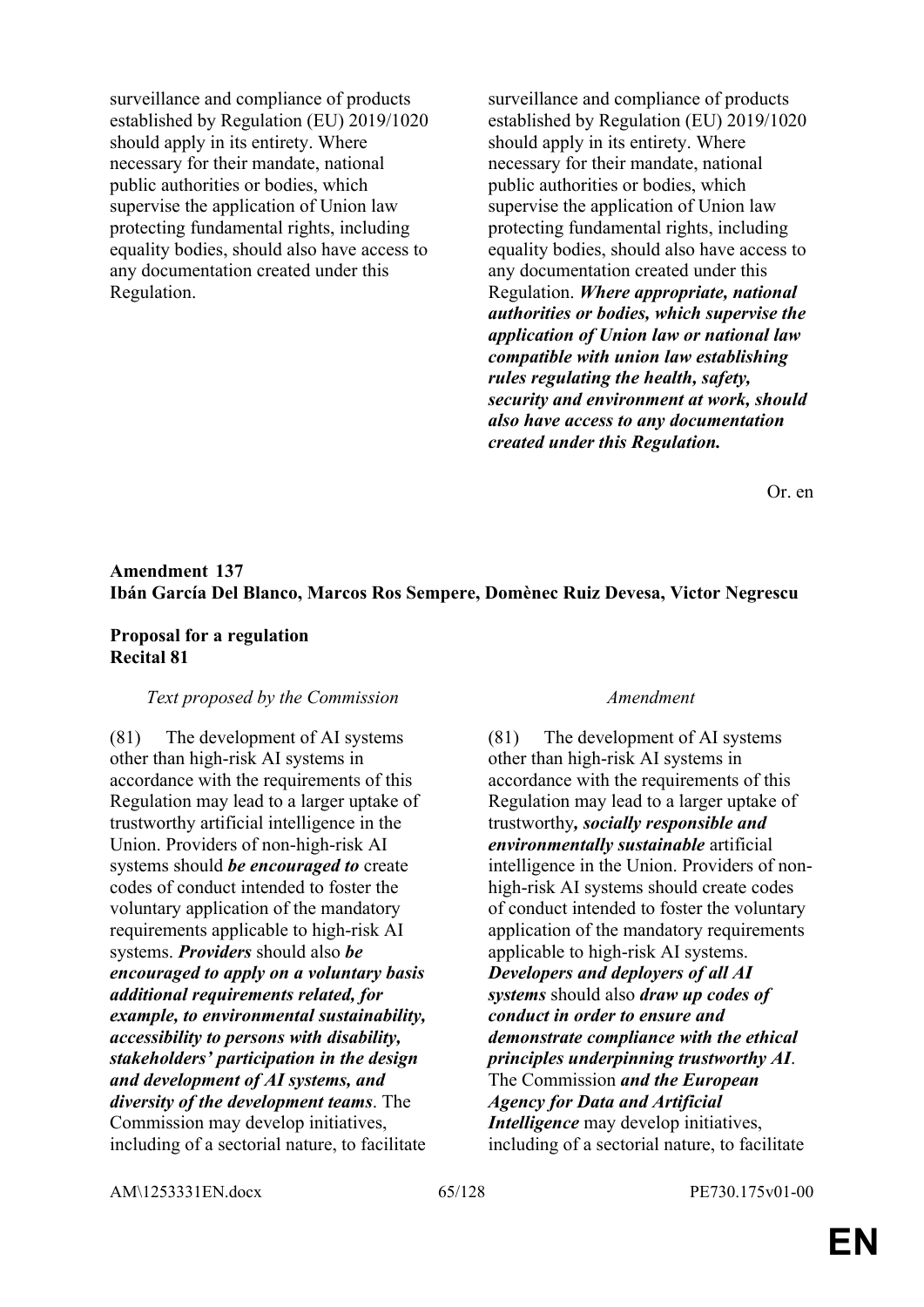the lowering of technical barriers hindering cross-border exchange of data for AI development, including on data access infrastructure, semantic and technical interoperability of different types of data.

the lowering of technical barriers hindering cross-border exchange of data for AI development, including on data access infrastructure, semantic and technical interoperability of different types of data.

Or. en

**Amendment 138 Victor Negrescu**

## **Proposal for a regulation Recital 83**

# *Text proposed by the Commission Amendment*

(83) In order to ensure trustful and constructive cooperation of competent authorities on Union and national level, all parties involved in the application of this Regulation should respect the confidentiality of information and data obtained in carrying out their tasks.

(83) In order to ensure trustful and constructive cooperation of competent authorities on Union and national level, all parties involved in the application of this Regulation should respect the confidentiality of information and data obtained in carrying out their tasks. *A new set of common European guidelines and standards should be set up in order to protect privacy while making an effective use of the data available.*

Or. en

# **Amendment 139 Dace Melbārde, Andrey Slabakov**

# **Proposal for a regulation Recital 85**

## *Text proposed by the Commission Amendment*

(85) In order to ensure that the regulatory framework can be adapted where necessary, the power to adopt acts in accordance with Article 290 TFEU should be delegated to the Commission to amend the techniques and approaches referred to in Annex I to define AI systems, the Union harmonisation legislation listed in Annex

(85) In order to ensure that the regulatory framework can be adapted where necessary, the power to adopt acts in accordance with Article 290 TFEU should be delegated to the Commission to amend the techniques and approaches referred to in Annex I to define AI systems, the Union harmonisation legislation listed in Annex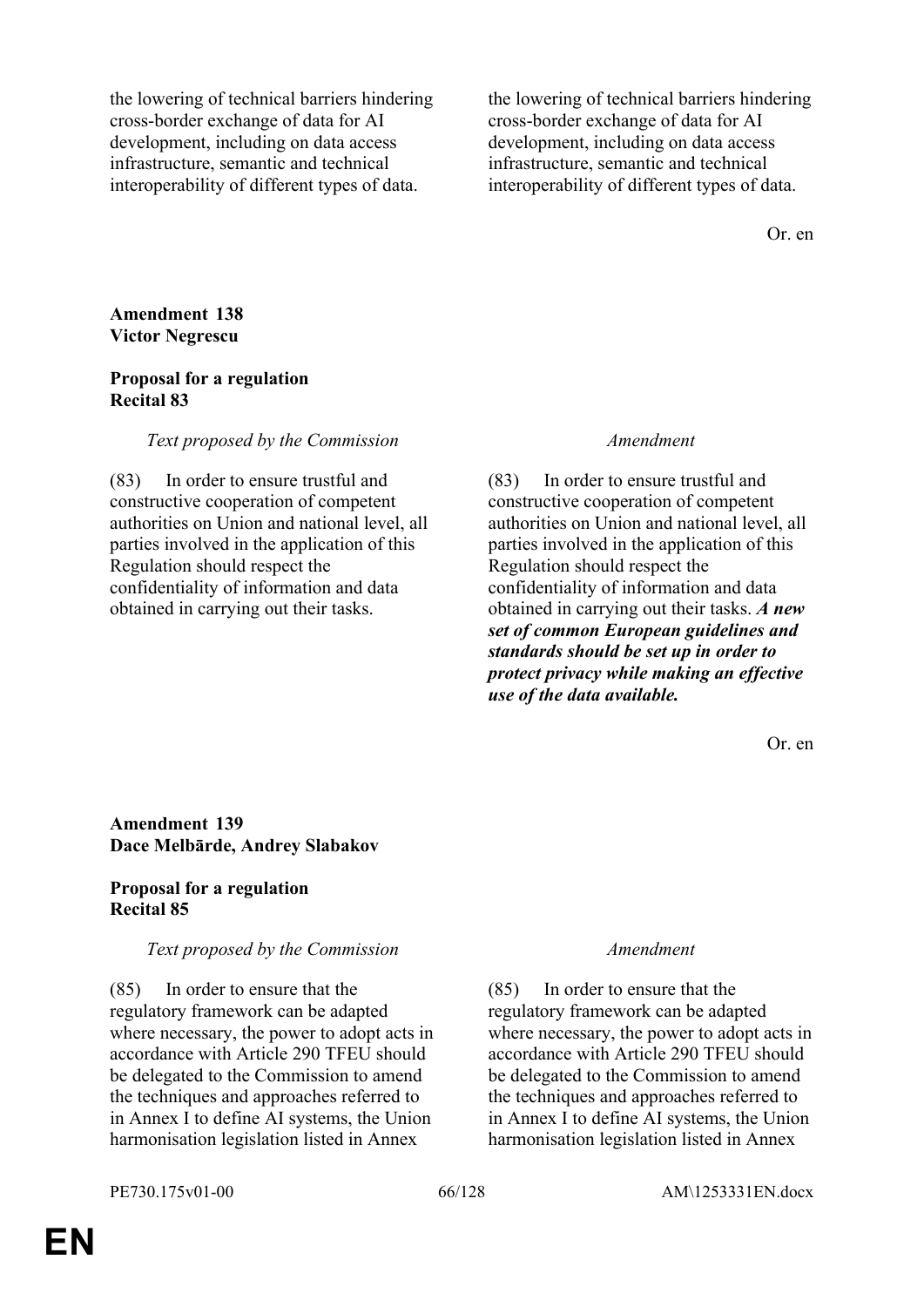II, the high-risk AI systems listed in Annex III, the provisions regarding technical documentation listed in Annex IV, the content of the EU declaration of conformity in Annex V, the provisions regarding the conformity assessment procedures in Annex VI and VII and the provisions establishing the high-risk AI systems to which the conformity assessment procedure based on assessment of the quality management system and assessment of the technical documentation should apply. It is of particular importance that the Commission carry out appropriate consultations during its preparatory work, including at expert level, and that those consultations be conducted in accordance with the principles laid down in the Interinstitutional Agreement of 13 April 2016 on Better Law-Making<sup>58</sup>. In particular, to ensure equal participation in the preparation of delegated acts, the European Parliament and the Council receive all documents at the same time as Member States' experts, and their experts systematically have access to meetings of Commission expert groups dealing with the preparation of delegated acts.

II, the high-risk AI systems listed in Annex III, the provisions regarding technical documentation listed in Annex IV, the content of the EU declaration of conformity in Annex V, the provisions regarding the conformity assessment procedures in Annex VI and VII and the provisions establishing the high-risk AI systems to which the conformity assessment procedure based on assessment of the quality management system and assessment of the technical documentation should apply. It is of particular importance that the Commission carry out appropriate consultations during its preparatory work, including at expert level, and that those consultations be conducted in accordance with the principles laid down in the Interinstitutional Agreement of 13 April 2016 on Better Law-Making<sup>58</sup> . Such *consultations may involve qualified specialists, including from the private sector and industries, with skills and knowledge relevant to the task.* In particular, to ensure equal participation in the preparation of delegated acts, the European Parliament and the Council receive all documents at the same time as Member States' experts, and their experts systematically have access to meetings of Commission expert groups dealing with the preparation of delegated acts.

<sup>58</sup> OJ L 123, 12.5.2016, p. 1. <sup>58</sup> OJ L 123, 12.5.2016, p. 1.

Or. en

# **Amendment 140 Martina Michels, Pernando Barrena Arza, Niyazi Kizilyürek, Alexis Georgoulis**

\_\_\_\_\_\_\_\_\_\_\_\_\_\_\_\_\_ \_\_\_\_\_\_\_\_\_\_\_\_\_\_\_\_\_

# **Proposal for a regulation Recital 85**

*Text proposed by the Commission Amendment*

(85) In order to ensure that the regulatory framework can be adapted (85) In order to ensure that the regulatory framework can be adapted

AM\1253331EN.docx 67/128 PE730.175v01-00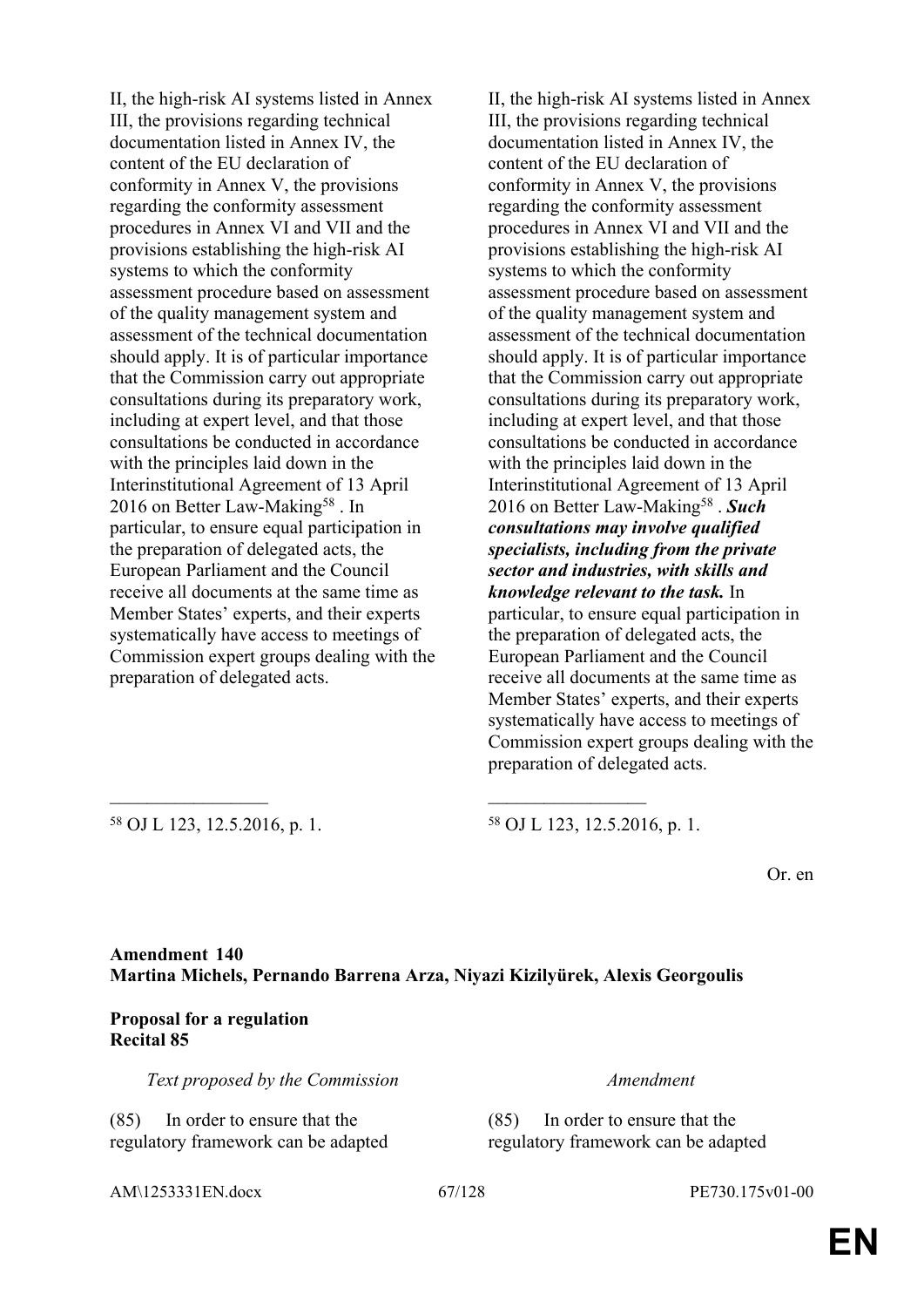where necessary, the power to adopt acts in accordance with Article 290 TFEU should be delegated to the Commission to amend the techniques and approaches referred to in Annex I to define AI systems, the Union harmonisation legislation listed in Annex II, the high-risk AI systems listed in Annex III, the provisions regarding technical documentation listed in Annex IV, the content of the EU declaration of conformity in Annex V, the provisions regarding the conformity assessment procedures in Annex VI and VII and the provisions establishing the high-risk AI systems to which the conformity assessment procedure based on assessment of the quality management system and assessment of the technical documentation should apply. It is of particular importance that the Commission carry out appropriate consultations during its preparatory work, including at *expert* level, *and that those consultations be conducted* in accordance with the principles laid down in the Interinstitutional Agreement of 13 April 2016 on Better Law-Making<sup>58</sup>. In particular, to ensure equal participation in the preparation of delegated acts, the European Parliament and the Council receive all documents at the same time as Member States' experts, and their experts systematically have access to meetings of Commission expert groups dealing with the preparation of delegated acts.

where necessary, the power to adopt acts in accordance with Article 290 TFEU should be delegated to the Commission to amend the techniques and approaches referred to in Annex I to define AI systems, the Union harmonisation legislation listed in Annex II, the high-risk AI systems listed in Annex III, the provisions regarding technical documentation listed in Annex IV, the content of the EU declaration of conformity in Annex V, the provisions regarding the conformity assessment procedures in Annex VI and VII and the provisions establishing the high-risk AI systems to which the conformity assessment procedure based on assessment of the quality management system and assessment of the technical documentation should apply. It is of particular importance that the Commission carry out appropriate consultations during its preparatory work, including at *the* level *of experts from different areas of society such as education*, *media and culture and from trade unions and consumer and data protection organisations,* in accordance with the principles laid down in the Interinstitutional Agreement of 13 April 2016 on Better Law-Making<sup>58</sup>. In particular, to ensure equal participation in the preparation of delegated acts, the European Parliament and the Council receive all documents at the same time as Member States' experts, and their experts systematically have access to meetings of Commission expert groups dealing with the preparation of delegated acts.

<sup>58</sup> OJ L 123, 12.5.2016, p. 1. <sup>58</sup> OJ L 123, 12.5.2016, p. 1.

Or. de

**Amendment 141 Vlad-Marius Botoş, Irena Joveva, Morten Løkkegaard**

\_\_\_\_\_\_\_\_\_\_\_\_\_\_\_\_\_ \_\_\_\_\_\_\_\_\_\_\_\_\_\_\_\_\_

**Proposal for a regulation Recital 86 a (new)**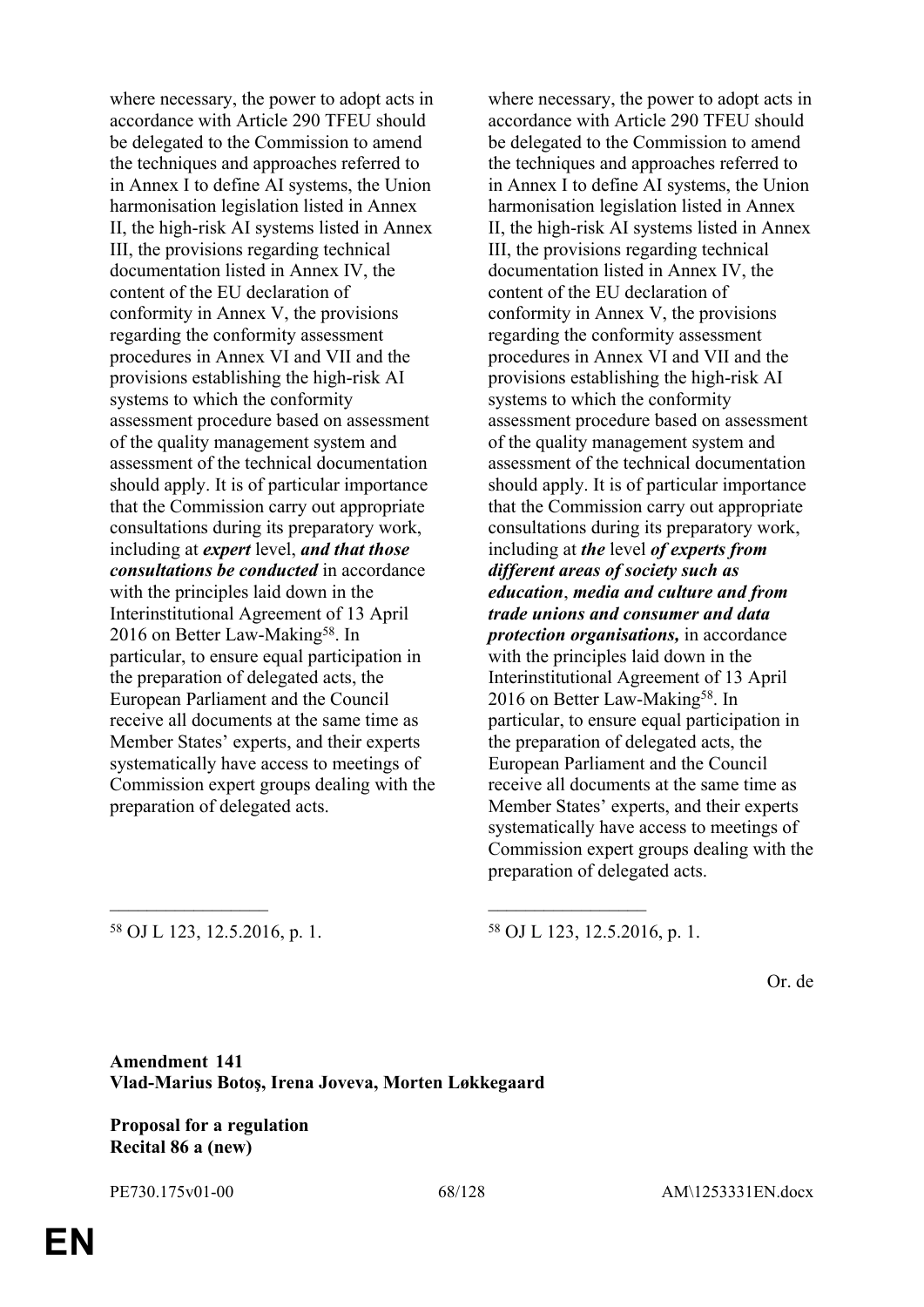*Text proposed by the Commission Amendment*

*(86 a) Given the rapid technological developments and the required technical expertise in conducting the assessment of high-risk AI systems, the delegation of powers and the implementing powers of the Commission should be exercised with as much flexibility as possible. The Commission should regularly review Annex III , while consulting with the relevant stakeholders.*

Or. en

### **Amendment 142 Dace Melbārde, Andrey Slabakov**

## **Proposal for a regulation Recital 86 a (new)**

*Text proposed by the Commission Amendment*

*(86 a) Given the rapid technological developments and the required technical expertise in conducting the assessment of high-risk AI systems, the delegation of powers and the implementing powers of the Commission should be exercised with as much flexibility as possible. The Commission should regularly review Annex III ,while consulting with the relevant stakeholders.*

Or. en

**Amendment 143 Alessandro Panza**

# **Proposal for a regulation Recital 89 a (new)**

*Text proposed by the Commission Amendment*

*(89a) whereas territorial competitiveness* 

AM\1253331EN.docx 69/128 PE730.175v01-00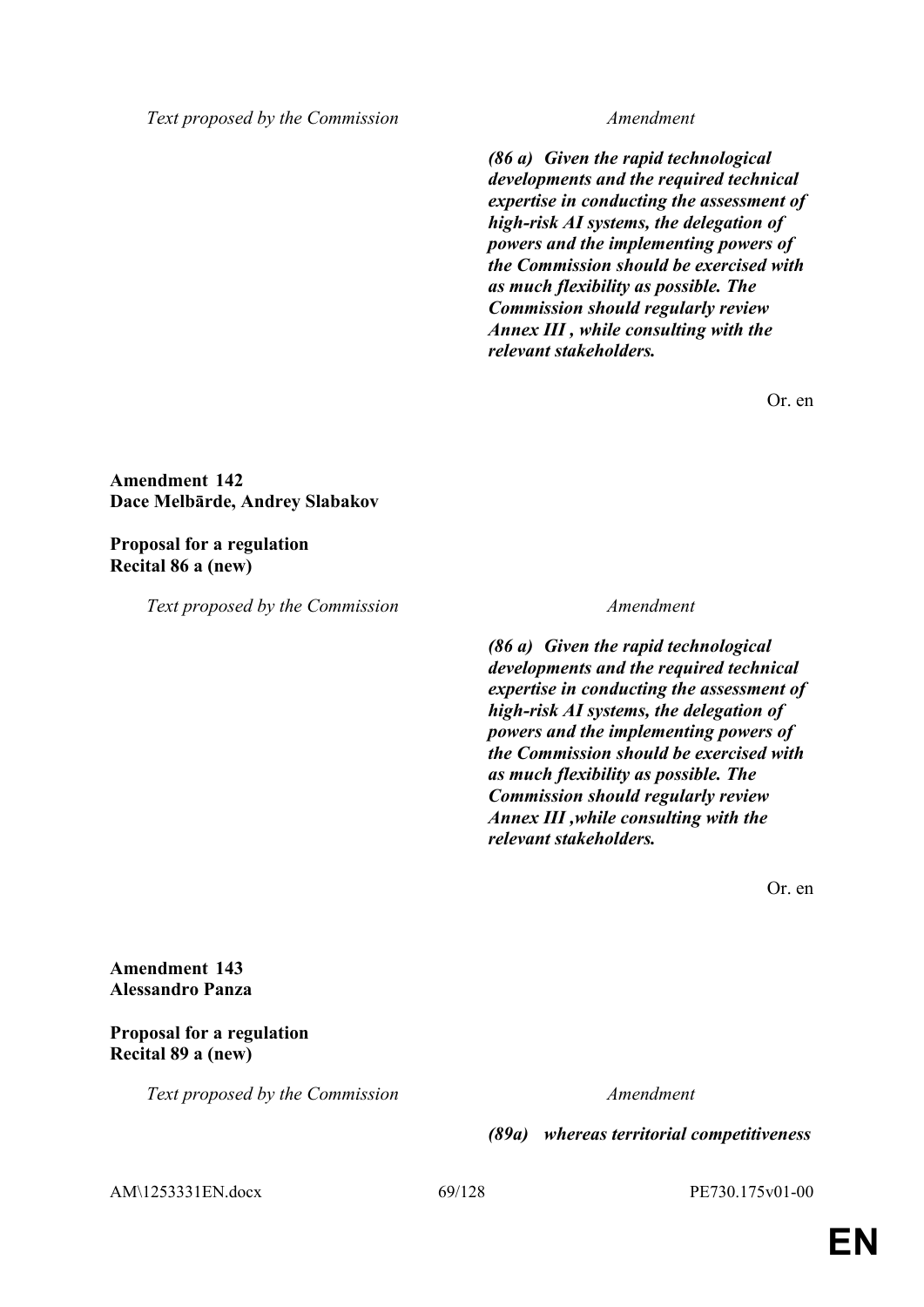*and business productivity cannot fail to take into account the spread of digital communications and technologies, and in particular the quality, accessibility and efficiency of public and private digital services, in which some EU Member States are significantly lagging behind;*

Or. it

## **Amendment 144 Alessandro Panza**

# **Proposal for a regulation Recital 89 b (new)**

*Text proposed by the Commission Amendment*

*(89b) whereas artificial intelligence has the potential to promote more connectedness between remote, mountainous and rural areas and cities and metropolitan areas and, therefore, suitable legislation should be considered;*

Or. it

# **Amendment 145 Ibán García Del Blanco, Marcos Ros Sempere, Domènec Ruiz Devesa, Victor Negrescu**

# **Proposal for a regulation Article 1 – paragraph 1 – point a**

*Text proposed by the Commission Amendment*

(a) harmonised rules for the *placing on the market, the putting into service* and the use of artificial intelligence systems ('AI systems') in the Union;

(a) harmonised rules for the *development, deployment* and the use of artificial intelligence systems ('AI systems') in the Union;

Or. en

# **Amendment 146 Ibán García Del Blanco, Marcos Ros Sempere, Domènec Ruiz Devesa, Victor Negrescu**

PE730.175v01-00 70/128 AM\1253331EN.docx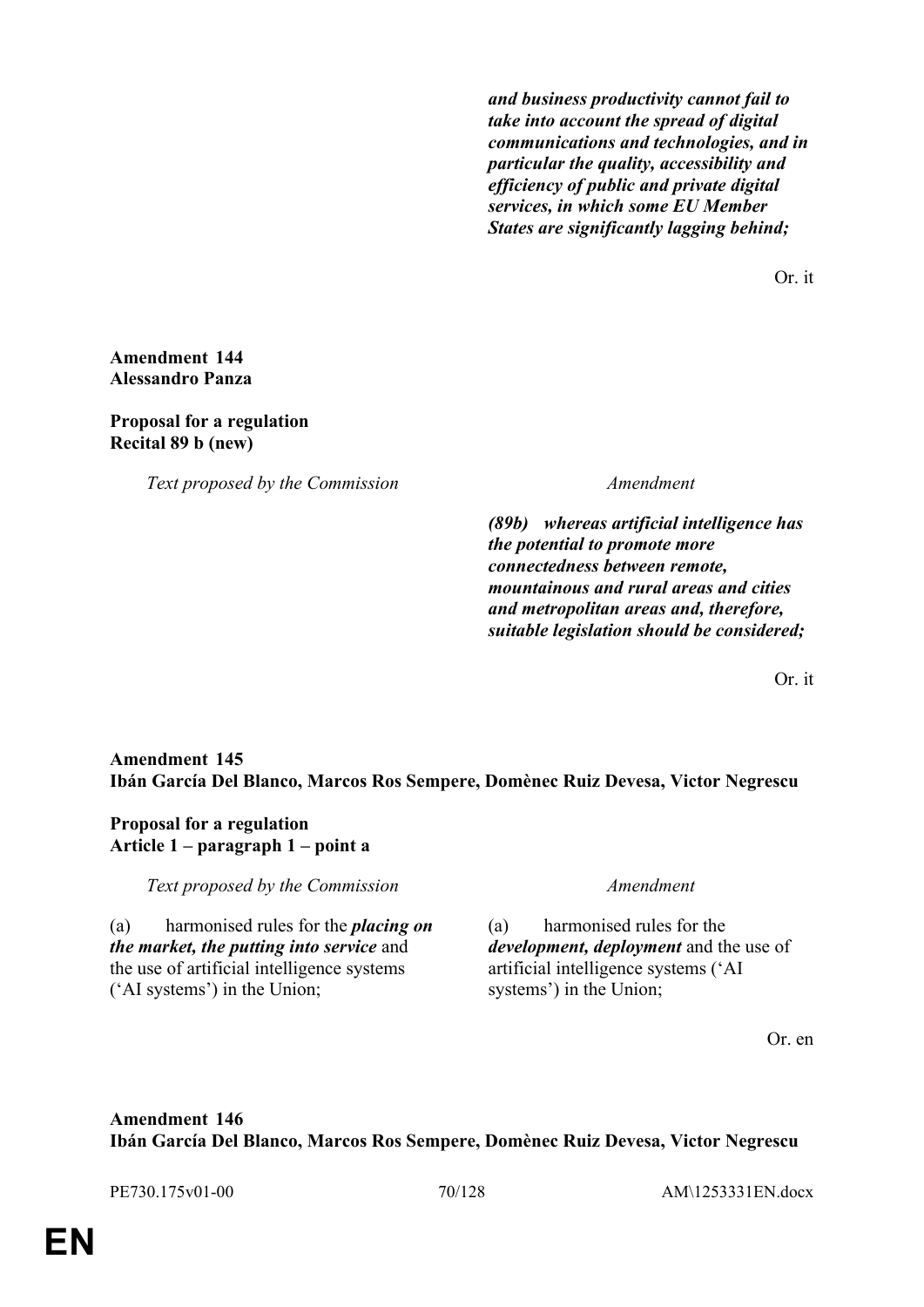## **Proposal for a regulation Article 1 – paragraph 1 – point d**

*Text proposed by the Commission Amendment*

(d) harmonised transparency rules for AI systems *intended to interact with natural persons, emotion recognition systems and biometric categorisation systems, and AI systems used to generate or manipulate image, audio or video content;*

(d) harmonised transparency rules for AI systems

Or. en

# **Amendment 147 Marcel Kolaja**

# **Proposal for a regulation Article 1 – paragraph 1 – point d**

*Text proposed by the Commission Amendment*

(d) harmonised transparency rules for AI systems intended to interact with natural persons*, emotion recognition systems and biometric categorisation systems,* and AI systems used to generate or manipulate image, audio or video content;

(d) harmonised transparency rules for AI systems intended to interact with natural persons and AI systems used to generate or manipulate image, audio or video content;

Or. en

# **Amendment 148 Petra Kammerevert**

# **Proposal for a regulation Article 2 – paragraph 3**

*Text proposed by the Commission Amendment*

3. This Regulation shall not apply to AI systems developed or used exclusively for military purposes.

3. This Regulation shall not apply to AI systems developed or used exclusively for military purposes. *The use or development of AI systems in connection* 

# AM\1253331EN.docx 71/128 PE730.175v01-00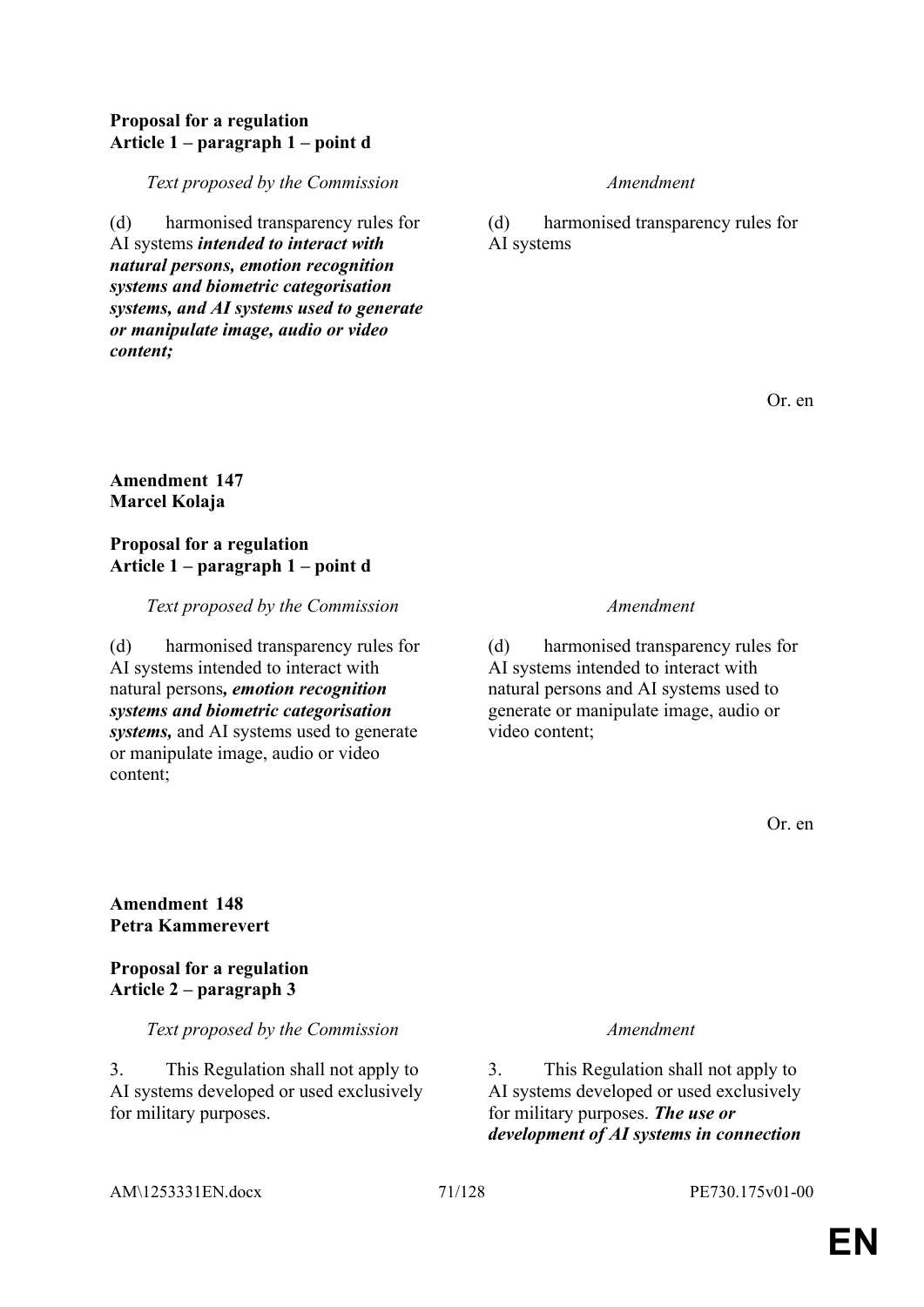*with autonomous weapon systems is prohibited and shall be proscribed internationally.*

Or. de

## **Amendment 149 Petra Kammerevert**

# **Proposal for a regulation Article 2 – paragraph 4 a (new)**

*Text proposed by the Commission Amendment*

*4a. This Regulation shall not apply to academic research or to the development of AI systems solely for academic research purposes.*

Or. de

# **Amendment 150 Dace Melbārde, Andrey Slabakov**

# **Proposal for a regulation Article 2 – paragraph 5 a (new)**

*Text proposed by the Commission Amendment*

*5 a. This Regulation shall not affect or undermine research and development activities related to AI systems and their output.*

Or. en

# **Amendment 151 Ibán García Del Blanco, Marcos Ros Sempere, Domènec Ruiz Devesa, Victor Negrescu**

# **Proposal for a regulation Article 3 – paragraph 1 – point 1**

*Text proposed by the Commission Amendment*

PE730.175v01-00 72/128 AM\1253331EN.docx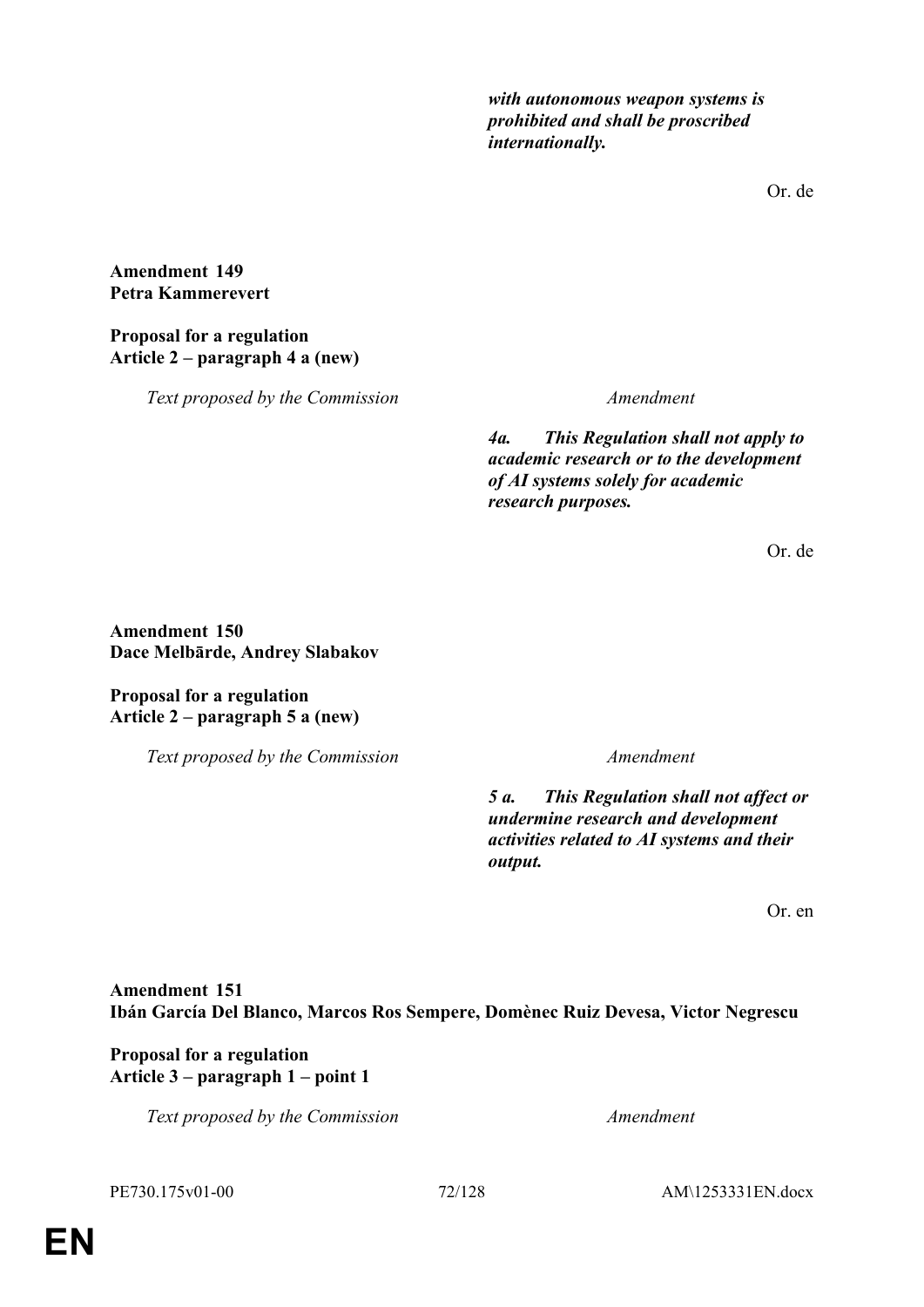(1) 'artificial intelligence system' (AI system) means software that *is developed with one or more of the techniques and approaches listed in Annex I and can*, for a given set of human-defined objectives, generate outputs such as content, predictions, recommendations, or decisions influencing the environments they interact

with:

(1) 'artificial intelligence system' (AI system) means software that *can, in an automated manner*, for a given set of human-defined objectives, generate outputs such as content, predictions, recommendations, or decisions influencing the environments they interact with;

Or. en

# *Justification*

*In our opinion, the definition should focus in the outputs produced by AI systems that need to be regulated, instead than of the techniques listed in Annex I. AI develops at a very rapid pace and we risk to leave out of the scope AI systems, simply because they would not be listed. Therefore, we see no added value in Annex I.*

# **Amendment 152 Ibán García Del Blanco, Marcos Ros Sempere, Domènec Ruiz Devesa, Victor Negrescu**

### **Proposal for a regulation Article 3 – paragraph 1 – point 2**

*Text proposed by the Commission Amendment*

(2) '*provider*' means a natural or legal person, public authority, agency or other body that develops an AI system or that has an AI system developed with a view to placing it on the market or putting it into service under its own name or trademark, whether for payment or free of charge;

(2) '*developer*' means a natural or legal person, public authority, agency or other body that develops an AI system or that has an AI system developed with a view to placing it on the market or putting it into service under its own name or trademark, whether for payment or free of charge*, or that adapts a general purpose AI system to a specific purpose and use*;

Or. en

**Amendment 153 Ibán García Del Blanco, Marcos Ros Sempere, Domènec Ruiz Devesa, Victor Negrescu**

**Proposal for a regulation Article 3 – paragraph 1 – point 2 a (new)**

AM\1253331EN.docx 73/128 PE730.175v01-00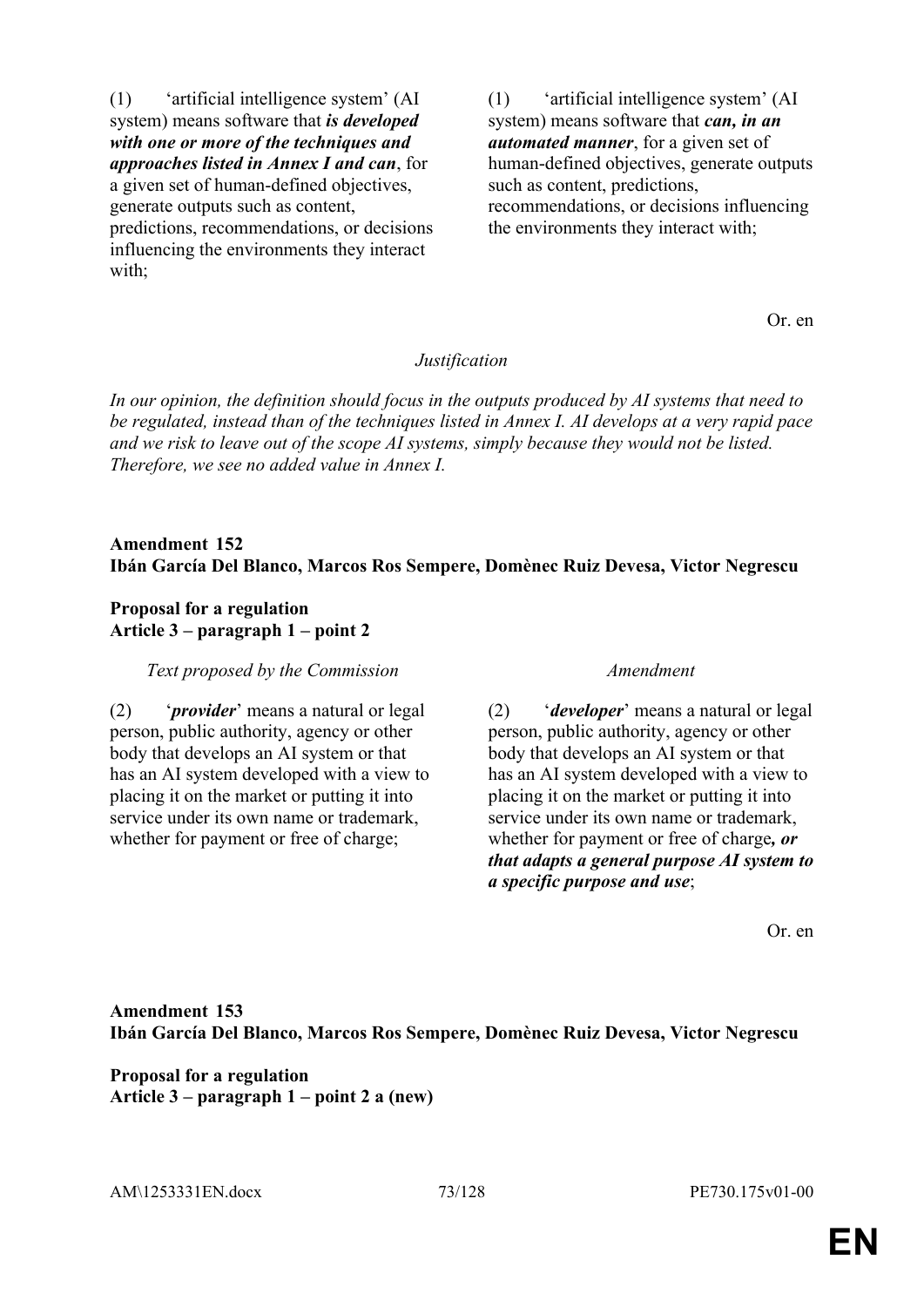*Text proposed by the Commission Amendment*

*(2 a) 'deployer' means any natural or legal person, public authority, agency or other body putting into service an AI system developed by another entity without substantial modification, or using an AI system under its authority,*

Or. en

### **Amendment 154 Dace Melbārde, Andrey Slabakov**

### **Proposal for a regulation Article 3 – paragraph 1 – point 3 a (new)**

*Text proposed by the Commission Amendment*

*(3 a) 'deployer' means an entity that puts into service an AI system developed by another entity without modification;*

Or. en

# **Amendment 155 Ibán García Del Blanco, Marcos Ros Sempere, Domènec Ruiz Devesa**

### **Proposal for a regulation Article 3 – paragraph 1 – point 4**

*Text proposed by the Commission Amendment*

(4) 'user' means any natural or legal person, public authority, agency or other body using an AI system under *its* authority*, except where the AI system is used in the course of a personal nonprofessional activity*;

(4) 'user' means any natural or legal person, public authority, agency or other body using an AI system under *the* authority *of a deployer*;

Or. en

# **Amendment 156 Vlad-Marius Botoş, Irena Joveva, Morten Løkkegaard**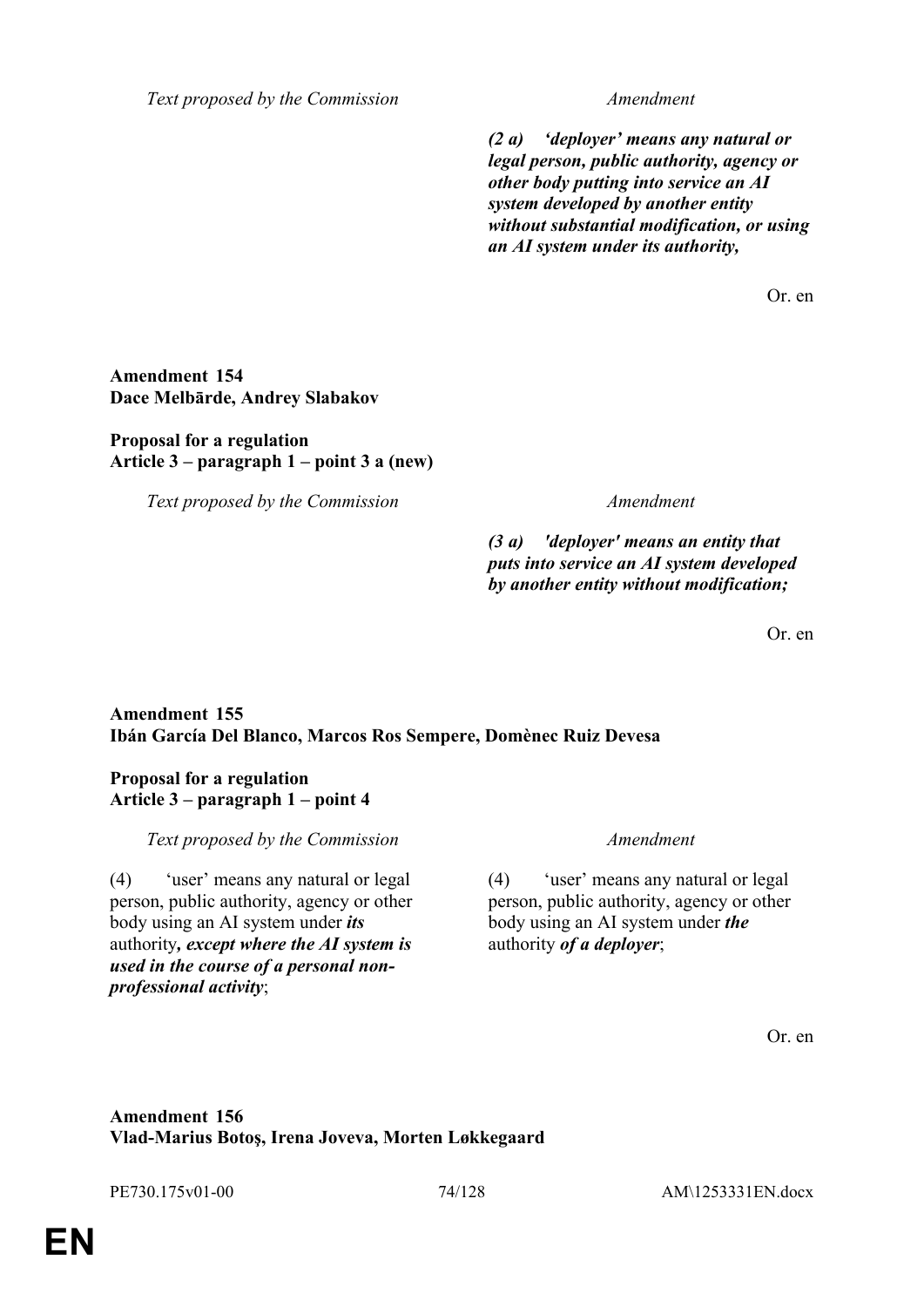### **Proposal for a regulation Article 3 – paragraph 1 – point 4**

#### *Text proposed by the Commission Amendment*

(4) 'user' means any natural or legal person, public authority, agency or other body using an AI system under its authority, except where the AI system is used in the course of a personal nonprofessional activity*;*

(4) 'user' means any natural or legal person, public authority*, educational and training institution*, agency or other body using an AI system under its authority, except where the AI system is used in the course of a personal non-professional activity

Or. en

# **Amendment 157 Ibán García Del Blanco, Marcos Ros Sempere, Domènec Ruiz Devesa, Victor Negrescu**

### **Proposal for a regulation Article 3 – paragraph 1 – point 8**

*Text proposed by the Commission Amendment*

(8) 'operator' means the *provider*, the user, the authorised representative, the importer and the distributor;

(8) 'operator' means the *developer, the deployer*, the user, the authorised representative, the importer and the distributor;

Or. en

# **Amendment 158 Vlad-Marius Botoş, Irena Joveva, Morten Løkkegaard**

# **Proposal for a regulation Article 3 – paragraph 1 – point 35**

#### *Text proposed by the Commission Amendment*

(35) 'biometric categorisation system' means an AI system for the purpose of assigning natural persons to specific categories, such as sex, age, hair colour, eye colour, tattoos, ethnic origin or sexual or political orientation, on the basis of their biometric data;

(35) 'biometric categorisation system' means an AI system for the purpose of assigning natural persons to specific categories, such as sex, age, hair colour, eye colour, tattoos, ethnic origin*,* or sexual or political orientation, *and others* on the basis of their biometric data;

#### AM\1253331EN.docx 75/128 PE730.175v01-00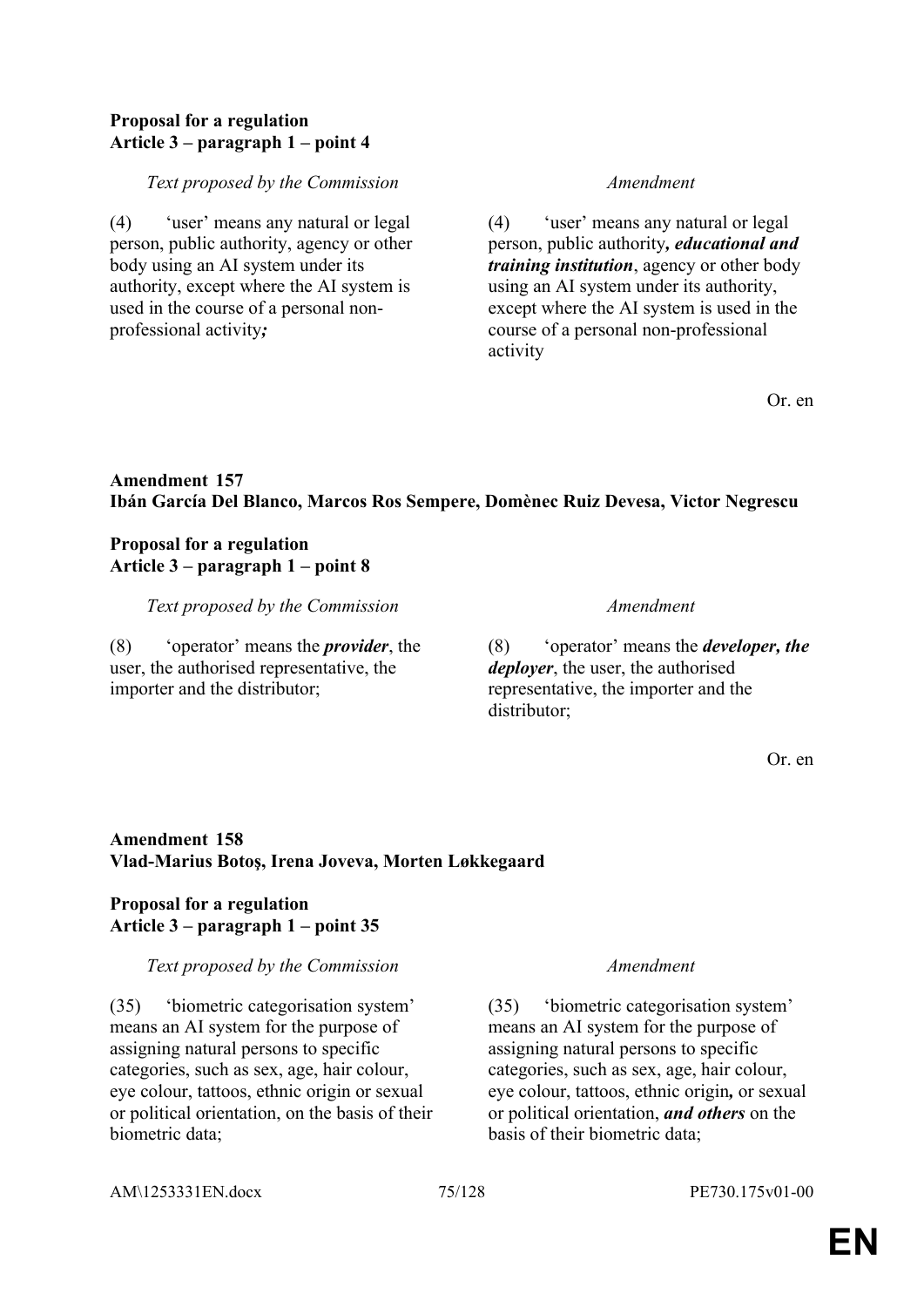# **Amendment 159 Alessandro Panza**

#### **Proposal for a regulation Article 3 – paragraph 1 – point 36**

### *Text proposed by the Commission Amendment*

*(*36) 'remote biometric identification system' means an AI system for the purpose of identifying natural persons at a distance through the comparison of a person's biometric data with the biometric data contained in a reference database*, and without prior knowledge of the user of the AI system whether the person will be present and can be identified* ;

36) 'remote biometric identification system' means an AI system for the purpose of identifying natural persons at a distance through the comparison of a person's biometric data with the biometric data contained in a reference database;

Or. it

# **Amendment 160 Martina Michels, Pernando Barrena Arza, Niyazi Kizilyürek, Alexis Georgoulis**

### **Proposal for a regulation Article 3 – paragraph 1 – point 39**

#### *Text proposed by the Commission Amendment*

(39) 'publicly accessible space' means any physical place accessible to the public, regardless of whether certain conditions for access may apply;

(39) 'publicly accessible space' means any physical *or virtual* place accessible to the public, regardless of whether certain conditions for access may apply *and regardless of form of ownership*;

Or. de

# **Amendment 161 Ibán García Del Blanco, Marcos Ros Sempere, Domènec Ruiz Devesa**

**Proposal for a regulation Article 3 – paragraph 1 – point 44 – point a**

**EN**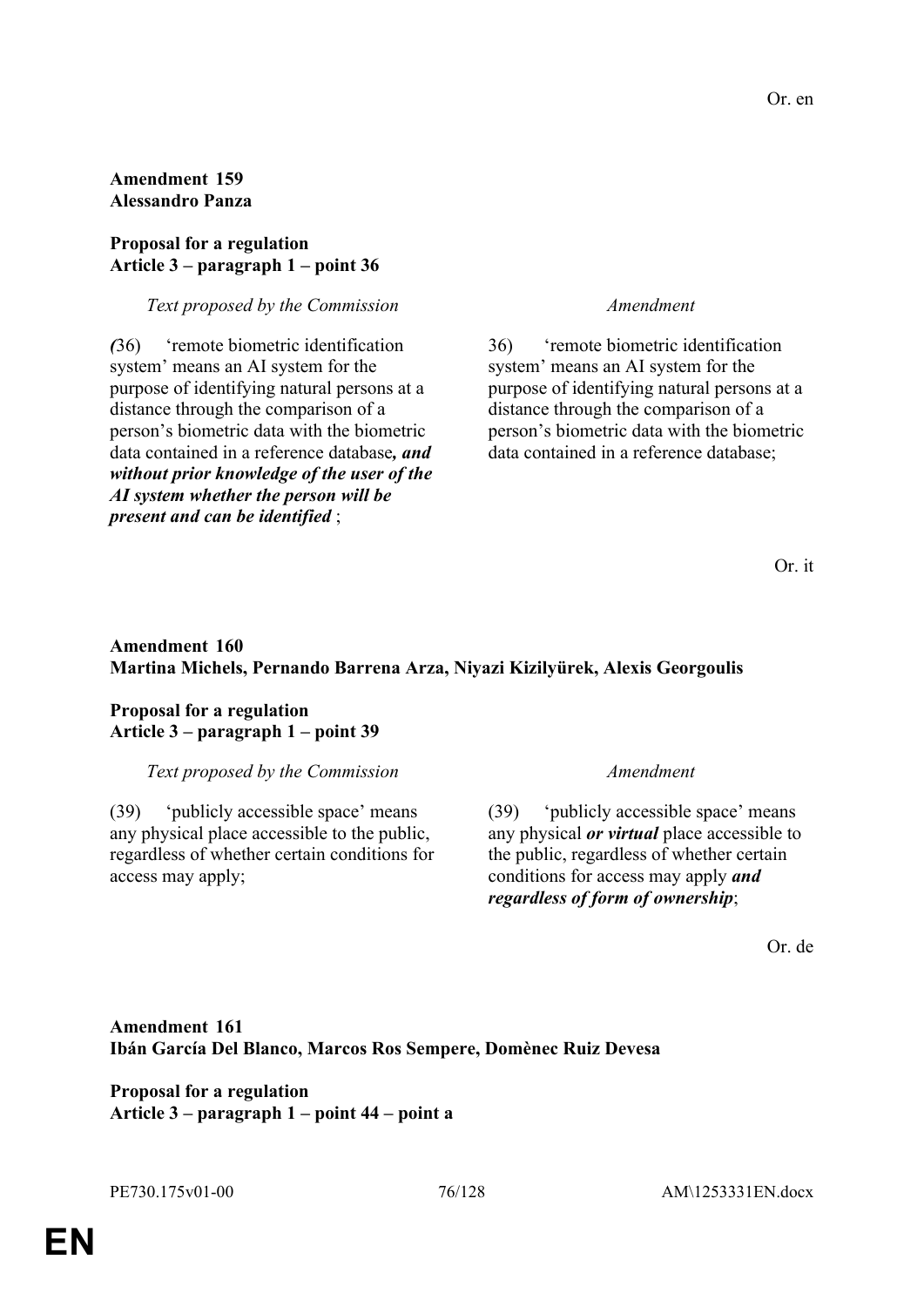#### *Text proposed by the Commission Amendment*

(a) the death of a person or serious damage to a person's health, to property or the environment,

(a) the death of a person or serious damage to a person's *fundamental rights,* health, to property or the environment, *to democracy or the democratic rule of law,*

Or. en

# **Amendment 162 Vlad-Marius Botoş, Irena Joveva, Morten Løkkegaard**

### **Proposal for a regulation Article 3 – paragraph 1 – point 44 a (new)**

*Text proposed by the Commission Amendment*

*(44 a) 45 new 'education and training institutions' means providers where people of different ages gain education and training, including preschools, childcare, primary schools, secondary schools, tertiary education providers, vocational education and training and any type of lifelong learning providers authorized by national education authorities, excluding the NGOs and other economic operators providing vocational training and lifelong learning limited to the sector of their main activity.*

Or. en

**Amendment 163 Martina Michels, Pernando Barrena Arza, Niyazi Kizilyürek, Alexis Georgoulis**

**Proposal for a regulation Article 3 – paragraph 1 – point 44 a (new)**

*Text proposed by the Commission Amendment*

*(44a) 'cultural institutions' means institutions such as libraries, museums, theatres, concert halls, exhibition centres, architectural ensembles and multipurpose arts venues, as well as their* 

AM\1253331EN.docx 77/128 PE730.175v01-00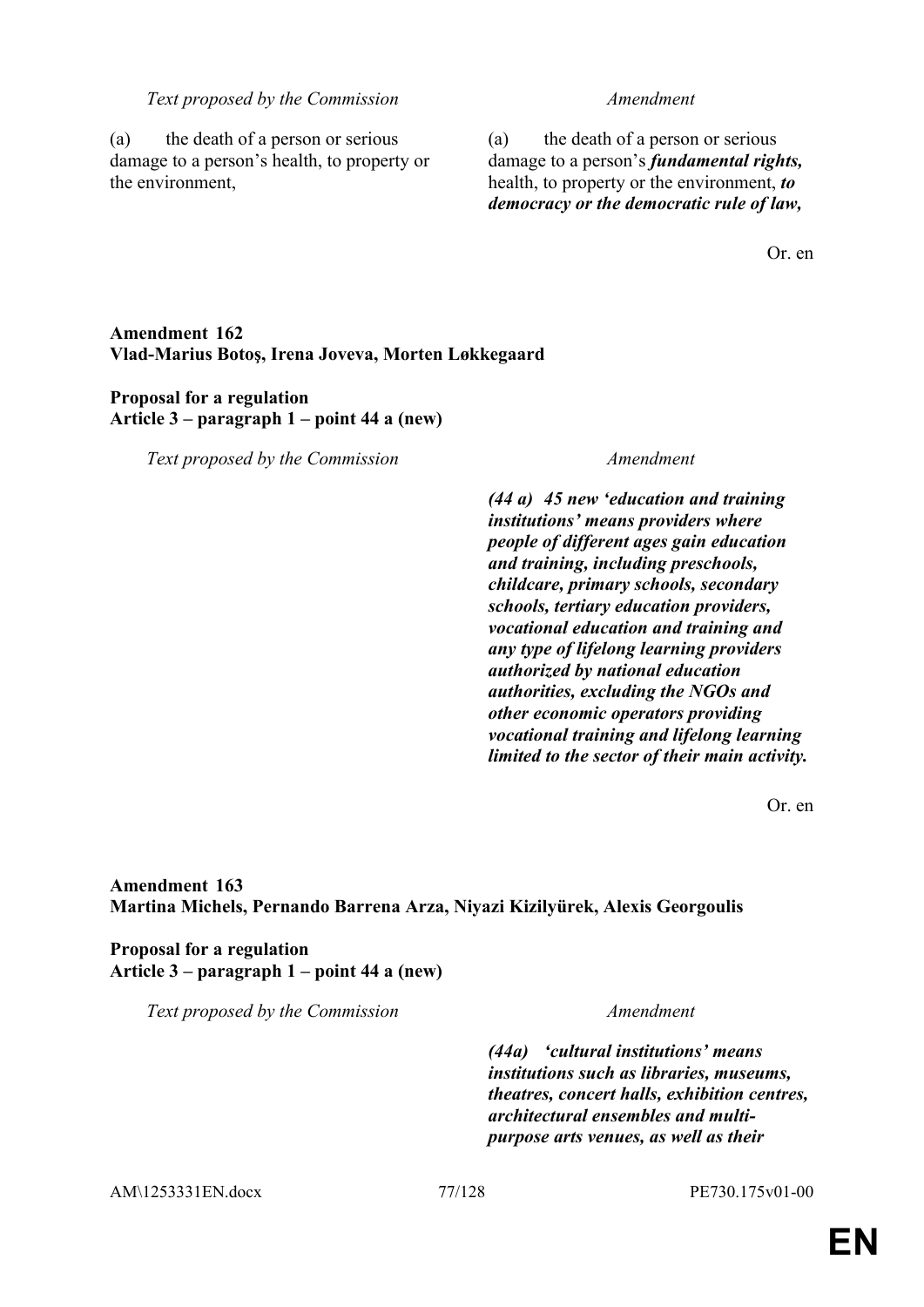*virtual sections, which organise cultural education, democratic exchanges and research and provide ways and means of engaging with cultural heritage;*

Or. de

#### **Amendment 164 Dace Melbārde, Andrey Slabakov**

# **Proposal for a regulation Article 3 – paragraph 1 – point 44 a (new)**

*Text proposed by the Commission Amendment*

*(44 a) 'deep fake' means manipulated or synthetic audio or visual media which feature persons purported to be authentic and truthful;*

Or. en

# **Amendment 165 Ibán García Del Blanco, Marcos Ros Sempere, Domènec Ruiz Devesa, Victor Negrescu**

# **Proposal for a regulation Article 3 – paragraph 1 – point 44 a (new)**

*Text proposed by the Commission Amendment*

*(44 a) 'AI literacy' means the skills, knowledge and understanding regarding AI systems*

Or. en

# **Amendment 166 Ibán García Del Blanco, Marcos Ros Sempere, Domènec Ruiz Devesa, Victor Negrescu**

# **Proposal for a regulation Article 4**

*Text proposed by the Commission Amendment*

PE730.175v01-00 78/128 AM\1253331EN.docx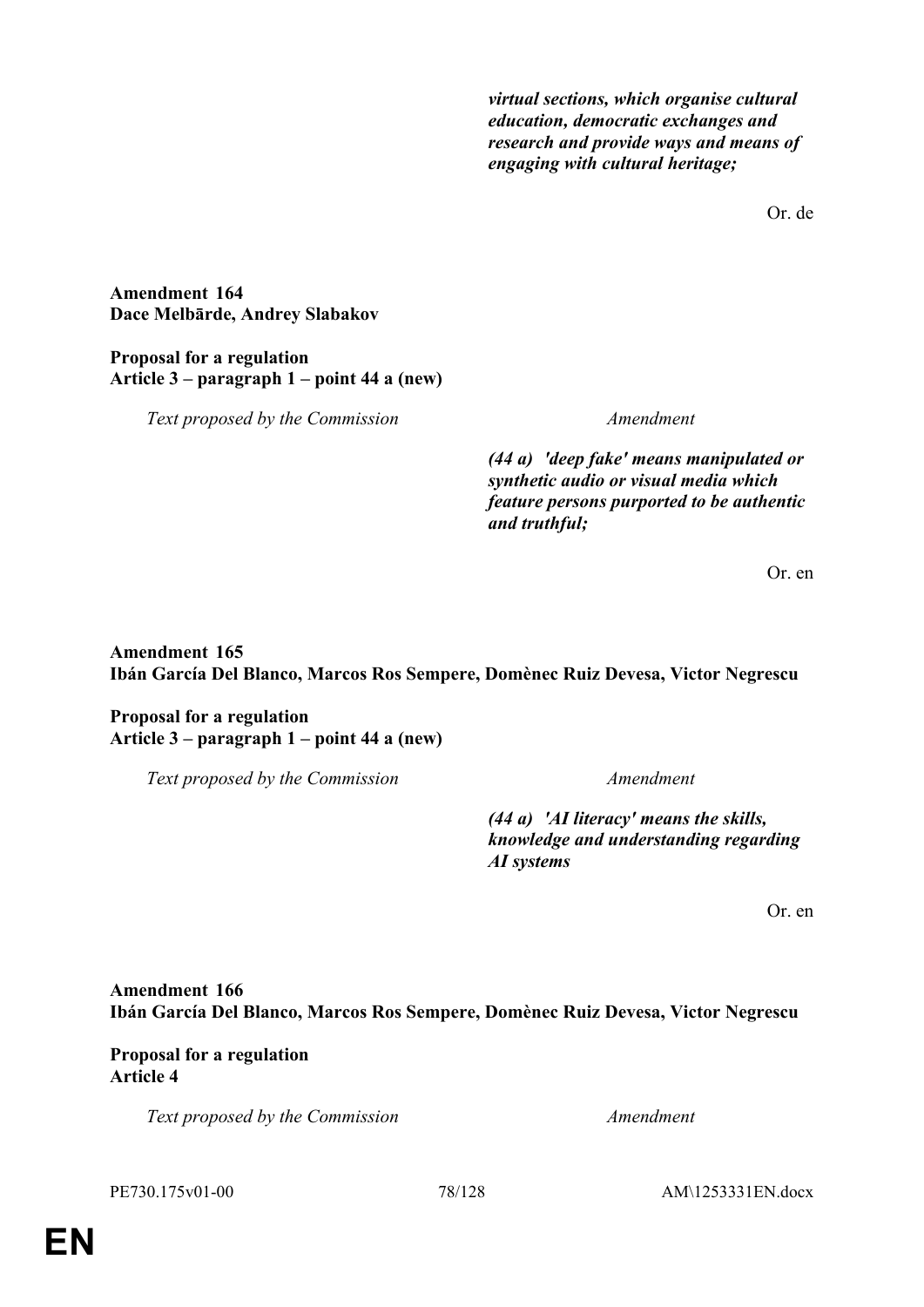*Amendments to Annex I*

*The Commission is empowered to adopt delegated acts in accordance with Article 73 to amend the list of techniques and approaches listed in Annex I, in order to update that list to market and technological developments on the basis of characteristics that are similar to the techniques and approaches listed therein.*

Or. en

**Amendment 167 Dace Melbārde, Andrey Slabakov**

**Proposal for a regulation Article 4 – paragraph 1 a (new)**

*Text proposed by the Commission Amendment*

*In the drafting process of the relevant delegated acts, the Commission shall have input of all relevant stakeholders, including the European Artificial Intelligence Board as well as developers of AI systems and industry experts.*

Or. en

# **Amendment 168 Ibán García Del Blanco, Marcos Ros Sempere, Domènec Ruiz Devesa, Victor Negrescu**

**Proposal for a regulation Article 4 a (new)**

*Text proposed by the Commission Amendment*

*Article 4 a*

*Trustworthy AI*

*1. All AI systems in the Union shall be developed, deployed and used in full respect of the EU Charter of Fundamental Rights.*

AM\1253331EN.docx 79/128 PE730.175v01-00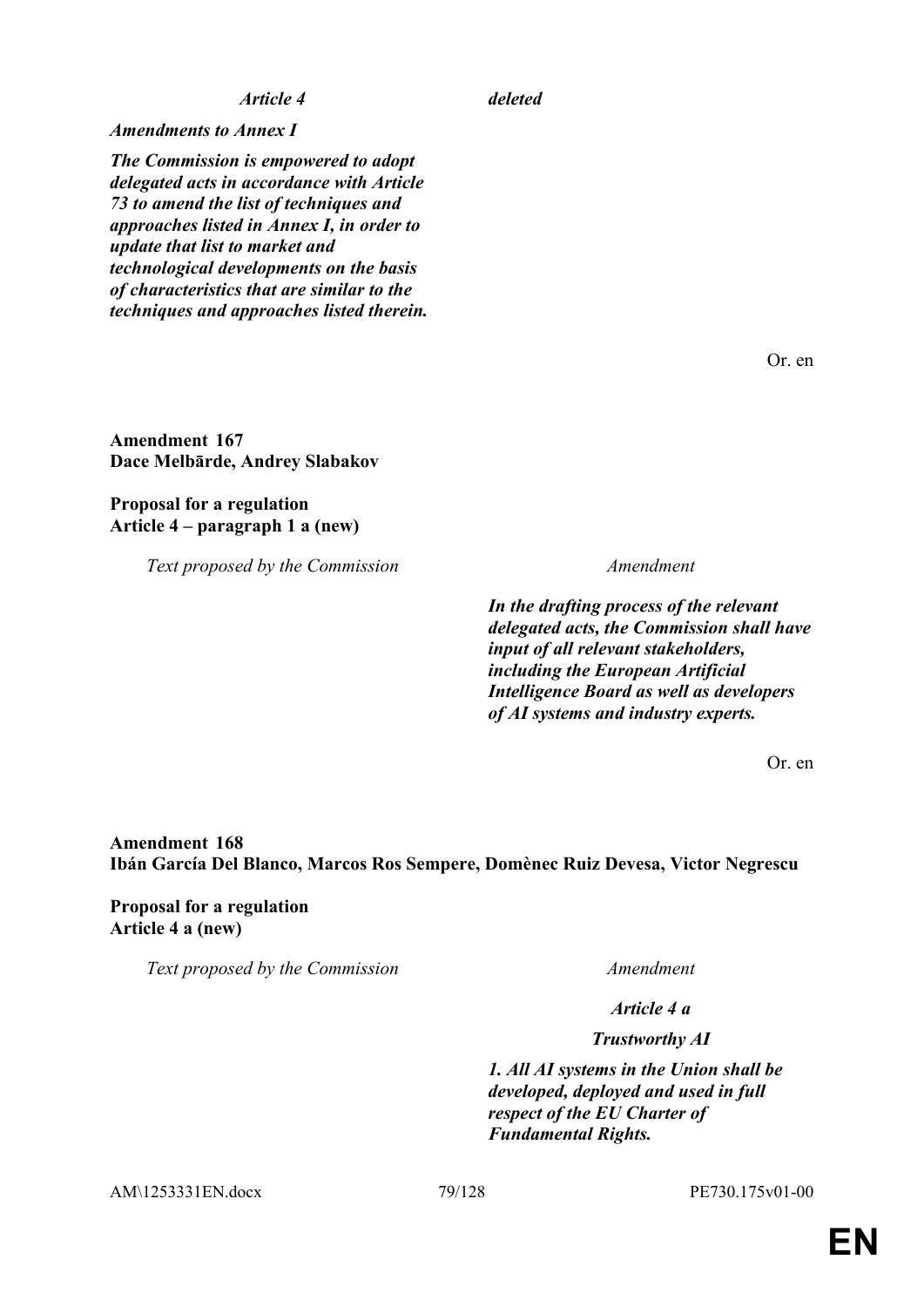*2. In view of promoting trustworthy AI in the Union, and without prejudice to the requirements set out in Title III for highrisk AI systems, all AI systems shall be developed, deployed and used:*

*(a) in a lawful, fair and transparent manner ('lawfulness, fairness and transparency');*

*(b) in a manner that ensures that natural persons shall always be able to make informed decisions regarding such systems and these shall never undermine or override human autonomy ('human agency and oversight');*

*(c) in a manner that ensures their safe, accurate and reliable performance, with embedded safeguards to prevent any kind of individual or collective harm ('safety, accuracy, reliability and robustness');*

*(d) in a manner that guarantees privacy and data protection ('privacy');*

*(e) in a manner that privileges the integrity and quality of data, including with regard to access ('data governance');*

*(f) in a traceable, auditable and explainable manner that ensures responsibility and accountability for their outcomes and supports redress ('traceability, auditability, explainability and accountability');*

*(g) in a manner that does not discriminate against persons or groups of persons on the basis of unfair bias and that includes, to that end, the participation and input of relevant stakeholders('non-discrimination and diversity');*

*(h) in an environmentally sustainable manner that minimises their environmental footprint, including with regard to the extraction and consumption of natural resources ('environmental sustainability');*

*(i) in a socially responsible manner that minimises their negative societal impact, especially with regard to social and gender inequalities and democratic*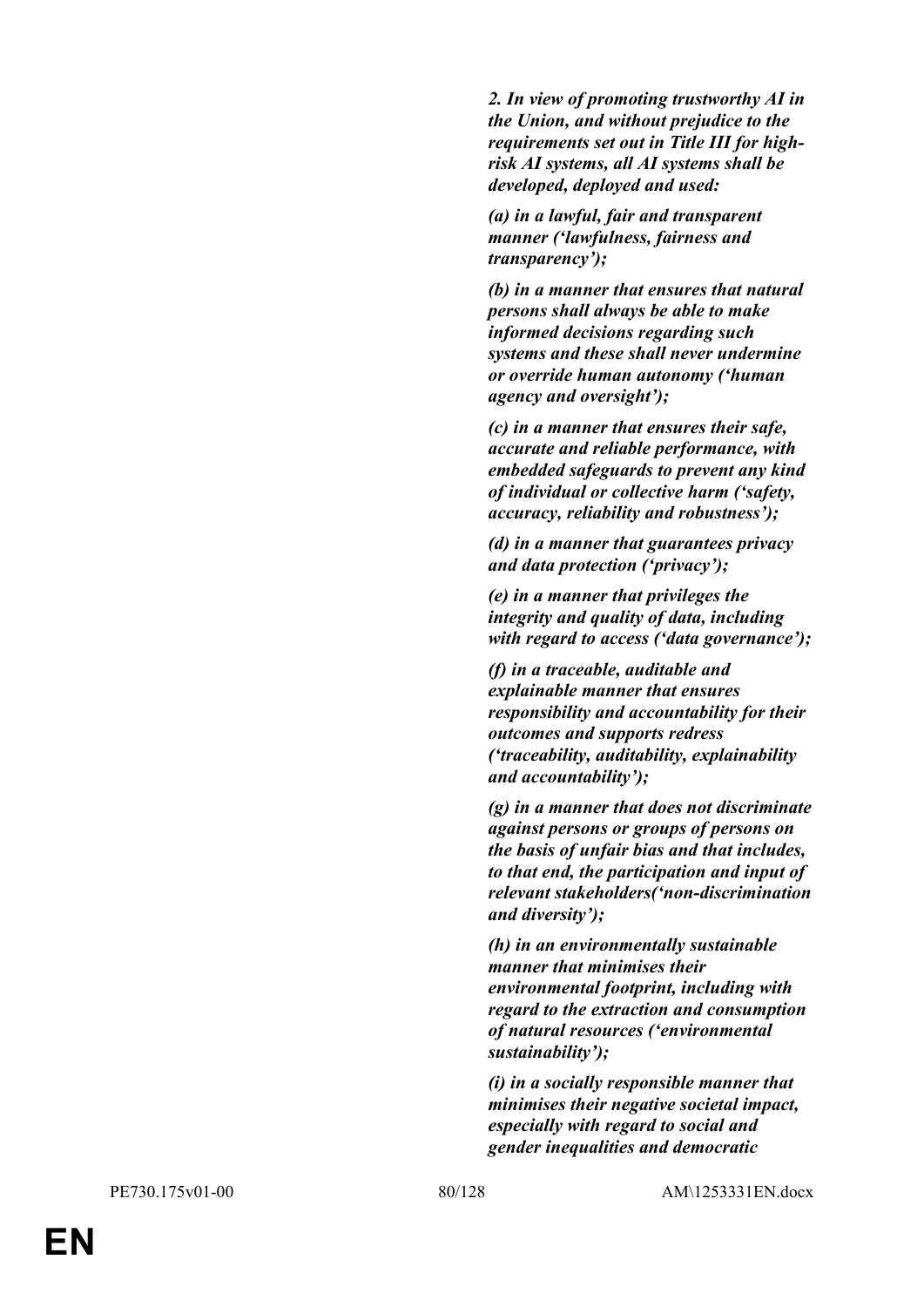#### *processes ('social responsibility');*

*3. In view of promoting trustworthy AI in the Union, any person or groups of persons affected by the use of an AI system shall have the right to an explanation in accordance with New Article 71, as well as the right to object to an automated decision made solely by an AI system, or relying to a significant degree on the output of an AI system, which produces legal or similarly significant effects concerning them. These rights are without prejudice to Article 22 of Regulation (EU) 2016/679.*

*4. The ethical principles underpinning trustworthy AI as described in paragraph 2 shall be taken into account by European Standardisation Organisations as outcome-based objectives when they develop harmonised standards for AI systems as referred to in Article 40(2b) and by the European Commission when developing common specifications as referred to in Article 41.*

*5. Developers and deployers shall specify in the mandatory Codes of Conduct referred to in Article 69, how these principles are taken into account in the course of their activities. For AI systems other than high-risk, developers and deployers should outline any concrete measures implemented to ensure respect for those principles. This obligation is without prejudice to the voluntary application to AI systems other than highrisk of the requirements set out in Title III.*

*6. In order to demonstrate compliance with this Article, developers and deployers shall, in addition to the obligations set out in paragraphs 5 and afer drafting their codes of conduct, complete a trustworthy AI technology assessment. For high-risk AI systems, this assessment shall be part of the requirements under Article 16(a) and 29(4).*

Or. en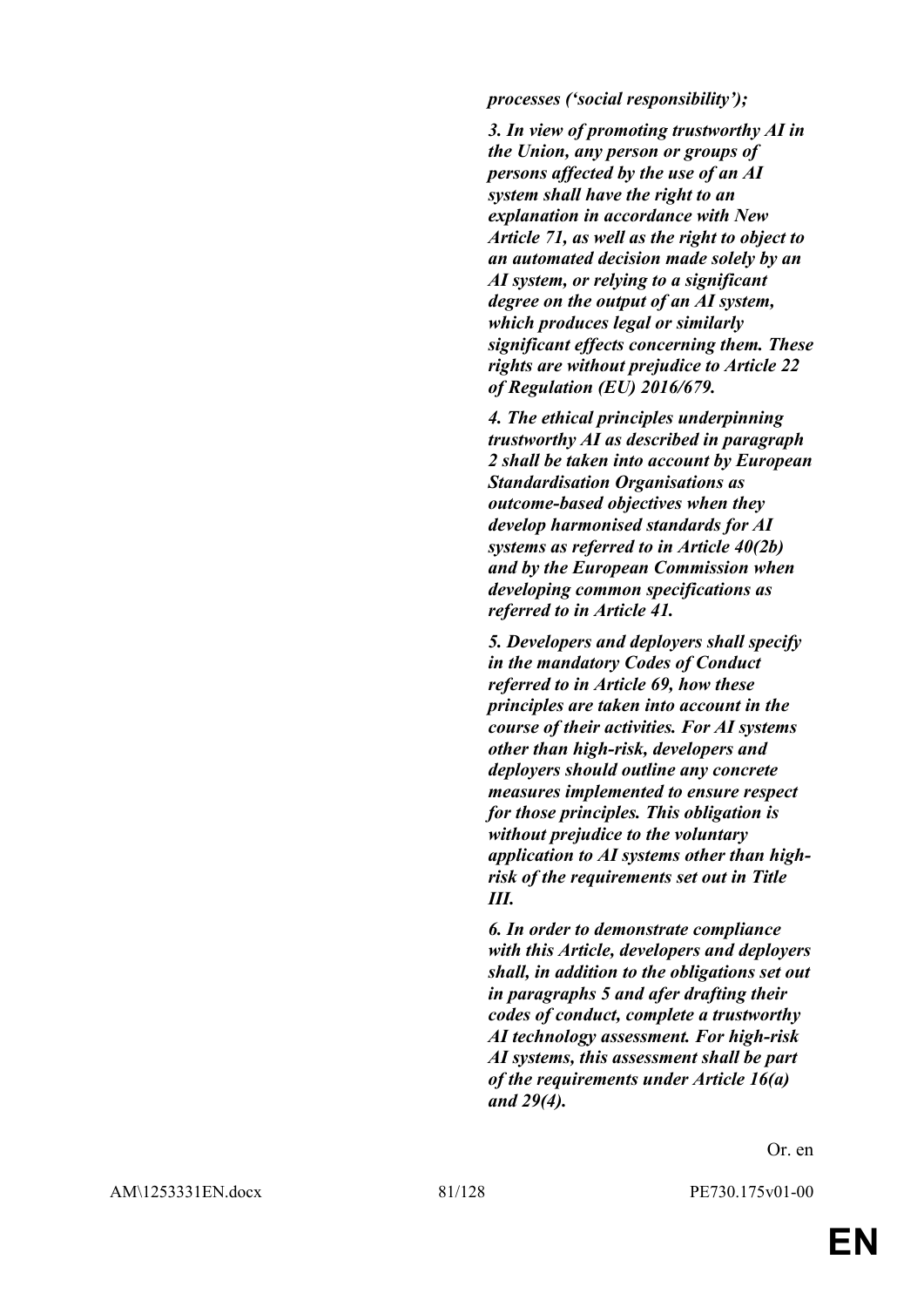# **Amendment 169 Ibán García Del Blanco, Marcos Ros Sempere, Domènec Ruiz Devesa, Victor Negrescu**

#### **Proposal for a regulation Article 4 b (new)**

*Text proposed by the Commission Amendment*

#### *Article 4 b*

#### *AI literacy*

*1. When implementing this Regulation, the Union and the Member States shall promote measures and tools for the development of a sufficient level of AI literacy, across sectors and groups of operators concerned, including through education and training, skilling and reskilling programmes and while ensuring a proper gender and age balance, in view of allowing a democratic control of AI systems.*

*2. Developers and deployers of AI systems shall promote tools and take measures to ensure a sufficient level of AI literacy of their staff and any other persons dealing with the operation and use of AI systems on their behalf, taking into account their technical knowledge, experience, education and training and the environment the AI systems are to be used in, and considering the persons or groups of persons on which the AI systems are to be used.*

*3. Such literacy tools and measures shall consist, in particular, of the teaching and learning of basic notions and skills about AI systems and their functioning, including the different types of products and uses, their risks and benefits and the severity of the possible harm they can cause and its probability of occurrence.*

*4. A sufficient level of AI literacy is one that contributes to the ability of operators to fully comply with and benefit from trustworthy AI, and in particular with the requirements laid down in this Regulation*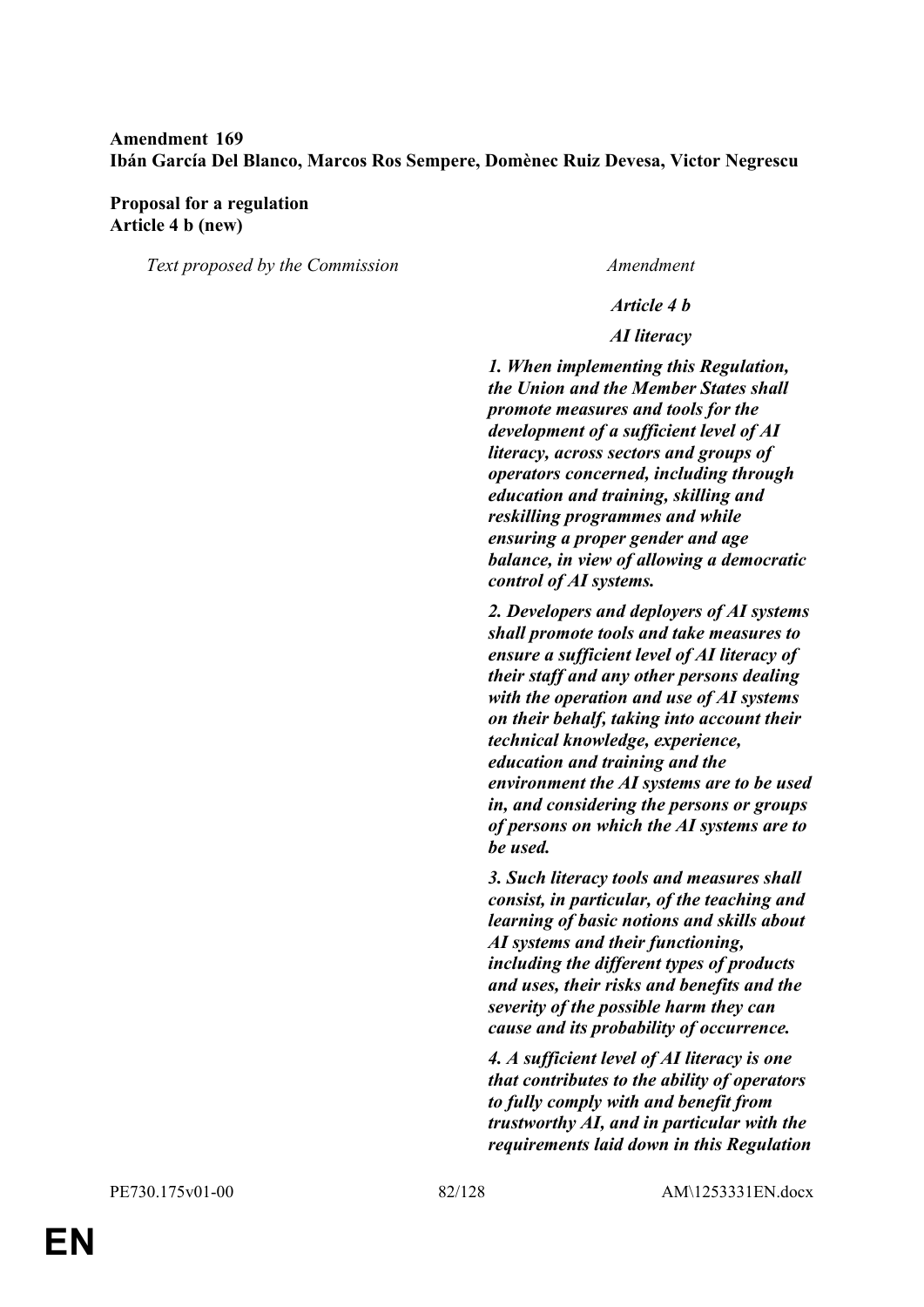Or. en

# **Amendment 170 Vlad-Marius Botoş, Irena Joveva, Morten Løkkegaard**

### **Proposal for a regulation Article 5 – paragraph 1 – point a**

### *Text proposed by the Commission Amendment*

(a) the placing on the market, putting into service or use of an AI system that deploys *subliminal* techniques beyond a person's consciousness *in order* to materially *distort* a person's behaviour in a manner that causes or is likely to cause that person or another person physical or psychological harm;

(a) the placing on the market, putting into service or use of an AI system that deploys *psychological* techniques beyond a person's consciousness *with the purpose, the effect or likely effect of* to materially *distorting* a person's behaviour in a manner that causes or is likely to cause that person or another person physical or psychological harm;

Or. en

# **Amendment 171 Alessandro Panza**

#### **Proposal for a regulation Article 5 – paragraph 1 – point a**

# *Text proposed by the Commission Amendment*

(a) the placing on the market, putting into service or use of an AI system that deploys subliminal techniques beyond a person's consciousness in order to materially distort a person's behaviour in a manner that causes or is likely to cause that person or another person physical or psychological harm;

(a) the placing on the market, putting into service or use of an AI system that deploys subliminal techniques beyond a person's consciousness in order to materially distort a person's behaviour *or views* in a manner that causes or is likely to cause that person or another person physical or psychological harm;

Or. it

# **Amendment 172**

AM\1253331EN.docx 83/128 PE730.175v01-00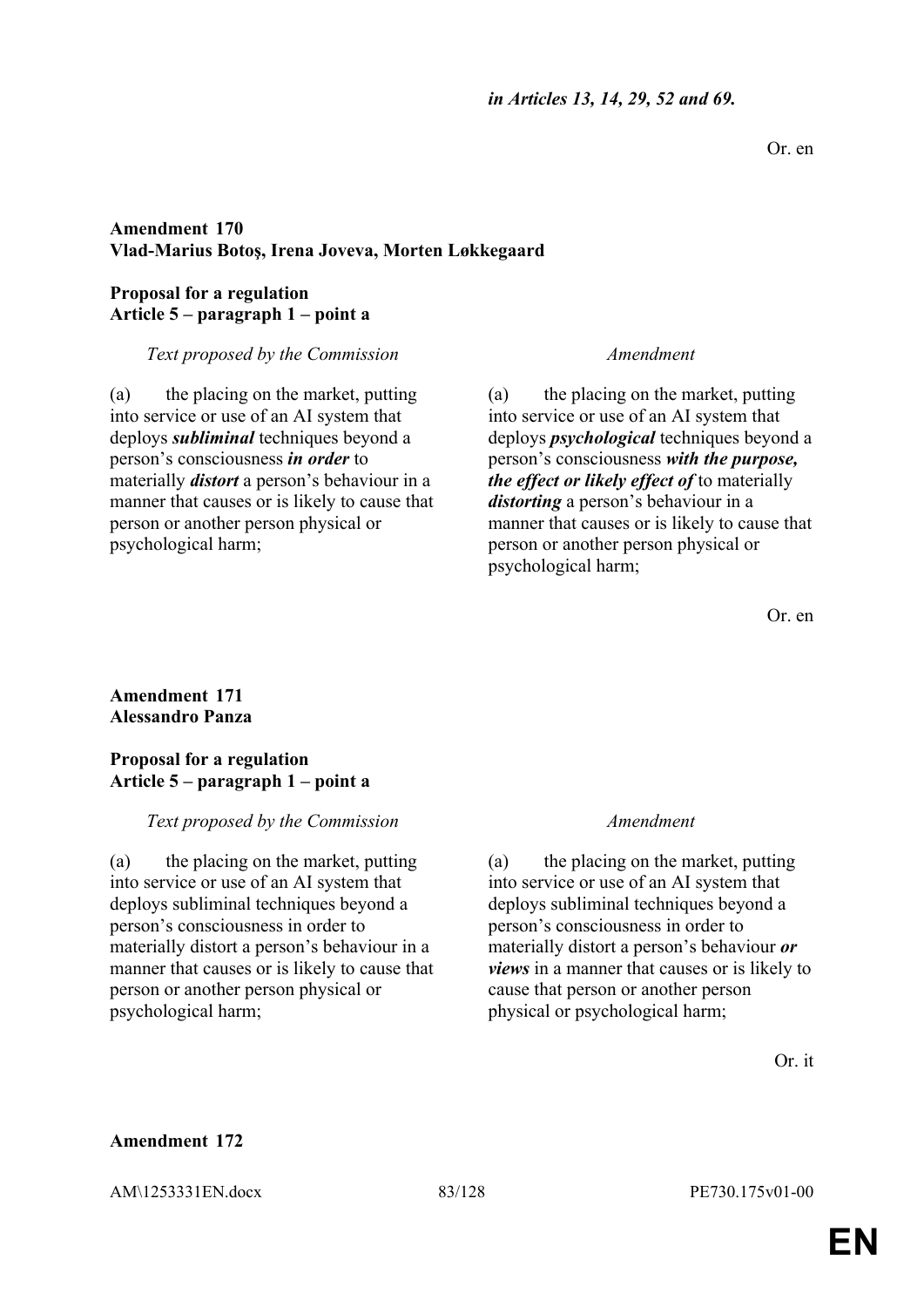#### **Dace Melbārde, Loucas Fourlas**

### **Proposal for a regulation Article 5 – paragraph 1 – point a**

#### *Text proposed by the Commission Amendment*

(a) the placing on the market, putting into service or use of an AI system that deploys subliminal techniques beyond a person's consciousness in order to materially distort a person's behaviour in a manner *that causes or is likely* to cause that person or another person physical or psychological harm;

(a) the placing on the market, putting into service or use of an AI system that deploys subliminal techniques beyond a person's consciousness in order to materially distort a person's behaviour in a manner *intended* to cause that person or another person physical or psychological harm;

Or. en

# **Amendment 173 Vlad-Marius Botoş, Irena Joveva, Morten Løkkegaard**

#### **Proposal for a regulation Article 5 – paragraph 1 – point b**

### *Text proposed by the Commission Amendment*

(b) the placing on the market, putting into service or use of an AI system that exploits any of the vulnerabilities of a specific group of persons due to their age, physical or mental *disability*, in order to materially distort the behaviour of a person pertaining to that group in a manner that causes or is likely to cause that person or another person physical or psychological harm;

(b) the placing on the market, putting into service or use of an AI system that exploits any of the vulnerabilities of a *person or a* specific group of persons due to their *known or predicted personality or social or economic situation or due to their* age, physical or mental *capacity*, in order to materially distort the behaviour of a person pertaining to that group in a manner that causes or is likely to cause that person or another person physical or psychological harm;

Or. en

**Amendment 174 Christine Anderson**

**Proposal for a regulation Article 5 – paragraph 1 – point b**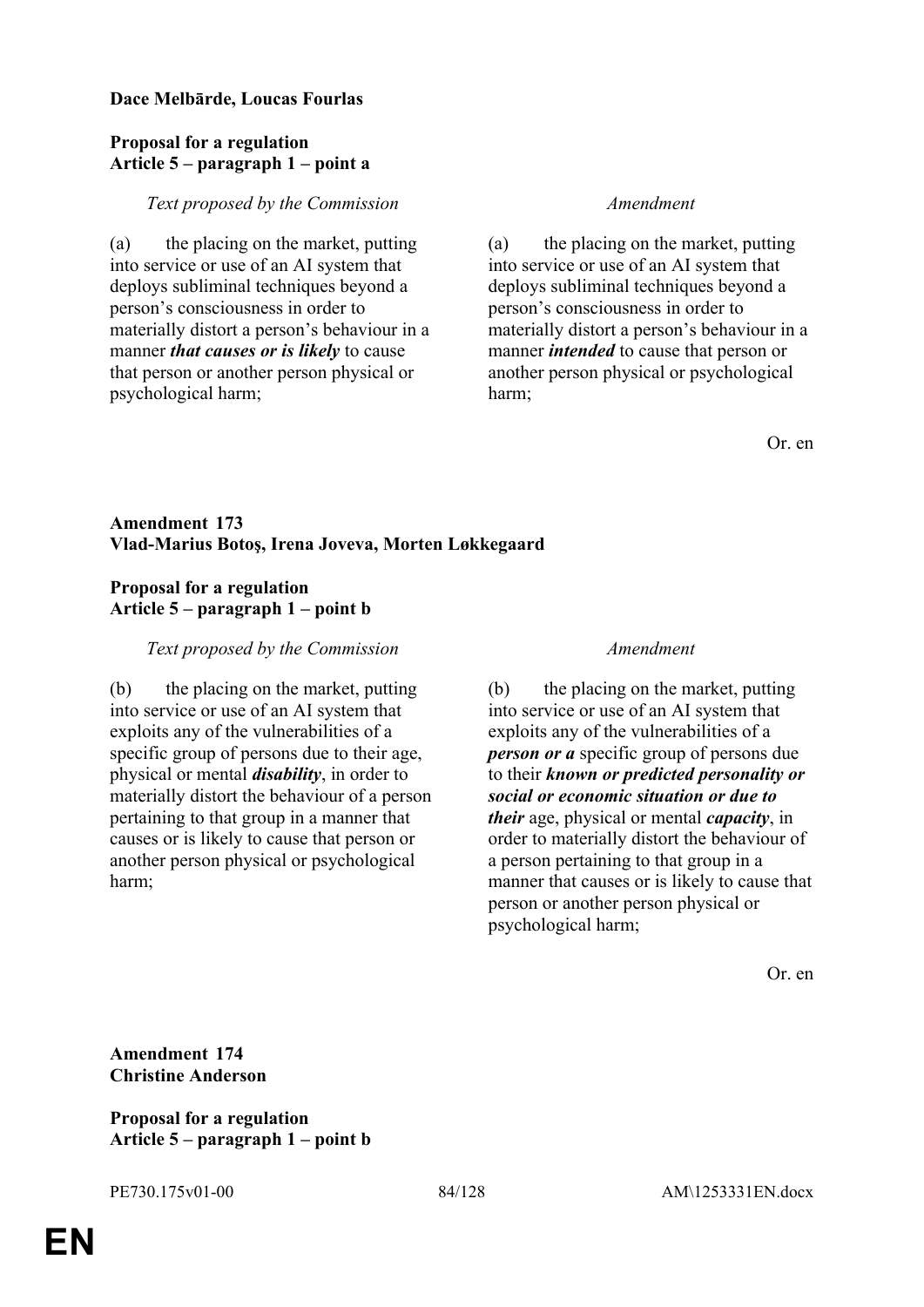#### *Text proposed by the Commission Amendment*

(b) the placing on the market, putting into service or use of an AI system that exploits any of the vulnerabilities of a specific group of persons due to their age, physical or mental disability, in order to materially distort the behaviour of a person pertaining to that group in a manner that *causes* or is likely to *cause* that person or another person physical or psychological harm;

(b) the placing on the market, putting into service or use of an AI system that exploits any of the vulnerabilities of a specific group of persons due to their age, physical or mental disability, in order to materially distort the behaviour of a person pertaining to that group in a manner that *contributes* or is likely to *contribute to causing* that person or another person physical or psychological harm;

Or. en

#### **Amendment 175 Alessandro Panza**

#### **Proposal for a regulation Article 5 – paragraph 1 – point b**

#### *Text proposed by the Commission Amendment*

(b) the placing on the market, putting into service or use of an AI system that exploits any of the vulnerabilities of a specific group of persons due to their age, physical or mental disability, in order to materially distort the behaviour of a person pertaining to that group in a manner that causes or is likely to cause that person or another person physical or psychological harm;

(b) the placing on the market, putting into service or use of an AI system that exploits any of the vulnerabilities of a specific group of persons due to their age, physical or mental disability, in order to materially distort the behaviour *or views* of a person pertaining to that group in a manner that causes or is likely to cause that person or another person physical or psychological harm;

Or. it

### **Amendment 176 Dace Melbārde, Andrey Slabakov**

#### **Proposal for a regulation Article 5 – paragraph 1 – point b**

*Text proposed by the Commission Amendment*

(b) the placing on the market, putting (b) the placing on the market, putting

AM\1253331EN.docx 85/128 PE730.175v01-00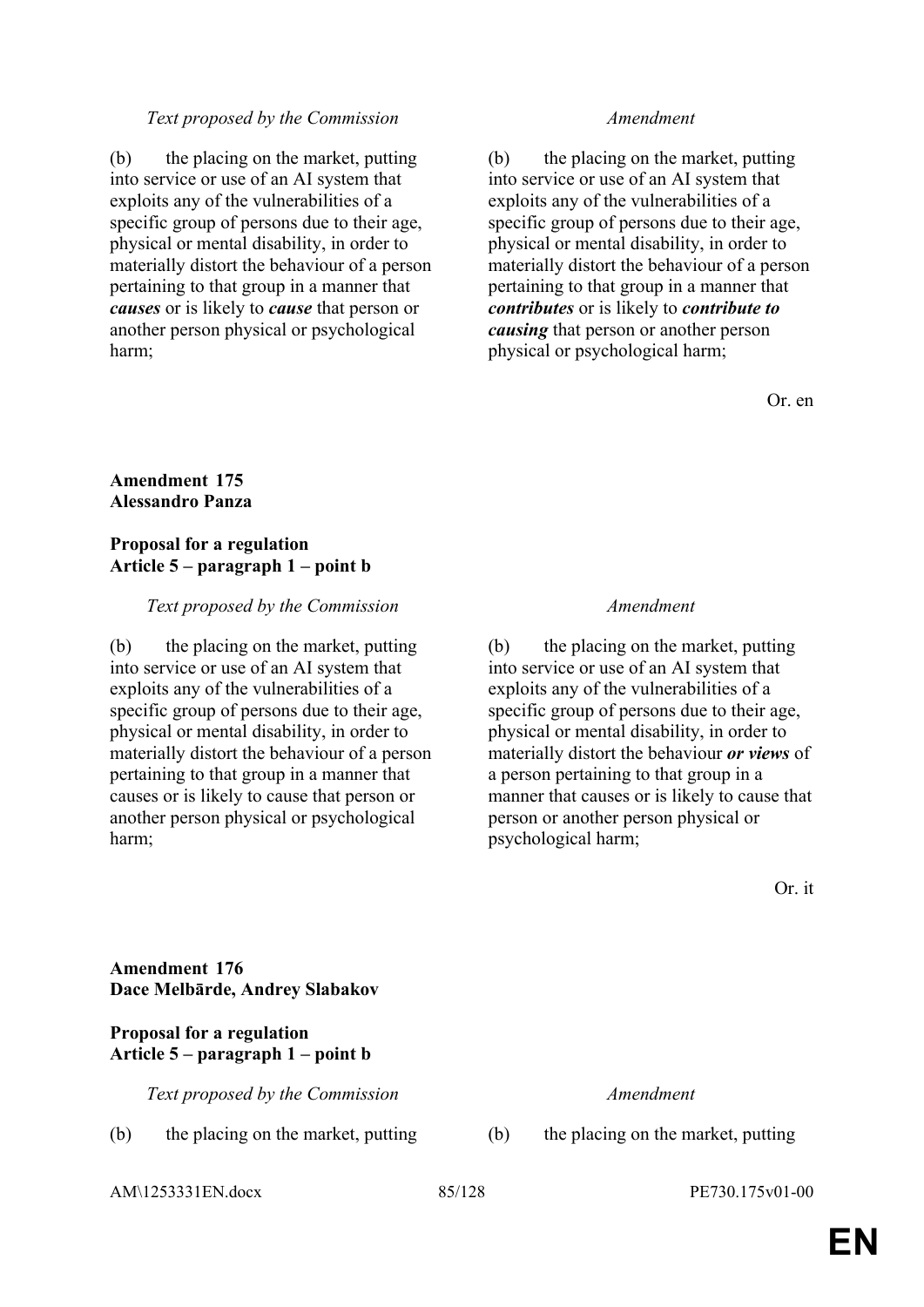into service or use of an AI system that exploits any of the vulnerabilities of a specific group of persons due to their age, physical or mental disability, in order to materially distort the behaviour of a person pertaining to that group in a manner that causes or is likely to cause that person or another person physical or psychological harm;

into service or use of an AI system that *deliberately* exploits any of the vulnerabilities of a specific group of persons due to their age, physical or mental disability, in order to materially distort the behaviour of a person pertaining to that group in a manner that causes or is likely to cause that person or another person physical or psychological harm;

Or. en

### **Amendment 177 Loucas Fourlas, Iuliu Winkler, Sabine Verheyen, Theodoros Zagorakis, Michaela Šojdrová, Peter Pollák, François-Xavier Bellamy, Isabel Benjumea Benjumea, Milan Zver**

# **Proposal for a regulation Article 5 – paragraph 1 – point b**

### *Text proposed by the Commission Amendment*

(b) the placing on the market, putting into service or use of an AI system that exploits any of the vulnerabilities of a specific group of persons due to their age, physical or mental disability, in order to materially distort the behaviour of a person pertaining to that group in a manner that causes or is likely to cause that person or another person physical or psychological harm;

(b) the placing on the market, putting into service or use of an AI system that exploits any of the vulnerabilities of *children or* a specific group of persons due to their age, physical or mental disability, in order to materially distort the behaviour of a person pertaining to that group in a manner that causes or is likely to cause that person or another person physical or psychological harm;

Or. en

**Amendment 178 Petra Kammerevert**

**Proposal for a regulation Article 5 – paragraph 1 – point b a (new)**

*Text proposed by the Commission Amendment*

*(ba) the placing on the market, putting into service or use of an AI system intended to cause persons unfair*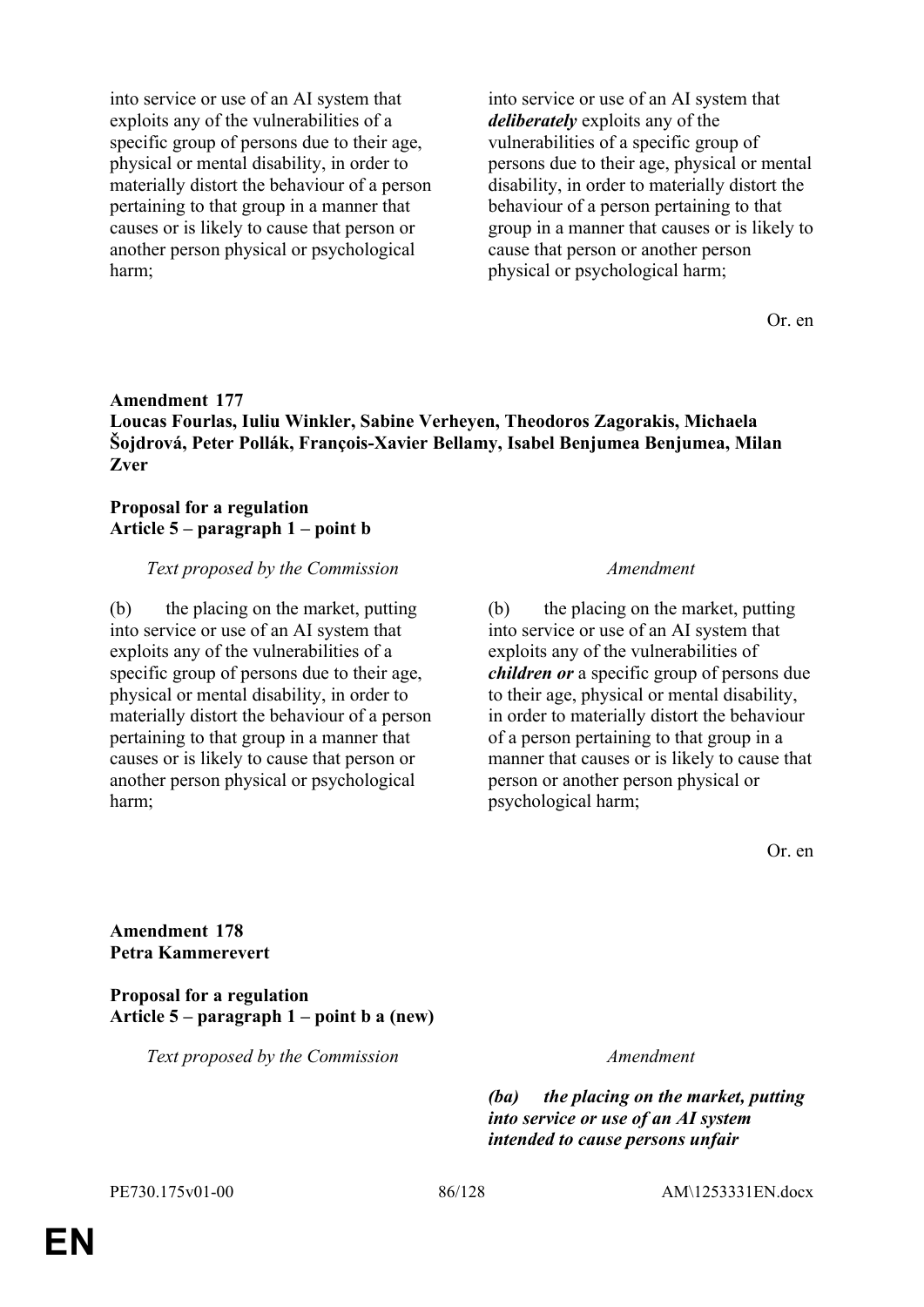#### *economic harm;*

### **Amendment 179 Petra Kammerevert**

#### **Proposal for a regulation Article 5 – paragraph 1 – point c – introductory part**

### *Text proposed by the Commission Amendment*

(c) the placing on the market, putting into service or use of AI systems by public authorities or on their behalf for the evaluation or classification of the trustworthiness of natural persons over a certain period of time based on their social behaviour or known or predicted personal or personality characteristics, with the social score leading to either or both of the following:

(c) the placing on the market, putting into service or use of AI systems by public authorities or *by undertakings whose services for people's social participation are particularly significant, or* on their behalf*,* for the evaluation or classification of the trustworthiness of natural persons over a certain period of time based on their social behaviour or known or predicted personal or personality characteristics, with the social score leading to either or both of the following:

Or. de

# *Justification*

*Not only public authorities, but also undertakings with market power that use AI systems to assess social behaviour can develop unacceptable potential for discrimination, bringing about pressure on users to adapt accordingly.*

# **Amendment 180 Vlad-Marius Botoş, Irena Joveva, Morten Løkkegaard**

### **Proposal for a regulation Article 5 – paragraph 1 – point c – introductory part**

#### *Text proposed by the Commission Amendment*

(c) the placing on the market, putting into service or use of AI systems by public authorities or on their behalf for the evaluation or classification of the trustworthiness of natural persons over a

(c) the placing on the market, putting into service or use of AI systems by public authorities*, educational institutions* or on their behalf for the evaluation or classification of the trustworthiness of

AM\1253331EN.docx 87/128 PE730.175v01-00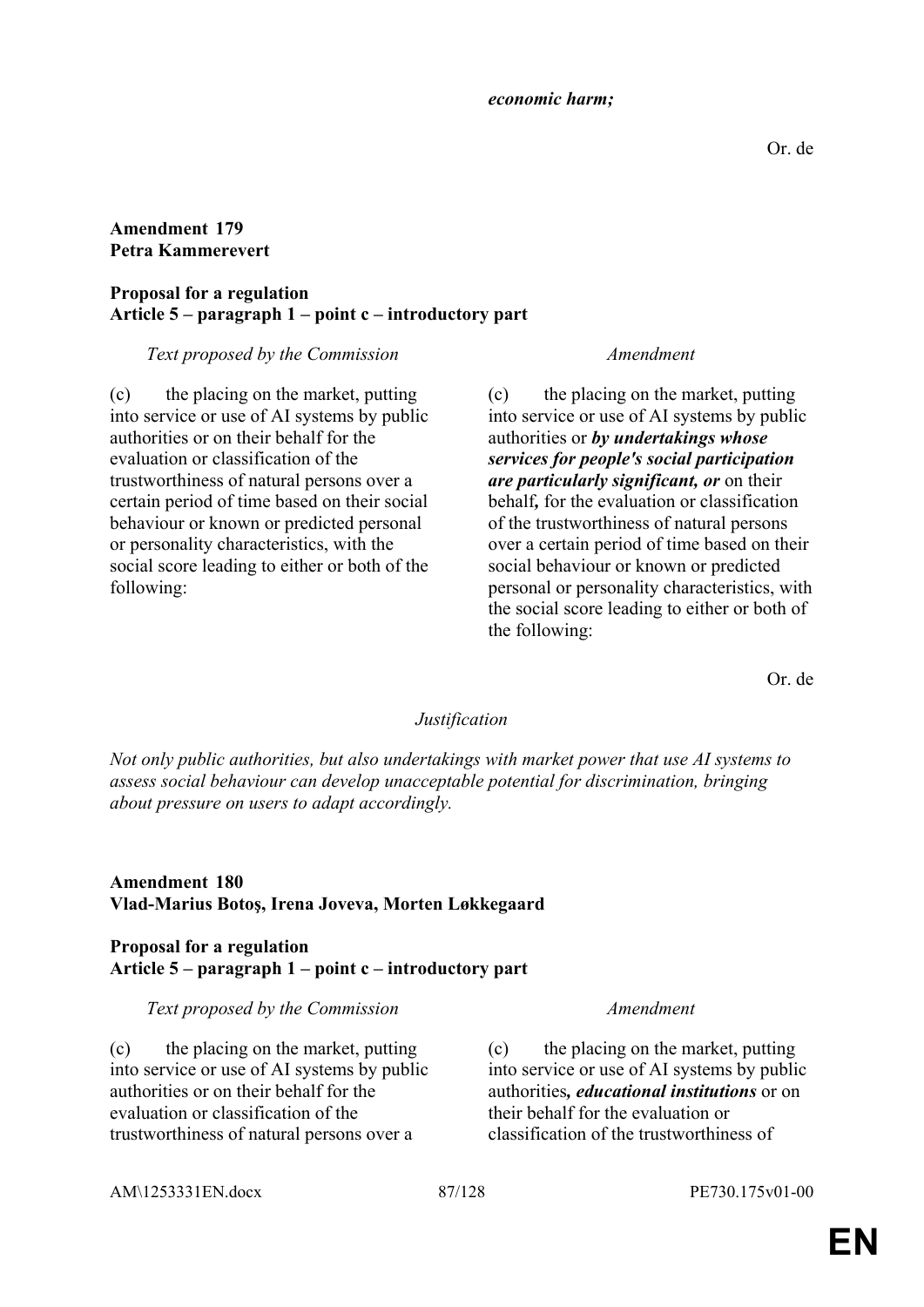certain period of time based on their social behaviour or known or predicted personal or personality characteristics, with the social score leading to either or *both* of the following:

natural persons over a certain period of time based on their social *and emotional* behaviour or known or predicted personal or personality characteristics, with the social score leading to either or *all* of the following:

Or. en

### **Amendment 181 Martina Michels, Pernando Barrena Arza, Niyazi Kizilyürek, Alexis Georgoulis**

#### **Proposal for a regulation Article 5 – paragraph 1 – point c – introductory part**

#### *Text proposed by the Commission Amendment*

(c) the placing on the market, putting into service or use of AI systems *by public authorities or on their behalf* for the evaluation or classification of the trustworthiness of natural persons over a certain period of time based on their social behaviour or known or predicted personal or personality characteristics, with the social score leading to either or both of the following:

(c) the placing on the market, putting into service or use of AI systems for the evaluation or classification of the trustworthiness of natural persons over a certain period of time based on their social behaviour or known or predicted personal or personality characteristics, with the social score leading to either or both of the following:

Or. de

# **Amendment 182 Christine Anderson**

### **Proposal for a regulation Article 5 – paragraph 1 – point c – point ii**

*Text proposed by the Commission Amendment*

(ii) *detrimental or unfavourable* treatment of certain natural persons or whole groups thereof that is unjustified or disproportionate to their social behaviour or its gravity;

(ii) treatment of certain natural persons or whole groups thereof that is unjustified or disproportionate to their social behaviour or its gravity;

Or. en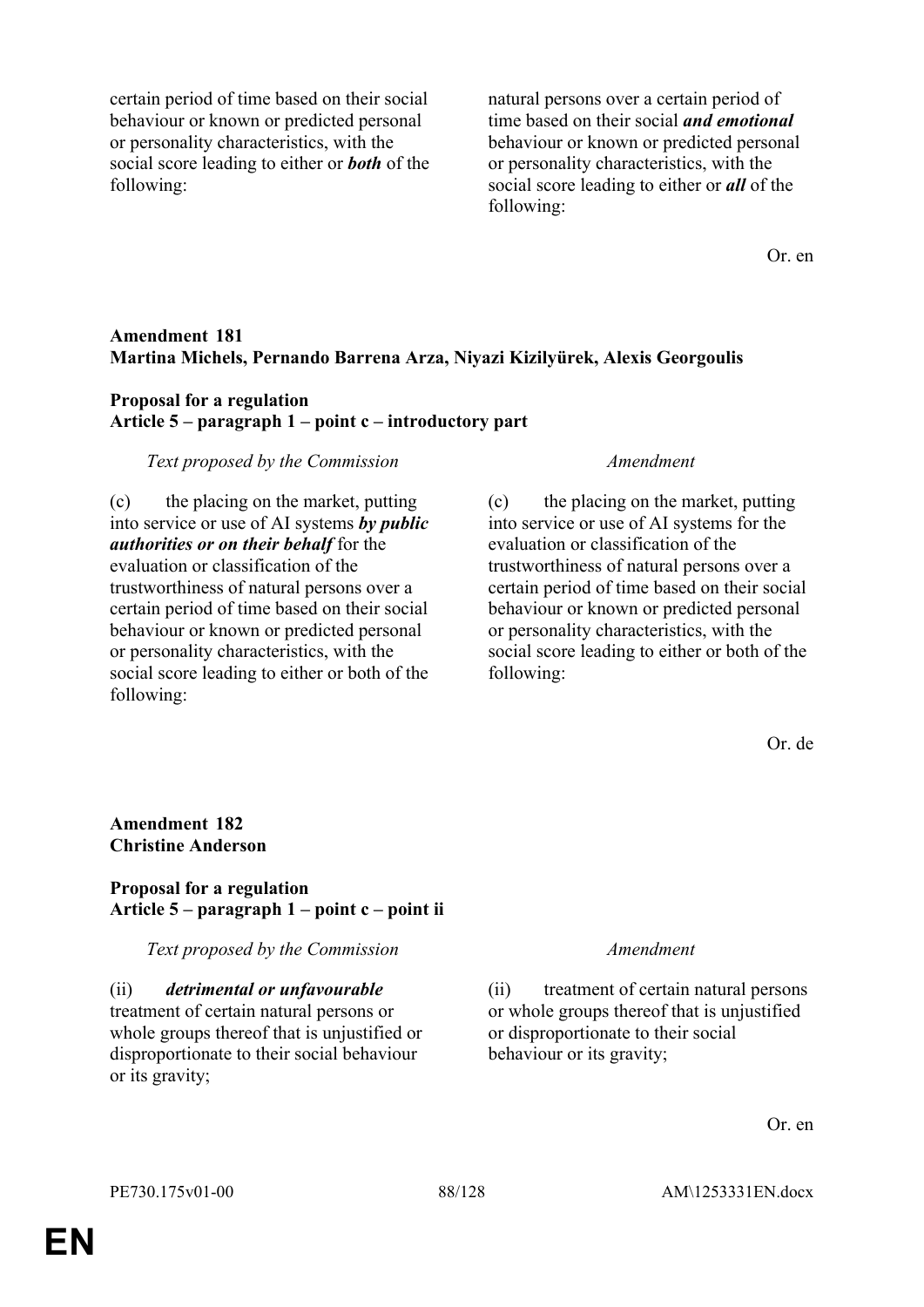# **Amendment 183 Vlad-Marius Botoş, Irena Joveva, Morten Løkkegaard**

### **Proposal for a regulation Article 5 – paragraph 1 – point c – point ii a (new)**

*Text proposed by the Commission Amendment*

*(ii a) (iii) mandatory determining the areas of study a student should follow;*

Or. en

#### **Amendment 184 Marcel Kolaja**

**Proposal for a regulation Article 5 – paragraph 1 – point c a (new)**

*Text proposed by the Commission Amendment*

*(c a) The placing on the market, putting into service or use of emotion recognition systems unless such use is strictly for the purposes of the Regulation 2016/679 Article 9 (2) h), i) and j)*

Or. en

# **Amendment 185 Marcel Kolaja**

**Proposal for a regulation Article 5 – paragraph 1 – point c b (new)**

*Text proposed by the Commission Amendment*

*(c b) The placing on the market, putting into service or use of AI systems targeting minors intended to be used for monitoring or detecting prohibited behaviour of minors during tests at educational and training institutions*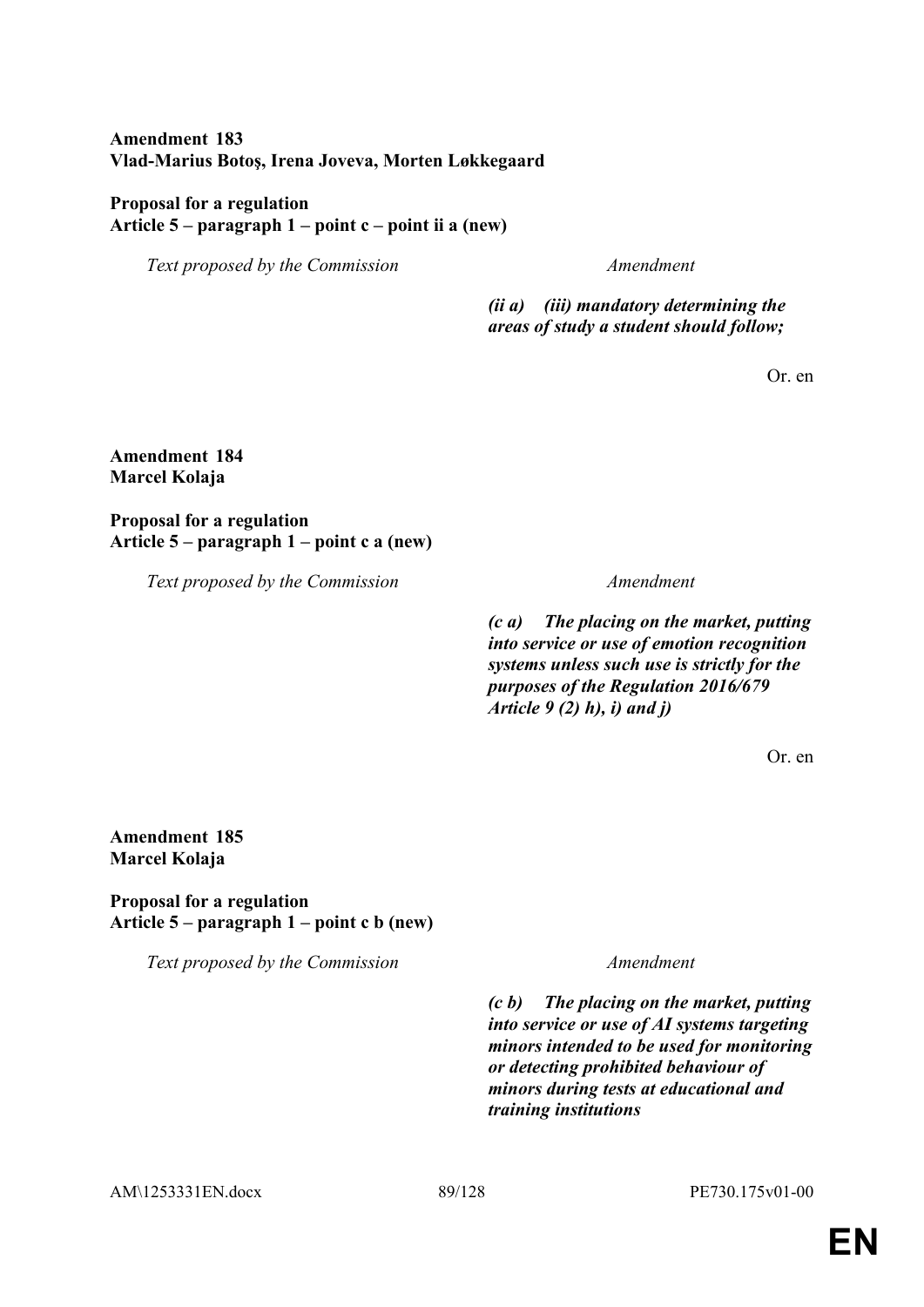# **Amendment 186 Martina Michels, Pernando Barrena Arza, Niyazi Kizilyürek, Alexis Georgoulis**

#### **Proposal for a regulation Article 5 – paragraph 1 – point d – introductory part**

*Text proposed by the Commission Amendment*

(d) the use of *'real-time'* remote biometric identification systems in publicly accessible spaces *for the purpose of law enforcement, unless and in as far as such use is strictly necessary for one of the following objectives:*

(d) the use of remote biometric identification systems in publicly accessible spaces*;*

Or. de

**Amendment 187 Petra Kammerevert**

# **Proposal for a regulation Article 5 – paragraph 1 – point d – introductory part**

*Text proposed by the Commission Amendment*

(d) the use of 'real-time' remote biometric identification systems in publicly accessible spaces *for the purpose of law enforcement,* unless and in as far as such use is strictly necessary for one of the following objectives:

(d) the use of 'real-time' remote biometric identification systems in publicly accessible spaces unless and in as far as such use is strictly necessary for one of the following objectives:

Or. de

# *Justification*

*The ban on the use of real-time remote identification systems should apply across the board, as a matter of principle, and not only in connection with law enforcement purposes. Furthermore, the following point (ii) relates to threat prevention, but not to repressive law enforcement.*

# **Amendment 188 Martina Michels, Pernando Barrena Arza, Niyazi Kizilyürek, Alexis Georgoulis**

PE730.175v01-00 90/128 AM\1253331EN.docx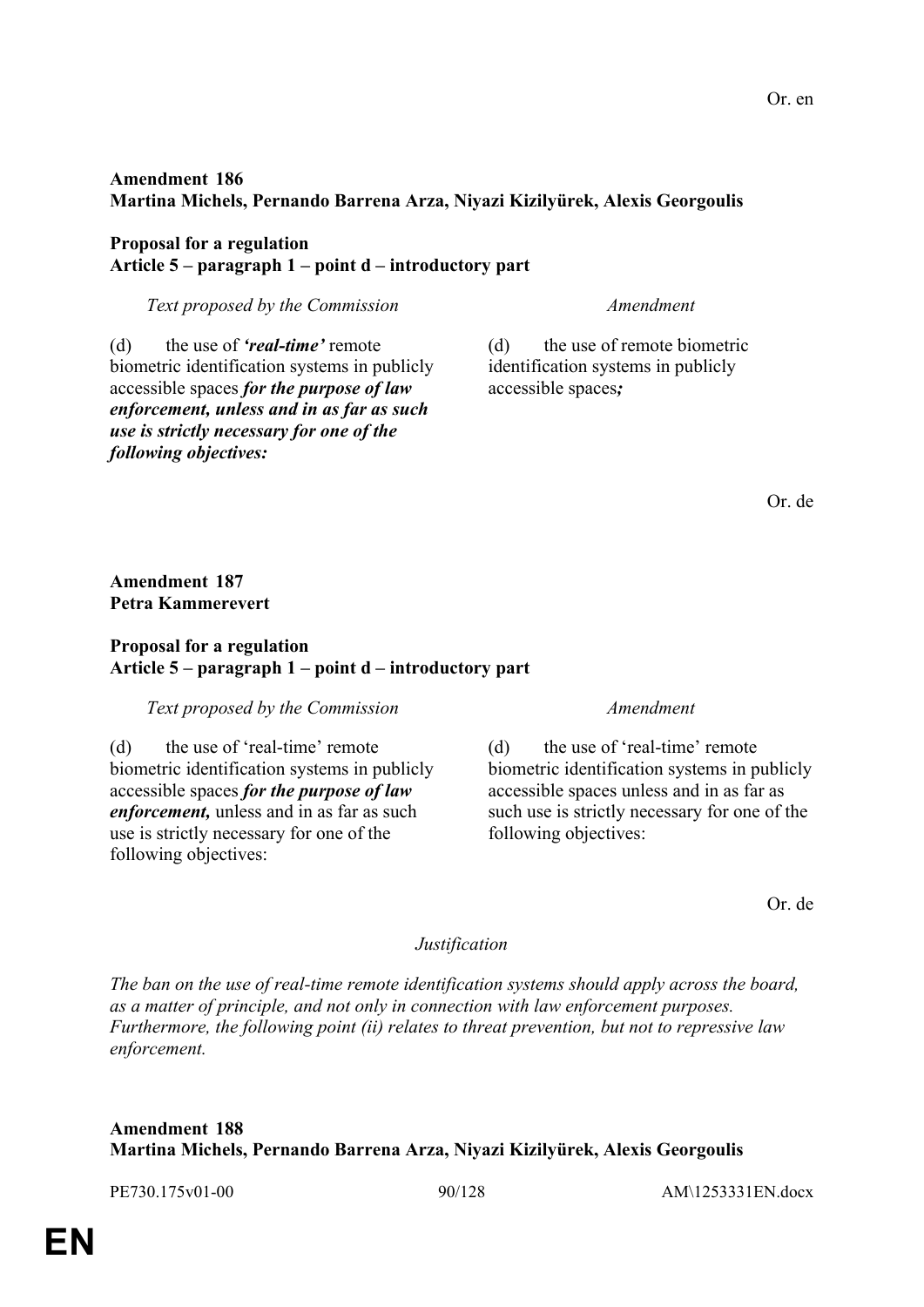### **Proposal for a regulation Article 5 – paragraph 1 – point d – point i**

*Text proposed by the Commission Amendment*

*(i) the targeted search for specific potential victims of crime, including missing children;*

# **Amendment 189 Martina Michels, Pernando Barrena Arza, Niyazi Kizilyürek, Alexis Georgoulis**

*deleted*

*deleted*

## **Proposal for a regulation Article 5 – paragraph 1 – point d – point ii**

*Text proposed by the Commission Amendment*

*(ii) the prevention of a specific, substantial and imminent threat to the life or physical safety of natural persons or of a terrorist attack;*

Or. de

Or. de

# **Amendment 190 Martina Michels, Pernando Barrena Arza, Niyazi Kizilyürek, Alexis Georgoulis**

# **Proposal for a regulation Article 5 – paragraph 1 – point d – point iii**

*Text proposed by the Commission Amendment*

*deleted*

*(iii) the detection, localisation, identification or prosecution of a perpetrator or suspect of a criminal offence referred to in Article 2(2) of Council Framework Decision 2002/584/JHA<sup>62</sup>and punishable in the Member State concerned by a custodial sentence or a detention order for a maximum period of at least three years, as determined by the law of that Member State.*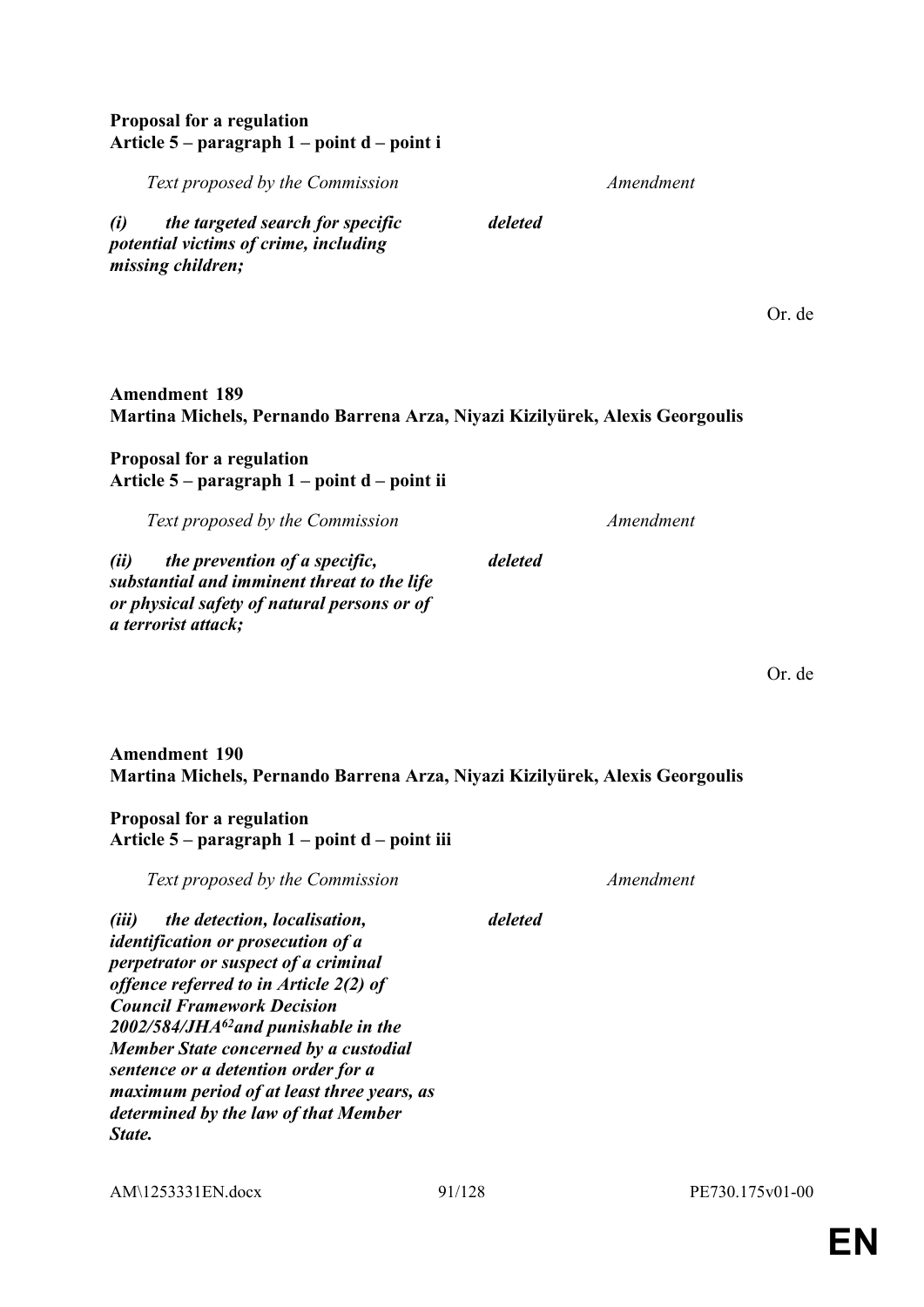*<sup>62</sup> Council Framework Decision 2002/584/JHA of 13 June 2002 on the European arrest warrant and the surrender procedures between Member States (OJ L 190, 18.7.2002, p. 1).*

Or. de

#### **Amendment 191 Petra Kammerevert**

 $\frac{1}{2}$ 

#### **Proposal for a regulation Article 5 – paragraph 1 – point d – point iii**

#### *Text proposed by the Commission Amendment*

(iii) the detection, localisation, identification or prosecution of a perpetrator or suspect of a criminal offence referred to in Article 2(2) of Council Framework Decision 2002/584/JHA<sup>62</sup>and punishable in the Member State concerned by a custodial sentence or a detention order for a *maximum* period of at least three years, as determined by the law of that Member State.

\_\_\_\_\_\_\_\_\_\_\_\_\_\_\_\_\_ \_\_\_\_\_\_\_\_\_\_\_\_\_\_\_\_\_

(iii) the detection, localisation, identification or prosecution of a perpetrator or suspect of a criminal offence referred to in Article 2(2) of Council Framework Decision 2002/584/JHA<sup>62</sup> and punishable in the Member State concerned by a custodial sentence or a detention order for a period of at least three years, as determined by the law of that Member State.

Or. de

**Amendment 192 Petra Kammerevert**

### **Proposal for a regulation Article 5 – paragraph 1 a (new)**

*Text proposed by the Commission Amendment*

<sup>62</sup> Council Framework Decision 2002/584/JHA of 13 June 2002 on the European arrest warrant and the surrender procedures between Member States (OJ L 190, 18.7.2002, p. 1).

<sup>62</sup> Council Framework Decision 2002/584/JHA of 13 June 2002 on the European arrest warrant and the surrender procedures between Member States (OJ L 190, 18.7.2002, p. 1).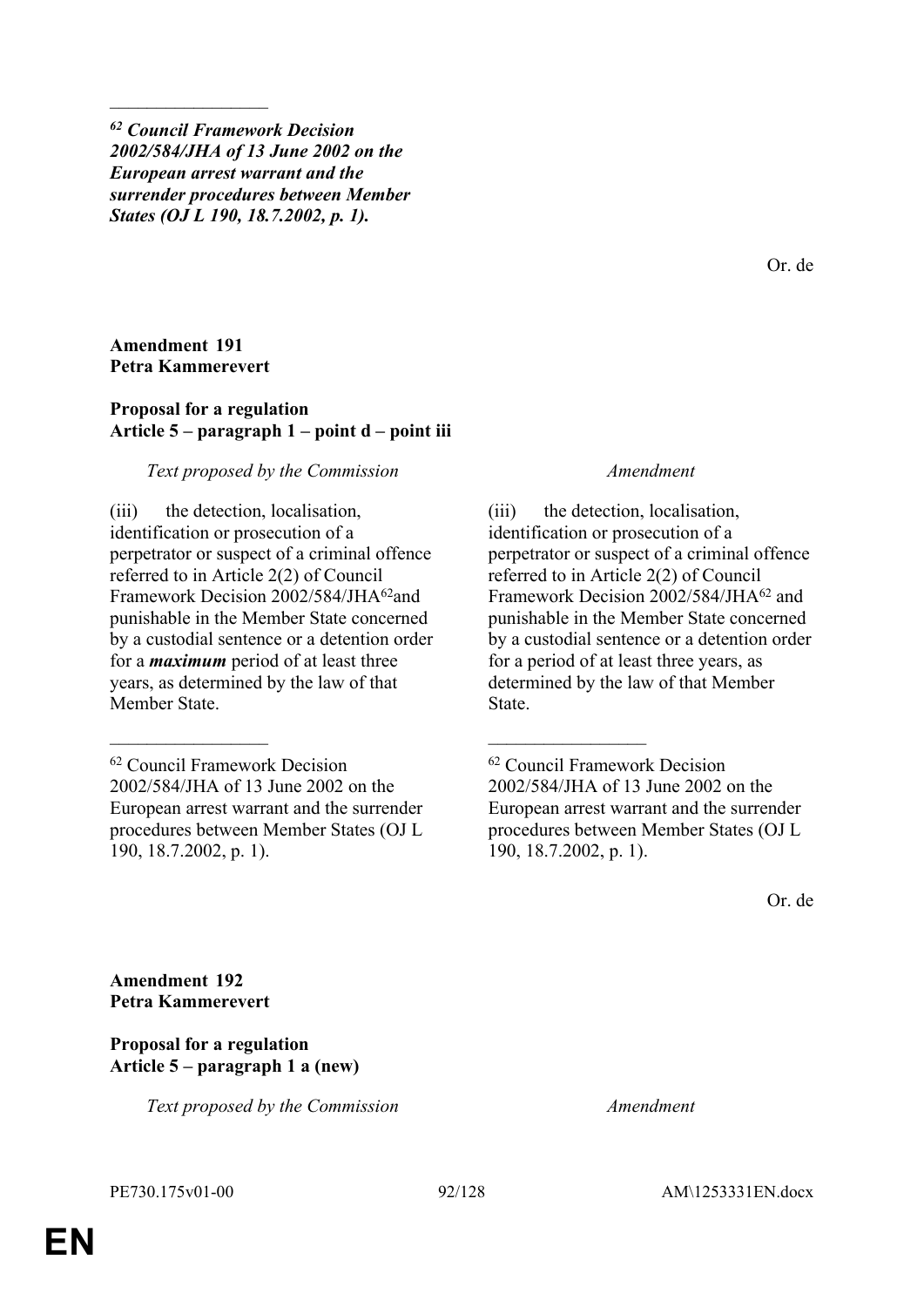*1a. Providers shall be required to comply with fundamental rights, bans on discrimination, rules laid down herein and other statutory provisions right from the AI system design and development stages or the contracting stage.*

Or. de

### **Amendment 193 Diana Riba i Giner, Sergey Lagodinsky, Kim Van Sparrentak**

#### **Proposal for a regulation Article 5 – paragraph 1 a (new)**

*Text proposed by the Commission Amendment*

*1 a. the placing on the market, putting into service or useof an AI system that can be used for intrusive monitoring and flagging toidentify or deter rule-breaking or fraud*

Or. en

# **Amendment 194 Martina Michels, Pernando Barrena Arza, Niyazi Kizilyürek, Alexis Georgoulis**

# **Proposal for a regulation Article 5 – paragraph 2**

| Text proposed by the Commission |                                                                                                                                                                                                                                                                        |         | Amendment |  |
|---------------------------------|------------------------------------------------------------------------------------------------------------------------------------------------------------------------------------------------------------------------------------------------------------------------|---------|-----------|--|
| 2.                              | The use of 'real-time' remote<br>biometric identification systems in<br><i>publicly accessible spaces for the purpose</i><br>of law enforcement for any of the<br>objectives referred to in paragraph 1 point<br>d) shall take into account the following<br>elements: | deleted |           |  |
|                                 | (a) the nature of the situation giving rise<br>to the possible use, in particular the<br>seriousness, probability and scale of the<br>harm caused in the absence of the use of<br><i>the system;</i>                                                                   |         |           |  |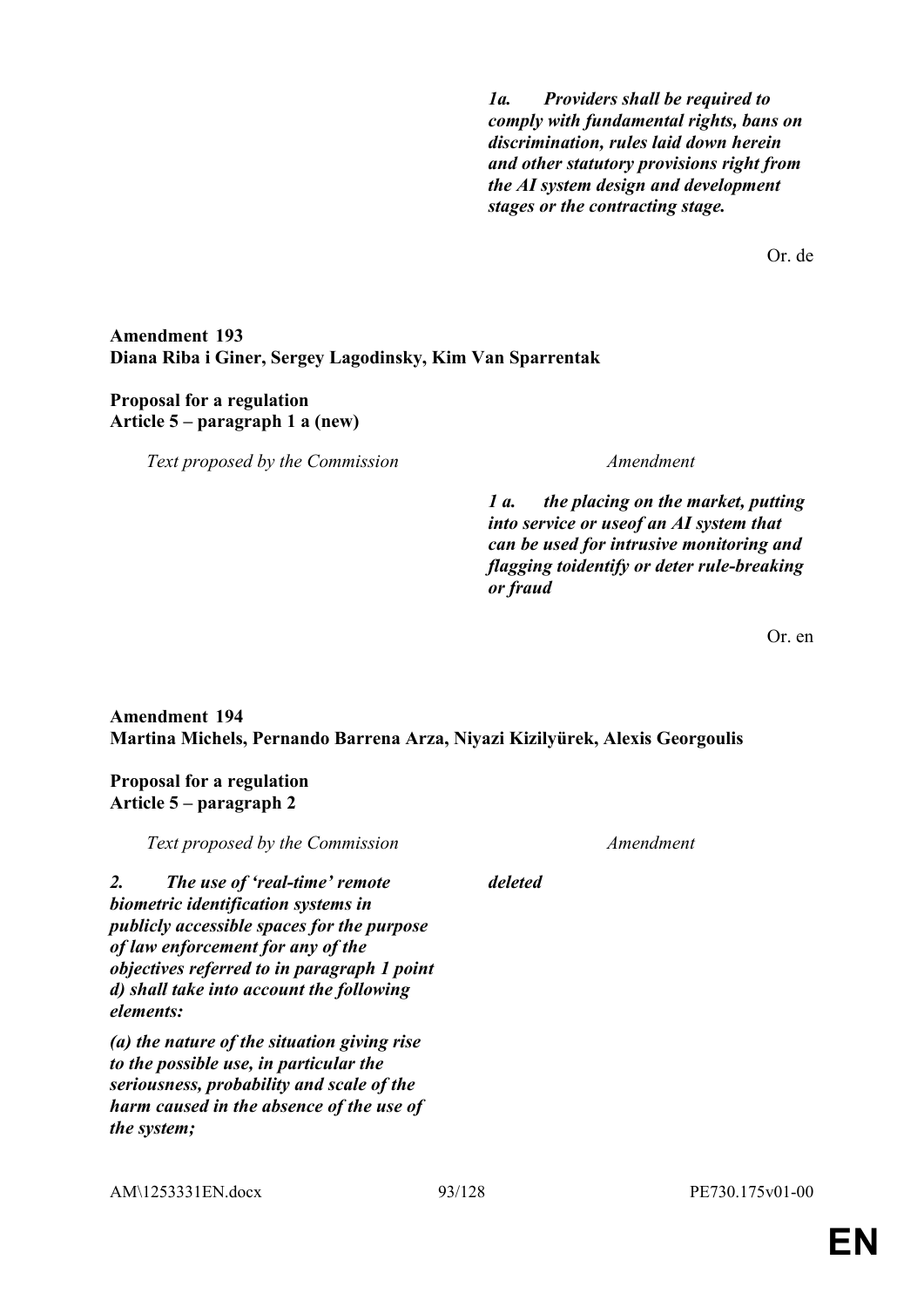*(b) the consequences of the use of the system for the rights and freedoms of all persons concerned, in particular the seriousness, probability and scale of those consequences.*

*In addition, the use of 'real-time' remote biometric identification systems in publicly accessible spaces for the purpose of law enforcement for any of the objectives referred to in paragraph 1 point d) shall comply with necessary and proportionate safeguards and conditions in relation to the use, in particular as regards the temporal, geographic and personal limitations.*

Or. de

**Amendment 195 Petra Kammerevert**

### **Proposal for a regulation Article 5 – paragraph 2 – introductory part**

*Text proposed by the Commission Amendment*

2. The use of 'real-time' remote biometric identification systems in publicly accessible spaces *for the purpose of law enforcement for* any of the objectives referred to in paragraph 1 point d) shall take into account the following elements:

2. The use of 'real-time' remote biometric identification systems in publicly accessible spaces *in order to achieve* any of the objectives referred to in paragraph 1 point d) shall take into account the following elements:

Or. de

**Amendment 196 Petra Kammerevert**

### **Proposal for a regulation Article 5 – paragraph 2 – subparagraph 1**

*Text proposed by the Commission Amendment*

In addition, the use of 'real-time' remote biometric identification systems in publicly accessible spaces *for the purpose of law* 

In addition, the use of 'real-time' remote biometric identification systems in publicly accessible spaces *in order to achieve* any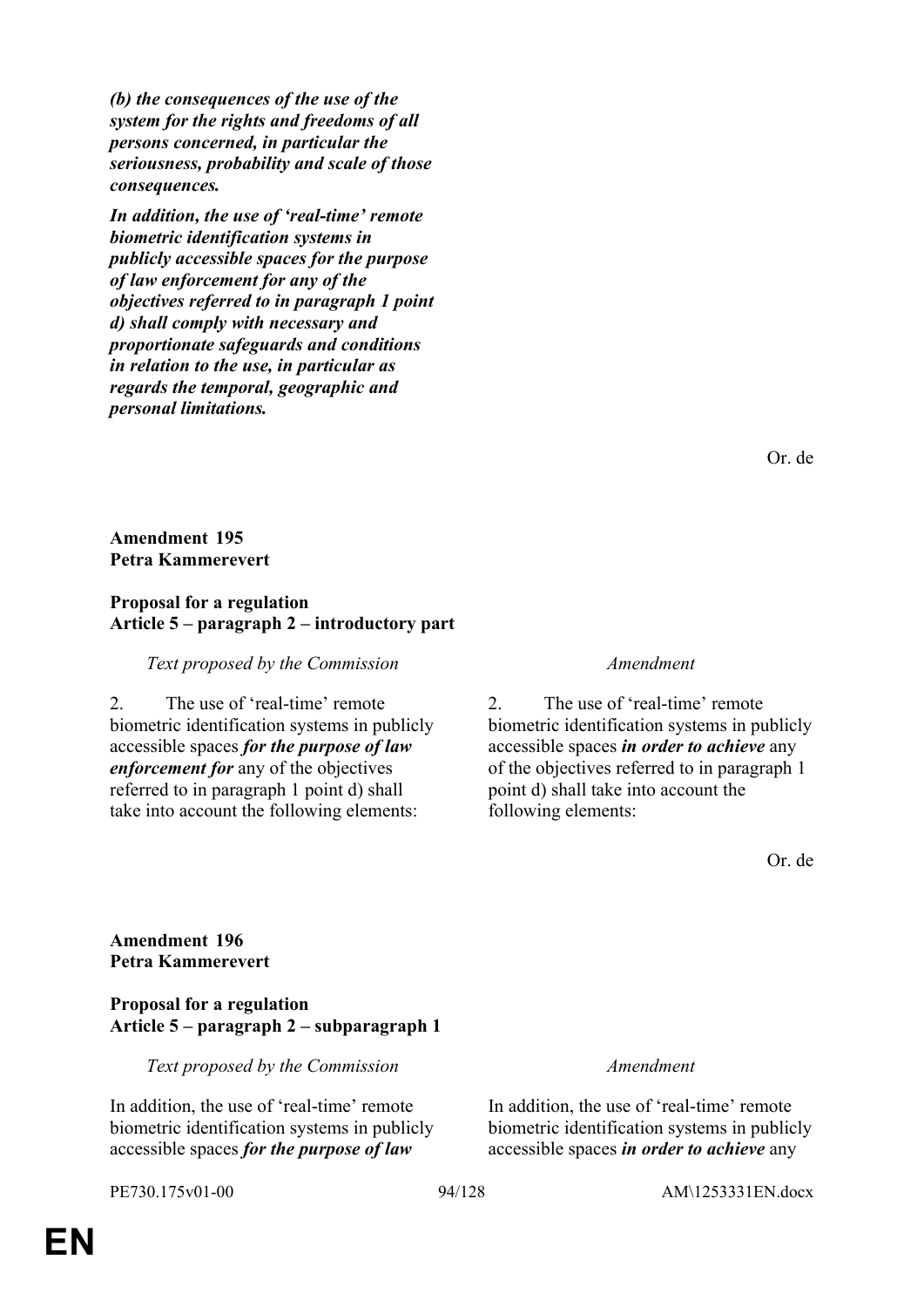*enforcement for* any of the objectives referred to in paragraph 1 point d) shall comply with necessary and proportionate safeguards and conditions in relation to the use, in particular as regards the temporal, geographic and personal limitations.

of the objectives referred to in paragraph 1 point d) shall comply with necessary and proportionate safeguards and conditions in relation to the use, in particular as regards the temporal, geographic and personal limitations.

Or. de

### **Amendment 197 Martina Michels, Pernando Barrena Arza, Niyazi Kizilyürek, Alexis Georgoulis**

#### **Proposal for a regulation Article 5 – paragraph 3**

*Text proposed by the Commission Amendment*

*3. As regards paragraphs 1, point (d) and 2, each individual use for the purpose of law enforcement of a 'real-time' remote biometric identification system in publicly accessible spaces shall be subject to a prior authorisation granted by a judicial authority or by an independent administrative authority of the Member State in which the use is to take place, issued upon a reasoned request and in accordance with the detailed rules of national law referred to in paragraph 4. However, in a duly justified situation of* 

*urgency, the use of the system may be commenced without an authorisation and the authorisation may be requested only during or after the use.*

*The competent judicial or administrative authority shall only grant the authorisation where it is satisfied, based on objective evidence or clear indications presented to it, that the use of the 'realtime' remote biometric identification system at issue is necessary for and proportionate to achieving one of the objectives specified in paragraph 1, point (d), as identified in the request. In deciding on the request, the competent judicial or administrative authority shall take into account the elements referred to* 

### *deleted*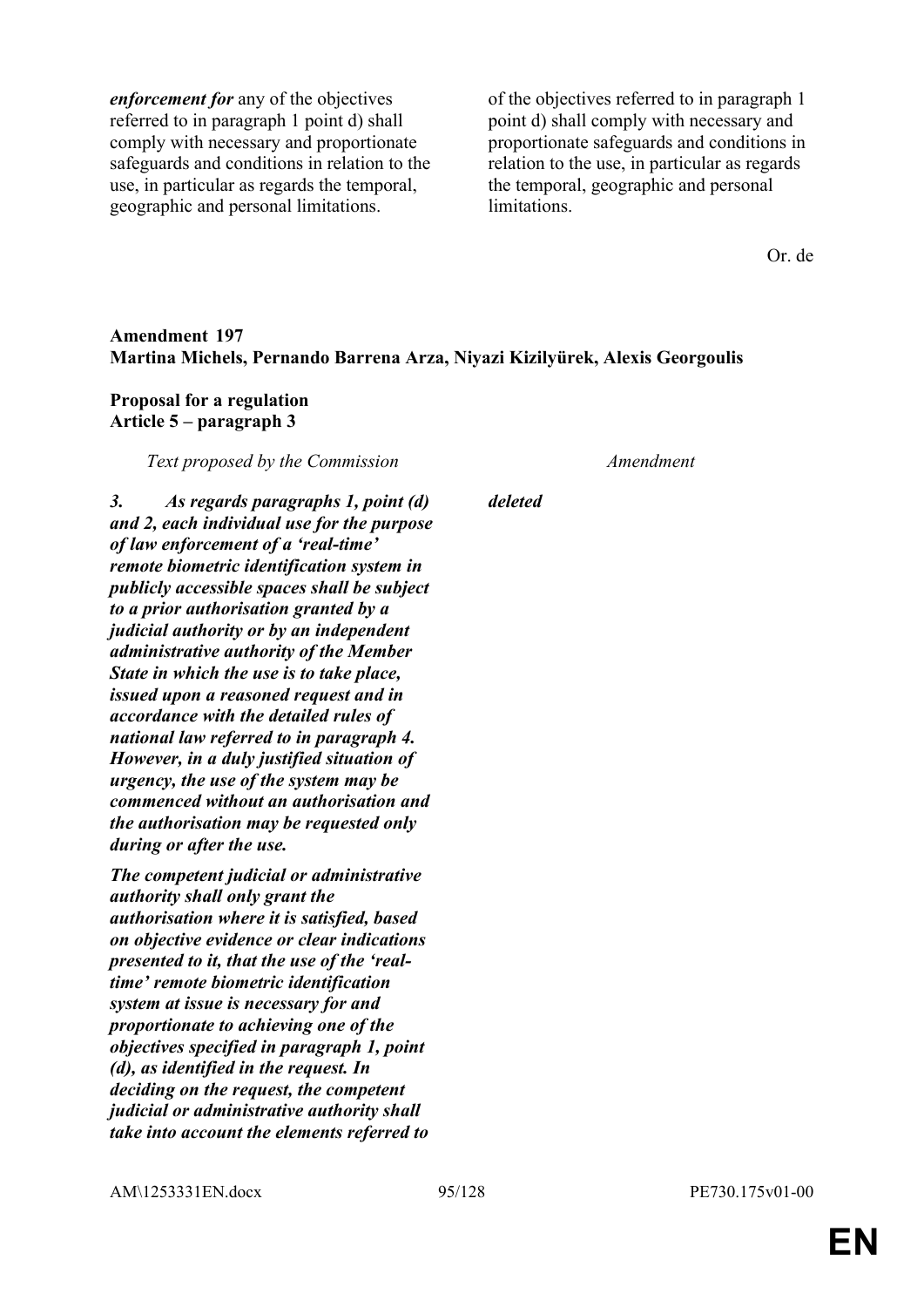# **Amendment 198 Petra Kammerevert**

### **Proposal for a regulation Article 5 – paragraph 3 – introductory part**

#### *Text proposed by the Commission Amendment*

3. As regards paragraphs 1, point (d) and 2, each individual use *for the purpose of law enforcement* of a 'real-time' remote biometric identification system in publicly accessible spaces shall be subject to a prior authorisation granted by a judicial authority or by an independent administrative authority of the Member State in which the use is to take place, issued upon a reasoned request and in accordance with the detailed rules of national law referred to in paragraph 4. However, in a duly justified situation of urgency, the use of the system may be commenced without an authorisation and the authorisation may be requested only during or after the use.

3. As regards paragraphs 1, point (d) and 2, each individual use of a 'real-time' remote biometric identification system in publicly accessible spaces shall be subject to a prior authorisation granted by a judicial authority or by an independent administrative authority of the Member State in which the use is to take place, issued upon a reasoned request and in accordance with the detailed rules of national law referred to in paragraph 4. However, in a duly justified situation of urgency, the use of the system may be commenced without an authorisation and the authorisation may be requested only during or after the use.

Or. de

# **Amendment 199 Martina Michels, Pernando Barrena Arza, Niyazi Kizilyürek, Alexis Georgoulis**

**Proposal for a regulation Article 5 – paragraph 4**

*Text proposed by the Commission Amendment*

*deleted*

*4. A Member State may decide to provide for the possibility to fully or partially authorise the use of 'real-time' remote biometric identification systems in publicly accessible spaces for the purpose of law enforcement within the limits and*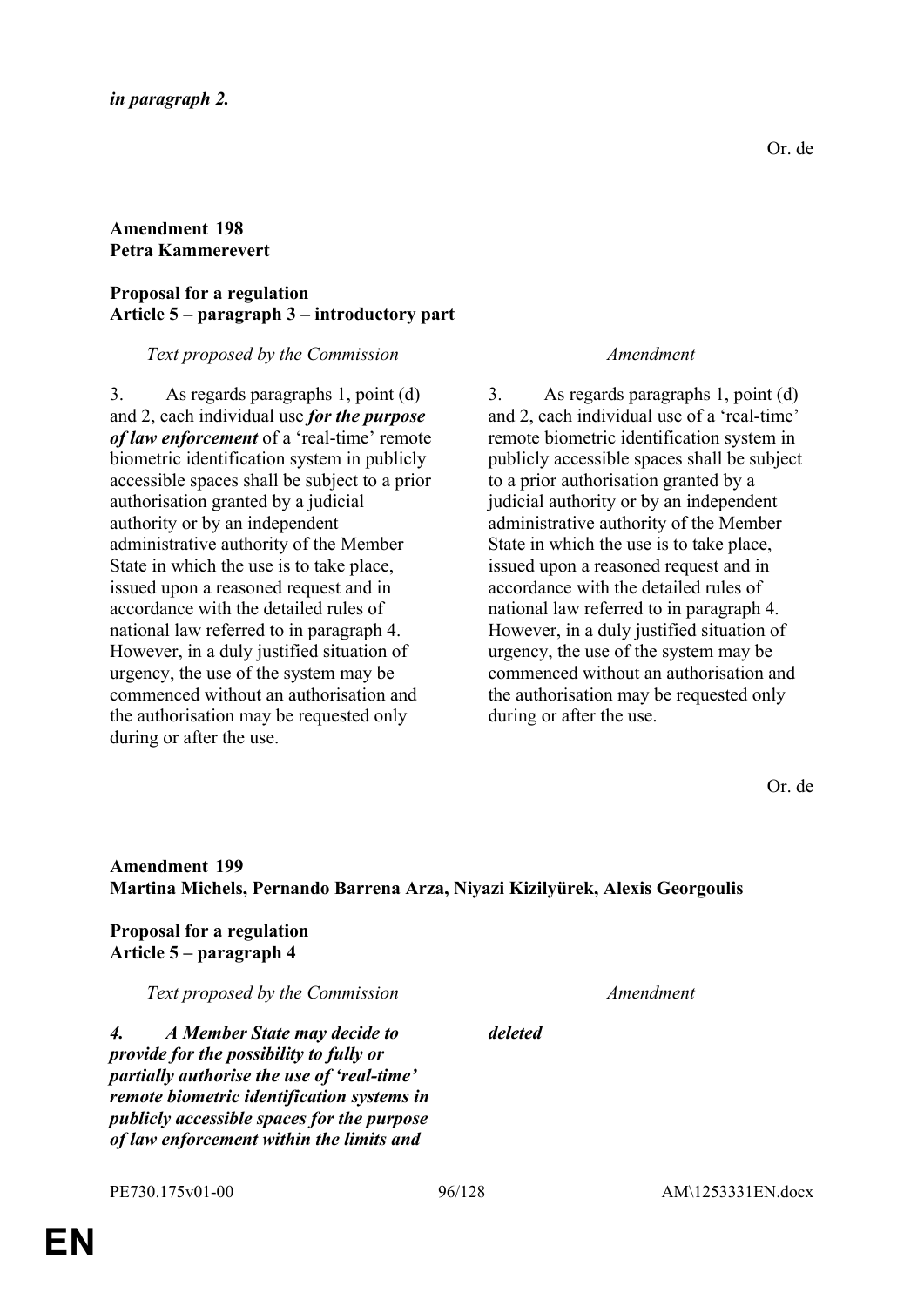*under the conditions listed in paragraphs 1, point (d), 2 and 3. That Member State shall lay down in its national law the necessary detailed rules for the request, issuance and exercise of, as well as supervision relating to, the authorisations referred to in paragraph 3. Those rules shall also specify in respect of which of the objectives listed in paragraph 1, point (d), including which of the criminal offences referred to in point (iii) thereof, the competent authorities may be authorised to use those systems for the purpose of law enforcement.*

Or. de

### **Amendment 200 Petra Kammerevert**

#### **Proposal for a regulation Article 5 – paragraph 4**

#### *Text proposed by the Commission Amendment*

4. A Member State may decide to provide for the possibility to fully or partially authorise the use of 'real-time' remote biometric identification systems in publicly accessible spaces *for the purpose of law enforcement* within the limits and under the conditions listed in paragraphs 1, point (d), 2 and 3. That Member State shall lay down in its national law the necessary detailed rules for the request, issuance and exercise of, as well as supervision relating to, the authorisations referred to in paragraph 3. Those rules shall also specify in respect of which of the objectives listed in paragraph 1, point (d), including which of the criminal offences referred to in point (iii) thereof, the competent authorities may be authorised to use those systems *for the purpose of law enforcement*.

4. A Member State may decide to provide for the possibility to fully or partially authorise the use of 'real-time' remote biometric identification systems in publicly accessible spaces within the limits and under the conditions listed in paragraphs 1, point (d), 2 and 3. That Member State shall lay down in its national law the necessary detailed rules for the request, issuance and exercise of, as well as supervision relating to, the authorisations referred to in paragraph 3. Those rules shall also specify in respect of which of the objectives listed in paragraph 1, point (d), including which of the criminal offences referred to in point (iii) thereof, the competent authorities may be authorised to use those systems.

Or. de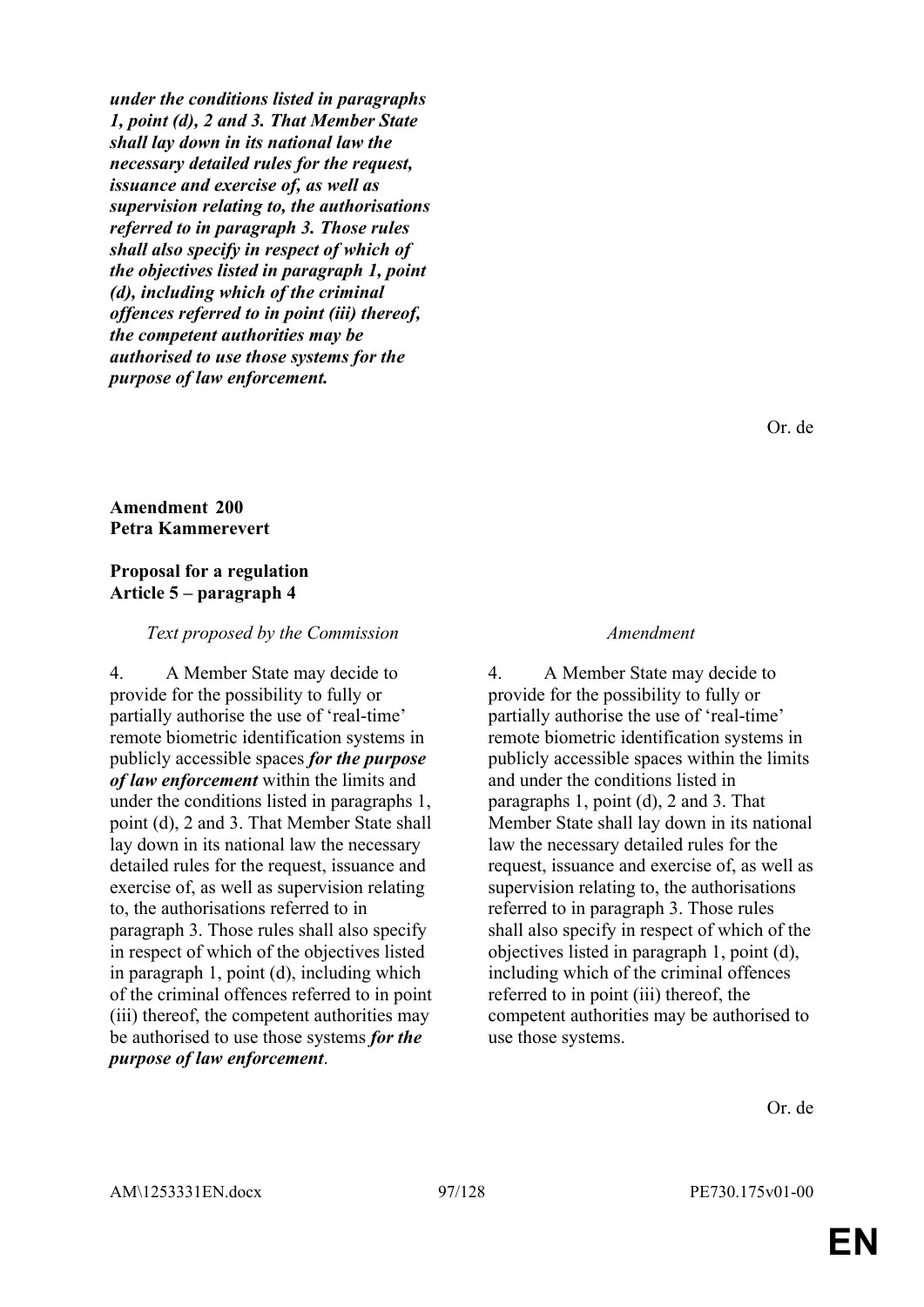#### *Justification*

*Since the system referred to in paragraph 1(d)(ii) is intended to be used for threat prevention purposes, too, the repeated reference in the article to 'for the purpose of law enforcement' is neither useful nor necessary.*

#### **Amendment 201 Ibán García Del Blanco, Marcos Ros Sempere, Domènec Ruiz Devesa**

### **Proposal for a regulation Article 6 – paragraph 2**

*Text proposed by the Commission Amendment*

2. In addition to the high-risk AI systems referred to in paragraph 1, AI systems referred to in Annex III shall also be considered high-risk.

2. In addition to the high-risk AI systems referred to in paragraph 1, AI systems referred to in Annex III shall also be considered high-risk *due to their risk to cause harm to health, safety, the environment, fundamental rights or to democracy and the rule of law*.

Or. en

# **Amendment 202 Ibán García Del Blanco, Marcos Ros Sempere, Domènec Ruiz Devesa, Victor Negrescu**

### **Proposal for a regulation Article 7 – paragraph 1 – introductory part**

*Text proposed by the Commission Amendment*

1. The Commission is empowered to adopt delegated acts in accordance with Article 73 to update the list in Annex III by adding high-risk AI systems where both of the following conditions are fulfilled:

1. The Commission is empowered to adopt delegated acts in accordance with Article 73*, after ensuring adequate consultation with relevant stakeholders and the European Agency for Data and AI,* to update the list in Annex III by adding high-risk AI systems where both of the following conditions are fulfilled:

Or. en

# **Amendment 203 Ibán García Del Blanco, Marcos Ros Sempere, Domènec Ruiz Devesa**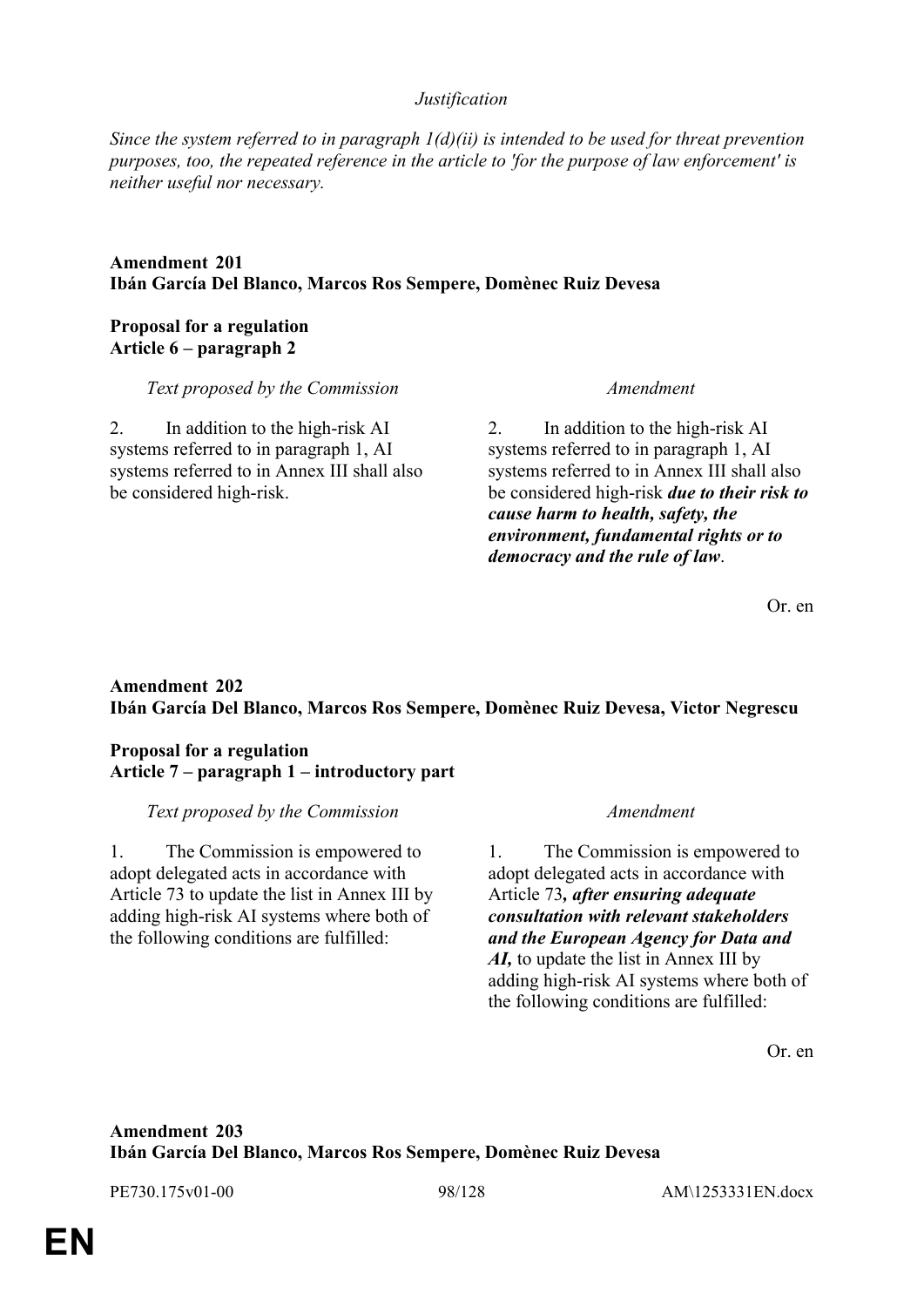### **Proposal for a regulation Article 7 – paragraph 1 – point a**

*Text proposed by the Commission Amendment*

(a) the AI systems are intended to be used in any of the areas listed in *points 1 to 8 of* Annex III;

(a) the AI systems are intended to be used in any of the areas listed in Annex III;

Or. en

# **Amendment 204 Ibán García Del Blanco, Marcos Ros Sempere, Domènec Ruiz Devesa**

# **Proposal for a regulation Article 7 – paragraph 1 – point b**

#### *Text proposed by the Commission Amendment*

(b) the AI systems pose a risk of harm to the health and safety, or a risk of adverse impact on fundamental rights, that is, in respect of its severity and probability of occurrence, equivalent to or greater than the risk of harm or of adverse impact posed by the high-risk AI systems already referred to in Annex III.

(b) the AI systems pose a risk of harm to the *environment,* health and safety, or a risk of adverse impact on fundamental rights, *democracy and rule of law* that is, in respect of its severity and probability of occurrence, equivalent to or greater than the risk of harm or of adverse impact posed by the high-risk AI systems already referred to in Annex III.

Or. en

**Amendment 205 Dace Melbārde, Andrey Slabakov**

**Proposal for a regulation Article 7 – paragraph 1 a (new)**

*Text proposed by the Commission Amendment*

*1 a. When adopting a delegated act, the Commission shall have input of all relevant stakeholders, including the European Artificial Intelligence Board as well as developers of AI systems and industry experts.*

AM\1253331EN.docx 99/128 PE730.175v01-00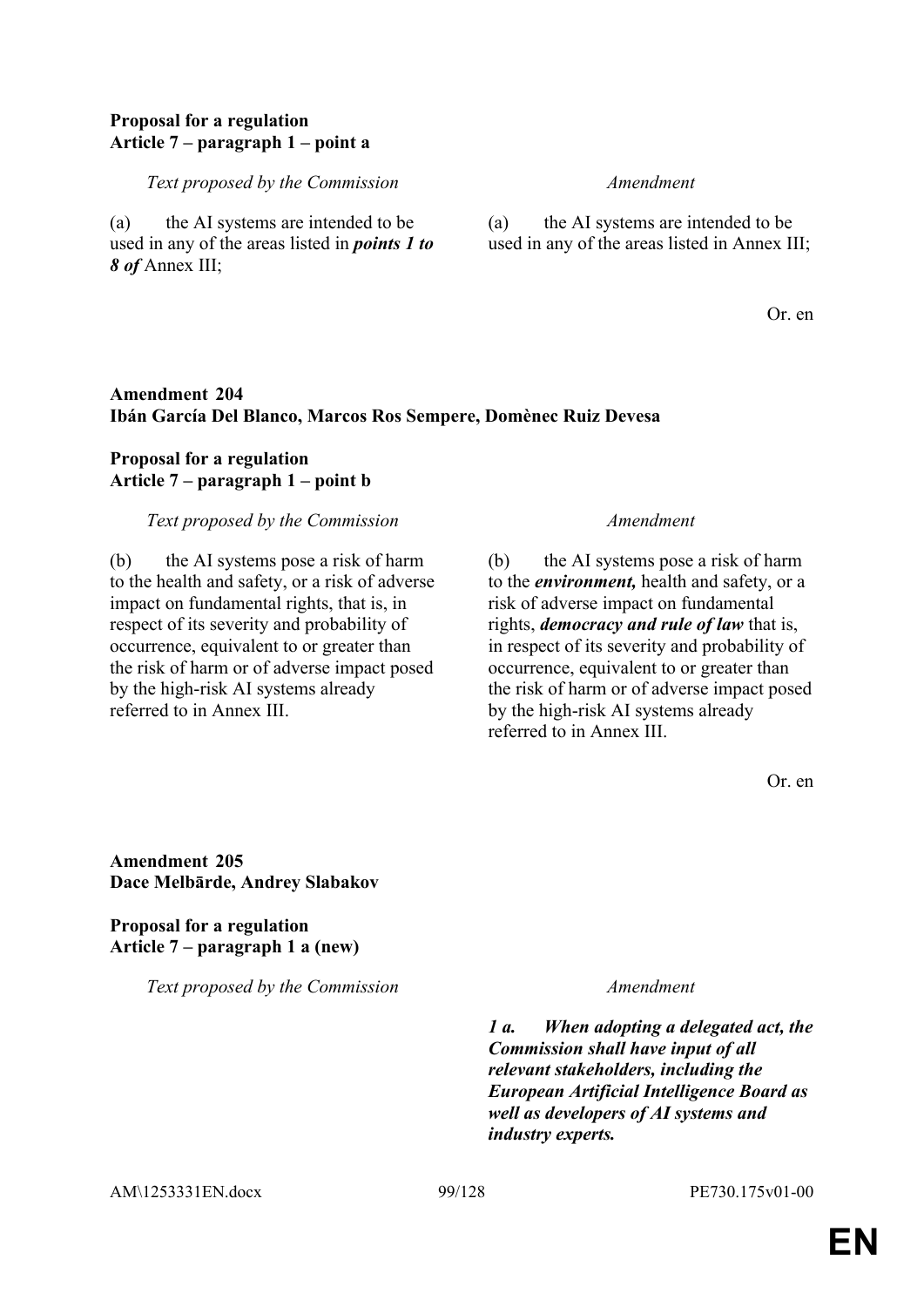# **Amendment 206 Ibán García Del Blanco, Marcos Ros Sempere, Domènec Ruiz Devesa**

### **Proposal for a regulation Article 7 – paragraph 2 – introductory part**

#### *Text proposed by the Commission Amendment*

2. When assessing for the purposes of paragraph 1 whether an AI system poses a risk of harm to the health and safety or a risk of adverse impact on fundamental rights that is equivalent to or greater than the risk of harm posed by the high-risk AI systems already referred to in Annex III, the Commission shall take into account the following criteria:

2. When assessing for the purposes of paragraph 1 whether an AI system poses a risk of harm to the *environment,* health and safety or a risk of adverse impact on fundamental rights*, democracy and the rule of law,* that is equivalent to or greater than the risk of harm posed by the highrisk AI systems already referred to in Annex III, the Commission shall take into account the following criteria:

Or. en

### **Amendment 207 Christine Anderson**

#### **Proposal for a regulation Article 7 – paragraph 2 – introductory part**

#### *Text proposed by the Commission Amendment*

2. When assessing for the purposes of paragraph 1 whether an AI system poses a risk *of harm* to the health and safety or a risk *of adverse impact on* fundamental rights that is equivalent to or greater than the risk of harm posed by the high-risk AI systems already referred to in Annex III, the Commission shall take into account the following criteria:

2. When assessing for the purposes of paragraph 1 whether an AI system poses a risk to the health and safety or a risk *to undermine* fundamental rights *(like with abusive censorship)* that is equivalent to or greater than the risk of harm posed by the high-risk AI systems already referred to in Annex III, the Commission shall take into account the following criteria:

Or. en

#### **Amendment 208**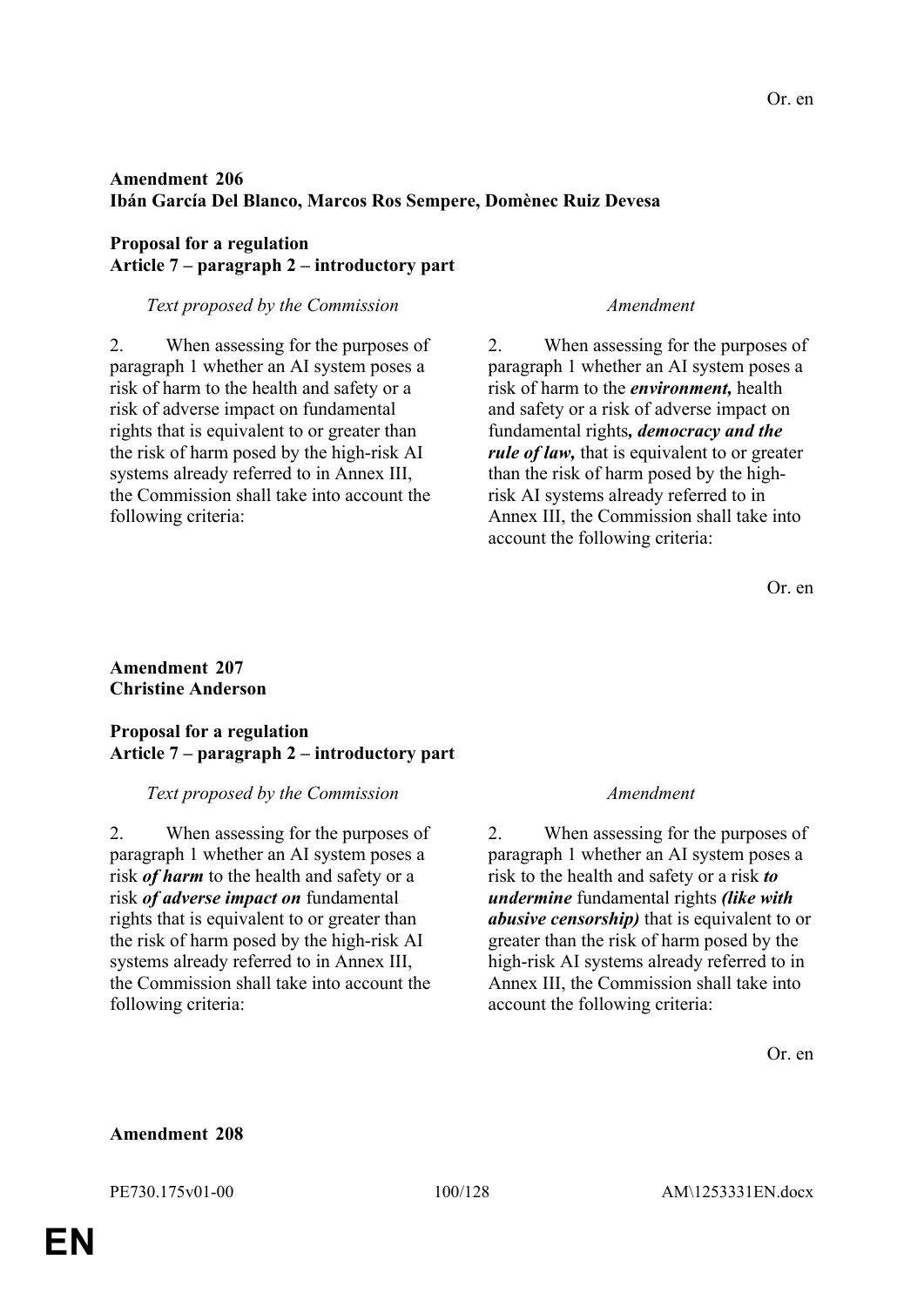#### **Petra Kammerevert**

#### **Proposal for a regulation Article 7 – paragraph 2 – point d a (new)**

*Text proposed by the Commission Amendment*

*(da) the potential extent of significant economic harm to a large number of consumers;*

Or. de

### **Amendment 209 Dace Melbārde, Andrey Slabakov**

#### **Proposal for a regulation Article 7 – paragraph 2 – point e**

*Text proposed by the Commission Amendment*

(e) the extent to which potentially harmed or adversely impacted persons are dependent on the outcome produced with an AI system, in particular because for practical or legal reasons it is not reasonably possible to opt-out from that outcome;

(e) the extent to which potentially harmed or adversely impacted persons are dependent on the outcome produced with an AI system *with a distinction to be made between an AI system used in an advisory capacity or one to directly inform decision-making process*, in particular because for practical or legal reasons it is not reasonably possible to opt-out from that outcome;

Or. en

**Amendment 210 Dace Melbārde, Andrey Slabakov**

**Proposal for a regulation Article 7 – paragraph 2 – point g a (new)**

*Text proposed by the Commission Amendment*

*(g a) the extent to which the relevant AI systems benefit individuals and society at large;*

AM\1253331EN.docx 101/128 PE730.175v01-00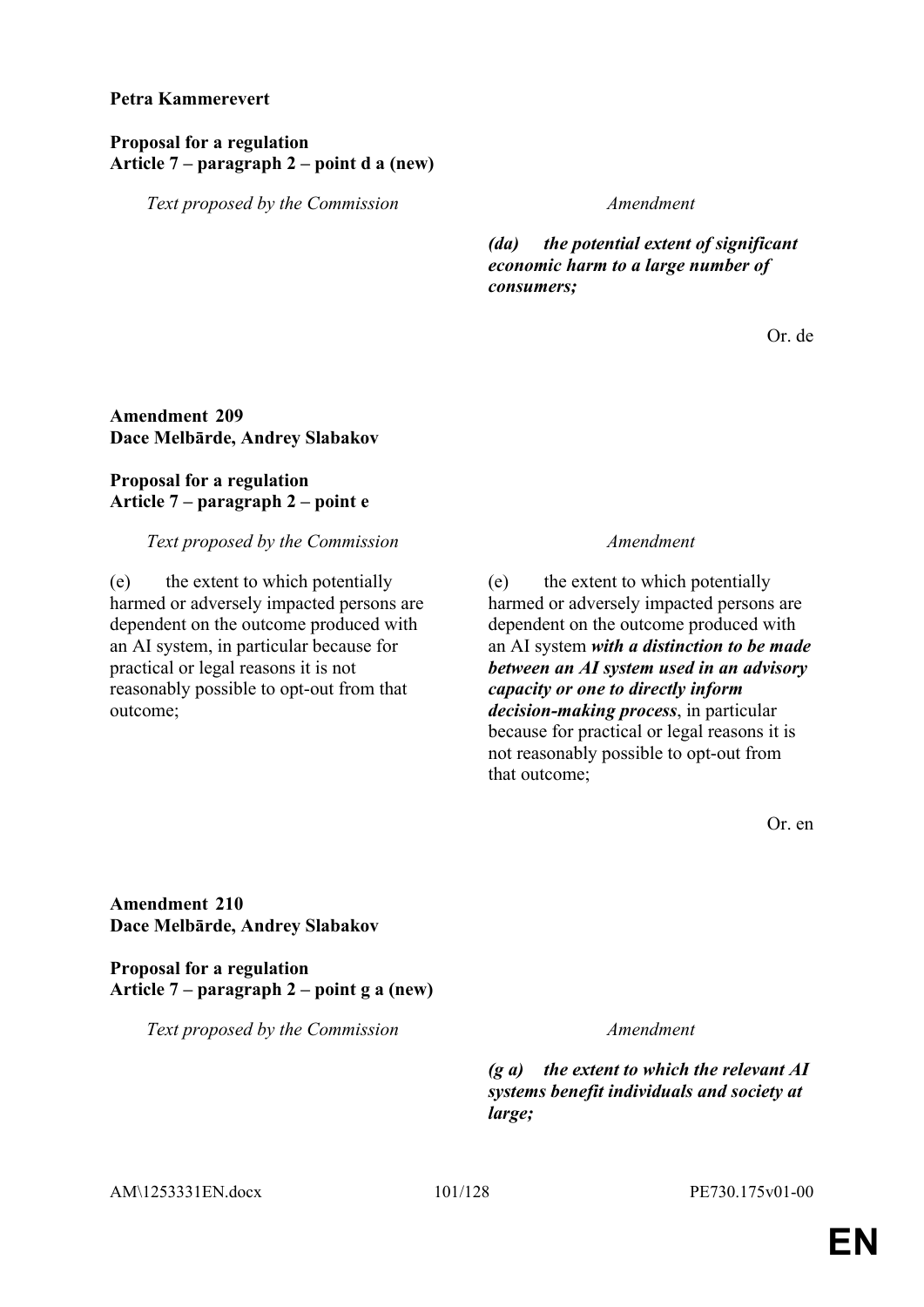# **Amendment 211 Dace Melbārde, Andrey Slabakov**

# **Proposal for a regulation Article 7 – paragraph 2 – point g b (new)**

*Text proposed by the Commission Amendment*

*(g b) the extent to which the AI system acts autonomously;*

Or. en

# **Amendment 212 Dace Melbārde, Andrey Slabakov**

**Proposal for a regulation Article 7 – paragraph 2 – point g c (new)**

*Text proposed by the Commission Amendment*

*(g c) general capabilities and functionalities of the AI system independent of its intended purpose;*

Or. en

### **Amendment 213 Christine Anderson**

# **Proposal for a regulation Article 9 – paragraph 4 – subparagraph 1 – point a**

*Text proposed by the Commission Amendment*

(a) *elimination or* reduction of risks as far as possible through adequate design and development;

(a) reduction of risks as far as possible through adequate design and development;

Or. en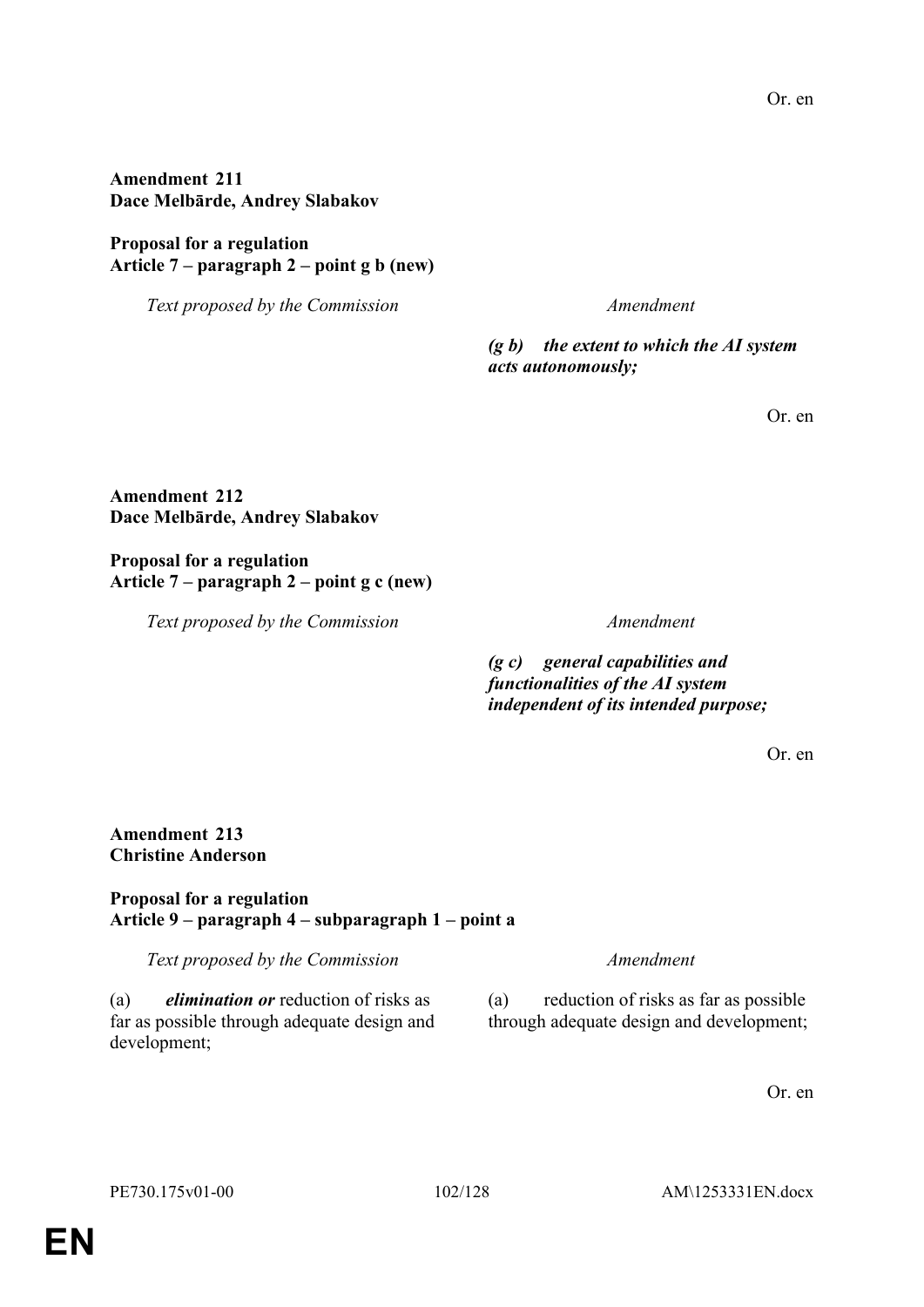### **Amendment 214 Ibán García Del Blanco, Marcos Ros Sempere, Domènec Ruiz Devesa, Victor Negrescu**

### **Proposal for a regulation Article 9 – paragraph 4 – subparagraph 1 – point c a (new)**

*Text proposed by the Commission Amendment*

*(c a) provision of a sufficient level of AI literacy*

Or. en

### **Amendment 215 Christine Anderson**

### **Proposal for a regulation Article 9 – paragraph 4 – subparagraph 2**

*Text proposed by the Commission Amendment*

In *eliminating or* reducing risks related to the use of the high-risk AI system, due consideration shall be given to the technical knowledge, experience, education, training to be expected by the user and the environment in which the system is intended to be used.

In reducing risks related to the use of the high-risk AI system, due consideration shall be given to the technical knowledge, experience, education, training to be expected by the user and the environment in which the system is intended to be used.

Or. en

# **Amendment 216 Ibán García Del Blanco, Marcos Ros Sempere, Domènec Ruiz Devesa, Victor Negrescu**

# **Proposal for a regulation Article 9 – paragraph 8**

# *Text proposed by the Commission Amendment*

8. When implementing the risk management system described in paragraphs 1 to 7, specific consideration shall be given to whether the high-risk AI system is likely to be accessed by or have an impact on children.

8. When implementing the risk management system described in paragraphs 1 to 7, specific consideration shall be given to whether the high-risk AI system is likely to be accessed by or have an impact on children*, the elderly, migrants or other vulnerable groups*.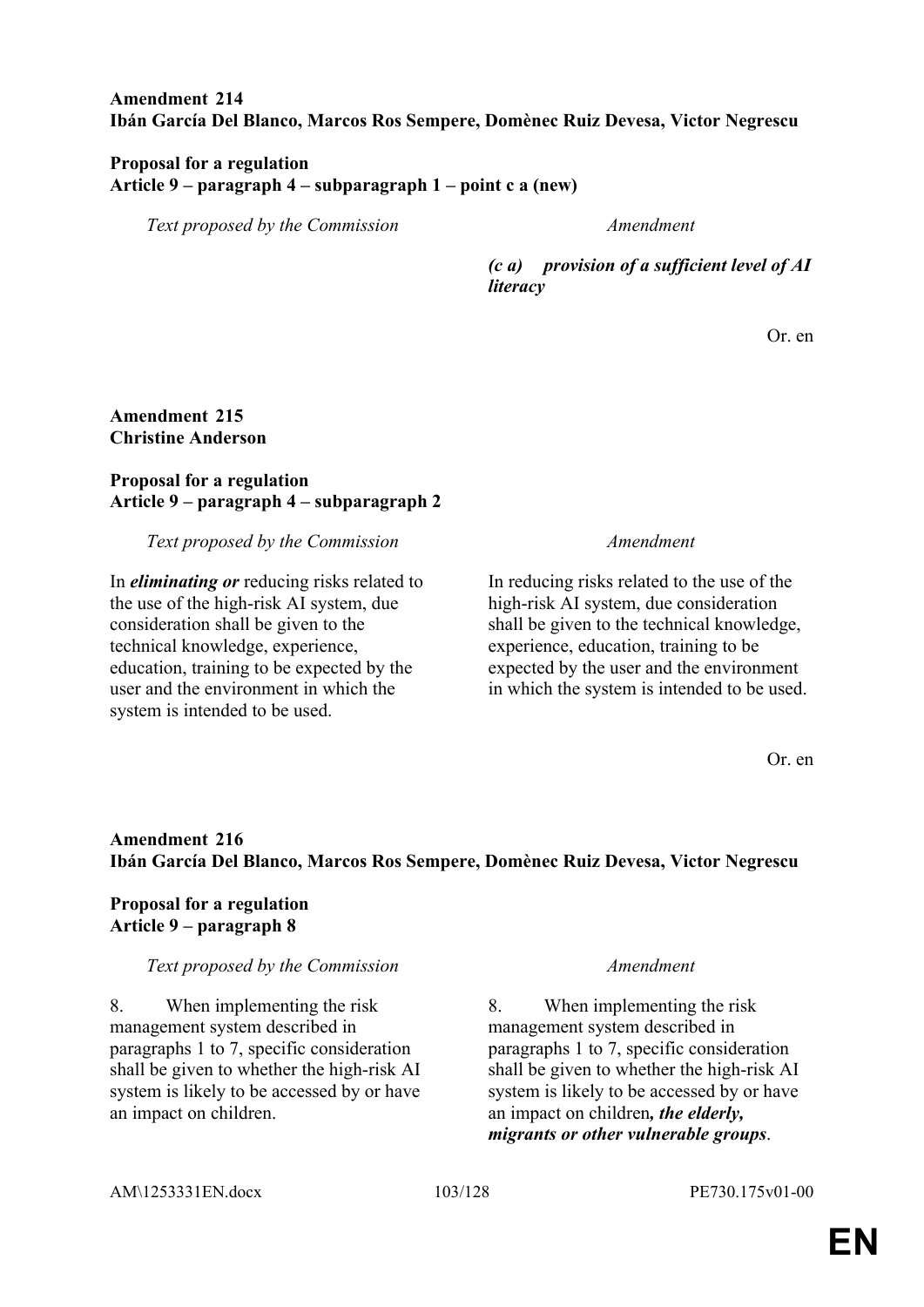**Amendment 217 Victor Negrescu**

#### **Proposal for a regulation Article 9 – paragraph 8**

#### *Text proposed by the Commission Amendment*

8. When implementing the risk management system described in paragraphs 1 to 7, specific consideration shall be given to whether the high-risk AI system is likely to be accessed by or have an impact on children.

8. When implementing the risk management system described in paragraphs 1 to 7, specific consideration shall be given to whether the high-risk AI system is likely to be accessed by or have an impact on children *and people from vulnerable groups*.

Or. en

#### **Amendment 218 Dace Melbārde, Andrey Slabakov**

### **Proposal for a regulation Article 10 – paragraph 1**

#### *Text proposed by the Commission Amendment*

1. High-risk AI systems which make use of techniques involving the training of models with data shall be developed on the basis of training, validation and testing data sets that meet the quality criteria referred to in paragraphs 2 to 5.

1. High-risk AI systems which make use of techniques involving the training of models with data shall be developed*, to the extent technically feasible,* on the basis of training, validation and testing data sets that meet the quality criteria referred to in paragraphs 2 to 5.

Or. en

### **Amendment 219 Dace Melbārde, Andrey Slabakov**

**Proposal for a regulation Article 10 – paragraph 2 – introductory part**

**EN**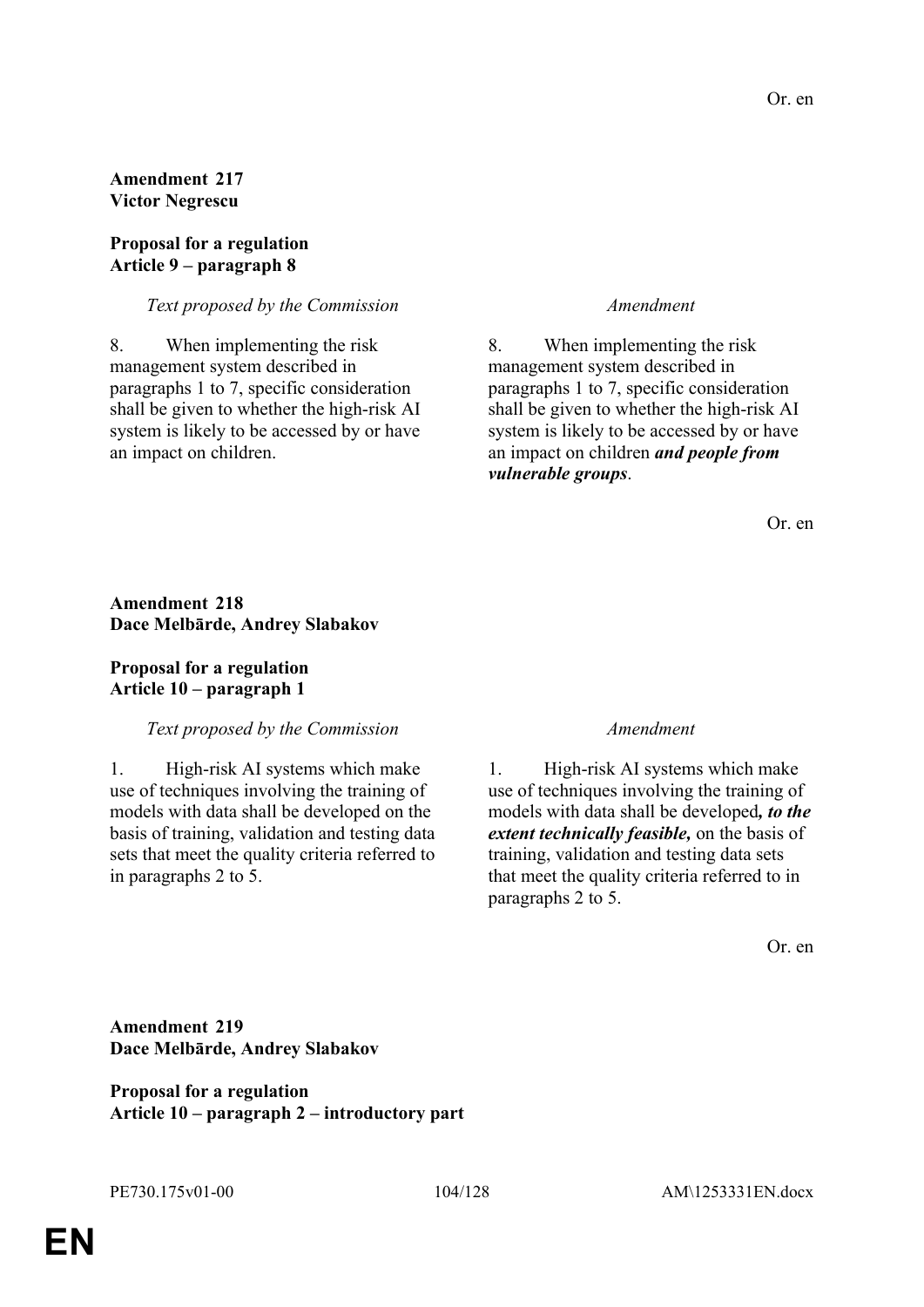#### *Text proposed by the Commission Amendment*

2. Training, validation and testing data sets shall be subject to appropriate data governance and management practices. Those practices shall concern in particular,

2. *To the extent technically feasible,* training, validation and testing data sets shall be subject to appropriate data governance and management practices. Those practices shall concern in particular,

Or. en

### **Amendment 220 Dace Melbārde, Andrey Slabakov**

### **Proposal for a regulation Article 10 – paragraph 2 – point f**

*Text proposed by the Commission Amendment*

(f) examination in view of possible biases;

(f) examination in view of possible biases*, in particular deviations that could affect health and safety of people or lead to discrimination*;

Or. en

# **Amendment 221 Ibán García Del Blanco, Marcos Ros Sempere, Domènec Ruiz Devesa, Victor Negrescu**

### **Proposal for a regulation Article 10 – paragraph 2 – point g a (new)**

*Text proposed by the Commission Amendment*

*(g a) the purpose and the environment in which the system is to be used;*

Or. en

**Amendment 222 Dace Melbārde, Andrey Slabakov**

**Proposal for a regulation Article 10 – paragraph 4**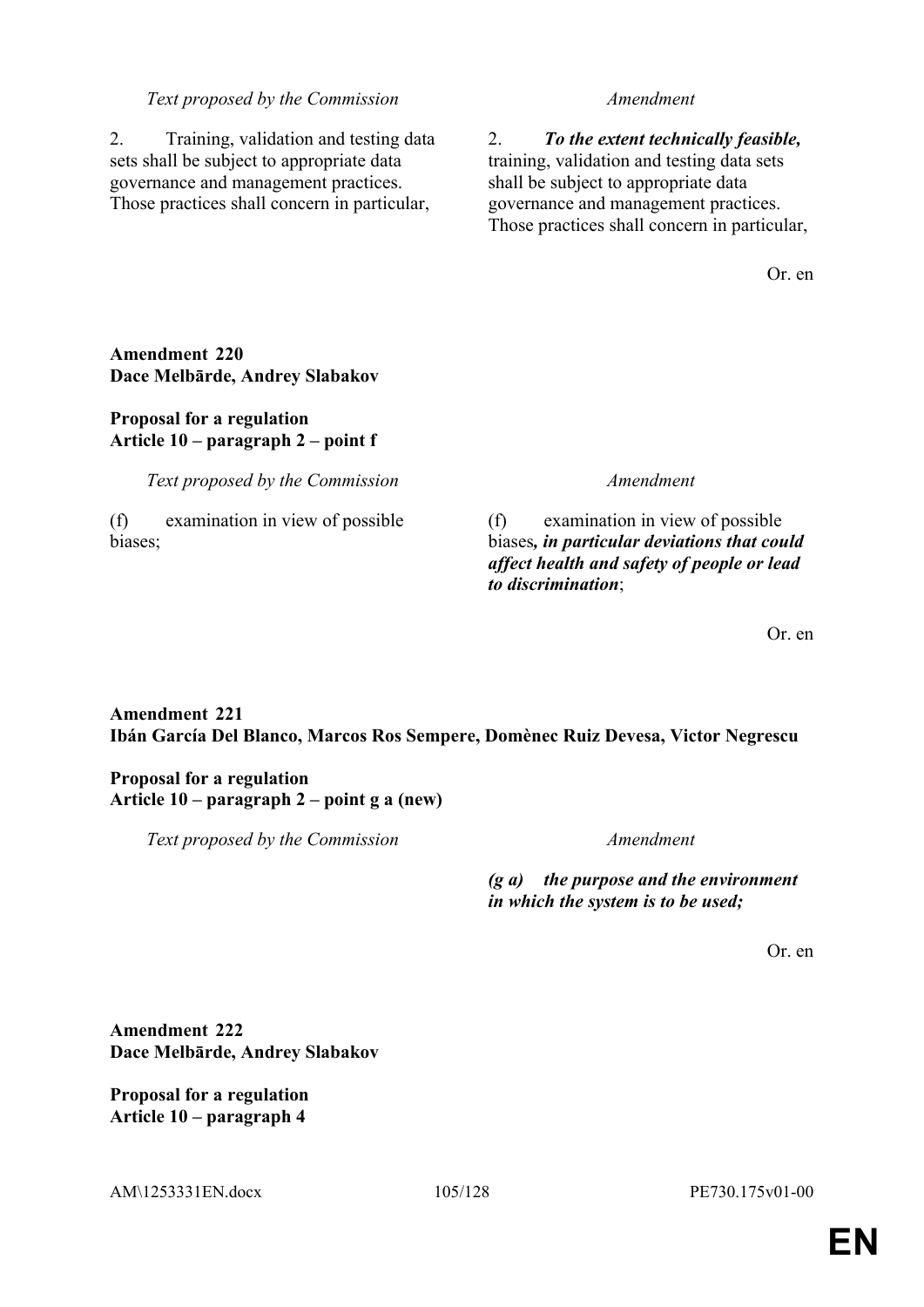### *Text proposed by the Commission Amendment*

4. Training, validation and testing data sets shall take into account, to the extent required by the intended purpose, the characteristics or elements that are particular to the specific geographical, behavioural or functional setting within which the high-risk AI system is intended to be used.

4. Training, validation and testing data sets shall take into account, to the extent *technically feasible and* required by the intended purpose, the characteristics or elements that are particular to the specific geographical, behavioural or functional setting within which the high-risk AI system is intended to be used.

Or. en

### **Amendment 223 Dace Melbārde, Andrey Slabakov**

# **Proposal for a regulation Article 12 – paragraph 1**

#### *Text proposed by the Commission Amendment*

1. High-risk AI systems shall be designed and developed with capabilities enabling the *automatic* recording of events ('logs') while the high-risk AI systems is operating. Those logging capabilities shall conform to recognised standards or common specifications.

1. High-risk AI systems shall be designed and developed with capabilities enabling the *technical possibility for* recording of events ('logs') while the highrisk AI systems is operating. Those logging capabilities shall conform to recognised standards or common specifications.

Or. en

# **Amendment 224 Ibán García Del Blanco, Marcos Ros Sempere, Domènec Ruiz Devesa, Victor Negrescu**

# **Proposal for a regulation Article 13 – paragraph 1**

#### *Text proposed by the Commission Amendment*

1. High-risk AI systems shall be designed and developed in such a way to ensure that their operation is sufficiently transparent to enable users *to* interpret the system's output and use it appropriately*. An appropriate type and degree of transparency shall be ensured*, with a

1. High-risk AI systems shall be designed and developed in such a way to ensure that their operation is sufficiently transparent to enable *developers, deployers,* users *and other relevant stakeholders to easily* interpret the system's *functioning and* output and use it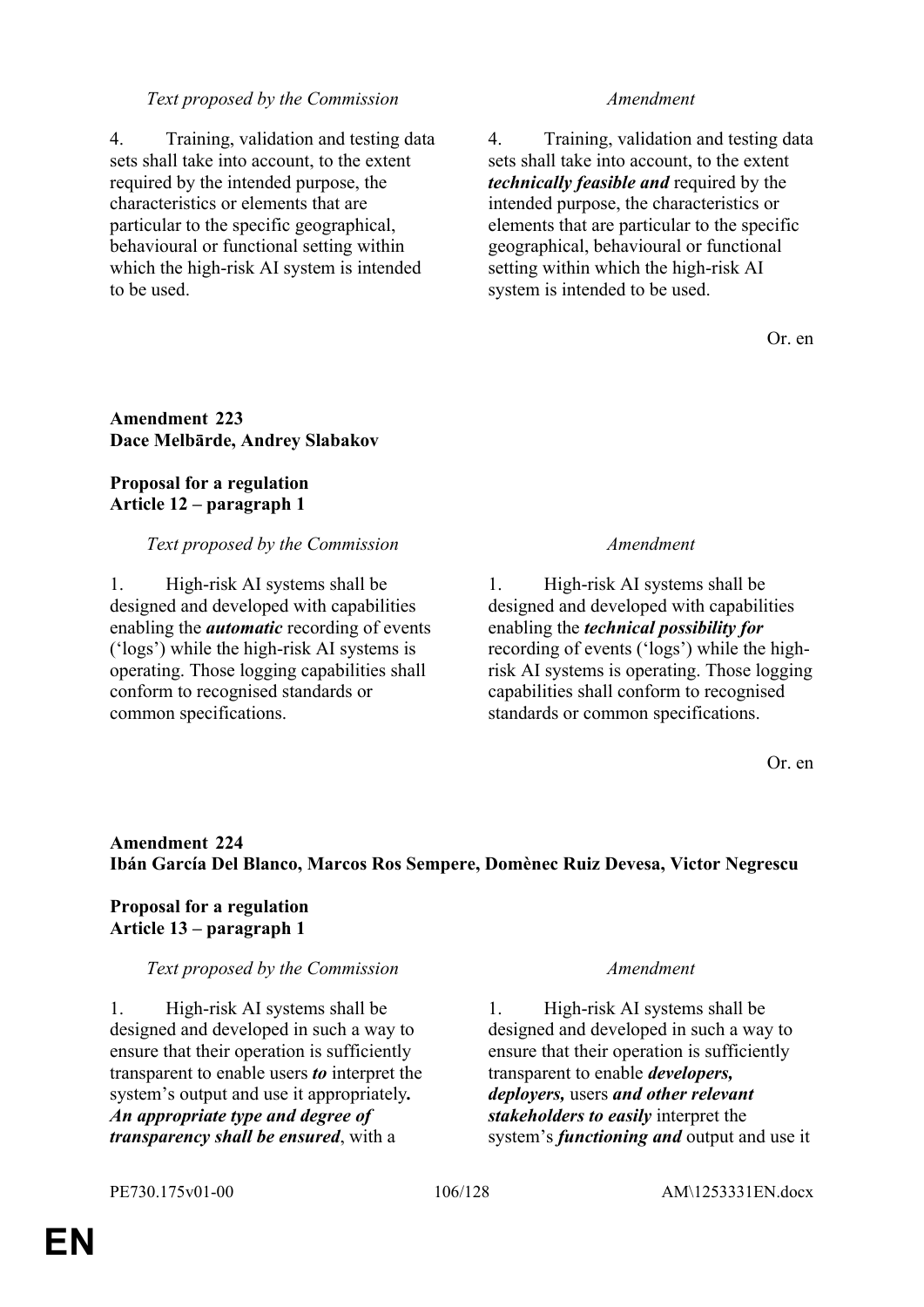view to achieving compliance with the relevant obligations *of the user and of the provider* set out in Chapter 3 of this Title*.*

appropriately *on the basis of informed decisions*, with a view to achieving compliance with the relevant obligations set out in Chapter 3 of this Title

Or. en

### **Amendment 225 Ibán García Del Blanco, Marcos Ros Sempere, Domènec Ruiz Devesa, Victor Negrescu**

### **Proposal for a regulation Article 13 – paragraph 3 a (new)**

*Text proposed by the Commission Amendment*

*3 a. In order to comply with the obligations established in this Article, developers and deployers shall ensure a sufficient level of AI literacy in line with New Article 4b.*

Or. en

### **Amendment 226 Dace Melbārde, Andrey Slabakov**

# **Proposal for a regulation Article 14 – paragraph 3 – introductory part**

*Text proposed by the Commission Amendment*

3. Human oversight shall be ensured through either one or all of the following measures:

3. *The degree of* human *oversight shall be proportionate to the relevant risks, the level of automation and the intended purpose of the AI system. The relevant* oversight shall be ensured through either one or all of the following measures:

Or. en

# **Amendment 227 Dace Melbārde, Andrey Slabakov**

**Proposal for a regulation**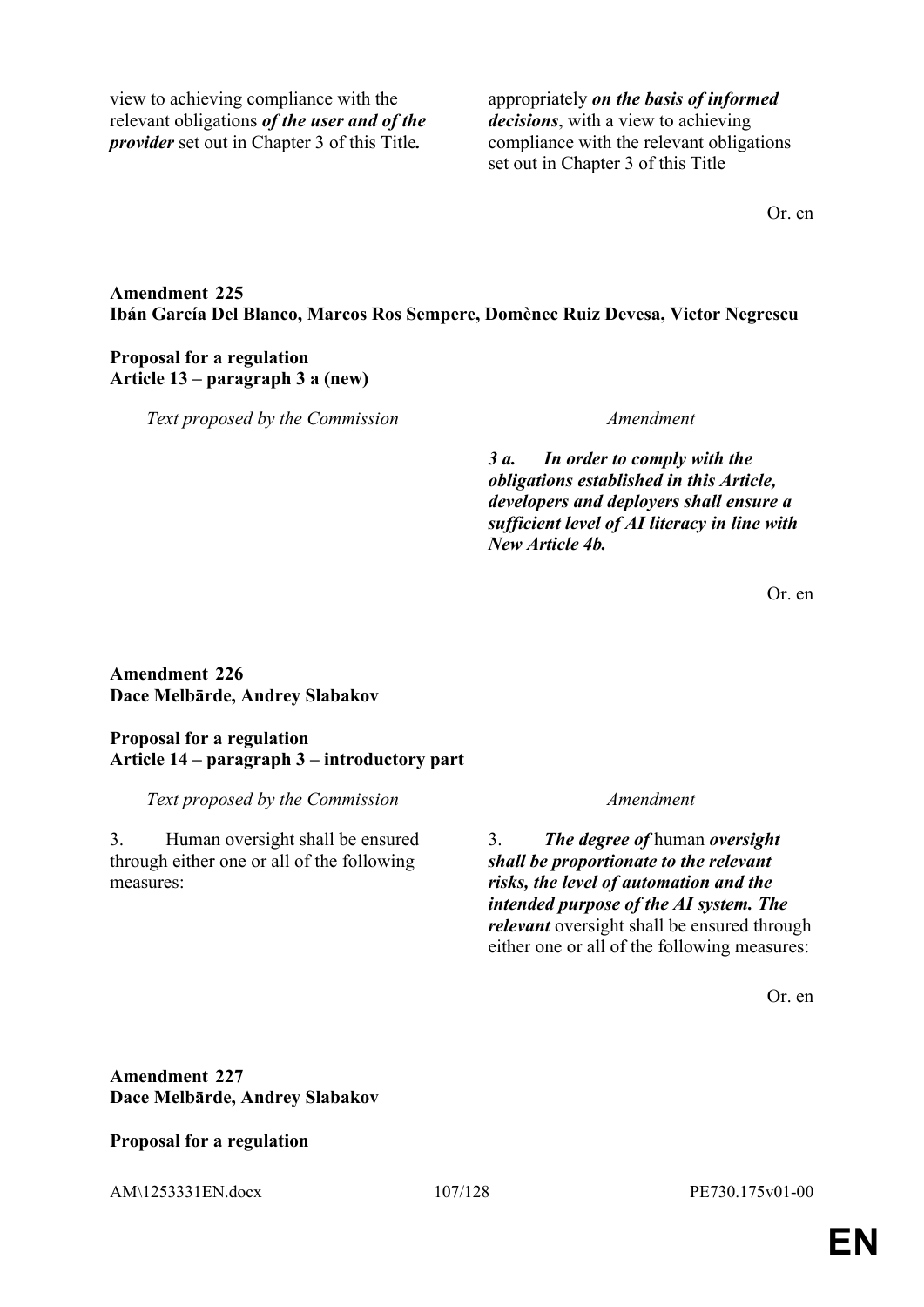## **Article 14 – paragraph 4 – point a**

#### *Text proposed by the Commission Amendment*

(a) *fully* understand the capacities and limitations of the high-risk AI system and be able to duly monitor its operation, so that signs of anomalies, dysfunctions and unexpected performance can be detected and addressed as soon as possible;

(a) *sufficiently* understand the capacities and limitations of the high-risk AI system and be able to duly monitor its operation, so that signs of anomalies, dysfunctions and unexpected performance can be detected and addressed as soon as possible;

Or. en

# **Amendment 228 Ibán García Del Blanco, Marcos Ros Sempere, Domènec Ruiz Devesa, Victor Negrescu**

### **Proposal for a regulation Article 14 – paragraph 5 a (new)**

*Text proposed by the Commission Amendment*

*5 a. In order to comply with the obligations established in this Article, developers and deployers shall ensure a sufficient level of AI literacy in line with new Article 4b*

Or. en

# **Amendment 229 Dace Melbārde, Andrey Slabakov**

### **Proposal for a regulation Article 15 – paragraph 1**

#### *Text proposed by the Commission Amendment*

1. High-risk AI systems shall be designed and developed in such a way that they achieve, in the light of their intended purpose, *an appropriate* level of accuracy, robustness and cybersecurity, and perform consistently in those respects throughout their lifecycle.

1. High-risk AI systems shall be designed and developed in such a way that they achieve, in the light of their intended purpose, *a reasonably expected* level of accuracy, robustness and cybersecurity, and perform consistently in those respects throughout their lifecycle.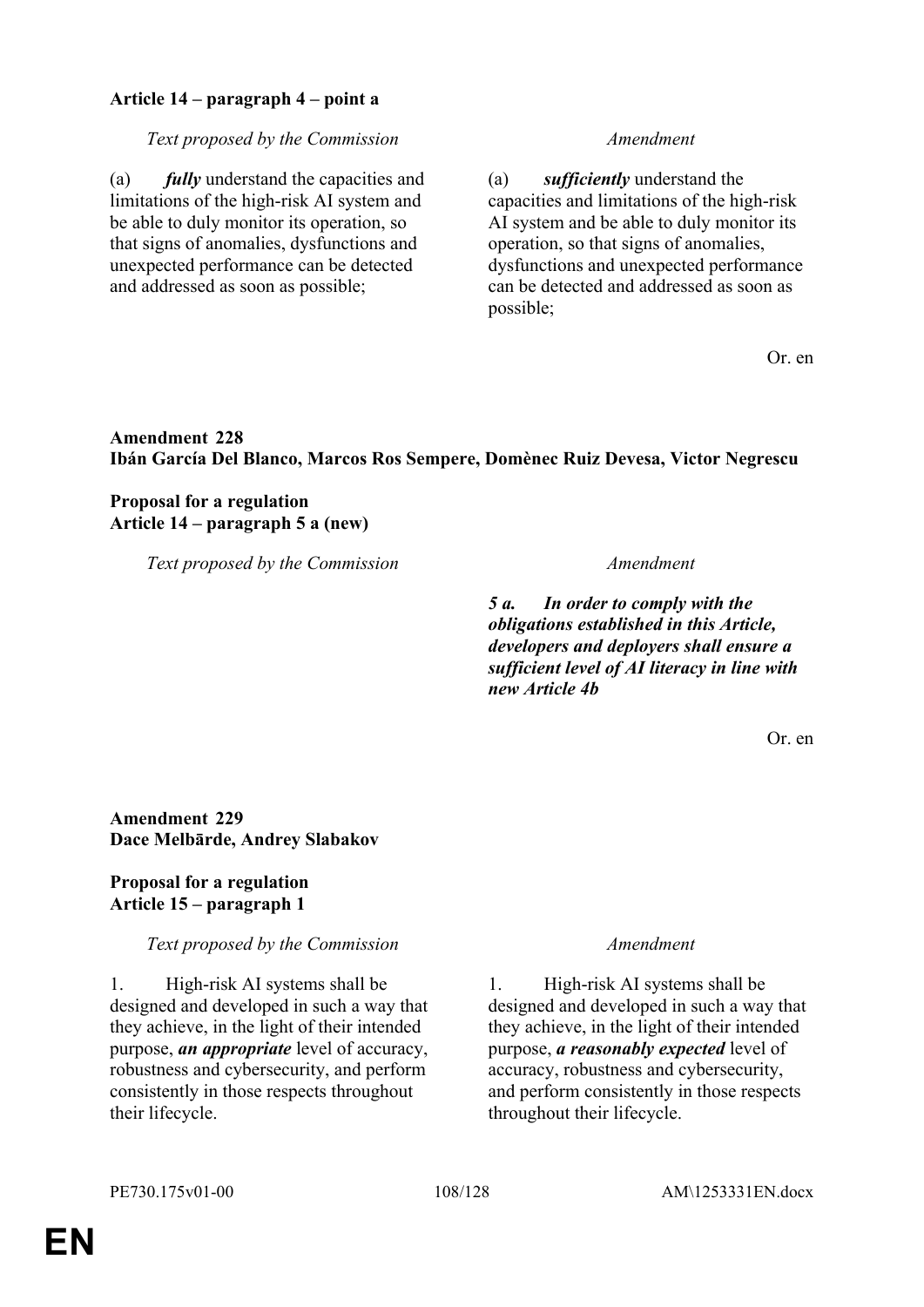### **Amendment 230 Dace Melbārde, Andrey Slabakov**

### **Proposal for a regulation Article 15 – paragraph 3 – introductory part**

#### *Text proposed by the Commission Amendment*

3. High-risk AI systems shall be resilient as regards errors, faults or inconsistencies that may occur within the system or the environment in which the system operates, in particular due to their interaction with natural persons or other systems.

3. *Sufficient and technically feasible measures shall be taken to ensure that* high-risk AI systems shall be resilient as regards errors, faults or inconsistencies that may occur within the system or the environment in which the system operates, in particular due to their interaction with natural persons or other systems.

Or. en

#### **Amendment 231 Dace Melbārde, Andrey Slabakov**

### **Proposal for a regulation Article 23 – paragraph 1**

#### *Text proposed by the Commission Amendment*

Providers of high-risk AI systems shall, upon request by a national competent authority, provide that authority with all the information and documentation necessary to demonstrate the conformity of the high-risk AI system with the requirements set out in Chapter 2 of this Title, in an official Union language determined by the Member State concerned. Upon a reasoned request from a national competent authority, providers shall also give that authority access to the logs automatically generated by the highrisk AI system, to the extent such logs are under their control by virtue of a contractual arrangement with the user or otherwise by law.

Providers of high-risk AI systems shall, upon request by a national competent authority, provide that authority with all the information and documentation necessary to demonstrate the conformity of the high-risk AI system with the requirements set out in Chapter 2 of this Title, in an official Union language determined by the Member State concerned. Upon a reasoned request from a national competent authority, providers shall also give that authority access to the logs automatically generated by the highrisk AI system, to the extent such logs are under their control by virtue of a contractual arrangement with the user or otherwise by law. *In accordance with*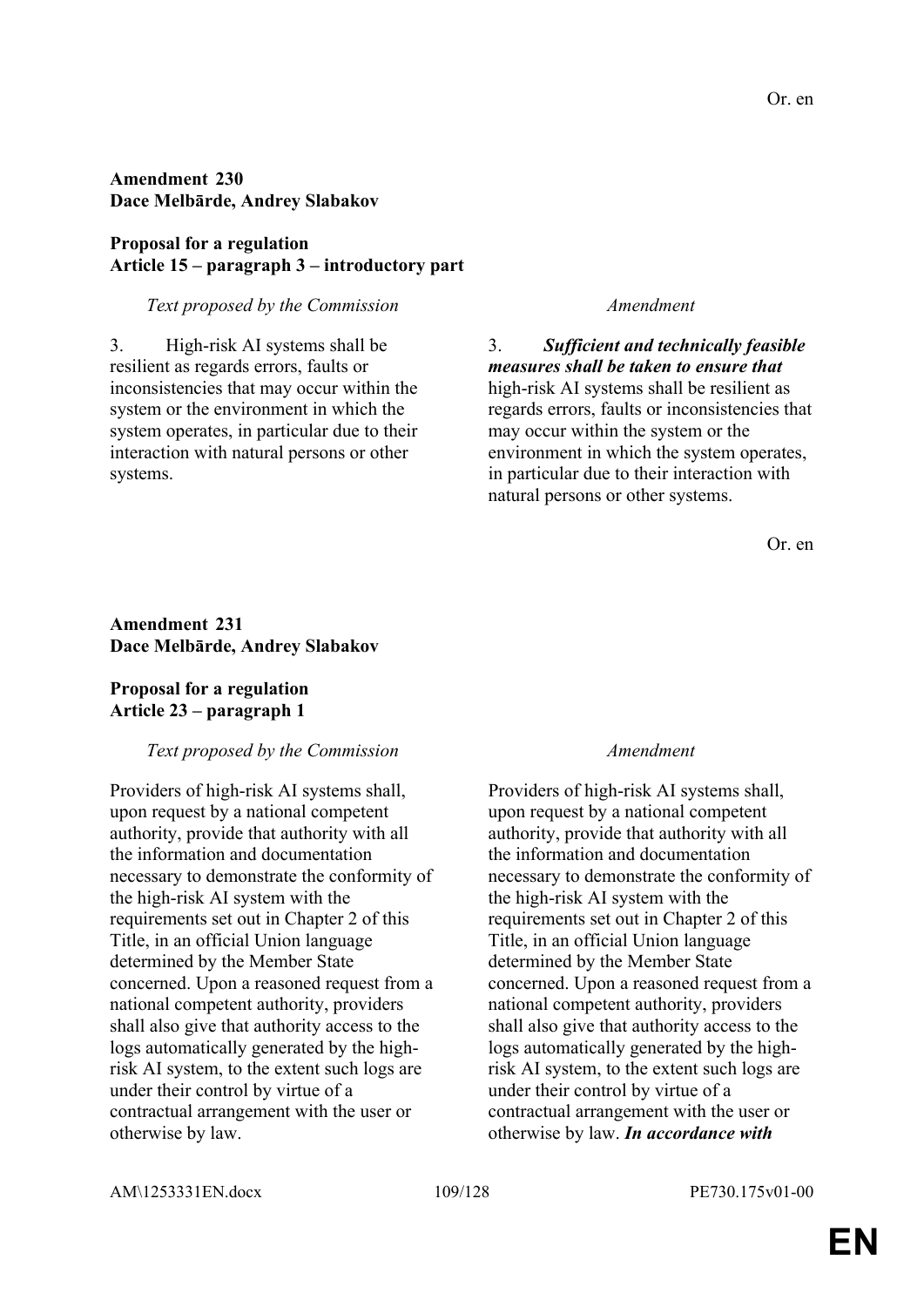*Article 70(2), the national competent authorities shall not disclose and keep confidential all trade secrets or otherwise commercially sensitive information contained in the information received.*

Or. en

## **Amendment 232 Ibán García Del Blanco, Marcos Ros Sempere, Domènec Ruiz Devesa, Victor Negrescu**

## **Proposal for a regulation Article 29 – paragraph 1 a (new)**

*Text proposed by the Commission Amendment*

*1 a. In order to comply with the obligations established in this Article, as well as to be able to justify their possible non-compliance, deployers of high-risk AI systems shall ensure a sufficient level of AI literacy in line with new Article 4b;*

Or. en

## **Amendment 233 Dace Melbārde, Andrey Slabakov**

## **Proposal for a regulation Article 41 – paragraph 2**

## *Text proposed by the Commission Amendment*

2. The Commission, when preparing the common specifications referred to in paragraph 1, shall gather the views of relevant bodies or expert groups established under relevant sectorial Union law.

2. The Commission, when preparing the common specifications referred to in paragraph 1, shall gather the views of *applicable stakeholders, including industry representatives, SMEs as well as other* relevant bodies or expert groups established under relevant sectorial Union law.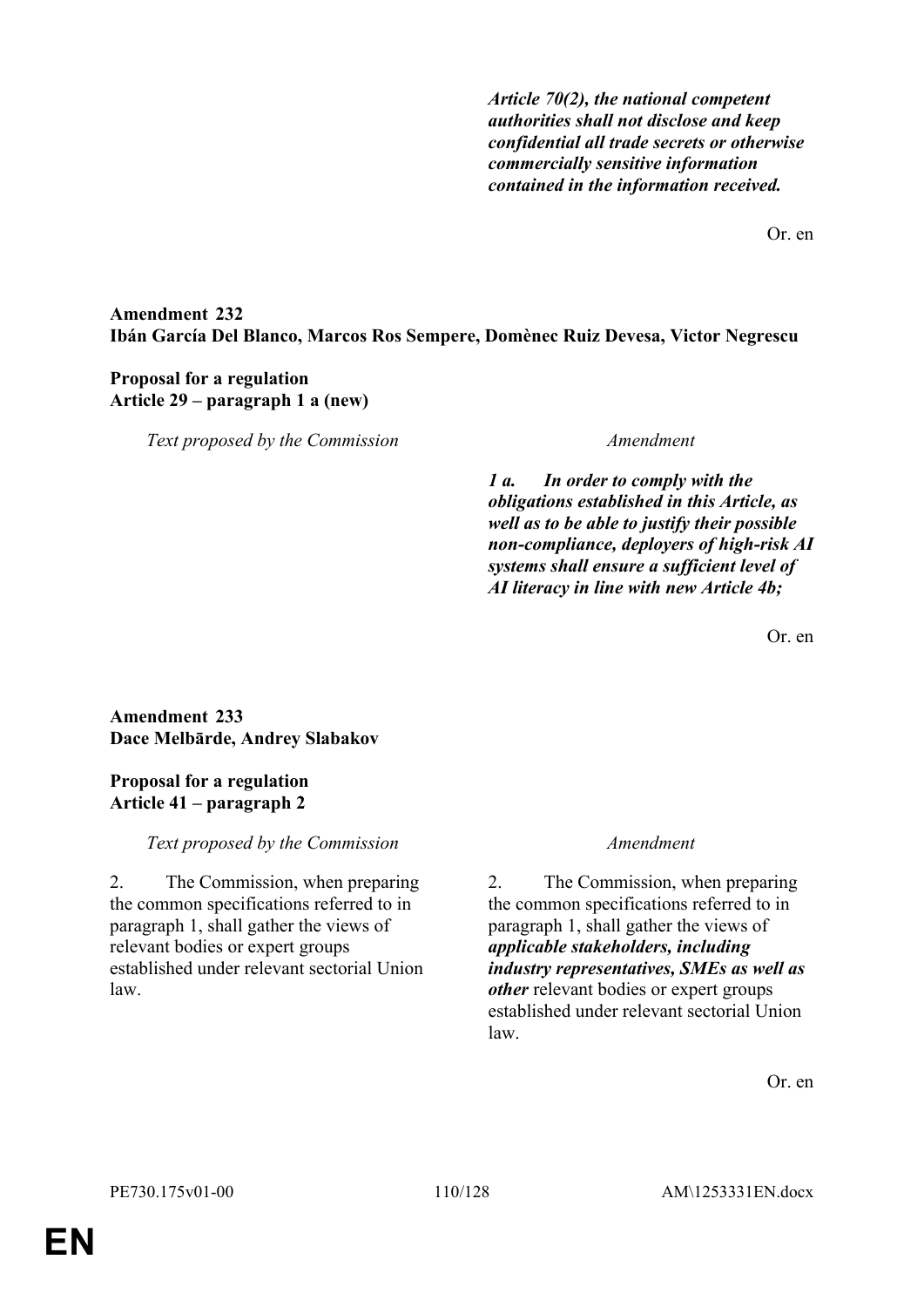### **Amendment 234 Dace Melbārde, Andrey Slabakov**

### **Proposal for a regulation Article 42 – paragraph 2**

### *Text proposed by the Commission Amendment*

2. High-risk AI systems that have been certified or for which a statement of conformity has been issued under a cybersecurity scheme pursuant to Regulation (EU) 2019/881 of the European Parliament and of the Council<sup>63</sup> and the references of which have been published in the Official Journal of the European Union shall be presumed to be in compliance with the cybersecurity requirements set out in Article 15 of this Regulation in so far as the cybersecurity certificate or statement of conformity or parts thereof cover those requirements.

\_\_\_\_\_\_\_\_\_\_\_\_\_\_\_\_\_ \_\_\_\_\_\_\_\_\_\_\_\_\_\_\_\_\_

2. High-risk AI systems that have been certified or for which a statement of conformity has been issued under a cybersecurity scheme pursuant to Regulation (EU) 2019/881 of the European Parliament and of the Council<sup>63</sup> and the references of which have been published in the Official Journal of the European Union shall be presumed to be in compliance with the cybersecurity requirements set out in Article 15*, where applicable,* of this Regulation in so far as the cybersecurity certificate or statement of conformity or parts thereof cover those requirements.

<sup>63</sup> Regulation (EU) 2019/881 of the European Parliament and of the Council of 17 April 2019 on ENISA (the European Union Agency for Cybersecurity) and on information and communications technology cybersecurity certification and repealing Regulation (EU) No 526/2013 (Cybersecurity Act) (OJ L 151, 7.6.2019, p. 1).

Or. en

## **Amendment 235 Ibán García Del Blanco, Marcos Ros Sempere, Domènec Ruiz Devesa, Victor Negrescu**

### **Proposal for a regulation Article 52 – paragraph 1**

#### *Text proposed by the Commission Amendment*

1. *Providers* shall ensure that AI systems *intended* to interact with natural persons are designed and developed in such a way that natural persons are

1. *Developers and deployers* shall ensure that AI systems *used* to interact with natural persons are designed and developed in such a way that natural

#### AM\1253331EN.docx 111/128 PE730.175v01-00

<sup>63</sup> Regulation (EU) 2019/881 of the European Parliament and of the Council of 17 April 2019 on ENISA (the European Union Agency for Cybersecurity) and on information and communications technology cybersecurity certification and repealing Regulation (EU) No 526/2013 (Cybersecurity Act) (OJ L 151, 7.6.2019, p. 1).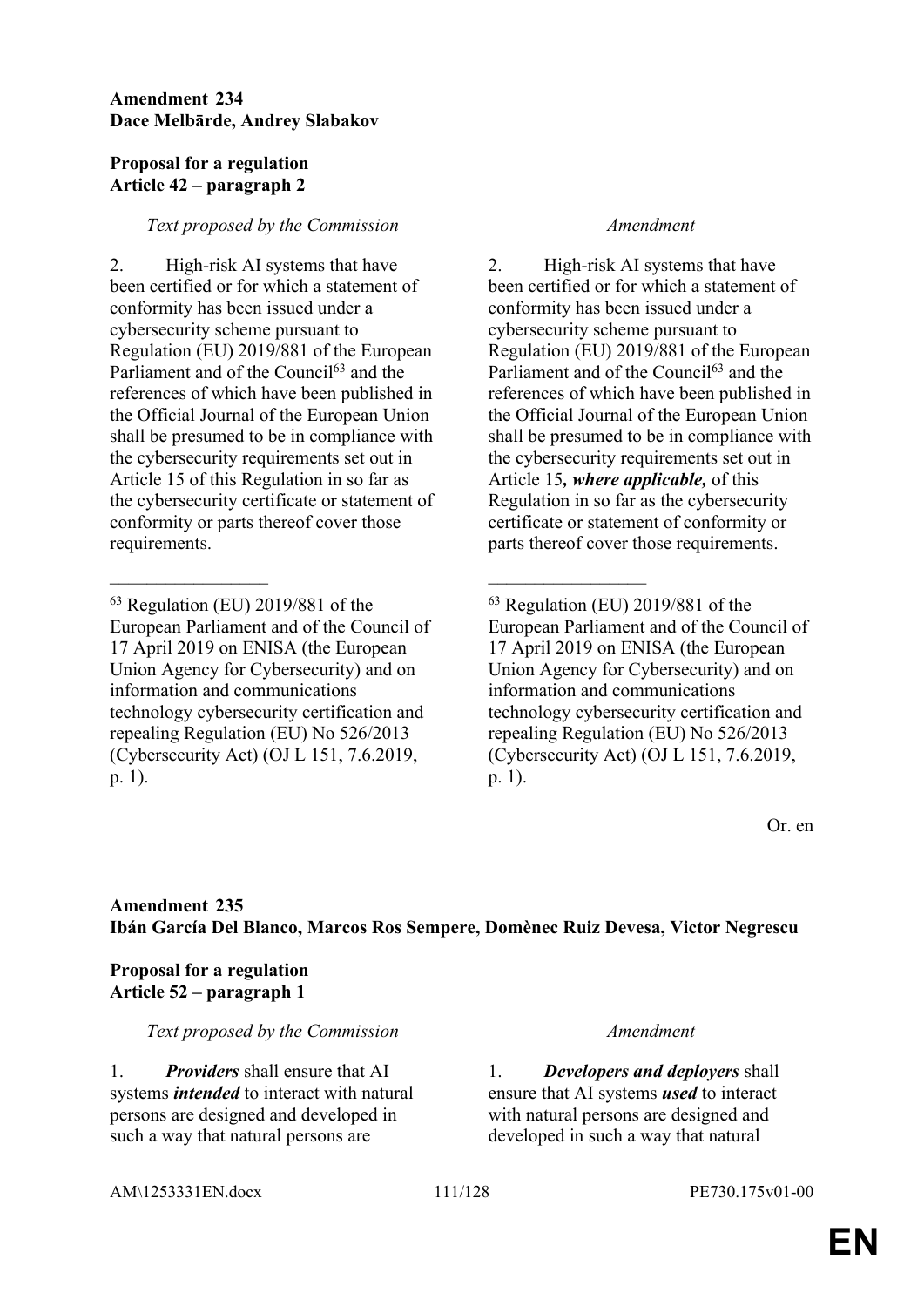informed that they are interacting with an AI system, unless this is obvious from the circumstances and the context of use. This obligation shall not apply to AI systems authorised by law to detect, prevent, investigate and prosecute criminal offences, unless those systems are available for the public to report a criminal offence.

persons are informed*, in a timely, clear and intelligible manner* that they are interacting with an AI system, unless this is obvious from the circumstances and the context of use*. This information shall also include, as appropriate, the functions that are AI enabled, and the rights and processes to allow natural persons to appeal against the application of such AI systems to them*. This obligation shall not apply to AI systems authorised by law to detect, prevent, investigate and prosecute criminal offences, unless those systems are available for the public to report a criminal offence.

Or. en

### **Amendment 236 Ibán García Del Blanco, Marcos Ros Sempere, Domènec Ruiz Devesa, Victor Negrescu**

#### **Proposal for a regulation Article 52 – paragraph 2**

#### *Text proposed by the Commission Amendment*

2. Users of an emotion recognition system or a biometric categorisation system shall inform of the operation of the system the natural persons exposed thereto. This obligation shall not apply to AI systems used for biometric categorisation, which are permitted by law to detect, prevent and investigate criminal offences.

2. Users of an emotion recognition system or a biometric categorisation system shall inform*, in a timely, clear and intelligible manner,* of the operation of the system *to* the natural persons exposed thereto*. This information shall also include, as appropriate, the rights and processes to allow natural persons to appeal against the application of such AI system to then*. This obligation shall not apply to AI systems used for biometric categorisation, which are permitted by law to detect, prevent and investigate criminal offences.

Or. en

### **Amendment 237 Ibán García Del Blanco, Marcos Ros Sempere, Domènec Ruiz Devesa, Victor Negrescu**

PE730.175v01-00 112/128 AM\1253331EN.docx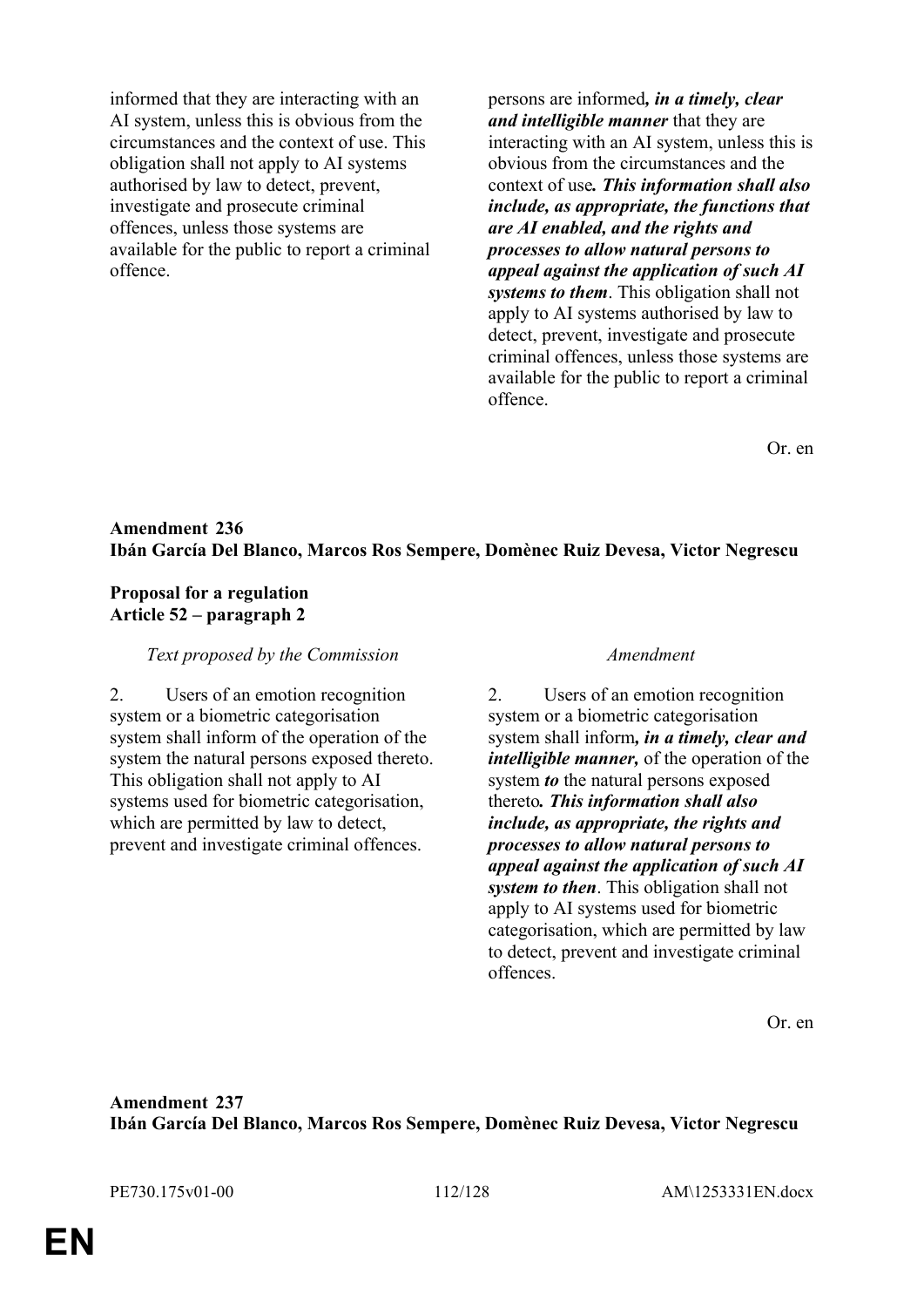### **Proposal for a regulation Article 52 – paragraph 3 – introductory part**

### *Text proposed by the Commission Amendment*

3. Users of an AI system that generates or manipulates image, audio or video content that appreciably resembles existing persons, objects, places or other entities or events and would falsely appear to a person to be authentic or truthful ('deep fake'), shall disclose that the content has been artificially generated or manipulated.

3. *Deployers and* users of an AI system that generates or manipulates image, audio*, text, scripts* or video content that appreciably resembles existing persons, objects, places*, text, scripts* or other entities or events and would falsely appear to a person to be authentic or truthful ('deep fake'), shall disclose *in an appropriate timely, clear and visible manner,* that the content has been artificially generated or manipulated*, as well as the name of the person or entity that generated or manipulated it*.

Or. en

## **Amendment 238 Dace Melbārde, Andrey Slabakov**

## **Proposal for a regulation Article 52 – paragraph 3 – introductory part**

## *Text proposed by the Commission Amendment*

3. Users of an AI system that generates or manipulates image, audio or video content that appreciably resembles existing persons, objects, places or other entities or events and would falsely appear to a person to be authentic or truthful ('deep fake'), shall disclose that the content has been artificially generated or manipulated.

3. Users of an AI system that generates or manipulates image, audio or video content that appreciably resembles existing persons, objects, places or other entities or events and would falsely appear to a person to be authentic or truthful ('deep fake'), shall disclose that the content has been artificially generated or manipulated. *Users shall be able to opt out of such disclosure notifications.*

Or. en

## **Amendment 239 Loucas Fourlas, Iuliu Winkler, Sabine Verheyen, Theodoros Zagorakis, Michaela Šojdrová, Peter Pollák, François-Xavier Bellamy, Milan Zver**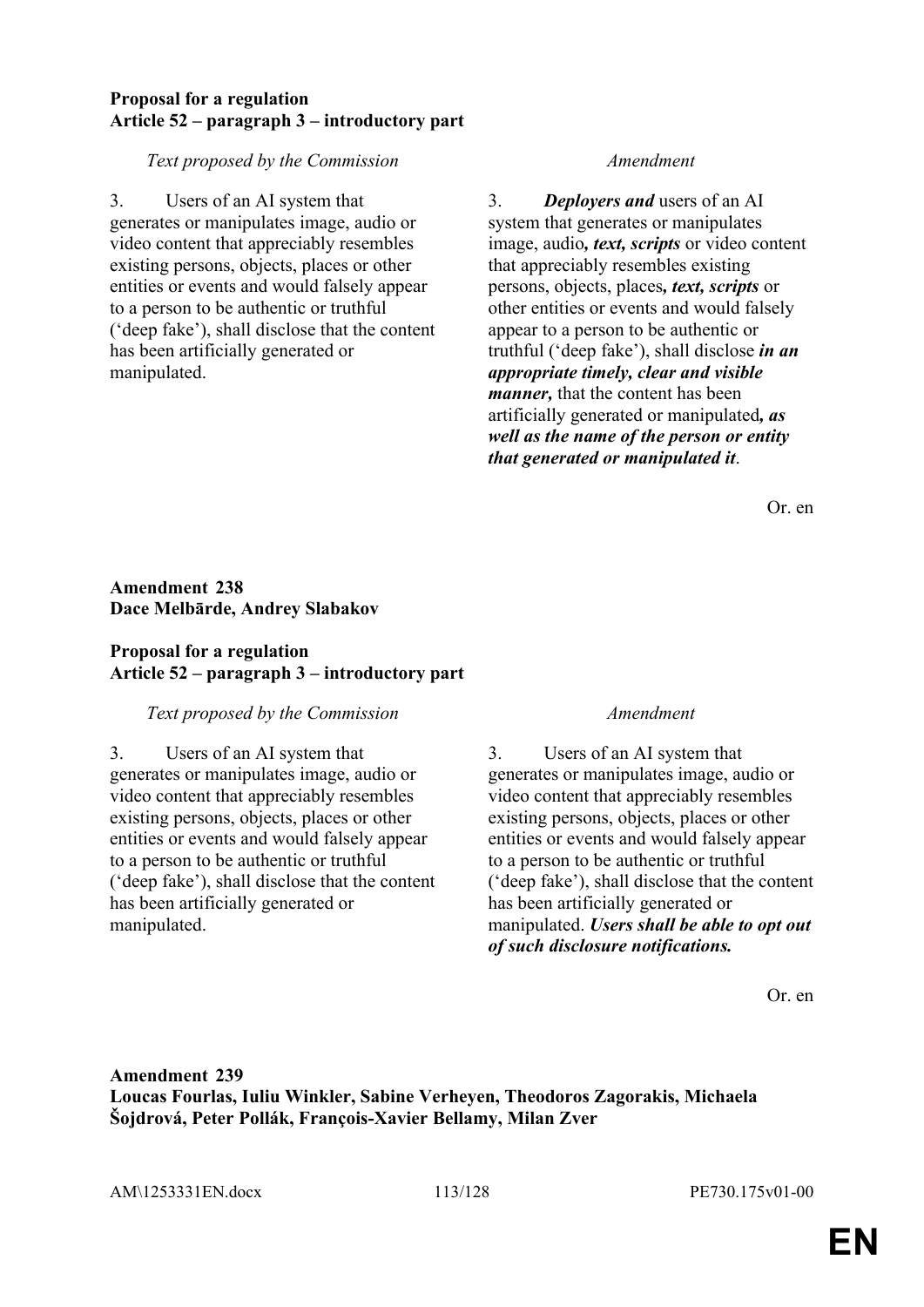### **Proposal for a regulation Article 52 – paragraph 3 – introductory part**

### *Text proposed by the Commission Amendment*

3. Users of an AI system that generates or manipulates image, audio or video content that appreciably resembles existing persons, objects, places or other entities or events and would falsely appear to a person to be authentic or truthful ('deep fake'), shall disclose that the content has been artificially generated or manipulated.

3. Users of an AI system that generates or manipulates image, audio or video content that appreciably resembles existing persons, objects, places or other entities or events and would falsely appear to a person to be authentic or truthful ('deep fake') , shall disclose *in an appropriate clear, repetitive and visible manner* that the content has been artificially generated or manipulated.

Or. en

## **Amendment 240 Dace Melbārde, Andrey Slabakov**

### **Proposal for a regulation Article 52 – paragraph 3 – subparagraph 1**

## *Text proposed by the Commission Amendment*

However, the first subparagraph shall not apply where the use is authorised by law to detect, prevent, investigate and prosecute criminal offences or it is necessary for the exercise of the right to freedom of expression and the right to freedom of the arts and sciences guaranteed in the Charter of Fundamental Rights of the EU, and subject to appropriate safeguards for the rights and freedoms of third parties.

However, the first subparagraph shall not apply where the use is authorised by law to detect, prevent, investigate and prosecute criminal offences *or where the content forms part of an evidently artistic, creative or fictional cinematographic and analogous work,* or it is necessary for the exercise of the right to freedom of expression and the right to freedom of the arts and sciences guaranteed in the Charter of Fundamental Rights of the EU, and subject to appropriate safeguards for the rights and freedoms of third parties.

Or. en

## **Amendment 241 Loucas Fourlas, Iuliu Winkler, Sabine Verheyen, Theodoros Zagorakis, Michaela Šojdrová, Peter Pollák, François-Xavier Bellamy, Dace Melbārde, Milan Zver**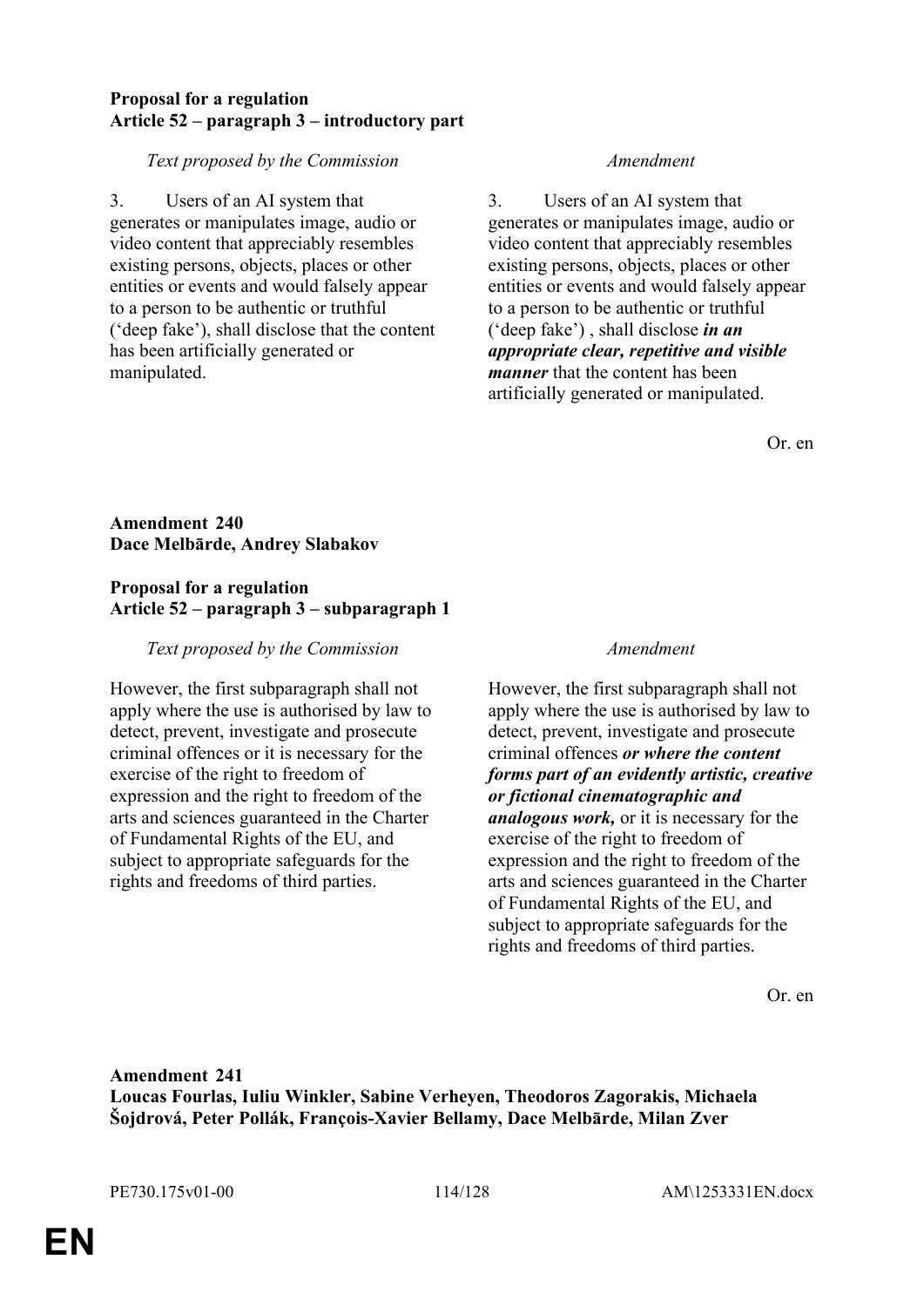### **Proposal for a regulation Article 52 – paragraph 3 – subparagraph 1**

#### *Text proposed by the Commission Amendment*

However, the first subparagraph shall not apply where the use is authorised by law to detect, prevent, investigate and prosecute criminal offences or it is necessary for the exercise of the right to freedom of expression and the right to freedom of the arts and sciences guaranteed in the Charter of Fundamental Rights of the EU, and subject to appropriate safeguards for the rights and freedoms of third parties.

However, the first subparagraph shall not apply where the use is authorised by law to detect, prevent, investigate and prosecute criminal offences or *where the content forms part of an evidently artistic, creative or fictional cinematographic and analogous work-or* it is necessary for the exercise of the right to freedom of expression and the right to freedom of the arts and sciences guaranteed in the Charter of Fundamental Rights of the EU, and subject to appropriate safeguards for the rights and freedoms of third parties.

Or. en

## **Amendment 242 Ibán García Del Blanco, Marcos Ros Sempere, Domènec Ruiz Devesa, Victor Negrescu**

### **Proposal for a regulation Article 52 – paragraph 3 – subparagraph 1**

#### *Text proposed by the Commission Amendment*

However, the first subparagraph shall not apply where the use *is authorised by law to detect, prevent, investigate and prosecute criminal offences* or it is necessary for the exercise of the right to freedom of expression and the right to freedom of the arts and sciences guaranteed in the Charter of Fundamental Rights of the EU, and subject to appropriate safeguards for the rights and freedoms of third parties.

However, the first subparagraph shall not apply where the use *forms part of an evidently artistic, creative or fictional cinematographic or analogous work* or it is necessary for the exercise of the right to freedom of expression and the right to freedom of the arts and sciences guaranteed in the Charter of Fundamental Rights of the EU, and subject to appropriate safeguards for the rights and freedoms of third parties.

Or. en

## **Amendment 243 Ibán García Del Blanco, Marcos Ros Sempere, Domènec Ruiz Devesa, Victor Negrescu**

AM\1253331EN.docx 115/128 PE730.175v01-00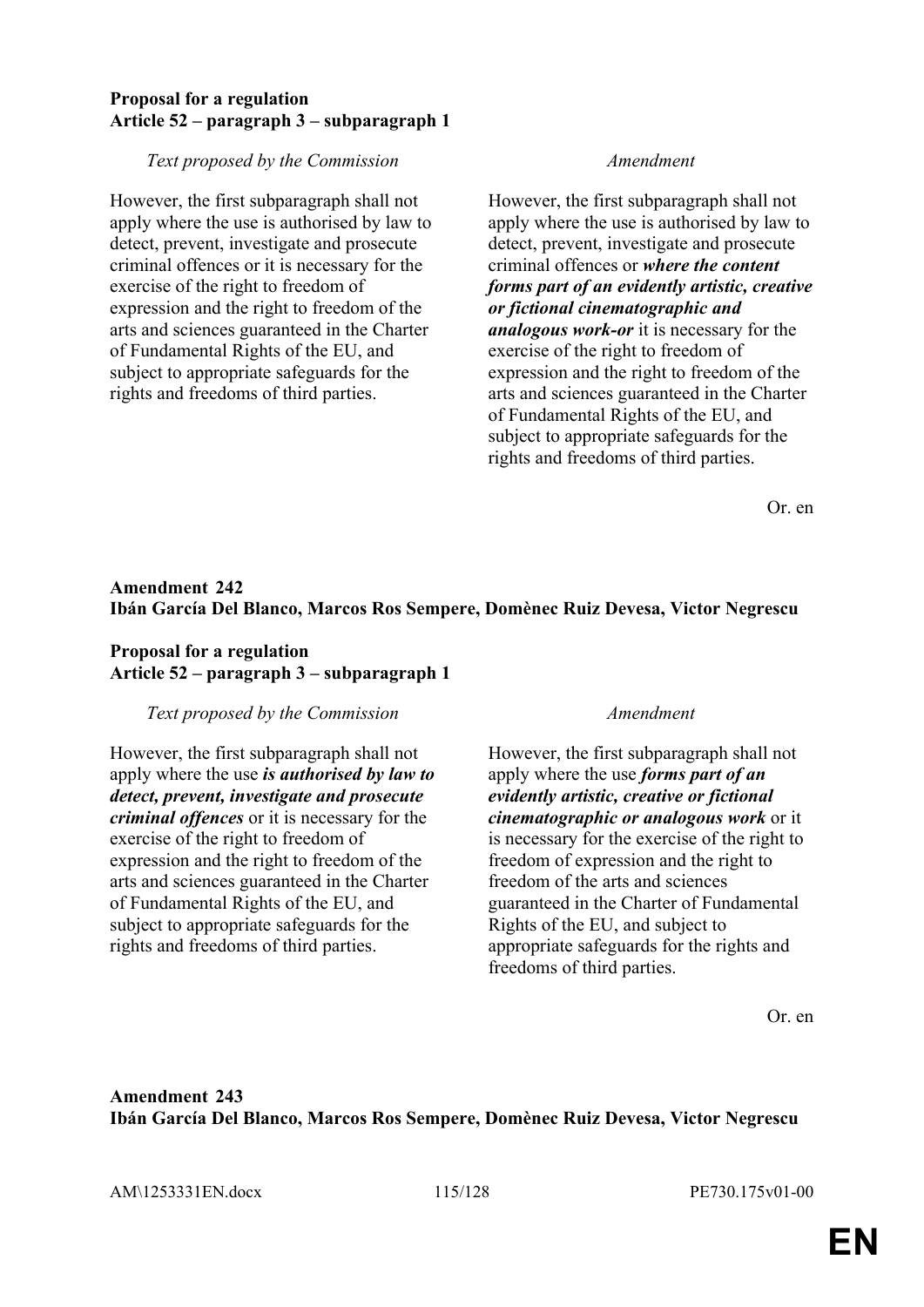### **Proposal for a regulation Article 52 – paragraph 3 – subparagraph 1 a (new)**

*Text proposed by the Commission Amendment*

*Developers and deployers of an AI systems that recommend, disseminate and order news or creative and cultural content shall disclose in an appropriate, easily accesible, clear and visible manner, the parameters used for the moderation of content and personalised suggestions. This information shall include a disclaimer.*

Or. en

## **Amendment 244 Ibán García Del Blanco, Marcos Ros Sempere, Domènec Ruiz Devesa, Victor Negrescu**

#### **Proposal for a regulation Article 52 – paragraph 3 – subparagraph 1 b (new)**

*Text proposed by the Commission Amendment*

*The information referred to in previous paragraphs shall be provided to the natural persons in a timely, clear and visible manner, at the latest at the time of the first interaction or exposure. Such information shall be made accessible when the exposed natural person is a person with disabilities, a child or from a vulnerable group. It shall be complete, where possible, with intervention or flagging procedures for the exposed natural person taking into account the generally acknowledged state of the art and relevant harmonised standards and common specifications.*

Or. en

**Amendment 245 Ibán García Del Blanco, Marcos Ros Sempere, Domènec Ruiz Devesa, Victor Negrescu**

PE730.175v01-00 116/128 AM\1253331EN.docx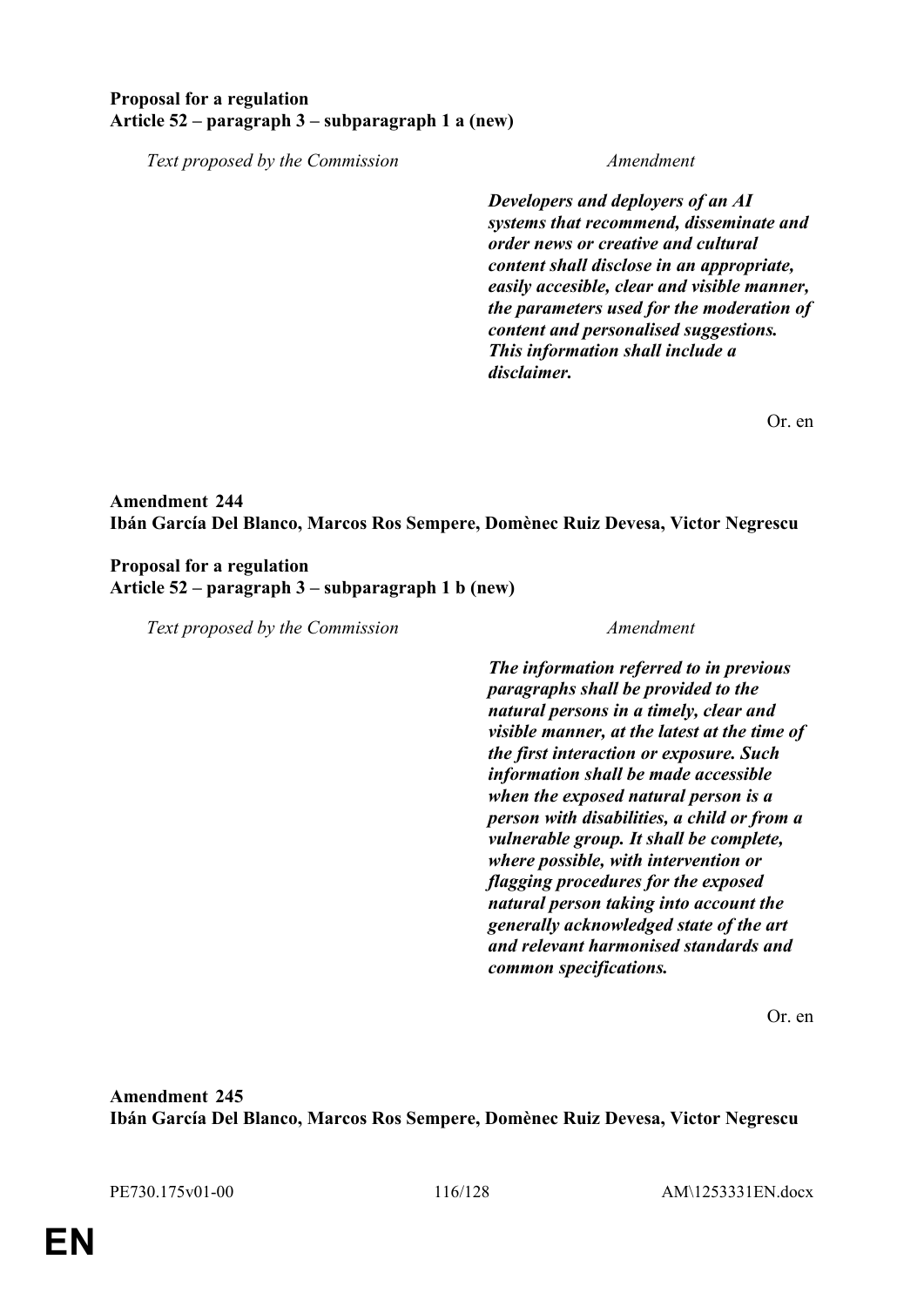## **Proposal for a regulation Article 52 – paragraph 4 a (new)**

*Text proposed by the Commission Amendment*

*4 a. In order to comply with the obligations established in this Article, a sufficient level of AI literacy shall be ensured.*

Or. en

## **Amendment 246 Dace Melbārde, Andrey Slabakov**

### **Proposal for a regulation Article 55 – paragraph 2 a (new)**

*Text proposed by the Commission Amendment*

*2 a. The Commission shall regularly asses certification and compliance costs for small-scale providers and, within its merit, try to take reasonable steps to minimise the compliance costs for the above providers.*

Or. en

### **Amendment 247 Dace Melbārde, Andrey Slabakov**

**Proposal for a regulation Article 56 – paragraph 2 – point a a (new)**

*Text proposed by the Commission Amendment*

*(a a) work towards promoting uptake of AI within the EU, especially amongst SMEs;*

Or. en

### **Amendment 248**

AM\1253331EN.docx 117/128 PE730.175v01-00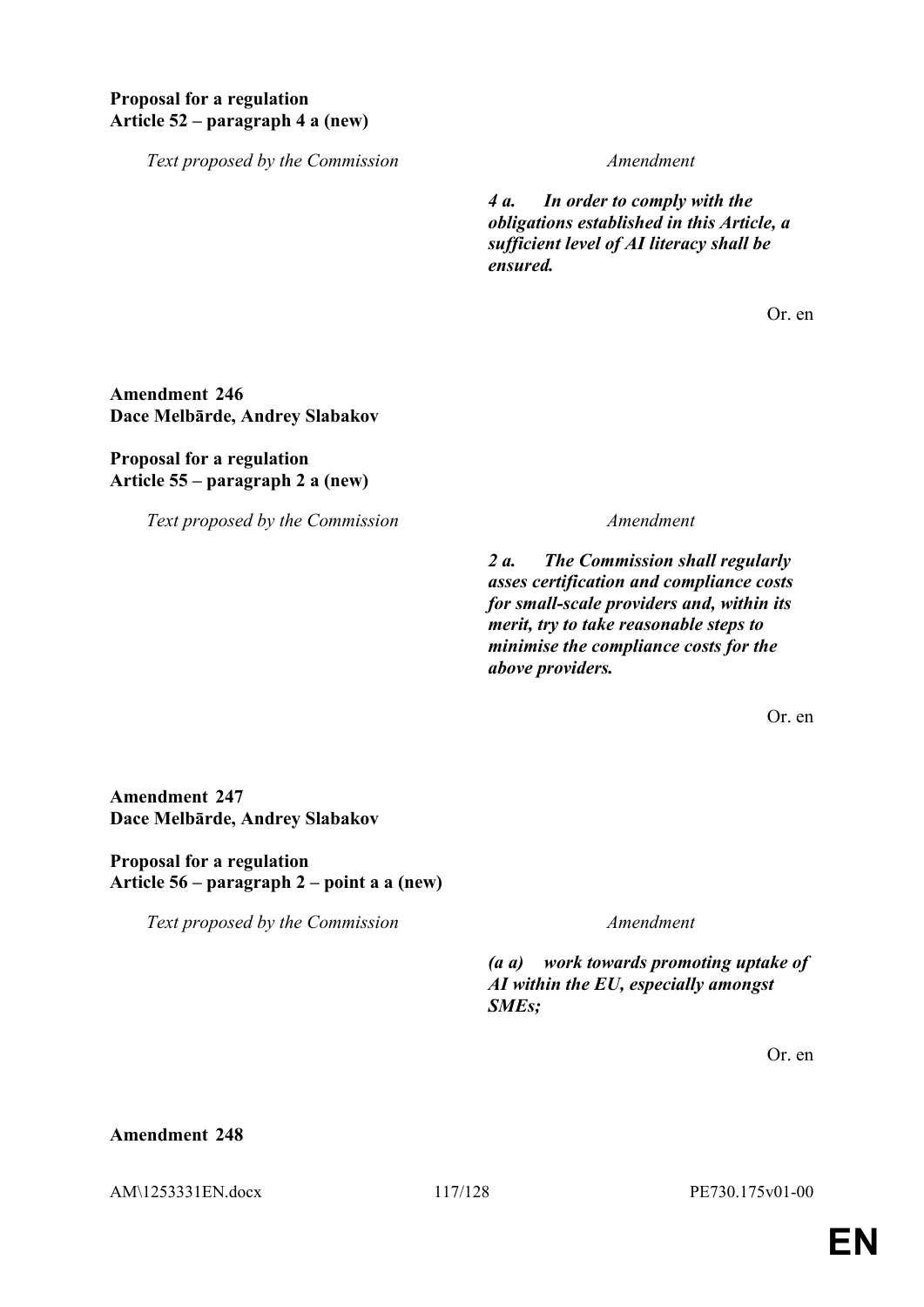### **Dace Melbārde, Andrey Slabakov**

## **Proposal for a regulation Article 57 – paragraph 1**

#### *Text proposed by the Commission Amendment*

1. The Board shall be composed of the national supervisory authorities, who shall be represented by the head or equivalent high-level official of that authority, and the European Data Protection Supervisor. Other national authorities *may* be invited to the meetings, where the issues discussed are of relevance for them.

1. The Board shall be composed of the national supervisory authorities, who shall be represented by the head or equivalent high-level official of that authority, and the European Data Protection Supervisor. Other national *or international* authorities *and relevant stakeholders, including from the private sector, shall* be invited to the meetings, where the issues discussed are of relevance for them.

Or. en

### **Amendment 249 Dace Melbārde, Loucas Fourlas**

### **Proposal for a regulation Article 57 – paragraph 4**

#### *Text proposed by the Commission Amendment*

4. The Board *may* invite external experts and observers to attend its meetings and may hold exchanges with interested third parties to inform its activities to an appropriate extent. To that end the Commission may facilitate exchanges between the Board and other Union bodies, offices, agencies and advisory groups.

4. The Board *shall, where relevant,* invite external experts and observers to attend its meetings and may hold exchanges with interested third parties to inform its activities to an appropriate extent. To that end the Commission may facilitate exchanges between the Board and other Union bodies, offices, agencies and advisory groups*, including High Level Expert Group on AI*.

Or. en

**Amendment 250 Dace Melbārde, Andrey Slabakov**

**Proposal for a regulation Article 58 – paragraph 1 – point b**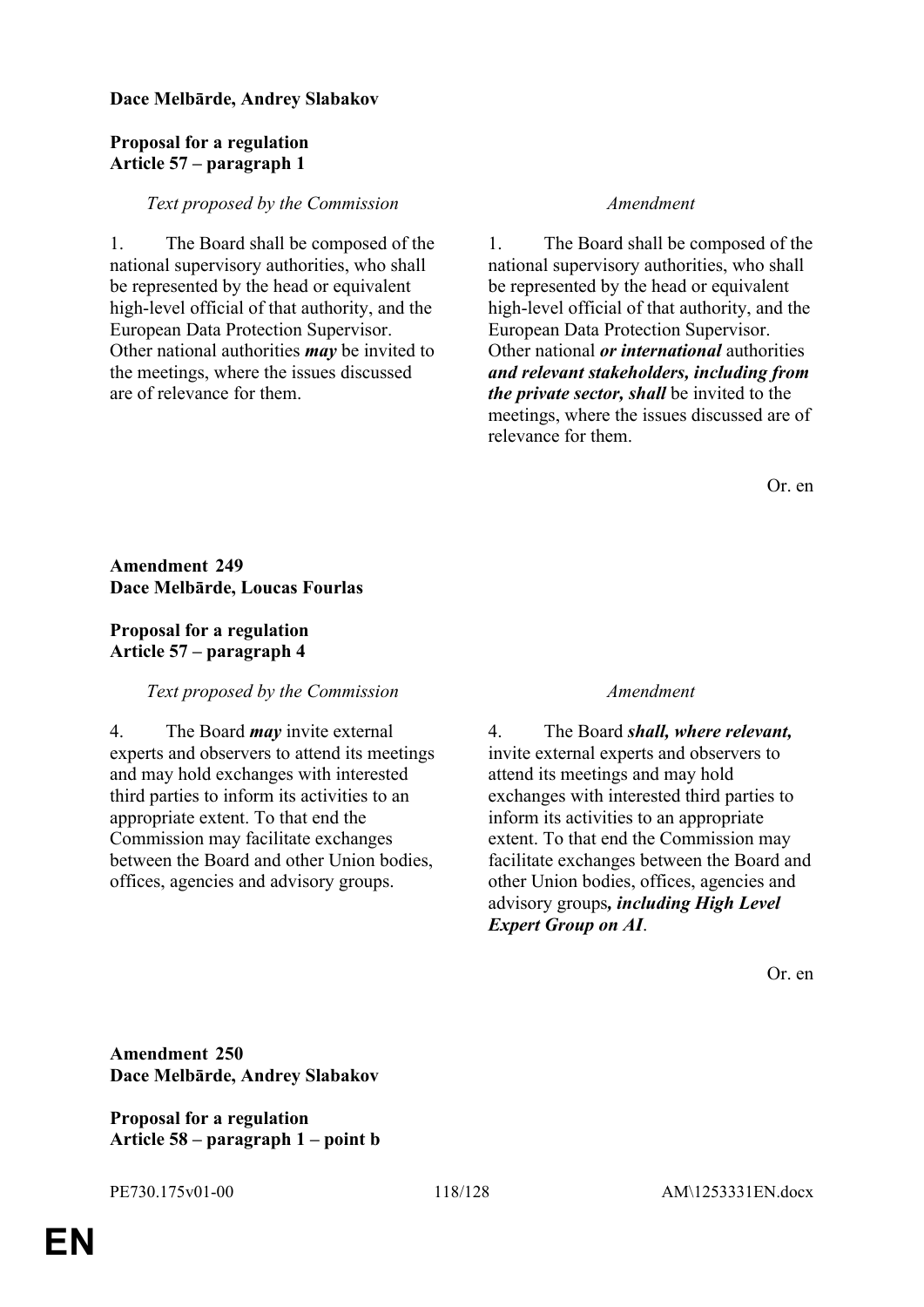#### *Text proposed by the Commission Amendment*

(b) contribute to uniform administrative practices in the Member States, including for the functioning of regulatory sandboxes referred to in Article 53;

(b) contribute to uniform administrative practices in the Member States, including for the functioning of regulatory sandboxes referred to in Article 53 *so as to help promote and unleash the full potential of AI*;

Or. en

## **Amendment 251 Dace Melbārde, Andrey Slabakov**

### **Proposal for a regulation Article 58 – paragraph 1 – point c a (new)**

*Text proposed by the Commission Amendment*

*(c a) identify and help address existing bottlenecks;*

Or. en

## **Amendment 252 Dace Melbārde, Andrey Slabakov**

### **Proposal for a regulation Article 64 – paragraph 1**

#### *Text proposed by the Commission Amendment*

1. Access to data and documentation in the context of their activities, the market surveillance authorities shall be granted full access to the training, validation and testing datasets used by the provider, including through application programming interfaces ('API') or other appropriate technical means and tools enabling remote access.

1. *Upon reasoned request* access to data and documentation in the context of their activities, the market surveillance authorities shall be granted full access to the training, validation and testing datasets used by the provider, including through application programming interfaces ('API') or other appropriate technical means and tools enabling remote access.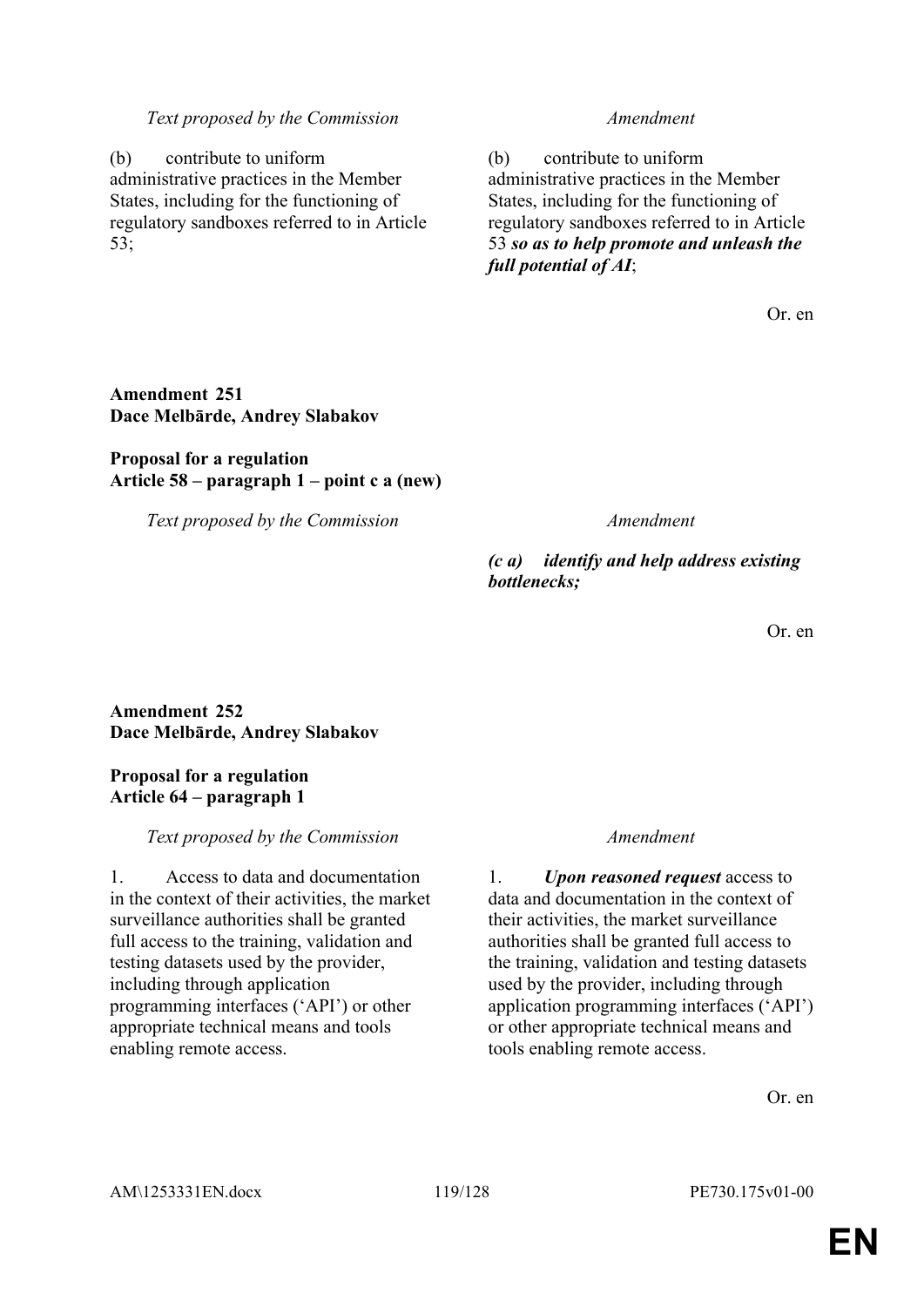### **Amendment 253 Ibán García Del Blanco, Marcos Ros Sempere, Domènec Ruiz Devesa, Victor Negrescu**

### **Proposal for a regulation Article 69 – paragraph 1**

### *Text proposed by the Commission Amendment*

1. The Commission and the Member States shall *encourage and facilitate the* drawing up of codes of conduct intended to foster the voluntary application to AI systems other than high-risk AI systems of the requirements set out in Title III, Chapter 2 on the basis of technical specifications and solutions that are appropriate means of ensuring compliance with such requirements in light of the *intended* purpose of the systems.

1. The Commission and the Member States shall *support the mandatory* drawing up of codes of conduct intended *to demonstrate compliance with the ethical principles underpinning trustworthy AI set out in new Article 4a and* to foster the voluntary application to AI systems other than high-risk AI systems of the requirements set out in Title III, Chapter 2 on the basis of technical specifications and solutions that are appropriate means of ensuring compliance with such requirements in light of the purpose of the systems.

Or. en

## **Amendment 254 Ibán García Del Blanco, Marcos Ros Sempere, Domènec Ruiz Devesa, Victor Negrescu**

**Proposal for a regulation Article 69 – paragraph 2**

*Text proposed by the Commission Amendment*

2. *The Commission and the Board shall encourage and facilitate* the drawing up *of* codes of conduct intended to *foster the voluntary application to* AI systems *of requirements related for example to environmental sustainability, accessibility for* persons with *a disability, stakeholders participation in the design and development of the* AI systems *and diversity of* development teams *on the basis of clear objectives and key performance indicators to measure the achievement of those objectives*.

2. *In* the drawing up codes of conduct intended to *ensure and demonstrate compliance with the ethical principles underpinning trustworthy AI set out in Article 4a, developers and deployers shall, in particular:*

*(a) consider whether there is a sufficient level of AI literacy among their staff and*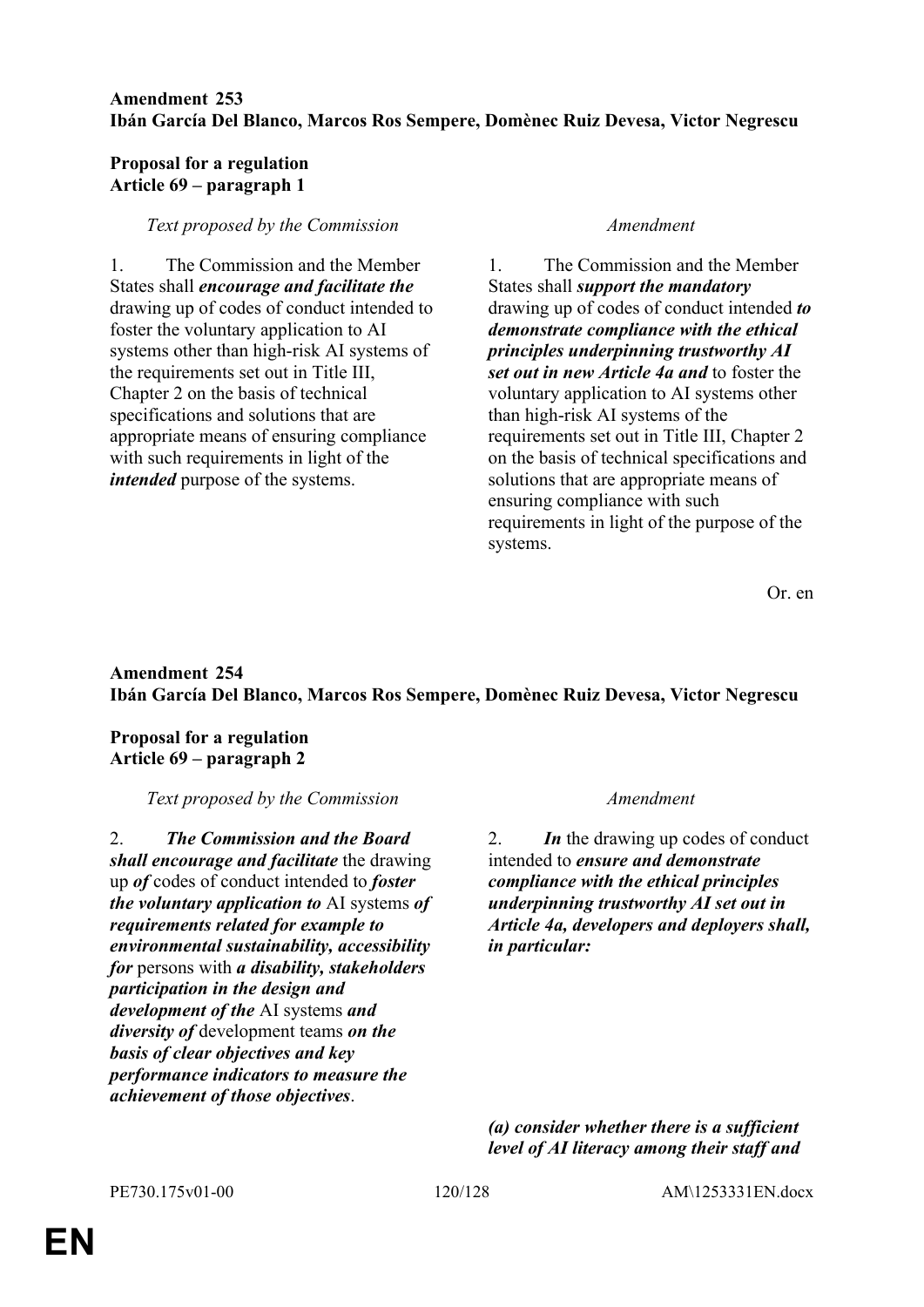*any other persons dealing with the operation and use of* AI systems *in order to observe such principles;*

*(b) assess to what extent their AI systems may affect vulnerable persons or groups of persons, including children, the elderly, migrants and* persons with *disabilities or whether any measures could be put in place in order to support such persons or groups of persons;*

*(c) pay attention to the way in which the use of their* AI systems *may have an impact on gender balance and equality;*

*(d) have especial regard to whether their AI systems can be used in a way that, directly or indirectly, may residually or significantly reinforce existing biases or inequalities;*

*(e) reflect on the need and relevance of having in place diverse* development teams *in view of securing an inclusive design of their systems;*

*(f) give careful consideration to whether their systems can have a negative societal impact, notably concerning political institutions and democratic processes;*

*(g) evaluate the extent to which the operation of their AI systems would allow them to fully comply with the obligation to provide an explanation laid down in Article New 71 of this Regulation;*

*(h) take stock of the Union's commitments under the European Green Deal and the European Declaration on Digital Rights and Principles;*

*(i) state their commitment to privileging, where reasonable and feasible, the common specifications to be drafted by the Commission pursuant to Article 41 rather than their own individual technical solutions*.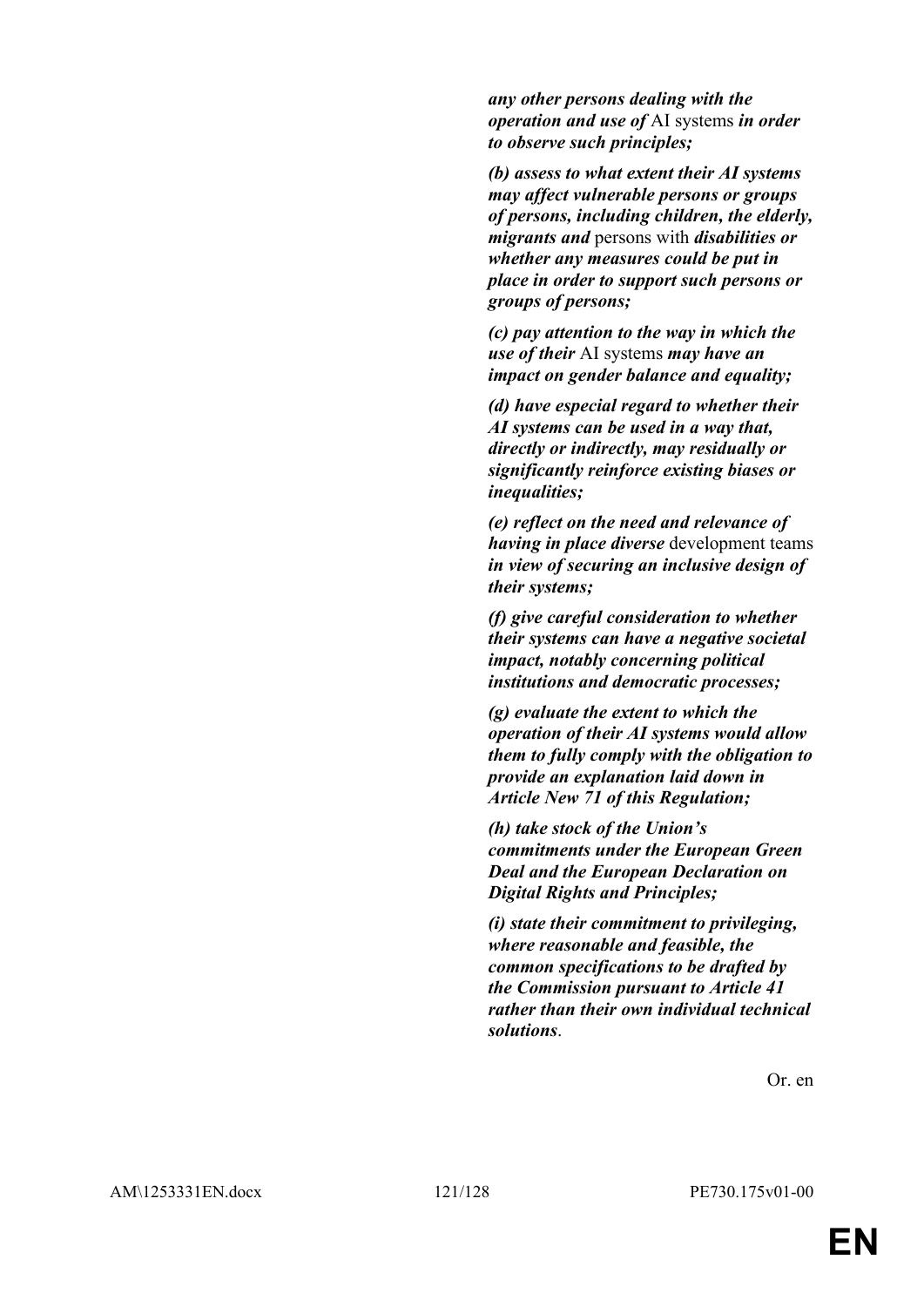### **Amendment 255 Ibán García Del Blanco, Marcos Ros Sempere, Domènec Ruiz Devesa, Victor Negrescu**

### **Proposal for a regulation Article 69 – paragraph 3**

#### *Text proposed by the Commission Amendment*

3. Codes of conduct may be drawn up by individual providers of AI systems or by organisations representing them or by both, including with the involvement of users and any interested stakeholders and their representative organisations. Codes of conduct may cover one or more AI systems taking into account the similarity of the intended purpose of the relevant systems.

3. Codes of conduct may be drawn up by individual providers of AI systems or by organisations representing them or by both, including with the involvement of users and any interested stakeholders and their representative organisations*, including in particular trade unions and consumers organisations*. Codes of conduct may cover one or more AI systems taking into account the similarity of the intended purpose of the relevant systems.

Or. en

## **Amendment 256 Ibán García Del Blanco, Marcos Ros Sempere, Domènec Ruiz Devesa, Victor Negrescu**

**Proposal for a regulation Article 69 – paragraph 3 a (new)**

*Text proposed by the Commission Amendment*

*3 a. Developers and deployers shall designate at least one natural person that is responsible for the internal monitoring of the drawing up of their code of conduct and for verifying compliance with that code of conduct in the course of their activities. That person shall serve as a contact point for users, stakeholders, national competent authorities, the Commission and the European Agency for Data and AI on all matters concerning the code of conduct.*

Or. en

#### **Amendment 257**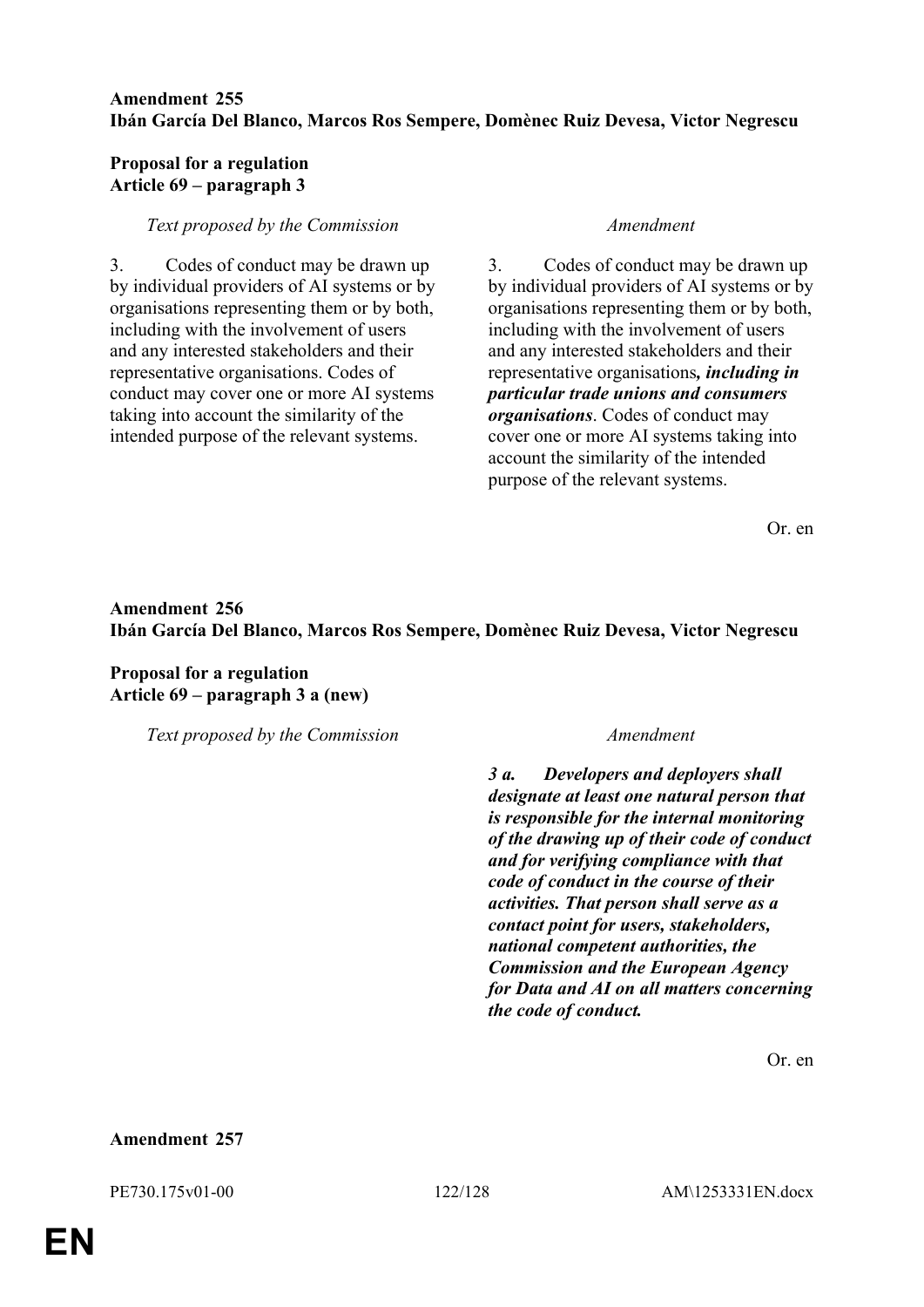### **Ibán García Del Blanco, Marcos Ros Sempere, Domènec Ruiz Devesa, Victor Negrescu**

## **Proposal for a regulation Article 69 – paragraph 3 b (new)**

*Text proposed by the Commission Amendment*

*3 b. In order to comply with the obligations established in this Article, developers and deployers shall ensure a sufficient level of AI literacy in line with New Article 6.*

Or. en

## **Amendment 258 Dace Melbārde, Andrey Slabakov**

### **Proposal for a regulation Article 71 – paragraph 1**

### *Text proposed by the Commission Amendment*

1. In compliance with the terms and conditions laid down in this Regulation, Member States shall lay down the rules on penalties, including administrative fines, applicable to infringements of this Regulation and shall take all measures necessary to ensure that they are properly and effectively implemented. The penalties provided for shall be effective, proportionate, and dissuasive. They shall take into particular account the interests of small-scale providers and start-up and their economic viability.

1. In compliance with the terms and conditions laid down in this Regulation, Member States shall lay down the rules on penalties, including administrative fines, applicable to infringements of this Regulation and shall take all measures necessary to ensure that they are properly and effectively implemented. The penalties provided for shall be effective, proportionate, and dissuasive. They shall take into particular account the interests *and market position* of small-scale providers and start-up and their economic viability.

Or. en

**Amendment 259 Dace Melbārde, Andrey Slabakov**

**Proposal for a regulation Article 71 – paragraph 6 – point c**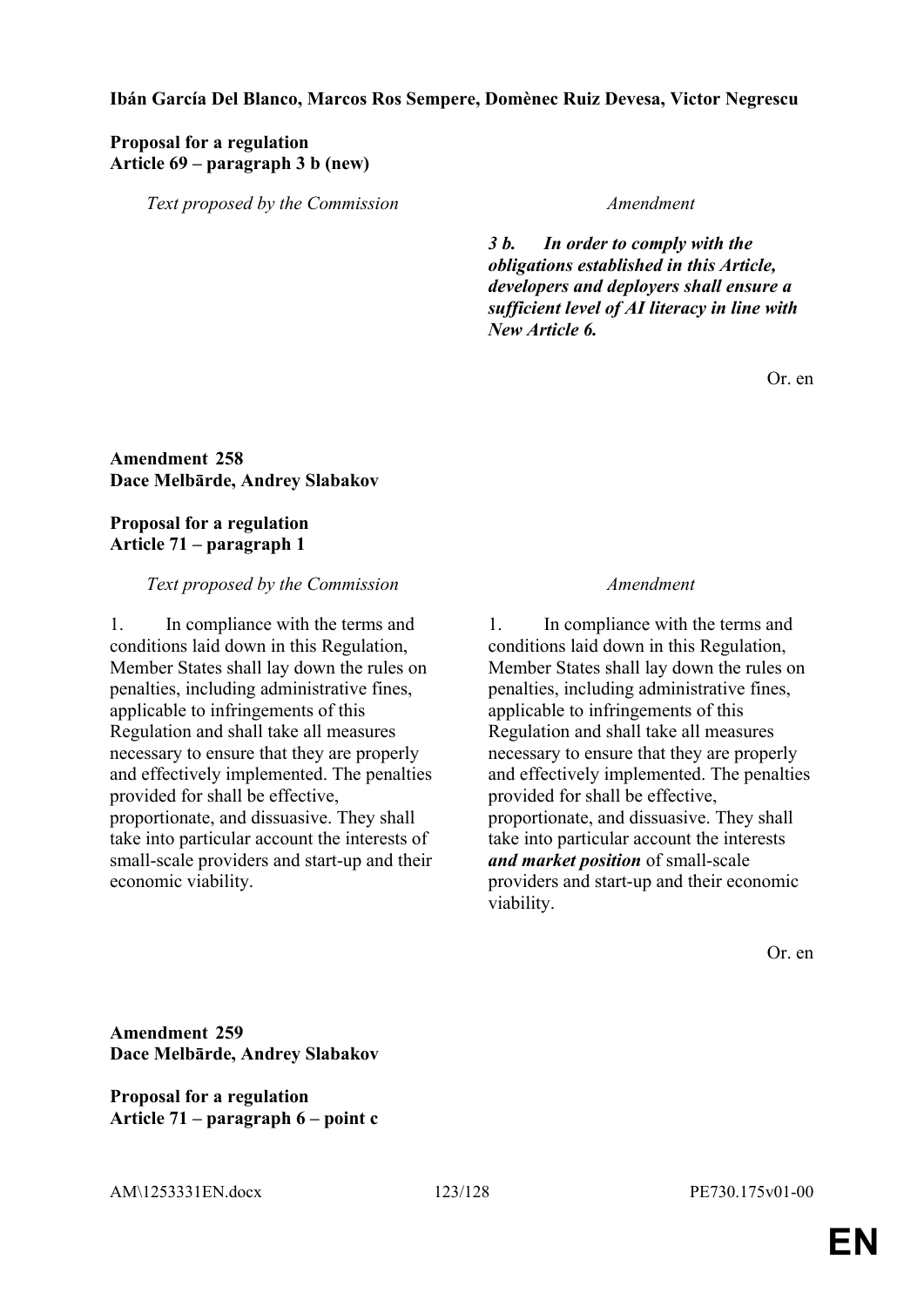#### *Text proposed by the Commission Amendment*

(c) the *size and* market share of the operator committing the infringement;

(c) the market share of the operator committing the infringement*, while also taking into consideration the size of the operator*;

Or. en

## **Amendment 260 Ibán García Del Blanco, Marcos Ros Sempere, Domènec Ruiz Devesa, Victor Negrescu**

### **Proposal for a regulation Annex I**

*Text proposed by the Commission Amendment*

*deleted*

*ARTIFICIAL INTELLIGENCE TECHNIQUES AND APPROACHESreferred to in Article 3, point 1*

*(a) Machine learning approaches, including supervised, unsupervised and reinforcement learning, using a wide variety of methods including deep learning;*

*(b) Logic- and knowledge-based approaches, including knowledge representation, inductive (logic) programming, knowledge bases, inference and deductive engines, (symbolic) reasoning and expert systems;*

*(c) Statistical approaches, Bayesian estimation, search and optimization methods.*

Or. en

**Amendment 261 Dace Melbārde, Andrey Slabakov**

**Proposal for a regulation Annex III – paragraph 1 – point 1 – introductory part**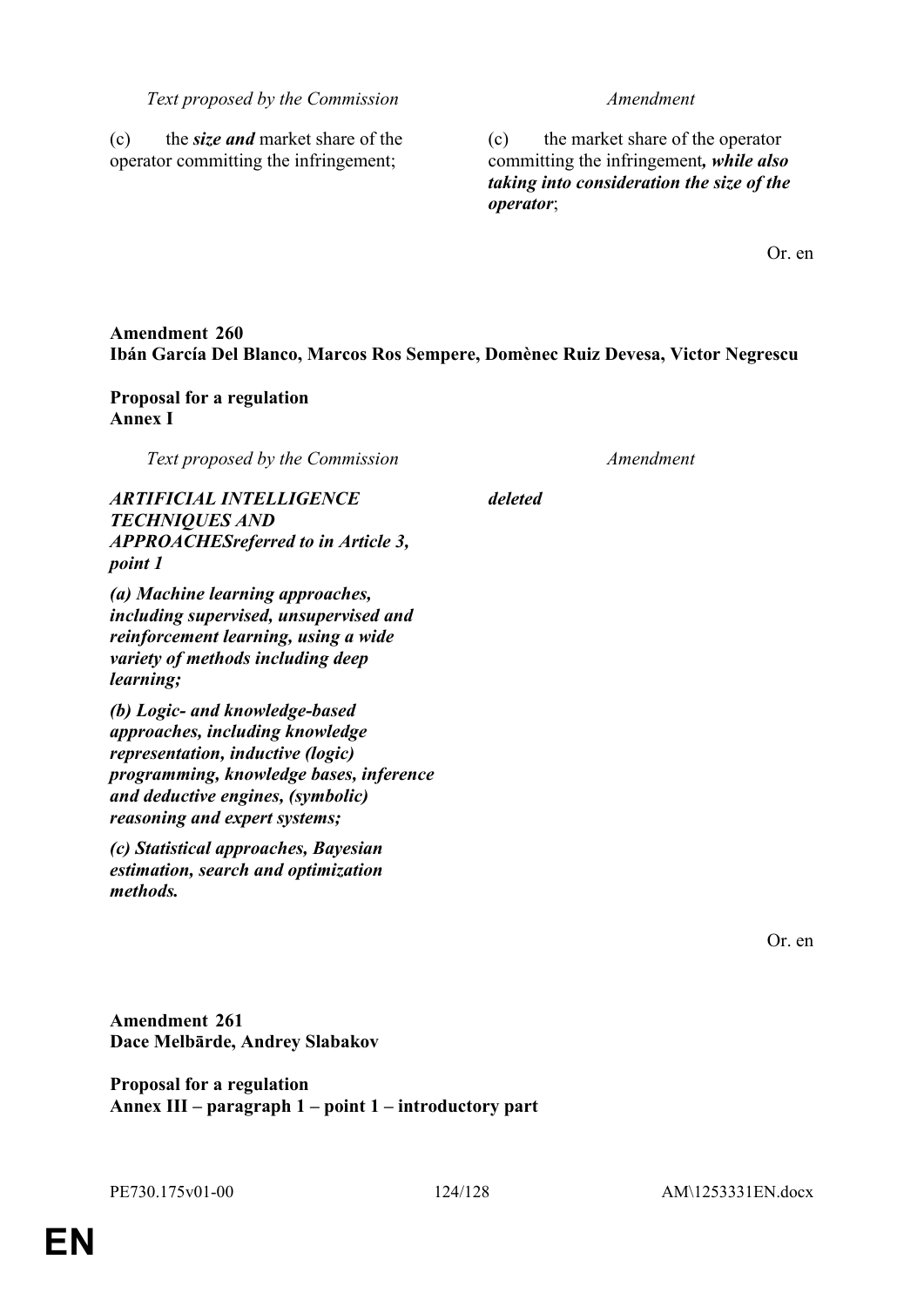#### *Text proposed by the Commission Amendment*

1. Biometric identification and categorisation of natural persons:

1. Biometric identification*, unless for private use,* and categorisation of natural persons:

Or. en

## **Amendment 262 Ibán García Del Blanco, Marcos Ros Sempere, Domènec Ruiz Devesa, Victor Negrescu**

### **Proposal for a regulation Annex III – paragraph 1 – point 2 – point a**

#### *Text proposed by the Commission Amendment*

(a) AI systems intended to be used as safety components in the management and operation of road traffic and the supply of water, gas, heating and electricity.

(a) AI systems intended to be used as safety components in the management and operation of road traffic and the supply of water, gas, heating*, telecommunications,* and electricity.

Or. en

### **Amendment 263 Alessandro Panza**

#### **Proposal for a regulation Annex III – paragraph 1 – point 3 – point a**

*Text proposed by the Commission Amendment*

*(a) AI systems intended to be used for the purpose of determining access or assigning natural persons to educational and vocational training institutions;*

Or. it

# **Amendment 264 Ibán García Del Blanco, Marcos Ros Sempere, Domènec Ruiz Devesa, Victor Negrescu, Massimiliano Smeriglio**

*deleted*

## **Proposal for a regulation**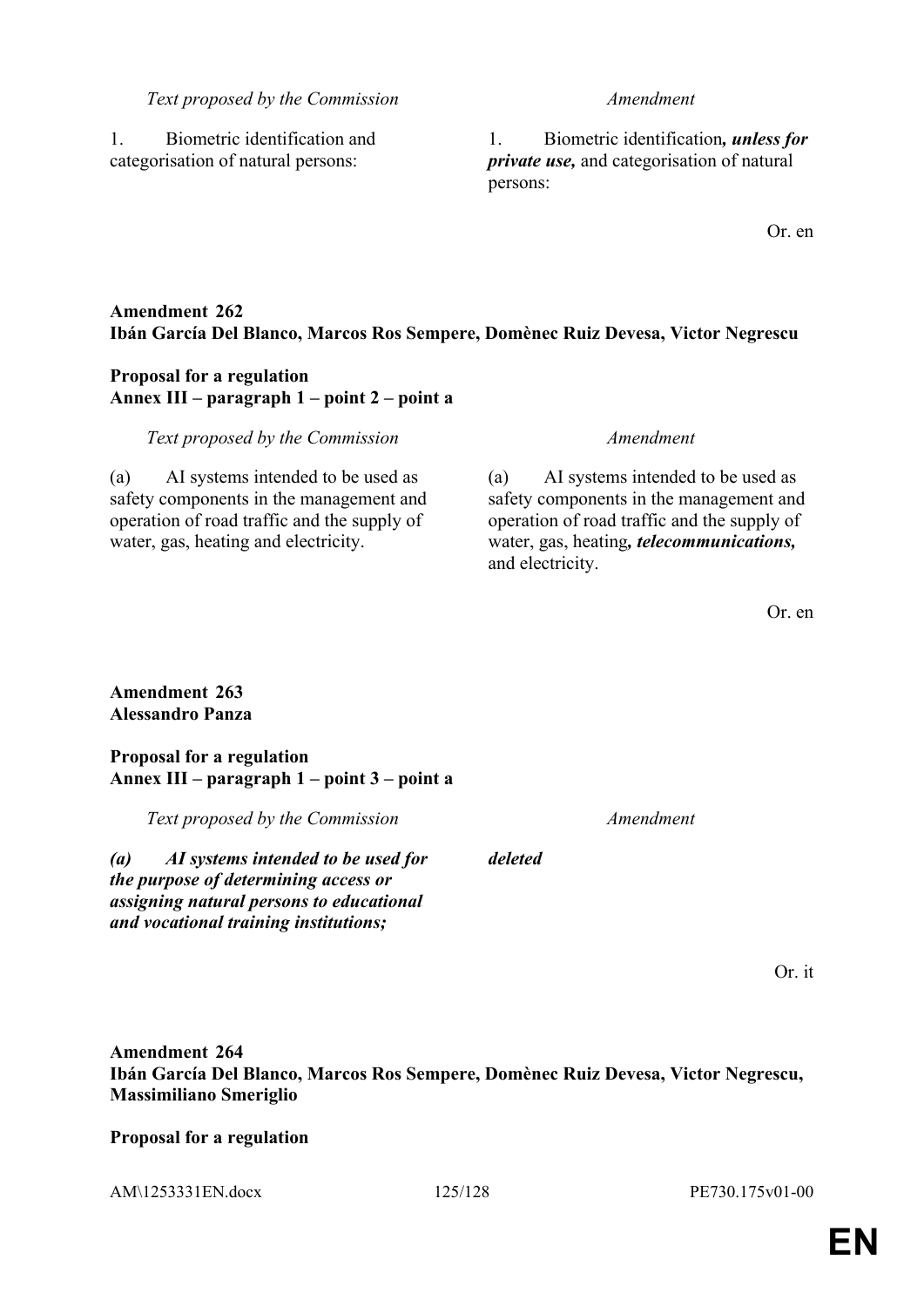## **Annex III – paragraph 1 – point 3 – point a**

*Text proposed by the Commission Amendment*

(a) AI systems intended to be used for the purpose of determining access or assigning natural persons to educational and vocational training institutions;

(a) AI systems intended to be used for the purpose of determining access or assigning natural persons to educational and vocational training institutions *or of determining the study program or areas of study to be followed by students*;

Or. en

### **Amendment 265 Alessandro Panza**

### **Proposal for a regulation Annex III – paragraph 1 – point 3 – point b**

*Text proposed by the Commission Amendment*

*(b) AI systems intended to be used for the purpose of assessing students in educational and vocational training institutions and for assessing participants in tests commonly required for admission to educational institutions.*

Or. it

**Amendment 266 Ibán García Del Blanco, Marcos Ros Sempere, Domènec Ruiz Devesa, Victor Negrescu, Massimiliano Smeriglio**

*deleted*

**Proposal for a regulation Annex III – paragraph 1 – point 3 a (new)**

*Text proposed by the Commission Amendment*

*3 a. AI systems intended to be used for monitoring and detecting prohibited behaviour of students during tests at education and training institutions*

Or. en

PE730.175v01-00 126/128 AM\1253331EN.docx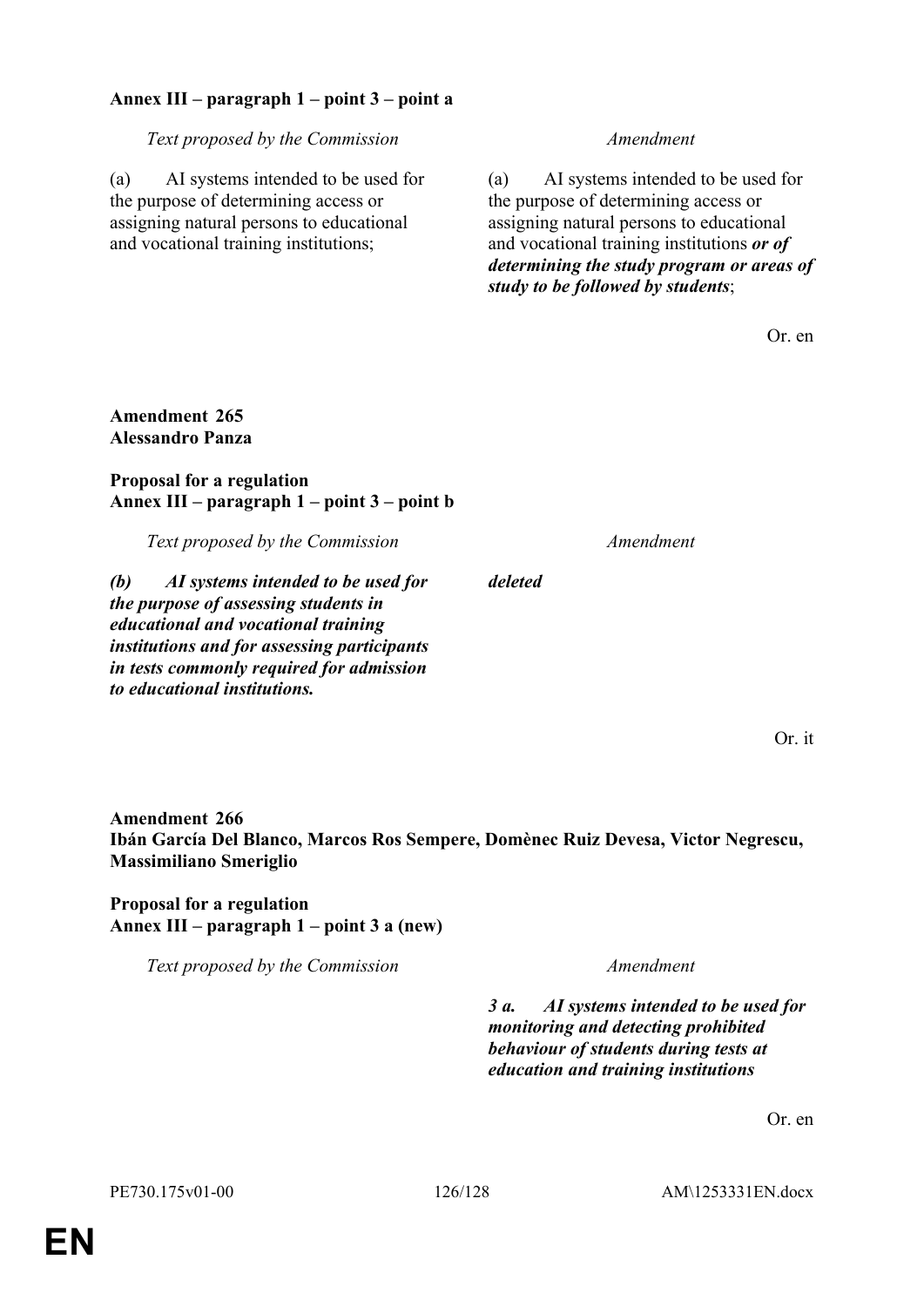## **Amendment 267 Martina Michels, Pernando Barrena Arza, Niyazi Kizilyürek, Alexis Georgoulis**

# **Proposal for a regulation Annex III – paragraph 1 – point 4 – introductory part**

| Text proposed by the Commission                                                                                                                                                                                                                         | Amendment                                                                                               |
|---------------------------------------------------------------------------------------------------------------------------------------------------------------------------------------------------------------------------------------------------------|---------------------------------------------------------------------------------------------------------|
| Employment, workers management<br>4.<br>and access to self-employment:                                                                                                                                                                                  | <b>Employment and employment</b><br>4.<br>support, workers management and access<br>to self-employment: |
|                                                                                                                                                                                                                                                         | Or. de                                                                                                  |
| <b>Amendment 268</b><br><b>Alessandro Panza</b>                                                                                                                                                                                                         |                                                                                                         |
| <b>Proposal for a regulation</b><br>Annex III - paragraph 1 - point 4 - point a                                                                                                                                                                         |                                                                                                         |
| Text proposed by the Commission                                                                                                                                                                                                                         | Amendment                                                                                               |
| AI systems intended to be used for<br>$\left( a\right)$<br>recruitment or selection of natural<br>persons, notably for advertising<br>vacancies, screening or filtering<br>applications, evaluating candidates in the<br>course of interviews or tests; | deleted                                                                                                 |
|                                                                                                                                                                                                                                                         | Or. it                                                                                                  |
|                                                                                                                                                                                                                                                         |                                                                                                         |
| <b>Amendment 269</b><br><b>Alessandro Panza</b>                                                                                                                                                                                                         |                                                                                                         |
| Proposal for a regulation<br>Annex III – paragraph 1 – point 4 – point b                                                                                                                                                                                |                                                                                                         |
| Text proposed by the Commission                                                                                                                                                                                                                         | Amendment                                                                                               |
| AI intended to be used for making<br>(b)<br>decisions on promotion and termination<br>of work-related contractual relationships,<br>for task allocation and for monitoring and<br>evaluating performance and behavior of                                | deleted                                                                                                 |
|                                                                                                                                                                                                                                                         |                                                                                                         |